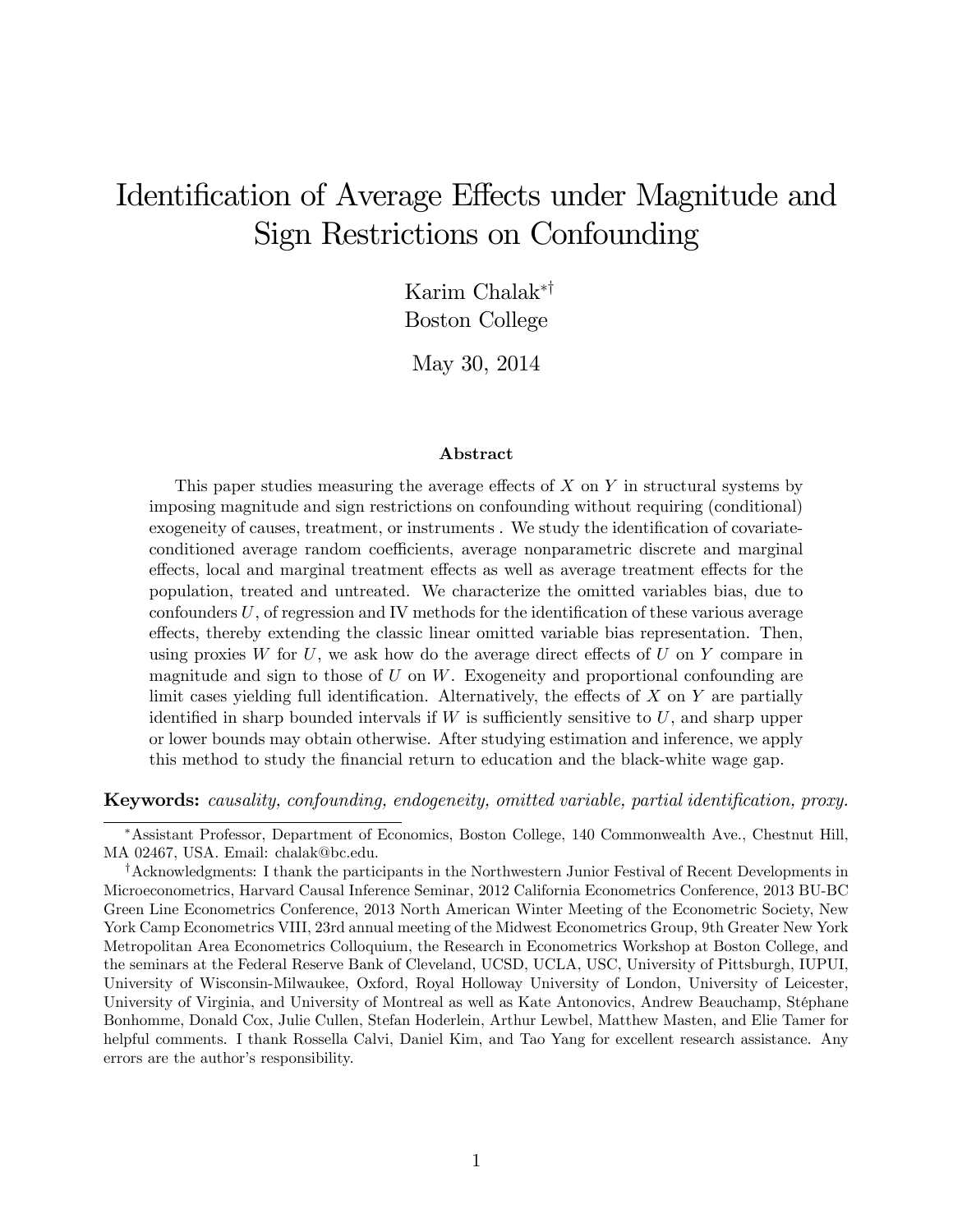## 1 Introduction

This paper studies identifying and estimating average causal effects in structural systems by imposing restrictions on the magnitude and sign of confounding without requiring conditional exogeneity of causes, treatment, or instruments given covariates. In particular, we study the full (point) and partial identification of covariate-conditioned average random coefficients, average nonparametric discrete and marginal effects, local and marginal treatment effects as well as average treatment effects for the population, treated and untreated.

To illustrate the paperís main ideas, consider a Mincer (1974) earning structural equation, frequently employed in empirical work (see e.g. discussion in Card, 1999), given by

$$
Y = \alpha_Y + X'\bar{\beta} + U\bar{\delta}_Y,\tag{1a}
$$

where Y denotes the logarithm of hourly wage,  $X$  denotes observed determinants of wage including years of education, and the scalar  $U$ , commonly referred to as "ability" in the literature, denotes unobserved skill. Thus, both  $X$  and  $U$  are potential structural determinants (causes) of Y, albeit realizations of Y and X are observed whereas those of U are not. As discussed below, we emphasize that this paper's approach does not require a linear or parametric specification. Nevertheless, in order to introduce the main ideas in their simplest form, we let U be scalar and consider constant slope coefficients  $\bar{\beta}$  and  $\bar{\delta}_Y$  for now but allow for a random intercept  $\alpha_Y$  which may be correlated with X. We also leave implicit conditioning on covariates. Our object of interest here is  $\beta$ , the vector of (average) direct effects of the elements of X on Y (e.g. average financial return to education). Because U is freely associated with X and may cause Y (e.g. education choices and wage may depend on ability), we say that  $U$  is an unobserved "confounder" and  $X$  is "endogenous." The researcher observes realizations of a vector Z of potential instruments that are uncorrelated with  $\alpha_Y$  but possibly freely correlated with ability U and therefore invalid. This allows for the possibility that a potential instrument for education, e.g. proximity to a college, may be correlated with ability  $U$ , e.g. due to unobserved parental characteristics or choices. We let  $Z$  and  $X$  have the same dimension; in particular,  $Z$  may equal  $X$ . Suppose that the researcher observes realizations of a proxy  $W$ for U that is possibly error-laden and given by

$$
W = \alpha_W + U\overline{\delta}_W,\tag{1b}
$$

where, for now, we consider a constant slope coefficient  $\delta_W$  and random intercept  $\alpha_W$  which may be correlated with  $U$ . For example,  $W$  may denote the logarithm of a test score commonly used as a proxy for ability, such IQ (Intelligence Quotient) or KWW (Knowledge of the World of Work). This parsimonious specification facilitates comparing the slope coefficients on  $U$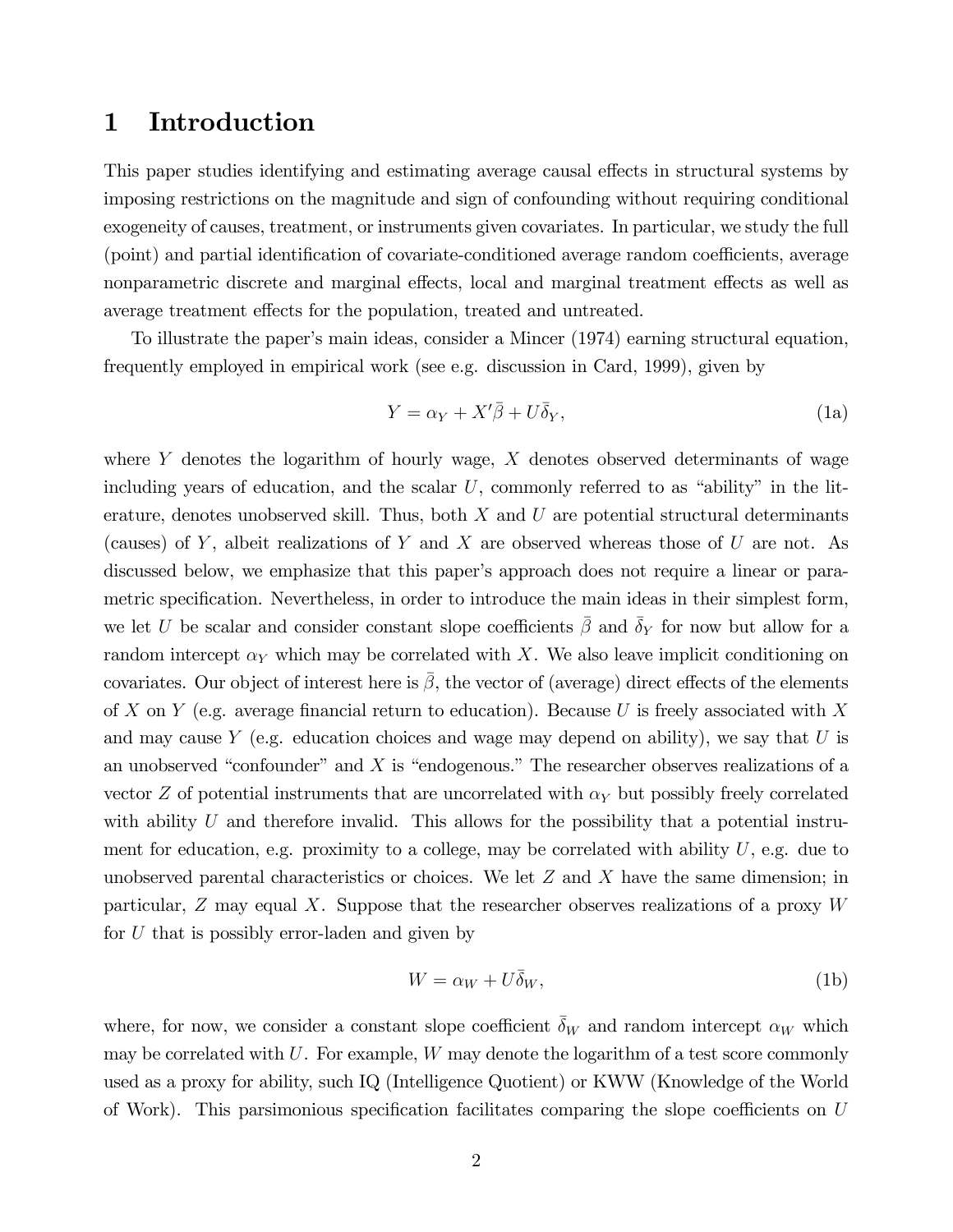in the Y and W equations while maintaining the commonly used log-level specification for the wage equation. In particular,  $\delta_Y$  and  $\delta_W$  denote respectively the semi-elasticities of wage and test score with respect to unobserved ability (i.e.  $100\bar{\delta}_Y\%$  and  $100\bar{\delta}_W\%$  are the average approximate percentage changes in wage and test score respectively due directly to a unit or percentile increase in  $U$ ). Alternatively, one could consider standardizing the variables in these two equations, in which case the slope coefficients on standardized ability denote standard deviation shifts in wage and test score respectively due to a standard deviation shift in ability. Let Z be uncorrelated with  $\alpha_W$ ; thus, the proxy W is informative, in the sense that any correlation between Z and W arises solely due to<sup>1</sup> U. Define  $\tilde{Z} \equiv Z - E(Z)$ . We then have

$$
E(\tilde{Z}Y) = E(\tilde{Z}X')\overline{\beta} + E(\tilde{Z}U)\overline{\delta}_Y
$$
 and  $E(\tilde{Z}W) = E(\tilde{Z}U)\overline{\delta}_W$ .

Provided  $E(\tilde{Z}X')$  is nonsingular and  $\bar{\delta}_W \neq 0$ , we obtain

$$
\bar{\beta} = E(\tilde{Z}X')^{-1}E(\tilde{Z}Y) - E(\tilde{Z}X')^{-1}E(\tilde{Z}W)\frac{\bar{\delta}_Y}{\bar{\delta}_W}.
$$

This expression for  $\bar{\beta}$  involves two linear instrumental variables (IV) regression estimands  $E(\tilde{Z}X')^{-1} E(\tilde{Z}Y)$  and  $E(\tilde{Z}X')^{-1} E(\tilde{Z}W)$ . It also involves the unknown  $\frac{\bar{\delta}_Y}{\delta_W}$  denoting the ratio of the (average) direct effect of  $U$  on  $Y$  to that of  $U$  on  $W$ . Importantly, the IV regression omitted variable bias (or inconsistency)  $E(\tilde{Z}X')^{-1}E(\tilde{Z}W)\frac{\delta_Y}{\delta_W}$  in measuring  $\bar{\beta}$  is known up to this ratio. As we show, similar expressions for the average effects of  $X$  on  $Y$  obtain, under suitable assumptions, in the cases of random slope coefficients and nonparametric effects.

We ask the following questions:

- 1. How does the average direct effect of  $U$  on  $Y$  compare in magnitude to that of  $U$  on  $W$ ?
- 2. How does the average direct effect of  $U$  on  $Y$  compare in sign to that of  $U$  on  $W$ ?

The answers to these questions impose restrictions on the magnitude and sign of confounding which fully or partially identify the average effects  $\bar{\beta}$  of X on Y. The paper does not require particular answers to these questions. Instead, it characterizes the mapping from every possible answer to the corresponding identification region for the average effects of  $X$  on  $Y$ . In particular, exogeneity is a limiting special case, which can obtain if the average direct effect  $\delta_Y$  of U on Y is zero, yielding full (point) identification. Proportional confounding is another limiting case, in which the average direct effect of  $U$  on  $Y$  equals a known proportion of that of U on  $W$ , also yielding full identification. Alternatively, weaker restrictions on how the average direct effect of U on Y compares in magnitude and/or sign to that of U on W partially identify

<sup>&</sup>lt;sup>1</sup>More generally, we let U denote the vector of unobservables that drive Y or the vector of proxies W and are thought to be freely correlated with Z (conditional on covariates S), and we absorb into  $\alpha_Y$  and  $\alpha_W$ respectively the unobserved drivers of Y and W that are (conditionally) uncorrelated with  $Z$ . It then suffices to have as many proxies  $W$  as confounders  $U$ . Recall that  $Z$  may equal  $X$ .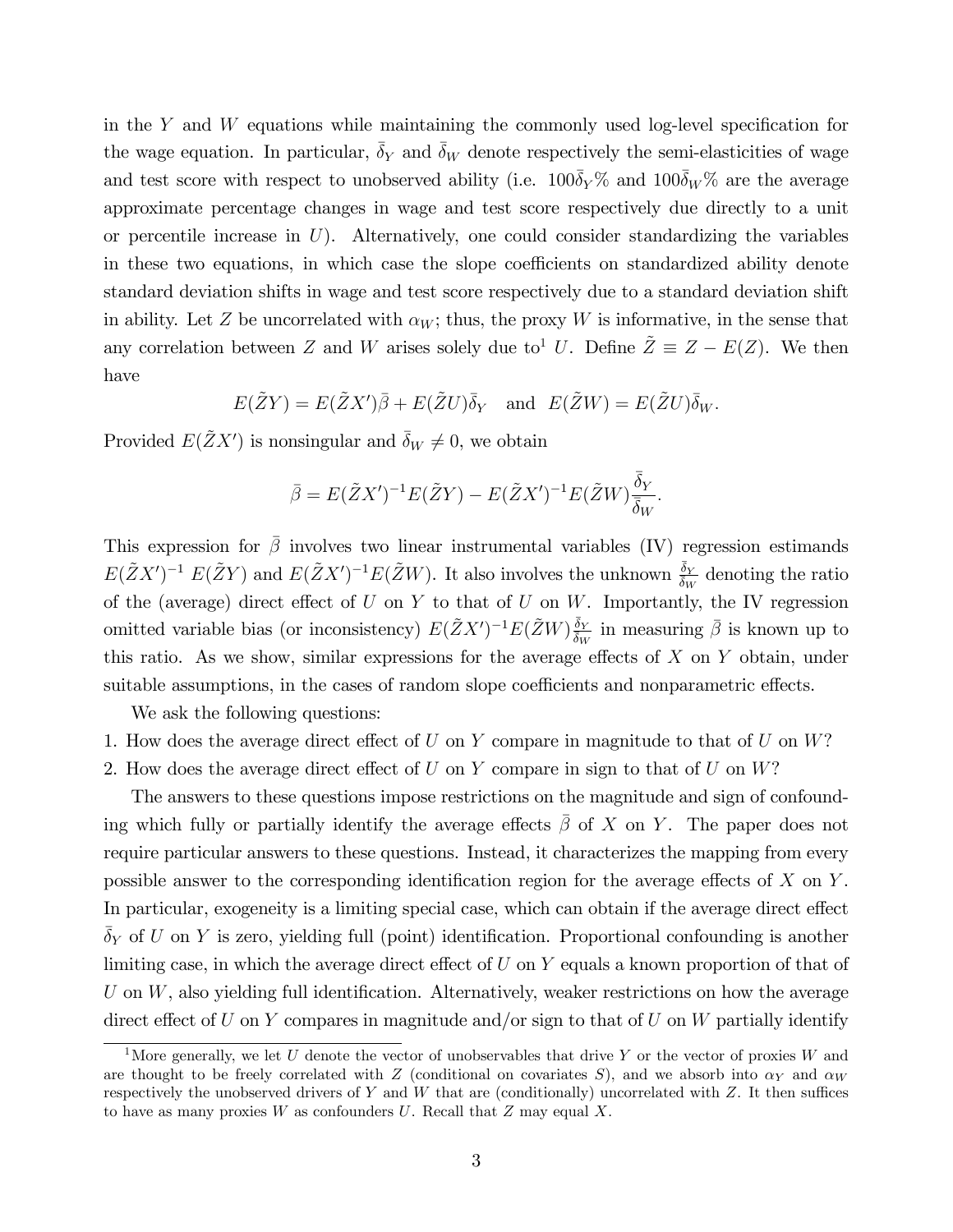elements of  $\beta$ , yielding sharp bounded intervals when the proxy W is sufficiently sensitive to the confounder  $U$ , and sharp lower or upper bounds otherwise.

Sometimes, economic theory and evidence can provide guidance to answering these questions in particular contexts. For example, in the earning equation illustrative example, it may be reasonable to assume that, given the observables, wage is on average less elastic or sensitive to unobserved ability than the test score is, i.e.  $|\bar{\delta}_Y| \leq |\bar{\delta}_W|$ . Specifically, given the observed characteristics, a change in U may, on average, directly cause a higher percentage change in the test score than in wage. Moreover, we sometimes further assume that ability, on average, directly affects wage and the test score in the same direction, i.e.  $0 \le \frac{\bar{\delta}_Y}{\bar{\delta}_W}$ . These assumptions are in accord with several theoretical and empirical findings. For instance, Cawley, Heckman, and Vytlacil (2001) find that the fraction of wage variance explained by measures of cognitive ability is modest and that personality traits are correlated with earnings primarily through schooling attainment. Provided that ability measures, such as IQ or KWW, are sufficiently associated with unobserved ability  $U$ , this suggests that the average direct effects of  $U$  on Y may be modest. Second, when ability is not revealed to employers, they may statistically discriminate based on observables such as education (see e.g. Altonji and Pierret, 2001; Arcidiacono, Bayer, and Hizmo, 2010). This also suggests a modest average direct effect of  $U$  on Y. Third, the empirical findings in this paper corroborate the assumption  $|\bar{\delta}_Y| \leq |\bar{\delta}_W|$  since al- $\lfloor \bar{\delta}_Y \rfloor$  to be larger than  $\lfloor \bar{\delta}_W \rfloor$  often extends the estimated identification regions to include negative average returns to education and a black-white wage gap in favor of blacks, which is inconsistent with the general findings in the literature. Last, the assumptions  $|\bar{\delta}_Y| \leq |\bar{\delta}_W|$ ,  $0 \le \frac{\bar{\delta}_Y}{\bar{\delta}_W}$ , or  $0 \le \frac{\bar{\delta}_Y}{\bar{\delta}_W} \le 1$ , underlying partial identification, are a weakening of the commonly employed assumption of exogeneity. Specifically, with  $Z$  and  $U$  freely correlated, exogeneity requires the coefficient  $\bar{\delta}_Y$  on U to be zero; we allow but don't require this.

More generally, this paper's approach does not require a linear or parametric specification. In particular, Section 4 studies the structural system:

$$
Y = r(X, S, U, U_Y) \quad \text{and} \quad W = q(S, U, U_W), \tag{2}
$$

where the vectors of unobservables  $U_Y$  and of confounders U interact nonseparably with X and a vector of observed covariates  $S$  to drive  $Y$  according to the unknown nonparametric structural function r. Further, U interacts with the unobserved vector  $U_W$  and the covariates S to drive the vector of proxies W according to the unknown function q. Unlike  $U_Y$  and  $U_W$ , U may statistically depend on  $X$  given the covariates  $S$ . Here, we study the identification of conditional average discrete and marginal causal effects of  $X$  on  $Y$  given covariates  $S$  under magnitude and sign restrictions on confounding<sup>2</sup>. To illustrate, consider the additively

 $2$ Note that in the general nonparametric specifications studied in this paper, one can apply a probability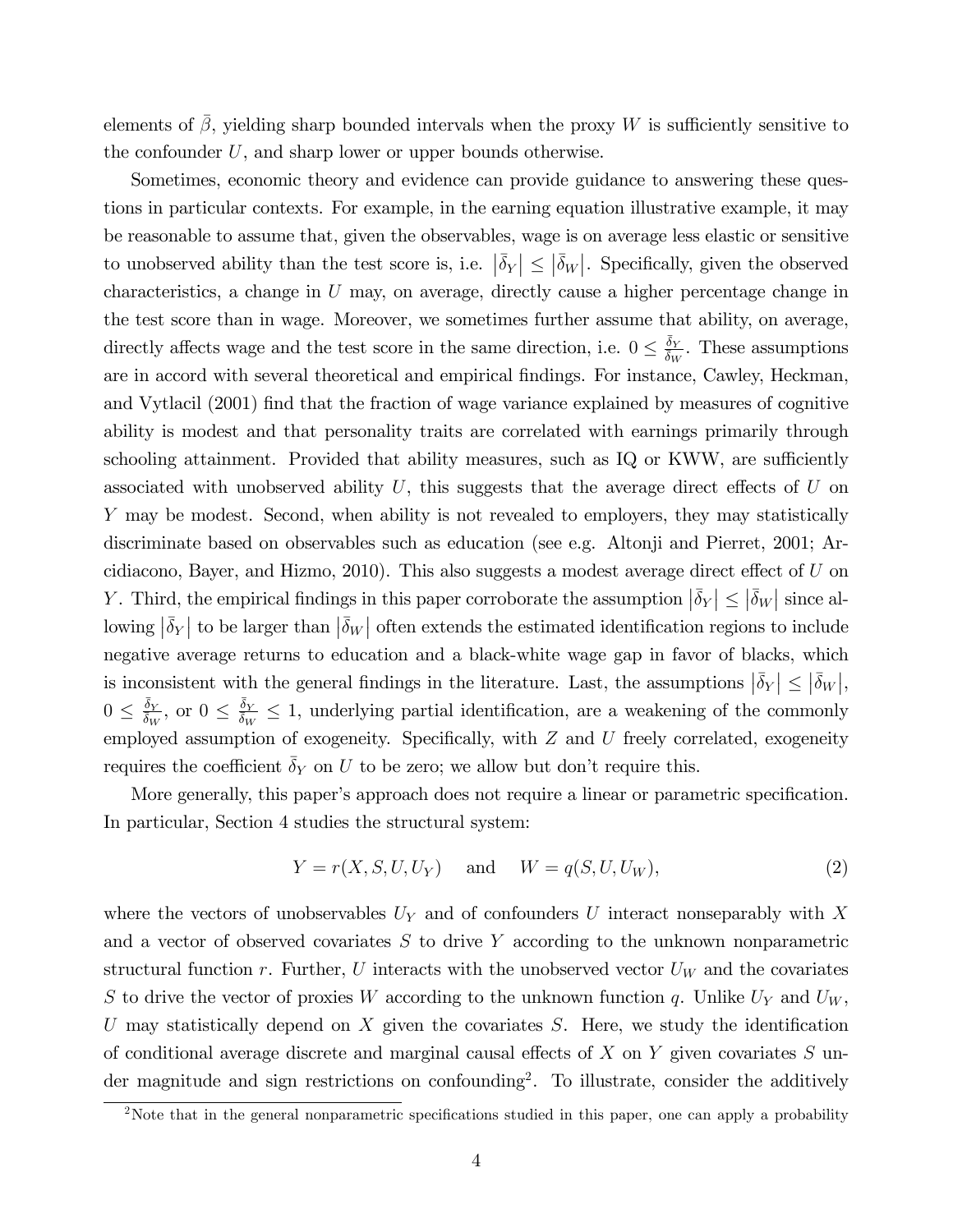separable case in which

$$
Y = \ddot{r}(X, S, U_Y) + U'\delta_Y \quad \text{and} \quad W' = \alpha'_W + U'\delta_W,\tag{3}
$$

where  $\delta_Y$  is a vector of random coefficients that can depend on S and  $U_Y$  and where  $\alpha_W$ is a vector, and  $\delta_W$  a matrix, of random coefficients that can depend on S and  $U_W$ . When  $\delta_Y = 0$  and<sup>3</sup>  $U_Y \perp X|S$ , we obtain the specification for the Y equation studied in e.g. Altonji and Matzkin (2005), Hoderlein and Mammen (2007), and Imbens and Newey (2009), yielding full identification of various average effects of  $X$  on  $Y$ . Section 4 studies the full and partial identification of conditional average effects of X on Y in systems with  $U_Y \perp X|S = s$  but where U may depend on X given S, first in the additively separable case in equations  $(3)$ with the random vector  $\delta_Y$  possibly nonzero, and second when the effect of U on Y in the nonseparable equations (2) is possibly nonzero. In section 3, we focus on the special case in which  $\ddot{r}(X, S, U_Y) = \ddot{r}_0(S, U_Y) + \sum_{j=1}^k X_j \ddot{r}_j(S, U_Y) \equiv \alpha_Y + X'\beta$ , with  $\alpha_Y$  and  $\beta$  denoting random intercept and slope coefficients. In this case, we study the identification of conditional averages of  $\beta$  under magnitude and sign restrictions on confounding, while allowing for X and the potential instruments Z to be freely (conditionally) correlated with U and for  $\delta_Y$  to be nonzero. Appendix A contains additional extensions in the random coefficients case to allow for a panel structure and proxies included in the Y equation. Last, Section 5 studies treatment effects and augments the nonseparable equations  $(2)$  from Section 4 with a threshold crossing equation generating the binary treatment  $X$ :

$$
X=\mathbf{1}\{U_X\leq \nu(Z,S)\},\
$$

where  $U_X$  is an unobserved variable and the function  $\nu$  is unknown. For example, when  $\delta_Y = 0$ in the separable equations (3) and  $(U_X, U_Y) \perp Z \mid S$ , we obtain the specification for the X and Y equations studied e.g. in Imbens and Angrist (1994) and Heckman and Vytlacil (2005). Section 5 studies the full and partial identification of conditional local and marginal treatment effects as well as conditional average treatment effects for the population, treated, and untreated, when  $(U_X, U_Y) \perp Z | S = s$  but U may depend on Z given S in both the separable case in equations (3) with  $\delta_Y$  possibly nonzero and the nonseparable case in equations (2) when the effect of U on Y may be nonzero.

This paper's method provides a simple alternative to the common practice which informally assumes that conditioning on proxies for confounders ensures conditional exogeneity. For example, consider the illustrative linear example in equations (1a, 1b) with  $Corr(Z, (\alpha_Y, \alpha_W)' ) = 0$ .

transformation, e.g. for continuous response, proxy, and confounder, to reparametrize the  $Y$  and  $W$  equations such that  $U, Y$ , and  $W$  have uniform distributions. The researcher can then contrast the average sign and magnitude of the percentile changes in the response and proxy due to a percentile change in the confounder.

<sup>&</sup>lt;sup>3</sup>Throughout, we use  $A \perp B|S$  to denote conditional independence as in Dawid (1979). Further, we write  $A \perp B | S = s$  to denote conditional independence at  $S = s$ .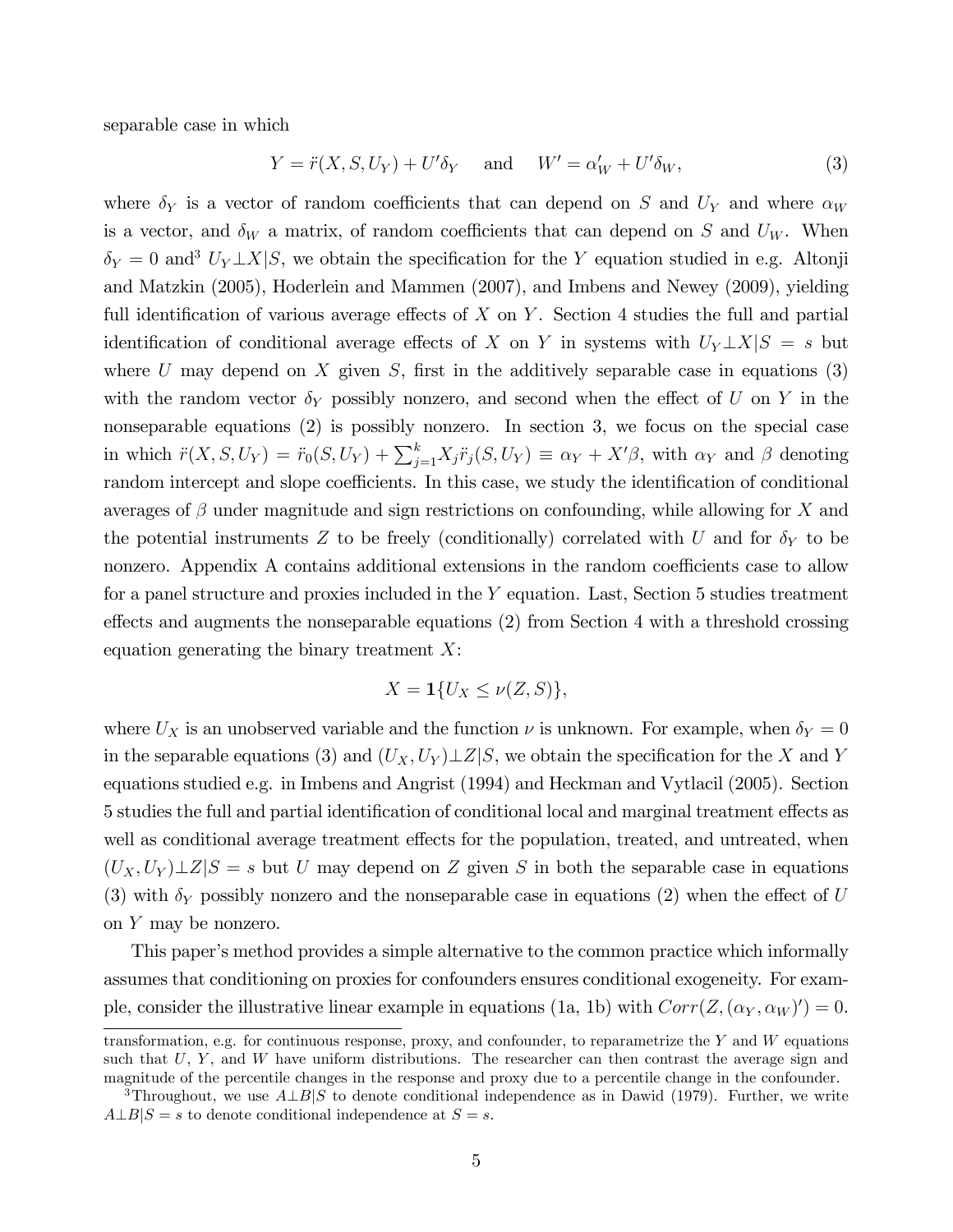Then conditioning on W doesn't ensure that the coefficient on  $X$  from a regression of Y on  $(1, X', W')'$  identifies  $\overline{\beta}$ . In particular, substituting for scalar U gives

$$
Y = \alpha_Y - \frac{\bar{\delta}_Y}{\bar{\delta}_W} \alpha_W + X'\bar{\beta} + \frac{\bar{\delta}_Y}{\bar{\delta}_W} W,\tag{4}
$$

and the possible conditional correlation<sup>4</sup> between Z and  $\alpha_W$  given W leads to (IV) regression bias, including when  $Z = X$ . Indeed, more generally, conditioning on W may, but need not, attenuate the regression bias (see e.g. Wickens, 1972; Battistin and Chesher, 2009; and Ogburna and VanderWeele, 2012). Note, however, that this regression consistently estimates  $\frac{\bar{\delta}_Y}{\bar{\delta}_W}$  if one assumes that  $W = U \bar{\delta}_W$ , i.e. that  $\alpha_W = 0$  and the proxy W is a perfect rescaling of U. Here, we don't require this or that  $\alpha_W$  and U are uncorrelated, allowing e.g. for nonclassical measurement error. Rather than conditioning on mismeasured proxies, this paper employs proxies to bound the nonparametric regression bias (see Section 4). Furthermore, this paperís method provides a practical alternative to IV methods when potential instruments may be weak or (conditionally) endogenous. In particular, we don't require  $Cov(Z, (\alpha_Y, U)') = 0$  in equations (1a, 1b). Instead we need only impose  $Cov(Z, (\alpha_Y, \alpha_W)' ) = 0$ . Moreover,  $\bar{\beta}$  is "under-identified" in equation (4) from the linear illustrative example since Z and X have the same dimension and thus there are fewer exogenous instruments for  $(X', W')'$  than needed for full identification. Similar difficulties arise in more general nonlinear cases.

As discussed above, imposing sign and magnitude restrictions on confounding is a weakening of exogeneity. Manski and Pepper (2000) employ alternative assumptions to bound nonparametric average effects. In particular, they assume known bounds on the range of  $Y$ and that  $E[r(x, s, U, U_Y)|Z = z, S = s]$  is monotonic in z. They also consider the assumption that r is monotonic in x. Okumura and Usui  $(2014)$  combine the last two assumptions for  $Z = X$  along with the assumption that r is concave in x. Also, several recent papers employ alternative assumptions to partially identify linear or parametric effects of endogenous variables. For example, Altonji, Conley, Elder, and Taber (2011) assume that the selection on unobservables occurs similarly to that on observables. Also, Reinhold and Woutersen (2009) and Nevo and Rosen (2012) assume that the correlation between the potential instrument and U and that between the endogenous variable and U have the same sign and then further assume that the potential instrument is less correlated with  $U$  than the endogenous variable is. Lewbel  $(2012)$  restricts the covariance of Z and the product of heteroskedastic error terms. Bontemps, Magnac, and Maurin (2012) provide additional examples and a general treatment of set identified linear models. We don't require the assumptions in these papers. Instead, we employ proxies to identify average effects under magnitude and sign restrictions on confounding. Of

<sup>&</sup>lt;sup>4</sup>From  $W = \alpha_W + U\overline{\delta}_W$ , we have that  $\alpha_W$  is generally correlated with U given W. Since Z and U are freely correlated, it follows that  $\alpha_W$  is generally correlated with Z given W.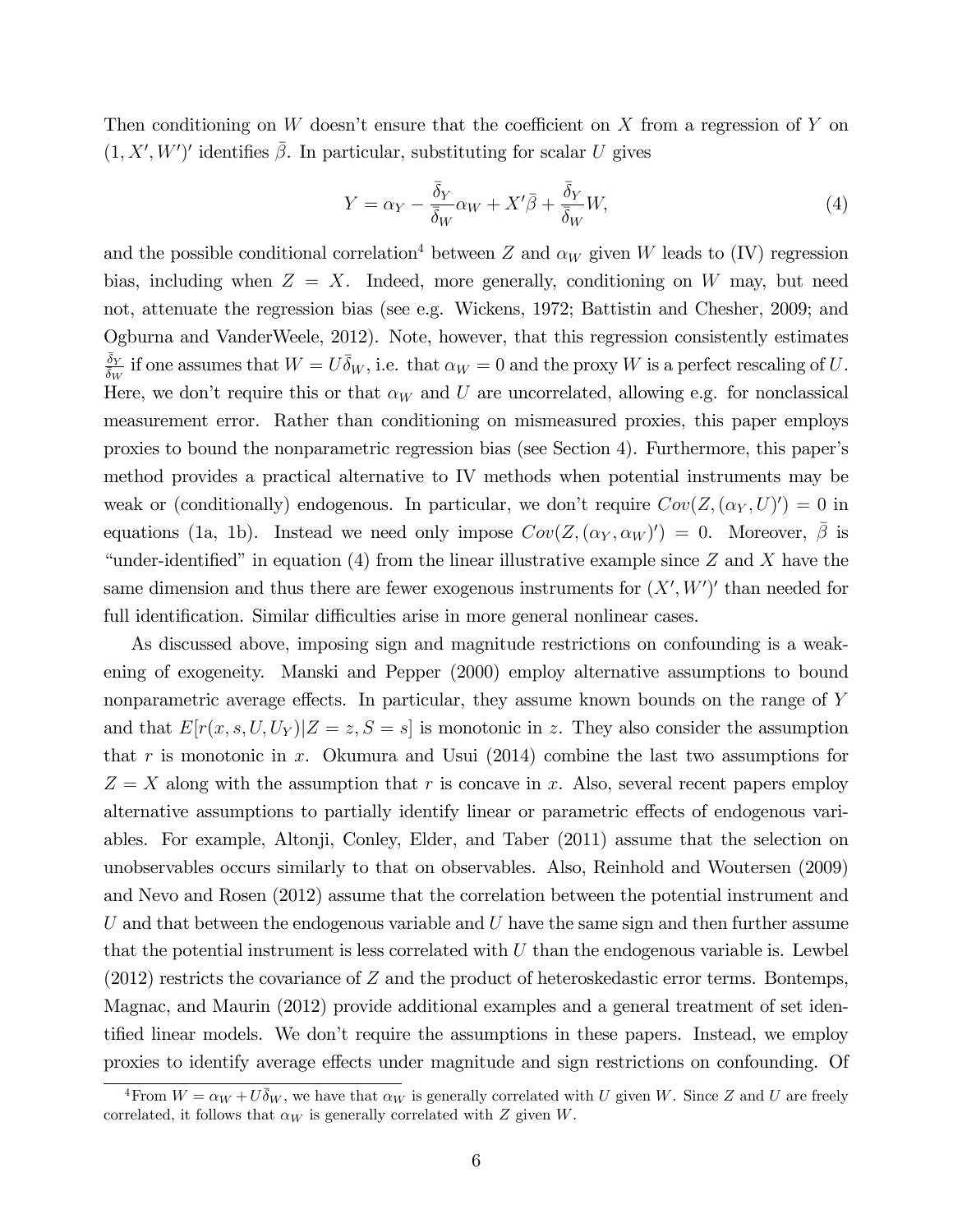course, which identifying assumption is more appropriate depends on the context.

After deriving sharp identification regions for the average direct effects of  $X$  on  $Y$  in Sections 3, 4, and 5 under magnitude and sign restrictions on confounding, Section 6 studies estimation and inference. Last, Section 7 applies these results to study the return to education and the black-white wage gap. Using the data in Card (1995), we employ restrictions on confounding  $(0 \leq \frac{\bar{\delta}_Y}{\bar{\delta}_W} \leq 1$  and  $\frac{\bar{\delta}_Y}{\bar{\delta}_W}$  $\vert \leq 1$ ) to partially identify in sharp bounded intervals the covariate-conditioned average financial incremental return to each year of education as well as the average black-white wage gap. Importantly, we don't require that instruments or regressors are conditionally exogenous. Generally, we find that regression estimates, which would be consistent under exogeneity  $(\frac{\bar{\delta}_Y}{\delta_W} = 0)$ , provide an upper bound on the average return to education (e.g. 19.5% for the return to the 16<sup>th</sup> year) and black-white wage gap  $(-17.8\%)$ and that the regression-based bound estimates are generally narrower than the IV-based ones, with especially narrower confidence intervals. Note that if one assumes that the proxy  $W$  $(\log(KWW))$  is a perfect rescaling of U then  $\frac{\bar{\delta}_Y}{\bar{\delta}_W}$  is estimated to be 0.203 with 95% confidence interval (CI)  $[0.141, 0.264]$ . Allowing for error-laden proxies in a semiparametric specification, the regression-based estimated sharp identification region for the black-white wage gap under sign and magnitude restrictions on confounding  $(0 \le \frac{\bar{\delta}_Y}{\delta_W} \le 1)$  is relatively wide,  $[-17.8\%, 1.9\%]$ with a 95% CI  $[-21\%, 5.4\%]$ . Thus, under these weaker than exogeneity assumptions on confounding, this data set is inconclusive about the extent of discrimination in the labor market. In contrast, the average return to education for the black subpopulation may differ slightly from the nonblack subpopulation, if at all. Further, we find nonlinearity in the return to education, with the  $12^{th}$ ,  $16^{th}$ , and  $18^{th}$  years, corresponding to obtaining a high school, college, and possibly a graduate degree, yielding a high average return. For example, under sign and magnitude restrictions on confounding, the estimated identification region for the average return to the  $16^{th}$  year is [13.33%, 19.5%] with 95% CI [7.5%, 25.1%] whereas that for the  $13^{th}$ year is  $[0.7\%, 7.8\%]$  with  $95\%$  CI  $[-3.4\%, 11.6\%]$ . This nonlinearity may partly explain why, contrary to the expected direction of ability bias, linear IV estimates of the average return to education often exceed linear regression estimates. In particular, both types of estimates are weighted averages of yearly incremental returns for different subpopulations and the large IV estimates may reflect the relatively high return to graduation years for the subpopulation whose graduation outcomes depends on instruments such as proximity to college (see e.g. Card 1995, 1999). Section 8 concludes and mathematical proofs are gathered in Appendix B.

## 2 Data Generation

The next assumption defines the data generating process.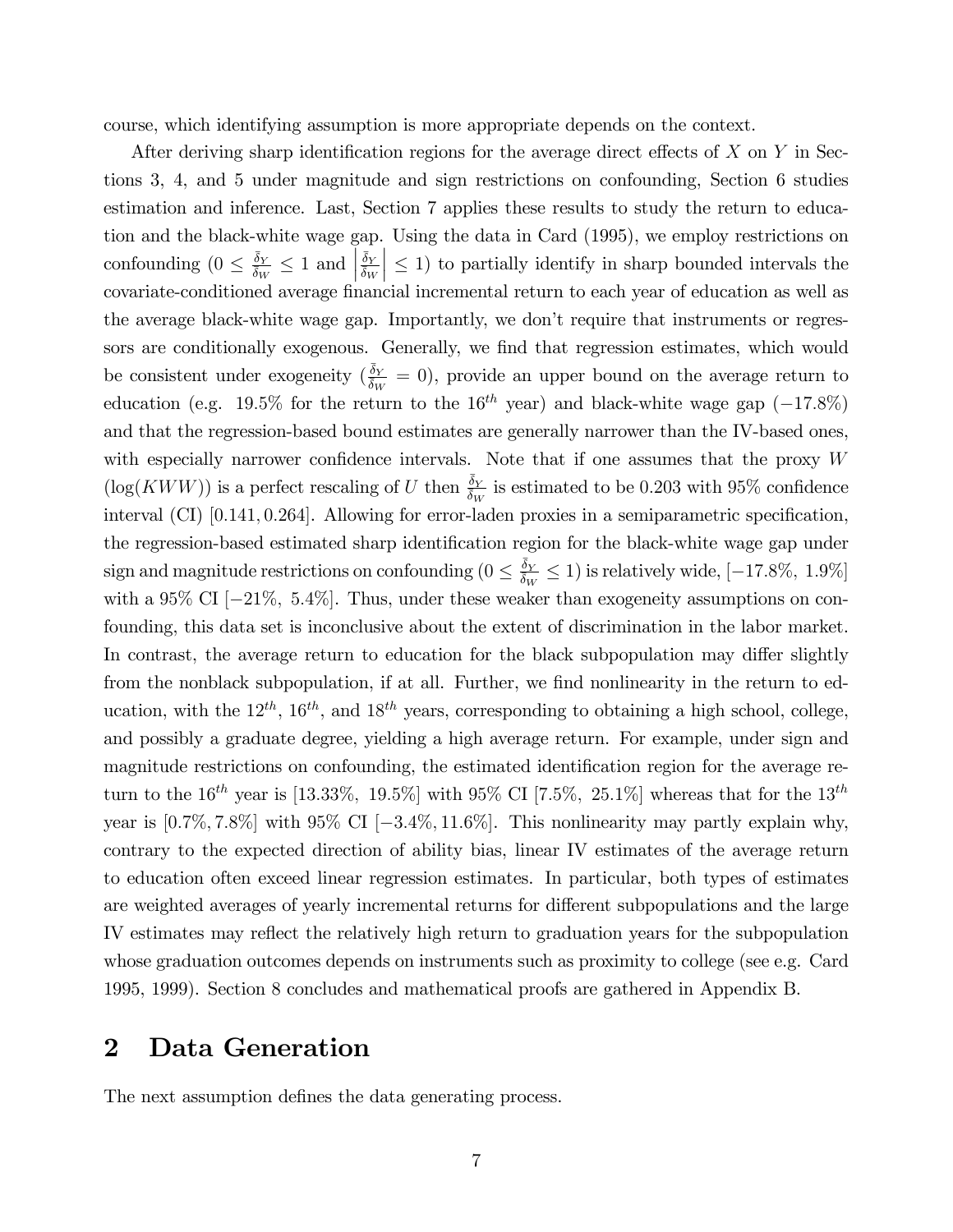Assumption 1 (S.1) (i) Let  $M \equiv \begin{pmatrix} S \\ c \times 1 \end{pmatrix}$  $^{\prime},\,Z$  $\ell \times 1$  $^{\prime},X$  $k\times 1$  $',W_{m\times 1}$  $^{\prime},\,Y$  $Y_{1\times1}$ <sup>t</sup> be a random vector with unknown distribution  $P \in \mathcal{P}$ . (ii) Let a structural system generate the unobserved vectors  $U_W$  and  $U_Y$  of countable dimension and confounders U U collected in  $L \equiv (U'_W, U'_Y, U')'$ , covariates S, potential  $V \sim \frac{1}{2}$ instruments  $Z$ , causes  $X$ , proxies  $W$ , and response  $Y$  such that

$$
Y = r(X, S, U, U_Y) \quad and \quad W = q(S, U, U_W),
$$

where r and q are unknown real- and vector-valued measurable functions respectively and  $E(Y, W')' < \infty$ . Realizations of M are observed whereas those of L are not.

 $S(1(i))$  defines the notation for observables.  $S(1(ii))$  imposes structure on the data generating process. We distinguish between the observed (or measured) variables M and unobserved (or latent) variables  $L$ . The vectors of unobservables  $U<sub>Y</sub>$  and of confounders  $U$  may interact nonseparably with the causes of interest  $X$  and covariates  $S$  to nonparametrically impact the response  $Y$  according to the structural function  $r$ . We allow but do not require the availability of covariates S; if these are absent we set  $S = 1$ . Further, we allow but don't require elements of S to directly affect Y; if r doesn't directly depend on S, these may nevertheless serve as conditioning variables. We observe realizations of a vector  $W$  of proxies for  $U$ . We sometimes allow for W and X to have common elements. Analogously to  $U_Y$ , the vector  $U_W$  interacts with  $S$  and  $U$  to generate the proxies  $W$ . Last, we also observe realizations of a vector of potential instruments Z possibly equal to, or containing elements of, X. Importantly, unlike  $U_W$  and  $U_Y$ , U may statistically depend on Z or X given S, thereby creating difficulties for the identification of the effects of X on Y. Thus, elements of Z may but need not be valid instruments since these may be included in the Y equation and are freely (conditionally) correlated with  $U$ .

#### 2.1 Causal Effects

For<sup>5</sup>  $(x, s, u, u_y)$  and  $(x^*, s, u, u_y)$  in  $\mathcal{X} \times \mathcal{S} \times \mathcal{U} \times \mathcal{U}_\mathcal{Y}$ , the direct effect of X on Y at  $(x, x^*)$  given  $(s, u, u_y)$  is  $\beta(x, x^*; s, u, u_y) \equiv r(x^*, s, u, u_y) - r(x, s, u, u_y)$ . Further, when r is differentiable in a particular cause of interest, we set  $k = 1$  to denote this cause by X and we subsume, without loss of generality, the remaining elements of X into S. Then  $\beta(x; s, u, u_y) \equiv \frac{\partial}{\partial x} r(x, s, u, u_y)$ is the direct marginal effect of X on Y at x given  $(s, u, u_y)$ . If U enters r separably from X then  $\beta(x; s, u, u_y) = \beta(x; s, u_y)$  does not depend on U. Further, if the effect of X on Y is linear,  $\beta(x; s, u_y)$  does not depend on X, and we obtain the random coefficient specification  $\beta \equiv \beta(S, U_Y).$ 

Similarly, for  $(x, s, u, u_y)$  and  $(x, s, u^*, u_y)$  in  $\mathcal{X} \times \mathcal{S} \times \mathcal{U} \times \mathcal{U}_\mathcal{Y}$ , the direct effect of U on Y at  $(u, u^*)$  given  $(x, s, u_y)$  is  $\delta_Y(u, u^*; x, s, u_y) \equiv r(x, s, u^*, u_y) - r(x, s, u, u_y)$ . Further, for  $l = 1$  and

<sup>&</sup>lt;sup>5</sup>Throughout, for random vectors A and B, we denote the support of A by A and that of A given  $B = b$  by  $\mathcal{A}_b$ .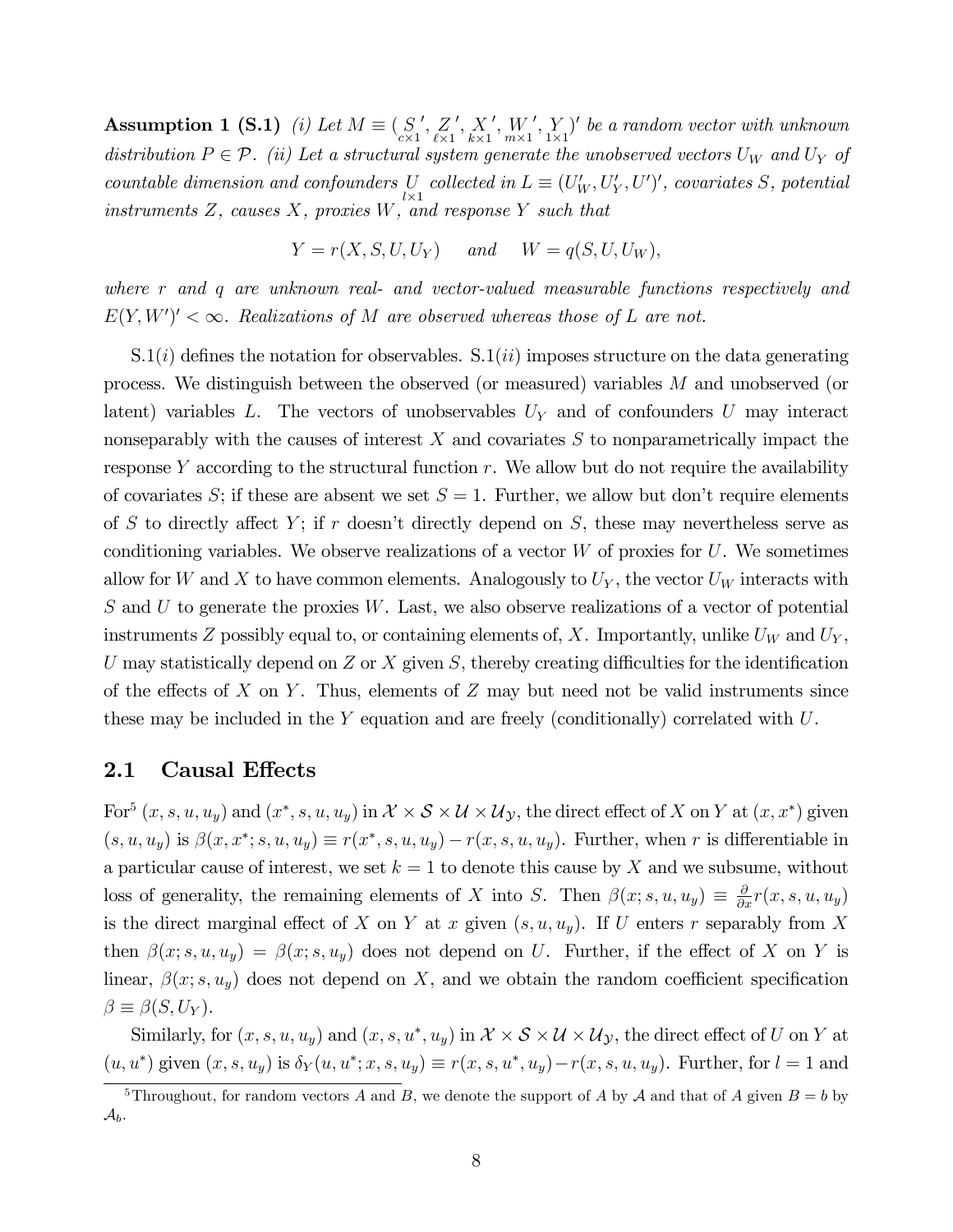r differentiable in u, the direct marginal effect of U on Y at u given  $(x, s, u_y)$  is  $\delta_Y(u; x, s, u_y) \equiv$  $\frac{\partial}{\partial u}r(x, s, u, u_y)$ . If U enters r separably from X and its effect on Y is linear, we obtain the random coefficient specification  $\delta_Y \equiv \delta_Y(S, U_Y)$ . Analogously, for  $(s, u, u_w)$  and  $(s, u^*, u_w)$  in  $S \times U \times U_{\mathcal{W}}$ , the direct effect of U on  $W_h$ , for  $h = 1, ..., m$ , are  $\delta_{W_h}(u, u^*; s, u_w) \equiv q_h(s, u^*, u_w)$  $q_h(s, u, u_w)$  and the direct marginal effect of U on  $W_h$  is  $\delta_{W_h}(u; s, u_w) \equiv \frac{\partial}{\partial u} q_h(s, u, u_w)$ .

Thus, causal effects, such as  $\beta$ ,  $\delta_Y$ , and  $\delta_W$ , are features of the structural system and can derive from economic theory whereas the observability of  $X$  and  $U$  is an empirical matter. In this paper, we're interested in measuring certain (conditional) averages of  $\beta(x, x^*; s, u, u_y)$  and  $\beta(x; s, u, u_y)$  such as the conditional average direct effect of X on Y at  $(x, x^*)$  given  $X = x^*$ and  $S = s$ :

$$
\bar{\beta}(x, x^* | x^*, s) \equiv E[\beta(x, x^*; s, U, U_Y) | X = x^*, S = s]
$$
  

$$
\equiv E[r(x^*, S, U, U_Y) - r(x, S, U, U_Y) | X = x^*, S = s].
$$

For instance, for binary treatment X, averaging  $\bar{\beta}(0,1|1,s)$  over the distribution of S given  $X = 1$  gives the average treatment effect on the treated  $\overline{\beta}(0,1|1)$ . As another example, we're interested in measuring the conditional average direct marginal effect of  $X$  on  $Y$  at  $x$  given  $S = s$ :

$$
\bar{\beta}(x|s) \equiv E[\beta(x;s,U,U_Y)|S=s] \equiv E[\frac{\partial}{\partial x}r(x,s,U,U_Y)|S=s].
$$

It's also useful to give a succinct notation for the average direct effects of  $U$  on  $Y$  and  $W$ . For example,

$$
\bar{\delta}_Y(u;x|s) \equiv E[\delta_Y(u;x,s,U_Y)|S=s] \equiv E[\frac{\partial}{\partial u}r(x,s,u,U_Y)|S=s].
$$

Similarly, for scalar  $W$ ,

$$
\bar{\delta}_W(u, u^* | s) \equiv E[\delta_W(u, u^*; s, U_W) | S = s] \equiv E[q(s, u^*, U_W) - q(s, u, U_W) | S = s].
$$

## 3 Identification of Average Random Coefficients

While the paper's method doesn't require a linear or parametric effect of  $X$  on  $Y$ , we find it instructive to begin our analysis of the identification of average effects under magnitude and sign restrictions on confounding by studying linear structures with random coefficients. We relax the linearity assumption when studying the identification of conditional average nonparametric effects in Section 4 and of local, marginal, and average treatment effects in Section 5. Specifically, we impose the following assumption in Section 3.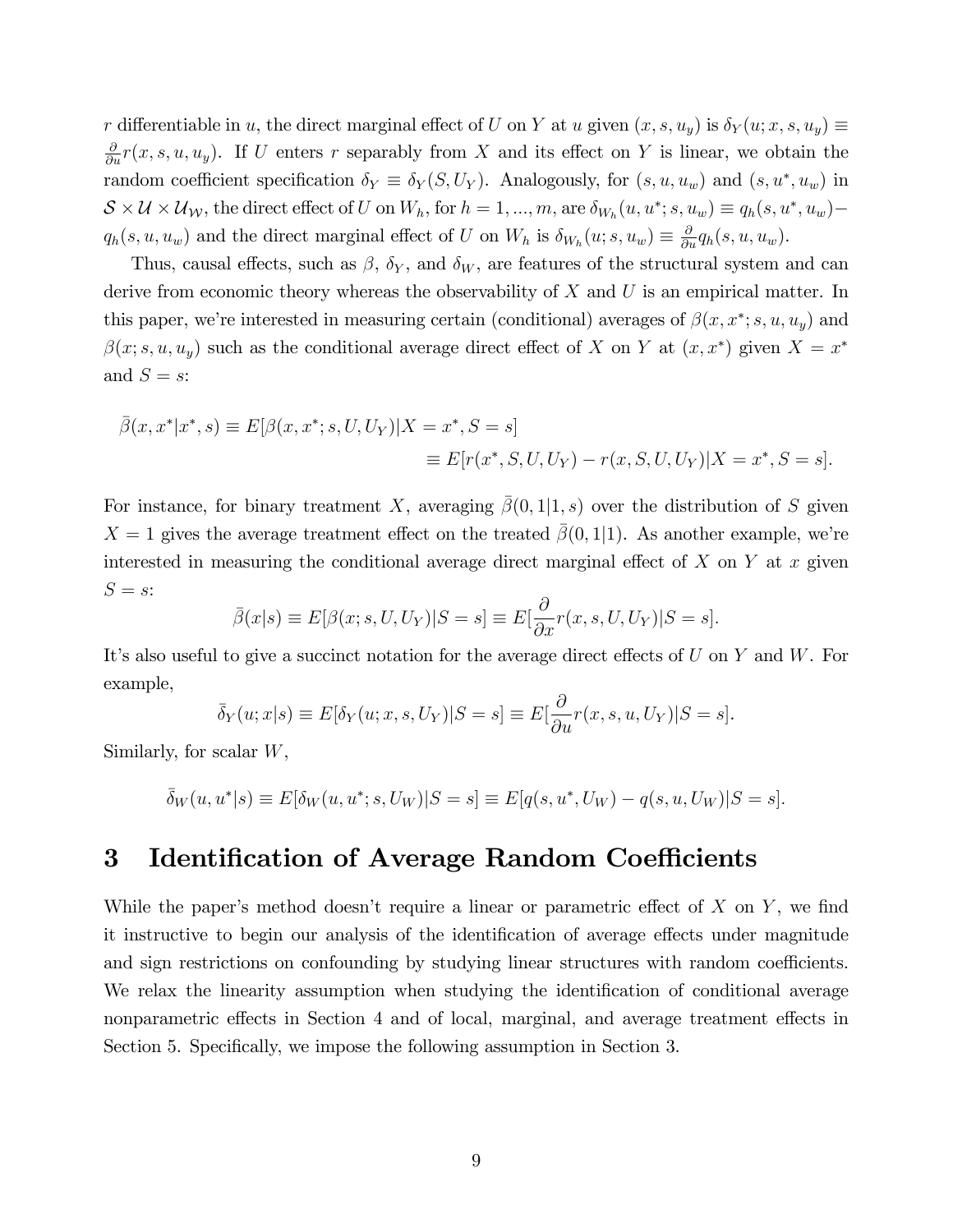**Assumption 2 (S.2)** Linearity: Assume S.1 with  $Cov[Z,(Y,W')] < \infty$  and

$$
Y = r(X, S, U, U_Y) = \ddot{r}_0(S, U_Y) + \sum_{j=1}^k X_j \ddot{r}_j(S, U_Y) + \sum_{g=1}^l U_g \ddot{r}_g(S, U_Y) \equiv \alpha_Y + X'\beta + U'\delta_Y,
$$

and let the  $h^{th}$  component  $q_h$  of q be given by

$$
W_h = q_h(U, U_W) = q_{h,0}(S, U_W) + \sum_{g=1}^{l} U_g q_{h,g}(S, U_W) \equiv \alpha_{W_h} + U' \delta_{W_h},
$$

so that stacking  $W_h$ ,  $h = 1, ..., m$ , into W gives

$$
W' = \alpha_W + U' \delta_W.
$$

We collect the random coefficients in  $\theta \equiv \begin{pmatrix} \alpha_W \\ m \times 1 \end{pmatrix}$  $', vec(\delta_W$  $l \times m$  $)^\prime, \alpha_{Y}$  $1\times1$  $,~\beta$  $k\times 1$  $^{\prime },\delta _{Y}$  $l \times 1$  $^{\prime})^{\prime}.$ 

Thus, under S.2, for each observation  $i$  in a sample, we have

$$
Y_i = \alpha_{Y,i} + X_i'\beta_i + U_i'\delta_{Y,i} \quad \text{ and } \quad W_i' = \alpha'_{W,i} + U_i'\delta_{W,i}.
$$

This allows for random effects for each individual or unit and encompasses constant slope coefficients as a special case. We suppress the index  $i$  when referring to the population. In particular,  $\beta$  is the vector of random direct effects of the elements of X on Y. To simplify the exposition, we set  $S = 1$  in Sections 3.2 and 3.3 and study identifying the average effect  $\bar{\beta} \equiv E(\beta)$  of X on Y. Section 3.4 accommodates covariates S and studies the identification of the conditional average effect  $\bar{\beta}(S) \equiv E(\beta|S)$  of X on Y given S.

#### 3.1 IV Regression Notation

Throughout this paper, for a generic random vector  $A$  with finite mean, we write:

$$
\bar{A} \equiv E(A) \quad \text{and} \quad \tilde{A} \equiv A - \bar{A}.
$$

For example, we write  $\bar{\beta} \equiv E(\beta)$  and  $\bar{\delta}_Y \equiv E(\delta_Y)$ . Further, we employ the following succinct notation for IV regression coefficients and residuals. For generic random vector  $A$  and vectors B and C of equal dimension with  $E(\tilde{C}\tilde{A}')$  finite and  $E(\tilde{C}\tilde{B}')$  finite and nonsingular, we let

$$
R_{A,B|C} \equiv E(\tilde{C}\tilde{B}')^{-1}E(\tilde{C}\tilde{A}') \quad \text{and} \quad \epsilon'_{A,B|C} \equiv \tilde{A}' - \tilde{B}'R_{A,B|C}
$$

denote the linear IV regression estimand and residual respectively, so that by construction  $E(\tilde{C} \epsilon'_{A,B|C}) = 0$ . For example, for  $k = \ell$ ,  $R_{Y,X|Z} \equiv E(\tilde{Z}\tilde{X}')^{-1}E(\tilde{Z}\tilde{Y})$  is the vector of slope coefficients associated with X in a linear IV regression of Y on  $(1, X')'$  using instruments  $(1, Z')'$ . In the special case where  $B = C$ , we obtain the linear regression coefficients and residuals:

$$
R_{A,B} \equiv R_{A,B|B} \equiv E(\tilde{B}\tilde{B}')^{-1}E(\tilde{B}\tilde{A}') \text{ and } \epsilon'_{A,B} \equiv \epsilon'_{A,B|B} \equiv \tilde{A}' - \tilde{B}'R_{A,B}.
$$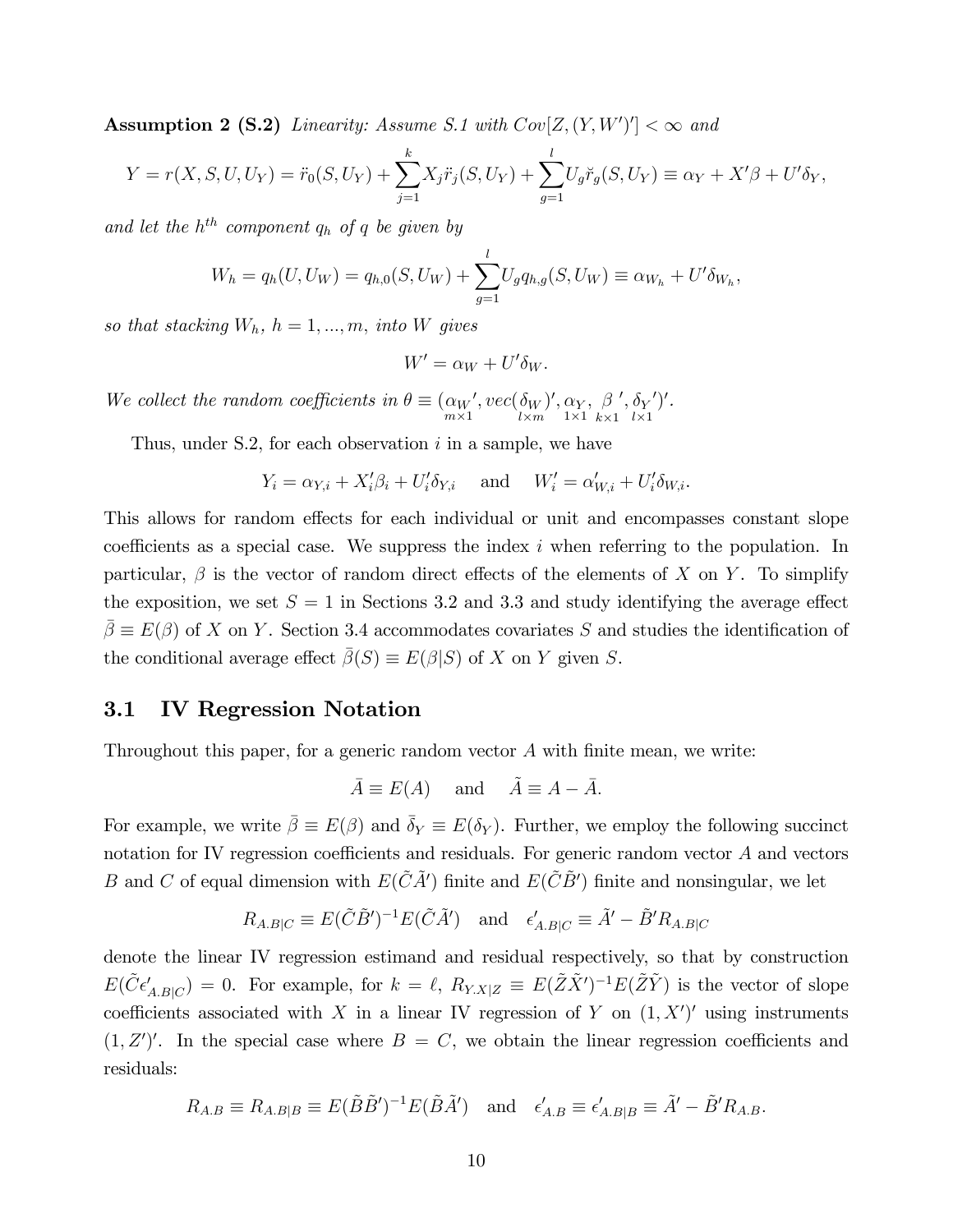#### 3.2 Characterization and Full Identification

We begin by characterizing  $\bar{\beta}$  and studying conditions for full identification. Section 3.3 studies partial identification of elements of  $\bar{\beta}$  under sign and magnitude restrictions on confounding. For illustration, consider the example from the Introduction with scalar proxy  $W$  and confounder  $U$  and constant slope coefficients:

$$
Y = \alpha_Y + X'\overline{\beta} + U\overline{\delta}_Y
$$
 and  $W = \alpha_W + U\overline{\delta}_W$ .

Using the IV regression succinct notation, recall that, provided  $E(\tilde{Z}\tilde{X}')$  is nonsingular,  $\bar{\delta}_W \neq 0$ , and  $Cov(Z, (\alpha_Y, \alpha_W)' ) = 0$ , we have:

$$
\bar{\beta} = R_{Y.X|Z} - R_{W.X|Z} \frac{\bar{\delta}_Y}{\bar{\delta}_W}.
$$

In particular, the IV regression (omitted variable) bias  $R_{W.X|Z} \frac{\bar{\delta}_Y}{\bar{\delta}_W}$  depends on the ratio  $\frac{\bar{\delta}_Y}{\bar{\delta}_W}$  of the (average) direct effect of U on the response Y to that of U on the proxy W. Theorem 3.1 extends this result to allow for vectors  $U$  and  $W$  and for random slope coefficients. We set  $S = 1$  here; Section 3.4 explicitly conditions on covariates.

**Theorem 3.1** Assume S.2 with  $S = 1$ ,  $\ell = k$ ,  $m = l$ , and that

(i)  $E(\tilde{Z}\tilde{X}')$  and  $\bar{\delta}_W$  are nonsingular, (ii)  $Cov(\alpha_Y, Z) = 0$ ,  $E(\tilde{\beta}|Z, X) = 0$ , and  $E(\tilde{\delta}_Y|U, Z) = 0$ , (iii)  $Cov(\alpha_W, Z) = 0$  and  $E(\tilde{\delta}_W | U, Z) = 0$ . Let  $\bar{\delta} \equiv \bar{\delta}_W^{-1} \bar{\delta}_Y$  then

$$
\bar{\beta} = R_{Y.X|Z} - R_{W.X|Z}\bar{\delta}.
$$

We let  $B \equiv R_{Y,X|Z} - \bar{\beta} = R_{W,X|Z} \bar{\delta}$  denote the IV regression bias (or inconsistency) in measuring  $\bar{\beta}$ . When  $Z = X$ , Theorem 3.1 gives that  $\bar{\beta} = R_{Y,X} - R_{W,X} \bar{\delta}$ .

Next, we discuss the conditions in Theorem 3.1. Condition (i) requires  $\ell = k$  and  $m = l$ , with  $E(\tilde{Z}\tilde{X}')$  and  $\bar{\delta}_W$  nonsingular. More generally,  $\ell \geq k$  and  $m \geq l$  suffice for full or partial identification and one may use a weighted combination of the resulting moments. In particular, having  $\ell \geq k + m$  may fully identify  $\bar{\beta}$ . For example, if  $\ell = k + m$  and  $m = l$  then  $(\bar{\beta}', \bar{\delta}')' =$  $R_{Y,(X',W')'|Z}$  provided  $E[\tilde{Z}(\tilde{X}',\tilde{W}')']$  is nonsingular<sup>6</sup>. We do not require this many instruments here; as such  $\bar{\beta}$  is "under-identified." In particular, we let  $\ell = k$ , with Z possibly equal to X.

Conditions *(ii)* and *(iii)* are implied by the assumption that the coefficients  $\theta$  are mean independent<sup>7</sup> of  $(U, Z, X)$  or the stronger assumption that  $(U_W, U_Y) \perp (U, Z, X)$ . Note that

<sup>&</sup>lt;sup>6</sup>For example, if  $\delta_Y$  and  $\delta_W$  are constant, substituting for U gives  $Y = \alpha_Y - \alpha_W \overline{\delta} + X'\overline{\beta} + W'\overline{\delta}$ .

<sup>&</sup>lt;sup>7</sup>In the linear case, having Z be mean independent of  $(\alpha_Y, \alpha_W)$  may fully identify  $\bar{\beta}$  by generating a sufficient number of instruments as functions of Z. Indeed, under such stronger (mean) independence assumptions involving Z, one can dispense with linearity as we show in Sections 4 and 5.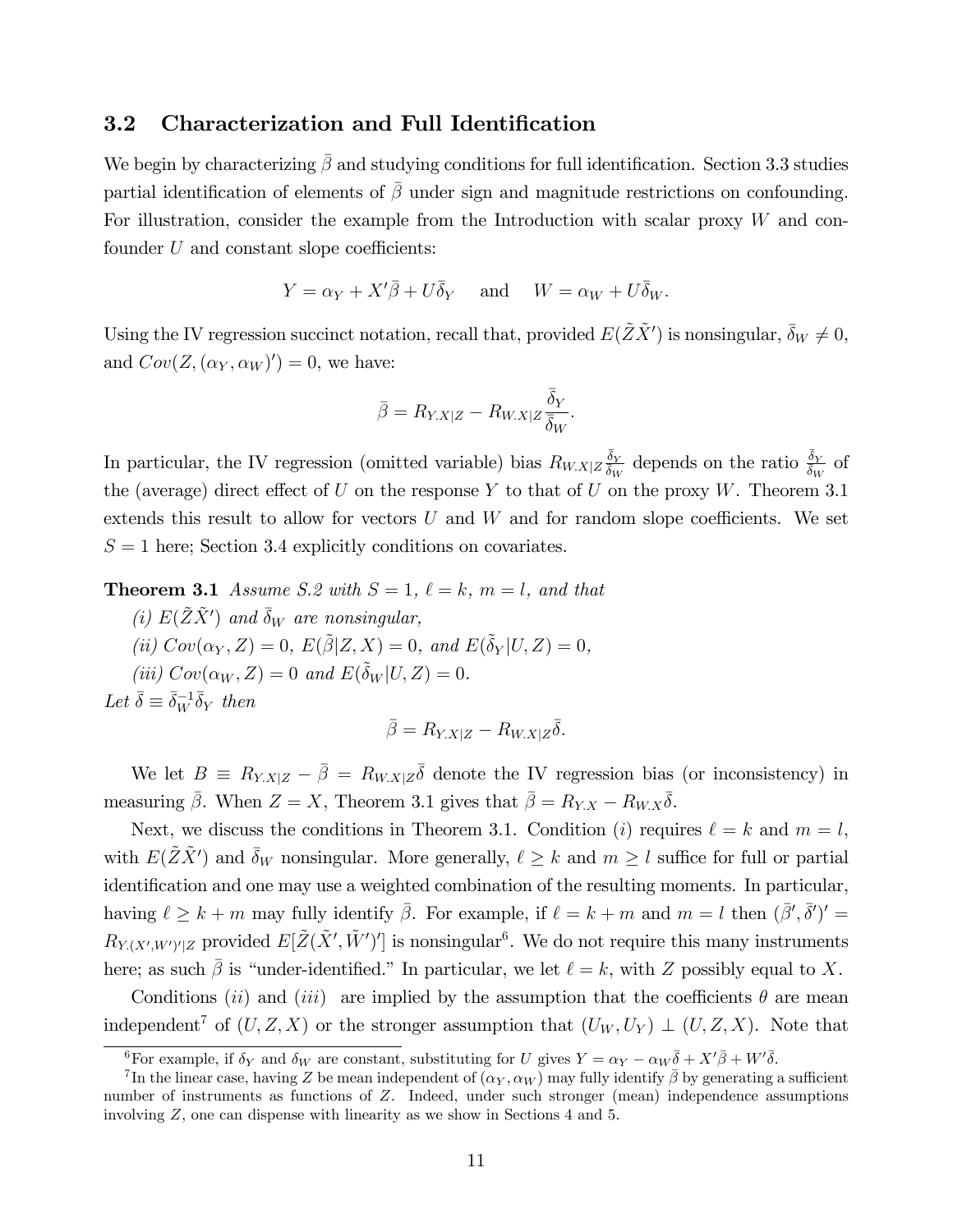when  $\beta$ ,  $\delta_Y$ , and  $\delta_W$  are constants, conditions *(ii)* and *(iii)* reduce to  $Cov(Z, (\alpha_Y, \alpha_W)' ) = 0$ . In particular, condition  $(ii)$  imposes assumptions on the random coefficients in the Y equation. It requires that Z is uncorrelated with  $\alpha_Y$ ,  $\beta$  is mean independent<sup>8</sup> of  $(Z, X)$ , and  $\delta_Y$  is mean independent of  $(U, Z)$ . Roughly speaking, *(ii)* isolates U as the source of the difficulty in identifying  $\bar{\beta}$ . Had U been observed with  $\ell = k + l$  and  $E(\tilde{Z}(\tilde{X}', \tilde{U}'))$  nonsingular, (*ii*) would permit identifying the average slope coefficients via IV regression. Note that linearity and condition (ii) can (indirectly) restrict how the return to education  $\beta$  depends on ability U (see e.g. Card 1999). In the linear case, and if valid instruments are available, one can consider IV methods for the correlated random coefficient model, e.g. Wooldridge (1997, 2003) and Heckman and Vytlacil (1998). Similarly, linearity and condition  $(ii)$  can restrict how  $\delta_Y$  relates to Z (and X), e.g. in learning models where the return to ability can vary with experience and depend on educational attainment (e.g. Altonji and Pierret, 2001; Arcidiacono, Bayer, and Hizmo, 2010). Sections 4 and 5 weaken these restrictions in Theorem 3.1 and give identification results for the case in which  $X$  and  $U$  can interact to determine Y via the nonseparable specification in S.1. Importantly, however, the conditions in Theorem 3.1 do not restrict the joint distribution of  $(U, Z', X')'$  other than requiring that  $E(\tilde{Z}\tilde{X}')$  is nonsingular. In particular, Z and X can be freely correlated with U and thus endogenous.

Condition *(iii)* imposes restrictions on the random coefficients in the  $W$  equation. It requires that Z is uncorrelated with  $\alpha_W$  and that the elements of  $\delta_W$  are mean independent of  $(U, Z)$ . This linearly relates  $Cov(Z, W)$  to  $Cov(Z, U)$  via the matrix  $\overline{\delta}_W$ . Note that we do not directly restrict the dependence between  $\alpha_W$  and U, allowing W to be an error-laden proxy for U with correlated measurement error. Nevertheless, even when  $\delta_W$  is constant and  $\alpha_W$  is independent of  $U$ , recall from the Introduction that the coefficient on  $X$  from a regression of Y on  $(1, X', W')'$  need not identify  $\overline{\beta}$ . We note that one means for full identification generates sufficiently many valid instruments by imposing restrictions involving the components of  $\alpha_W$ ,  $\delta_W$ , and U. For example, let U,  $W_1$ , and  $W_2$  be scalars and suppose that

$$
Y = \alpha_Y + X'\overline{\beta} + U\overline{\delta}_Y, \quad W_1 = \alpha_{W_1} + U\overline{\delta}_{W_1}, \text{ and } W_2 = \alpha_{W_2} + U\overline{\delta}_{W_2},
$$

so that there are two proxies for U, with  $\bar{\delta}_{W_1}, \bar{\delta}_{W_2} \neq 0$  and  $Corr[(U, \alpha_{W_2})', (\alpha_Y, \alpha_{W_1})'] = 0$ . Then  $Y = \alpha_Y - \alpha_{W_1} \frac{\bar{\delta}_Y}{\bar{\delta}_{W_1}} + X'\bar{\beta} + W_1 \frac{\bar{\delta}_Y}{\bar{\delta}_{W_1}}$  and  $(\bar{\beta}', \frac{\bar{\delta}_Y}{\bar{\delta}_{W_1}})'$  may be fully identified from an IV regression of Y on  $(1, X', W_1)'$  using instruments  $(1, Z', W_2)'$  (see e.g. Blackburn and Neumark, 1992). We don't require such restrictions here, allowing for example, for components of  $\alpha_W$  (e.g. test taking skills) to be correlated. (Appendix A studies the case of multiple proxies for U that are components of  $X$ .)

<sup>&</sup>lt;sup>8</sup>We employ the unnecessary mean independence assumptions in conditions  $(ii)$  and  $(iii)$  of Theorem 3.1 because of their simple interpretation. However, zero covariances  $E[XX'\beta] = 0$ ,  $E[ZW'\delta_Y] = 0$ , and  $E[\tilde{Z}U'\tilde{\delta}_W] = 0$  suffice.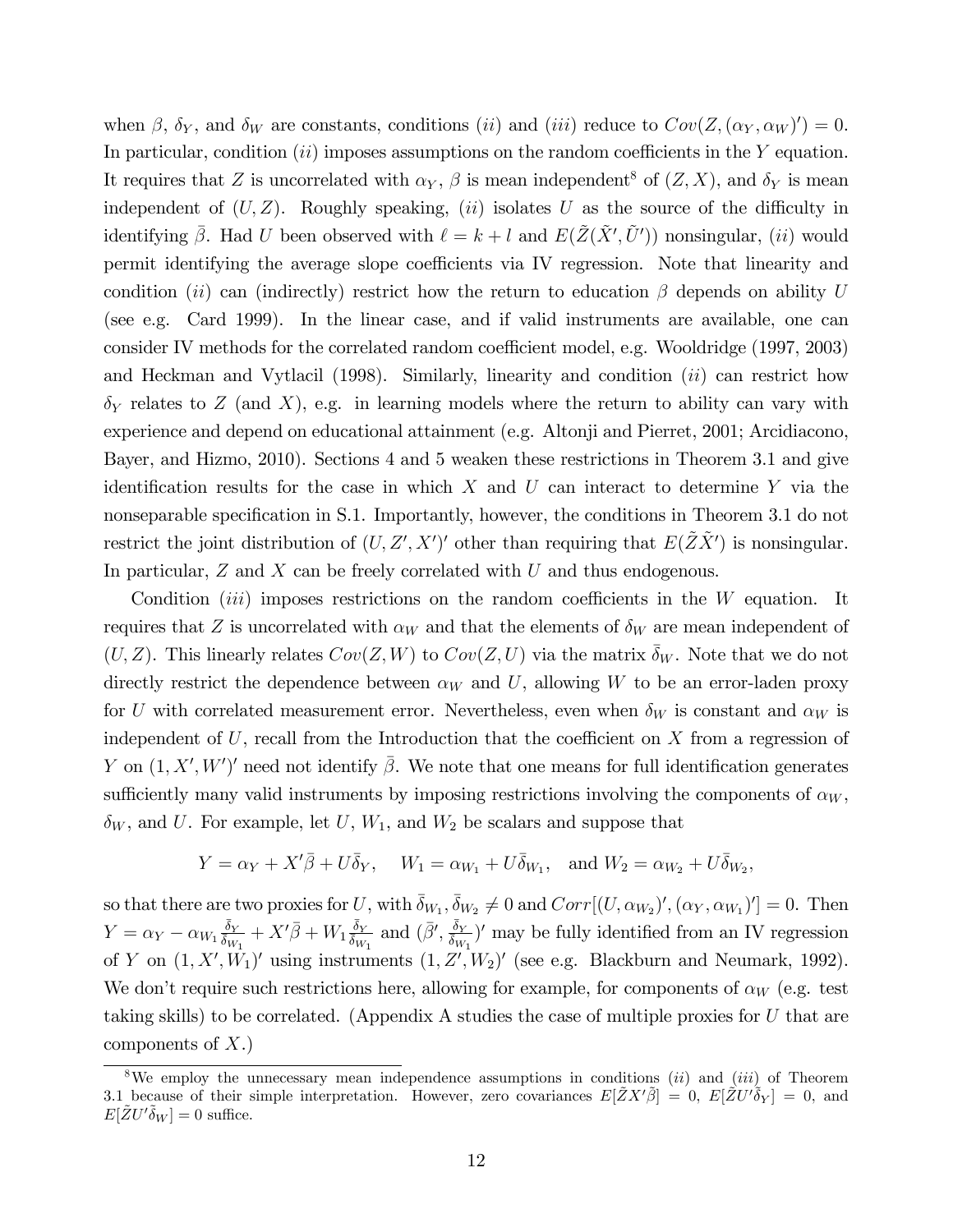To illustrate the consequences of Theorem 3.1, consider the example from the Introduction with scalar U and W. Observe that  $R_{Y,X|Z}$  fully identifies  $\beta$  under exogeneity. In this case, the IV regression bias disappears either because  $U$  does not determine  $Y$ , and in particular  $\bar{\delta}_Y = 0$ , or because Z and U are uncorrelated, and thus  $R_{W.X|Z} = 0$ . Alternatively, shape restrictions on the effects of U on Y and W can fully identify  $\beta$ . In particular, this occurs under signed proportional confounding, in which case the sign of the ratio  $\frac{\bar{\delta}_Y}{\bar{\delta}_W}$  of the average direct effect of U on Y to that of U on W is known and its magnitude equals a known constant |d|. For example, under equiconfounding,  $|d|=1$ , and U directly affects Y and W equally on average. In this case,  $\bar{\beta}$  is fully identified under positive  $(\bar{\delta}_Y = \bar{\delta}_W)$  or negative  $(\bar{\delta}_Y = -\bar{\delta}_W)$ equiconfounding by  $\bar{\beta} = R_{Y-W.X|Z}$  or  $\bar{\beta} = R_{Y+W.X|Z}$  respectively (see Chalak, 2012).

More generally,  $U$  may be a vector of potential confounders. Often, to each confounder  $U_h$ corresponds a proxy  $W_h = \alpha_{W_h} + U_h \delta_{W_h}$  so that  $W' = \alpha_W' + U' \delta_W$  with  $\delta_W = diag(\delta_{W_1}, ..., \delta_{W_m})$ . In this case,

$$
\bar{\beta} = R_{Y.X|Z} - R_{W.X|Z}\bar{\delta} = R_{Y.X|Z} - \sum_{h=1}^m \frac{\bar{\delta}_{Y,h}}{\bar{\delta}_{W_h}} R_{W_h.X|Z}.
$$

As before, under exogeneity  $\bar{\beta} = R_{Y,X|Z}$  whereas under e.g. positive equiconfounding  $\frac{\bar{\delta}_{Y,h}}{\bar{\delta}_{W_h}} = 1$ for  $h = 1, ..., m$  and  $\bar{\beta} = R_{Y.X|Z} - \sum_{h=1}^{m} R_{W_h.X|Z}$ .

Corollary 3.2 extends these full identification results to allow for a general matrix  $\delta_W$ , with  $\delta$  possibly equal to a known vector d of constants. However, it is useful throughout to keep in mind the leading one-to-one case where  $\delta_W$  is a diagonal matrix with straightforward interpretation. We use subscripts to denote vector elements. For example,  $\bar{\beta}_j$  and  $R_{Y.X|Z,j}$  are the  $j^{th}$  elements of  $\bar{\beta}$  and  $R_{Y,X|Z}$ , and  $\bar{\delta}_h$  and  $d_h$  are the  $h^{th}$  elements of  $\bar{\delta}$  and  $d$ , respectively.

**Corollary 3.2** Assume the conditions of Theorem 3.1 and let  $j = 1, ..., k$ . (i) If  $B_j = 0$ (exogeneity) then  $\bar{\beta}_j = R_{Y,X|Z,j}$ . (ii) If  $\bar{\delta} = d$  (signed proportional confounding) then  $\bar{\beta}_j =$  $R_{Y.X|Z,j} - \sum_{h=1}^{m} d_h R_{W_h.X|Z,j}$ .

Thus, it suffices for exogeneity that  $\bar{\delta}_Y = 0$  or  $R_{W.X|Z} = 0$ . In particular, if one fails to reject the null hypothesis  $R_{W.X|Z,j} = 0$  against the alternative  $R_{W.X|Z,j} \neq 0$ , say via a  $t$ -test in the scalar proxy case, then one cannot reject, under Theorem 3.1's assumptions, that  $R_{Y,X|Z,j}$  identifies  $\bar{\beta}_j$ . Further, signed proportional confounding with known  $|d_h|$  and  $sign(d_h)$ ,  $h = 1, ..., m$ , point identifies  $\beta$ .

### 3.3 Partial Identification

In the absence of conditions leading to full identification, magnitude and sign restrictions on the *average* direct effects of U on Y and W partially identify the elements of  $\bar{\beta}$ . To illustrate, consider the example from the Introduction with scalar  $U$  and  $W$ . As discussed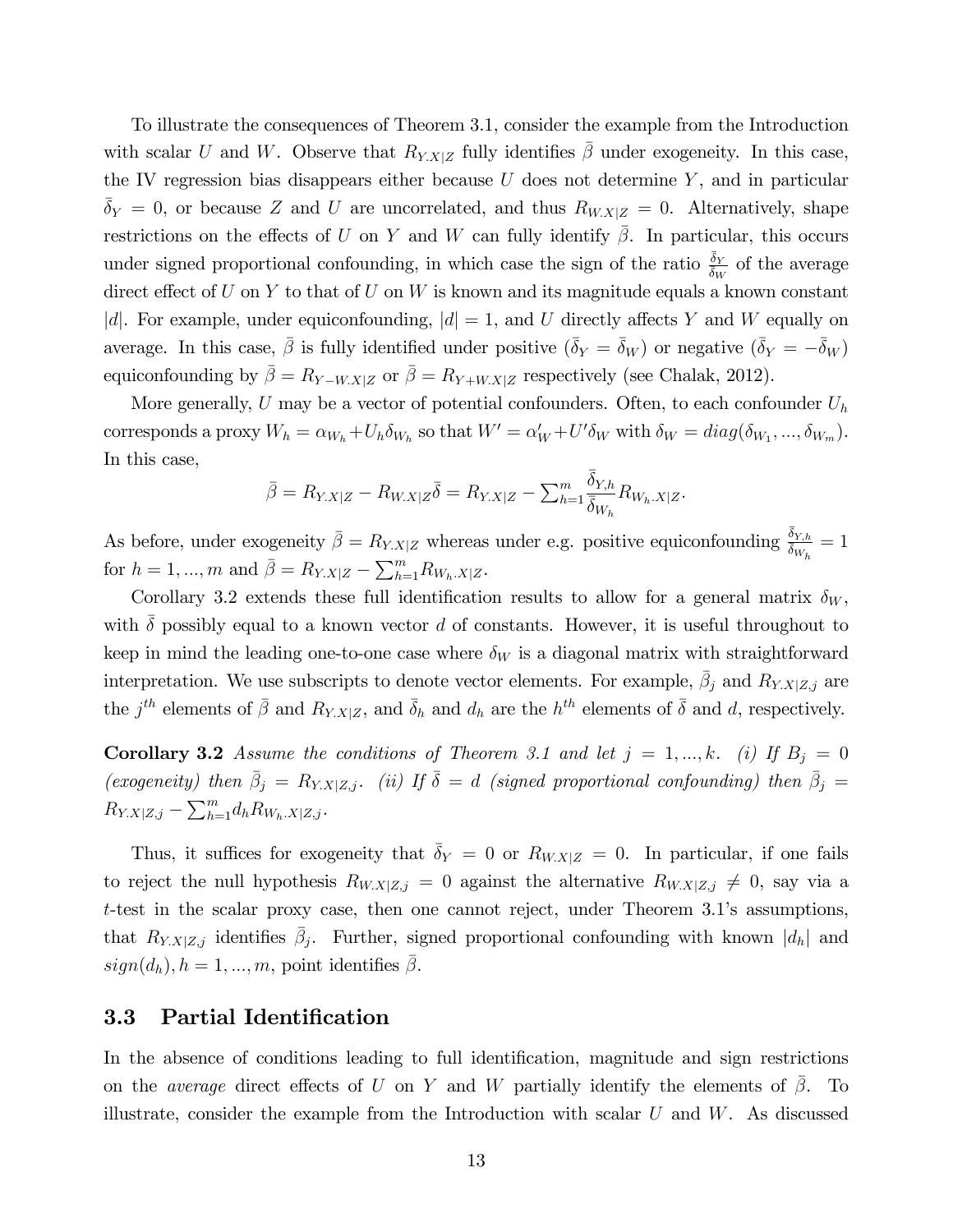above, exogeneity  $(\bar{\delta}_Y = 0)$  and signed proportional confounding  $(\bar{\delta}_Y = d\bar{\delta}_W)$  are limit cases securing full identification. Next, we derive sharp identification regions for the elements of  $\beta$  under weaker sign and magnitude restrictions. In particular, we ask how does the average direct effect  $\bar{\delta}_Y$  of U on Y compares in magnitude and sign to the average effect  $\bar{\delta}_W$  of U on W.

Suppose that  $|\bar{\delta}| \equiv$   $\frac{\bar{\delta}_Y}{\bar{\delta}_W}$  $\Big|\leq 1$  so that the magnitude of the average direct effect of  $U$  on  $Y$ is not larger than that of  $U$  on  $W$ . Here,  $W$  is, on average, at least as directly responsive to U than Y is. Assume further that the sign of  $\bar{\delta}$  is known. For example, suppose that  $0 \leq \bar{\delta}$  so that U affects Y and W on average in the same direction. Thus, in this case  $\bar{\delta} \in \mathcal{D} = [0, 1].$ Then the expression for  $\bar{\beta}$  gives the following identification regions for  $\bar{\beta}_j$ ,  $j=1,...,k$ , which depend on the sign of  $R_{W.X|Z,j}$ :

$$
\bar{\beta}_j \in \mathcal{B}_j([0,1] \mid R_{W.X|Z,j} \le 0) = [R_{Y.X|Z,j}, R_{Y.X|Z,j} - R_{W.X|Z,j}],
$$
  

$$
\bar{\beta}_j \in \mathcal{B}_j([0,1] \mid 0 \le R_{W.X|Z,j}) = [R_{Y.X|Z,j} - R_{W.X|Z,j}, R_{Y.X|Z,j}].
$$

Symmetrically, if we maintain the magnitude restriction  $|\bar{\delta}| \leq 1$  and assume that  $\bar{\delta} \leq 0$  so that  $\overline{\delta} \in \mathcal{D} = [-1, 0]$ , we obtain

$$
\bar{\beta}_j \in \mathcal{B}_j([-1,0] \mid R_{W.X|Z,j} \leq 0) = [R_{Y.X|Z,j} + R_{W.X|Z,j}, R_{Y.X|Z,j}],
$$
  

$$
\bar{\beta}_j \in \mathcal{B}_j([-1,0] \mid 0 \leq R_{W.X|Z,j}) = [R_{Y.X|Z,j}, R_{Y.X|Z,j} + R_{W.X|Z,j}].
$$

Instead, if  $1 \leq |\bar{\delta}| \equiv$   $\frac{\bar{\delta}_Y}{\bar{\delta}_W}$ , so that  $W$  is on average at most as directly responsive to  $U$ than Y is, and  $0 \leq \overline{\delta}$ , so that U affects Y and W on average in the same direction, then  $\bar{\delta} \in \mathcal{D} = [1, +\infty)$  and we obtain the following identification regions for  $\bar{\beta}_j$ ,  $j = 1, ..., k$ :

$$
\bar{\beta}_j \in \mathcal{B}_j([1, +\infty) \ | R_{W.X|Z,j} \le 0) = [R_{Y.X|Z,j} - R_{W.X|Z,j}, +\infty), \bar{\beta}_j \in \mathcal{B}_j([1, +\infty) \ | 0 \le R_{W.X|Z,j}) = (-\infty, \ R_{Y.X|Z,j} - R_{W.X|Z,j}].
$$

Note that these identification regions exclude the IV estimand  $R_{Y.X|Z,j}$ . Symmetrically, if we assume that  $1 \leq |\bar{\delta}|$  and  $\bar{\delta} \leq 0$  so that  $\bar{\delta} \in \mathcal{D} = (-\infty, -1]$ , we obtain

$$
\bar{\beta}_j \in \mathcal{B}_j((-\infty, -1] \ | R_{W.X|Z,j} \le 0) = (-\infty, \ R_{Y.X|Z,j} + R_{W.X|Z,j}],
$$
  

$$
\bar{\beta}_j \in \mathcal{B}_j((-\infty, -1] \ | 0 \le R_{W.X|Z,j}) = [R_{Y.X|Z,j} + R_{W.X|Z,j}, \ +\infty].
$$

Wider intervals obtain under either magnitude or sign (but not both) restrictions on the average direct effects  $\bar{\delta}_Y$  and  $\bar{\delta}_W$ . In particular, if  $|\bar{\delta}_Y| \leq |\bar{\delta}_W|$ , W is on average at least as directly responsive as Y is to  $U, \bar{\delta} \in \mathcal{D} = [-1, 1]$ , and  $\bar{\beta}_j$  is partially identified as follows:

$$
\bar{\beta}_j \in \mathcal{B}_j([-1, 1]) = [R_{Y.X|Z,j} - |R_{W.X|Z,j}|, R_{Y.X|Z,j} + |R_{W.X|Z,j}|].
$$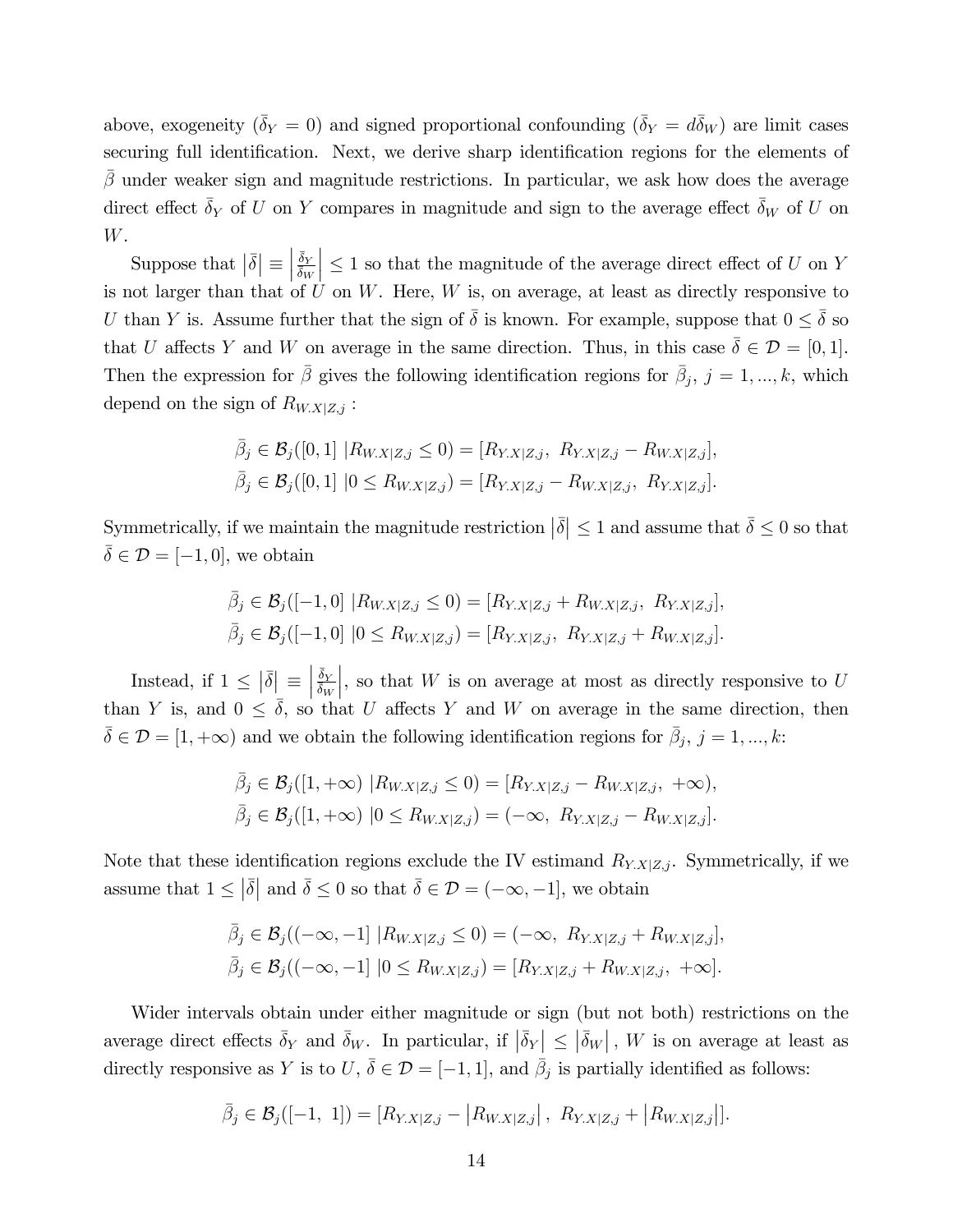Note that  $\mathcal{B}_j([-1, 1])$  is twice as large as  $\mathcal{B}_j([0, 1] | sign(R_{W.X|Z,j}))$  or  $\mathcal{B}_j([-1, 0] | sign(R_{W.X|Z,j}))$ . Also, the "closer" Z is to exogeneity, the smaller  $|R_{W.X|Z,j}|$  is, and the tighter these three identification regions are. Alternatively, if  $|\bar{\delta}_W| \leq |\bar{\delta}_Y|$ , W is, on average, less directly responsive to U than Y is,  $\bar{\delta} \in \mathcal{D} = (-\infty, -1] \bigcup [1, +\infty)$ , and

$$
\bar{\beta}_j \in \mathcal{B}_j((-\infty, -1] \cup [1, +\infty)) = (-\infty, R_{Y.X|Z,j} - |R_{W.X|Z,j}|] \cup [R_{Y.X|Z,j} + |R_{W.X|Z,j}|, +\infty).
$$

In this case, the "farther" Z is from exogeneity, the larger  $|R_{W.X|Z,j}|$  is, and the more informative  $\mathcal{B}_j((-\infty, -1] | sign(R_{W.X|Z,j})), \mathcal{B}_j([1, +\infty) | sign(R_{W.X|Z,j})),$  and  $\mathcal{B}_j((-\infty, -1] \cup [1, +\infty))$ are.

Alone, sign restrictions determine the direction of the IV regression omitted variable bias. In particular, we have

$$
\mathcal{B}_{j}((-\infty, 0] \mid 0 \leq R_{W.X|Z,j}) = \mathcal{B}_{j}([0, +\infty) \mid R_{W.X|Z,j} \leq 0) = [R_{Y.X|Z,j}, +\infty),
$$
  

$$
\mathcal{B}_{j}((-\infty, 0] \mid R_{W.X|Z,j} \leq 0) = \mathcal{B}_{j}([0, +\infty) \mid 0 \leq R_{W.X|Z,j}) = (-\infty, R_{Y.X|Z,j}].
$$

The above identification regions for  $\bar{\beta}_j$ , under magnitude and/or sign restrictions on confounding with scalars  $U$  and  $W$ , are sharp. Thus, any point in these regions is feasible under the maintained assumptions. In particular, given the distribution of the observables  $M$ , for each element b of  $\mathcal{B}_j(\mathcal{D} \mid sign(R_{W,X|Z,j}))$  or  $\mathcal{B}_j(\mathcal{D})$ , one can construct constants  $d_Y$  and  $d_W$ (which, being constant, satisfy the conditions on  $\delta_Y$  and  $\delta_W$  in Theorem 3.1) such that  $\frac{d_Y}{d_W} \in \mathcal{D}$ . For example, for  $R_{W.X|Z,j} \neq 0$ , it suffices to let  $\frac{d_Y}{d_W} = \frac{1}{R_{W.X}}$  $\frac{1}{R_{W.X|Z,j}}(R_{Y.X|Z,j} - b)$  according to  $\mathcal{S}_1$ .

These identification regions obtain in part by asking how the average direct effects  $\delta_Y$ and  $\delta_W$  compare in magnitude. If this comparison is ambiguous, a researcher may be more confident imposing a lower bound  $d_L$  and upper bound  $d_H$  on  $\frac{\bar{\delta}_Y}{\delta_W}$  so that  $\bar{\delta} \in \mathcal{D} = [d_L, d_H]$ . In this case, similar sharp identification regions, involving  $d_L R_{W.X|Z,j}$  and  $d_H R_{W.X|Z,j}$ , derive, with exogeneity or signed proportional confounding as limit cases. Further, suppose more generally that U is a vector and there is a proxy  $W_h = \alpha_{W_h} + U_h \delta_{W_h}$  for each confounder  $U_h$ ,  $h = 1, ..., m$ , so that  $\delta_W = diag(\delta_{W_1}, ..., \delta_{W_m})$ . Then  $\bar{\beta} = R_{Y,X|Z} - \sum_{h=1}^m$  $\frac{\bar{\delta}_{Y,h}}{\bar{\delta}_{W_h}}R_{W_h.X|Z,j}$ and magnitude and/or sign restrictions on  $\bar{\delta}_h = \frac{\bar{\delta}_{Y,h}}{\bar{\delta}_{W_h}} \in \mathcal{D}_h$ ,  $h = 1, ..., m$ , yield the sharp identification regions  $\mathcal{B}_j(\times_{h=1}^m \mathcal{D}_h \mid \operatorname*{sign}_{h=1,\dots,m}(R_{W_h,X|Z,j}))$  for  $\bar{\beta}_j$ ,  $j=1,\dots,k$ , defined next.

Corollary 3.3 derives sharp identification regions for a general matrix  $\delta_W$  and restrictions<sup>9</sup>  $\bar{\delta}_h \in \mathcal{D}_h = [d_{L,h}, d_{H,h}], h = 1, ..., m$  (we allow for  $d_{L,h} = -\infty$  and/or  $d_{H,h} = +\infty$  yielding identification regions that are either half open intervals or the real line). To facilitate the exposition in subsequent sections, we let  $A \equiv R_{W.X|Z}$  so that  $A_{jh} \equiv R_{W_h.X|Z,j}$ . Also, when some elements of  $R_{W,X|Z,j}$  have different signs, we partition these, without loss of generality,

<sup>&</sup>lt;sup>9</sup>Here, we focus on interval restrictions. One can consider other types of restrictions on  $\bar{\delta}_h$ .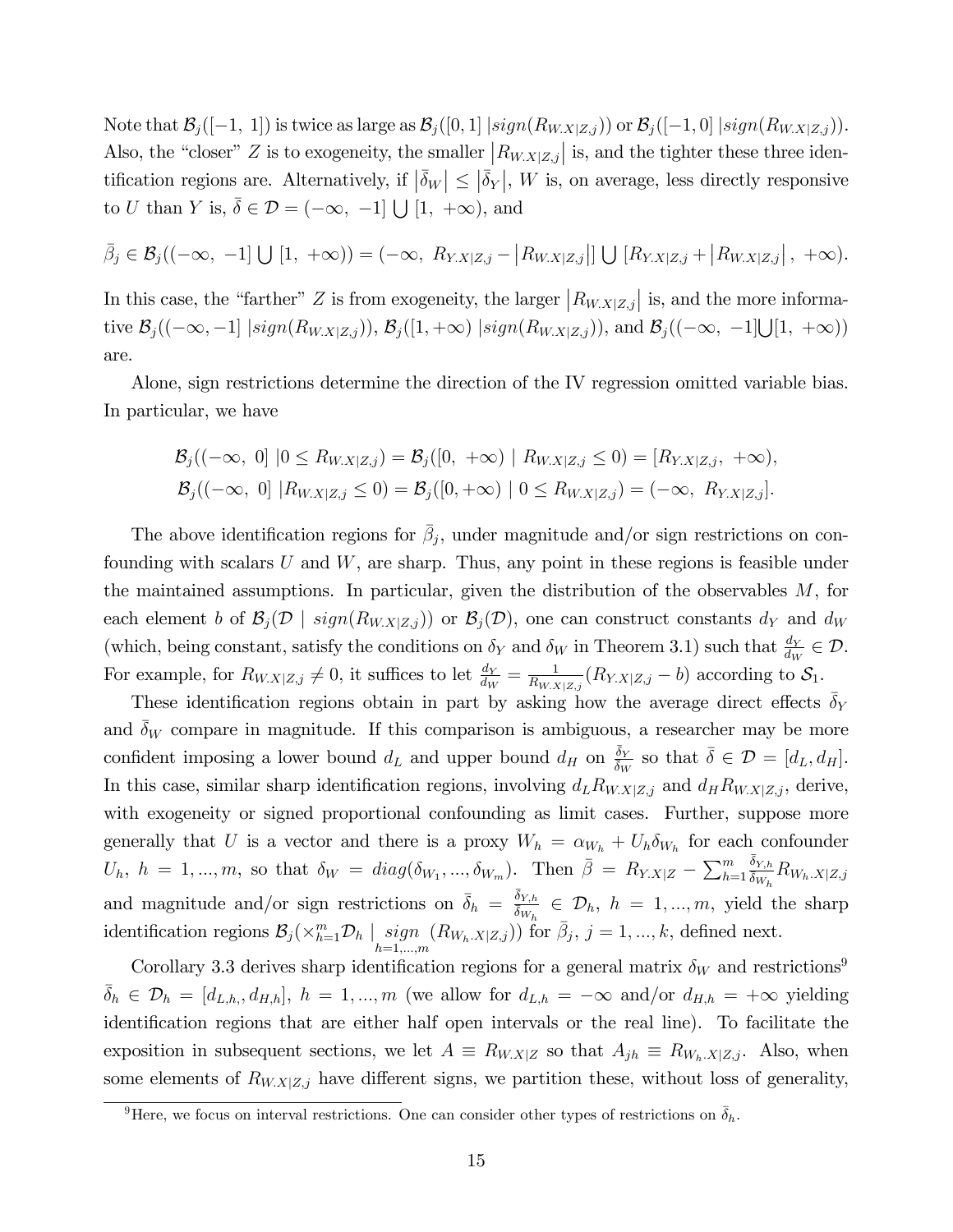such that  $R_{W_h,X|Z,j} \leq 0$  for  $h = 1, ..., g$  and  $0 \leq R_{W_h,X|Z,j}$  for  $h = g+1, ..., m$ . Otherwise, if all the elements of  $R_{W,X|Z,j}$  have common sign, we omit the irrelevant inequalities and sums.

**Corollary 3.3** Assume the conditions of Theorem 3.1 and that  $\bar{\delta}_h \in \mathcal{D}_h = [d_{L,h}, d_{H,h}], h =$ 1, ..., m. Then, for  $j = 1, ..., k, \ \bar{\beta}_j \in \mathcal{B}_j(\times_{h=1}^m \mathcal{D}_h \mid \operatorname*{sign}_{h=1,...,m}_{h=1,...,m})$  $(A_{jh})$ ) defined as follows, and these bounds are sharp:

$$
\mathcal{B}_{j}([d_{L,1,}, d_{H,1}] \times ... \times [d_{L,m,}, d_{H,m}] | A_{j1} \leq 0, ..., A_{jg} \leq 0, 0 \leq A_{j} \leq g+1, ..., 0 \leq A_{jm})
$$
  
=  $[R_{Y,X|Z,j} - \sum_{h=1}^{g} A_{jh} d_{L,h} - \sum_{h=g+1}^{m} A_{jh} d_{H,h}, R_{Y,X|Z,j} - \sum_{h=1}^{g} A_{jh} d_{H,h} - \sum_{h=g+1}^{m} A_{jh} d_{L,h}].$ 

Note that these sharp identification regions may but need not contain  $R_{Y,X|Z,j}$ . Sharp identification regions under either magnitude or sign restrictions (but not both) on confounding derive by setting the vectors  $d_L$  and  $d_H$  suitably. Further, note that different potential instruments or proxies may lead to different identification regions for  $\bar{\beta}_j$ , in which case  $\bar{\beta}_j$  is identified in the intersection of these regions, provided it is nonempty.

#### 3.4 Conditioning on Covariates

We extend the results in Sections 3.2 and 3.3 to accommodate conditioning on covariates S. For this, for a generic random vector A with  $E(A)$  finite, let

$$
\bar{A}(S) \equiv E(A|S)
$$
 and  $\tilde{A}(S) \equiv A - \bar{A}(S)$ .

For example, for  $s \in \mathcal{S}, \overline{\beta}(s) \equiv E(\beta | S = s)$  denotes the average direct effects of X on Y given covariates  $S = s$ . Further, for generic random vectors B and C of equal dimension with  $E[\tilde{C}(S)(\tilde{A}'(S), \tilde{B}'(S))]S = s]$  finite and  $E(\tilde{C}(S)\tilde{B}'(S)|S = s)$  nonsingular, we define the conditional linear IV regression estimand and residual

$$
R_{A,B|C}(s) \equiv E(\tilde{C}(S)\tilde{B}'(S)|S=s)^{-1} E(\tilde{C}(S)\tilde{A}'(S)|S=s) \text{ and } \epsilon'_{A,B|C}(s) \equiv \tilde{A}'(s) - \tilde{B}'(s)R_{A,B|C}(s),
$$

so that by construction  $E(\tilde{C}(S) \epsilon'_{A,B|C}(S) | S = s) = 0$ . For example, for  $k = \ell$  we write  $R_{Y,X|Z}(s) \equiv E(\tilde{Z}(S)\tilde{X}'(S)|S=s)^{-1}E(\tilde{Z}(S)\tilde{Y}(S)|S=s)$ . When  $B=C$ , we obtain  $R_{A,B}(s) \equiv$  $R_{A,B|B}(s)$  and  $\epsilon_{A,B}(s) \equiv \epsilon_{A,B|B}(s)$ . This notation reduces to that defined in Section 3.1 when S is degenerate,  $S = 1$ , in which case we leave S implicit.

**Theorem 3.4** Assume S.2 with  $\ell = k$  and  $m = l$ , and that, for  $s \in \mathcal{S}$ ,

(i) 
$$
E(\tilde{Z}(S)\tilde{X}'(S)|S = s)
$$
 and  $\bar{\delta}_W(s)$  are nonsingular,  
\n(ii)  $Cov(\alpha_Y, Z|S = s) = 0$ ,  $E(\tilde{\beta}(S)|Z, X, S = s) = 0$ , and  $E(\tilde{\delta}_Y(S)|U, Z, S = s) = 0$ ,  
\n(iii)  $Cov(\alpha_W, Z|S = s) = 0$  and  $E(\tilde{\delta}_W(S)|U, Z, S = s) = 0$ .  
\nLet  $\bar{\delta}(s) \equiv \bar{\delta}_W^{-1}(s)\bar{\delta}_Y(s)$  then

$$
\bar{\beta}(s) = R_{Y.X|Z}(s) - R_{W.X|Z}(s) \bar{\delta}(s).
$$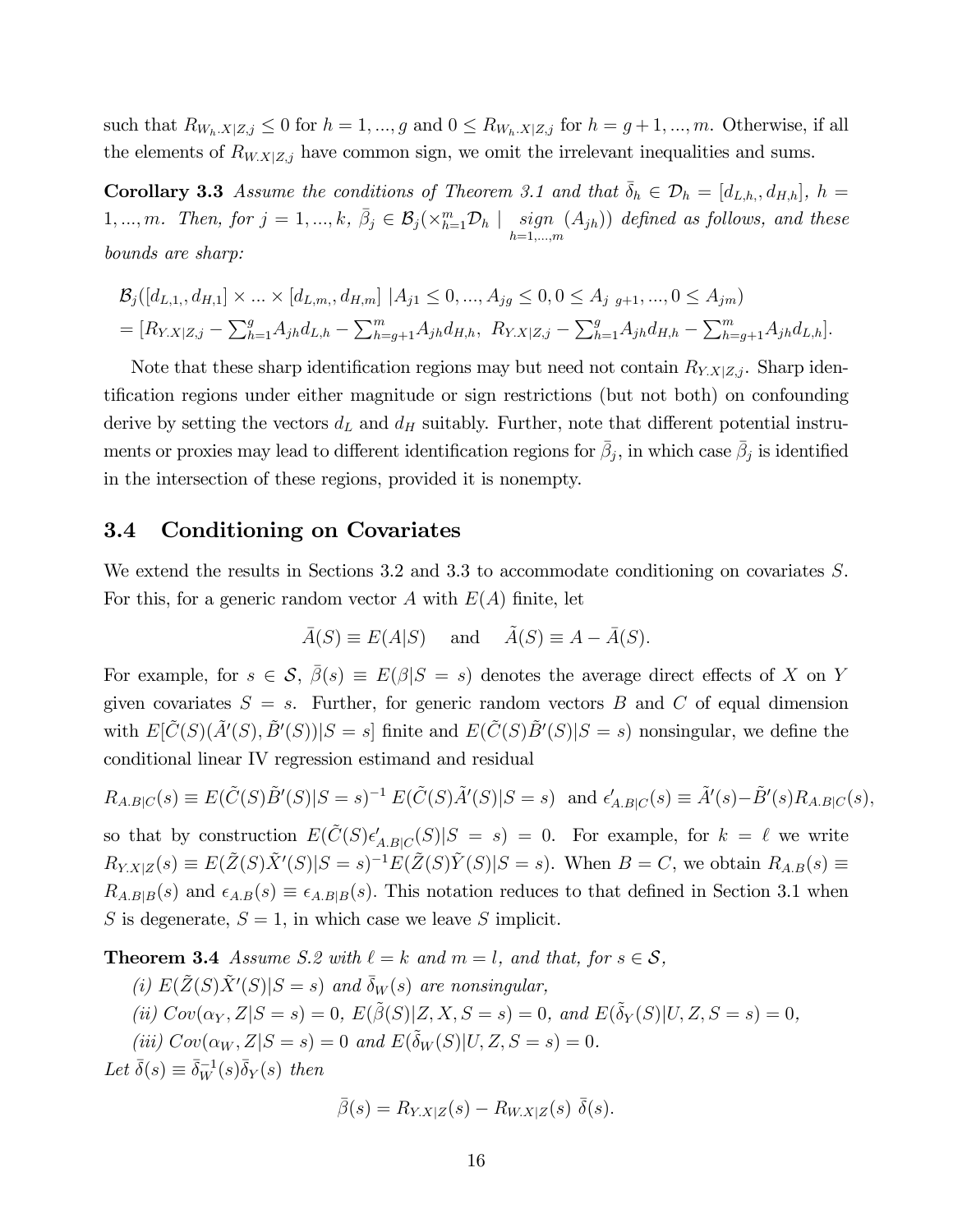Here,  $B(s) \equiv R_{Y.X|Z}(s) - \bar{\beta}(s) = R_{W.X|Z}(s) \bar{\delta}(s)$  denotes the conditional IV regression bias in measuring  $\bar{\beta}(s)$ . When  $Z = X$ , Theorem 3.4 gives  $\bar{\beta}(s) = R_{Y,X}(s) - R_{W,X}(s)\bar{\delta}(s)$ .

Conditions  $(ii)$  and  $(iii)$  in Theorem 3.4 are implied by the stronger (unnecessary under linearity) condition  $(U_W, U_Y) \perp (U, Z, X)|S$ . In particular, the covariate-conditioned conditions  $(ii)$  and  $(iii)$  in Theorem 3.4 weaken their unconditional uncorrelation and mean independence analogs in Theorem 3.1. Further, conditioning on covariates  $S$  may render  $Z$  "closer" to exogeneity and the conditional IV regression bias smaller. Theorem 3.4 reduces to Theorem 3.1 when S is degenerate,  $S = 1$ .

If the conditions in Theorem 3.4 hold for almost every  $s \in \mathcal{S}$  then an expression for  $\bar{\beta}$  derives by averaging the expression for  $\bar{\beta}(s)$  over the distribution of S. If, in addition, the conditional average effects  $\bar{\delta}_W(S)$ ,  $\bar{\beta}(S)$ , and  $\bar{\delta}_Y(S)$  are constant, so that the mean independence assumptions involving  $\delta_W$ ,  $\beta$ , and  $\delta_Y$  in Theorem 3.4 hold unconditionally, the law of iterated expectations gives

$$
\bar{\beta} = E(\tilde{Z}(S)\tilde{X}'(S))^{-1}E(\tilde{Z}(S)\tilde{Y}(S)) - E(\tilde{Z}(S)\tilde{X}'(S))^{-1}E(\tilde{Z}(S)\tilde{W}(S)) \bar{\delta}.
$$

This expression involves two estimands from IV regressions of  $\tilde{Y}(S)$  and  $\tilde{W}(S)$  respectively on  $\tilde{X}(S)$  using instrument  $\tilde{Z}(S)$ . Further, if the conditional expectations  $\bar{Z}(S)$ ,  $\bar{X}(S)$ ,  $\bar{W}(S)$ , and  $\overline{Y}(S)$  are affine functions of S, we obtain

$$
\bar{\beta} = E(\epsilon_{Z.S} \epsilon'_{X.S})^{-1} E(\epsilon_{Z.S} \epsilon'_{Y.S}) - E(\epsilon_{Z.S} \epsilon'_{X.S})^{-1} E(\epsilon_{Z.S} \epsilon'_{W.S}) \bar{\delta}.
$$

Using partitioned regressions (Frisch and Waugh, 1933), the two residual-based IV estimands in the above expression for  $\bar{\beta}$  can be recovered from  $R_{Y,(X',S')'|(Z',S')}$  and  $R_{W,(X',S')'|(Z',S')}$  as the coefficients associated with X (i.e. as the coefficients on X in IV regressions of Y and W respectively on  $(1, X', S')'$  using instruments  $(1, Z', S')'.$ 

From Theorem 3.4, we have that  $\bar{\beta}_j(s)$  is fully identified under conditional exogeneity  $(B_i(s) = 0)$  or conditional signed proportional confounding  $(\delta(s) = d(s))$ , a vector of known or estimable functions of s). Otherwise, the expression for  $\beta(s)$  can be used, along with sign and magnitude restrictions on elements of  $\bar{\delta}(s) \equiv \bar{\delta}_W^{-1}(s)\bar{\delta}_Y(s)$ , involving the conditional average direct effects of U on Y and W given  $S = s$ , to partially identify  $\bar{\beta}_j(s)$ . This yields the sharp identification regions  $\mathcal{B}_j(\times_{h=1}^m \mathcal{D}_h(s) \mid \operatorname*{sign}_{h=1,\dots,m}$  $(A_{jh}(s))$  for  $\bar{\beta}_j(s)$  defined as in Corollary 3.3 with  $\mathcal{D}_h(s) \equiv [d_{L,h}(s), d_{H,h}(s)]$  where  $d_{L,h}(s)$  and  $d_{H,h}(s)$  are known or estimable functions of s for  $h = 1, ..., m$  and with  $R_{Y,X|Z}(s)$  replacing  $R_{Y,X|Z}$  and  $A(s) \equiv R_{W,X|Z}(s)$  replacing A.

Appendix A contains extensions of the results in Section 3 on identification of average coefficients under magnitude and sign restrictions on confounding. Section A.1 studies a panel structure with individual and time varying random coefficients without requiring "fixed effects." Section A.2 studies cases where the proxies W are a component  $X_1$  of X, included in the Y equation.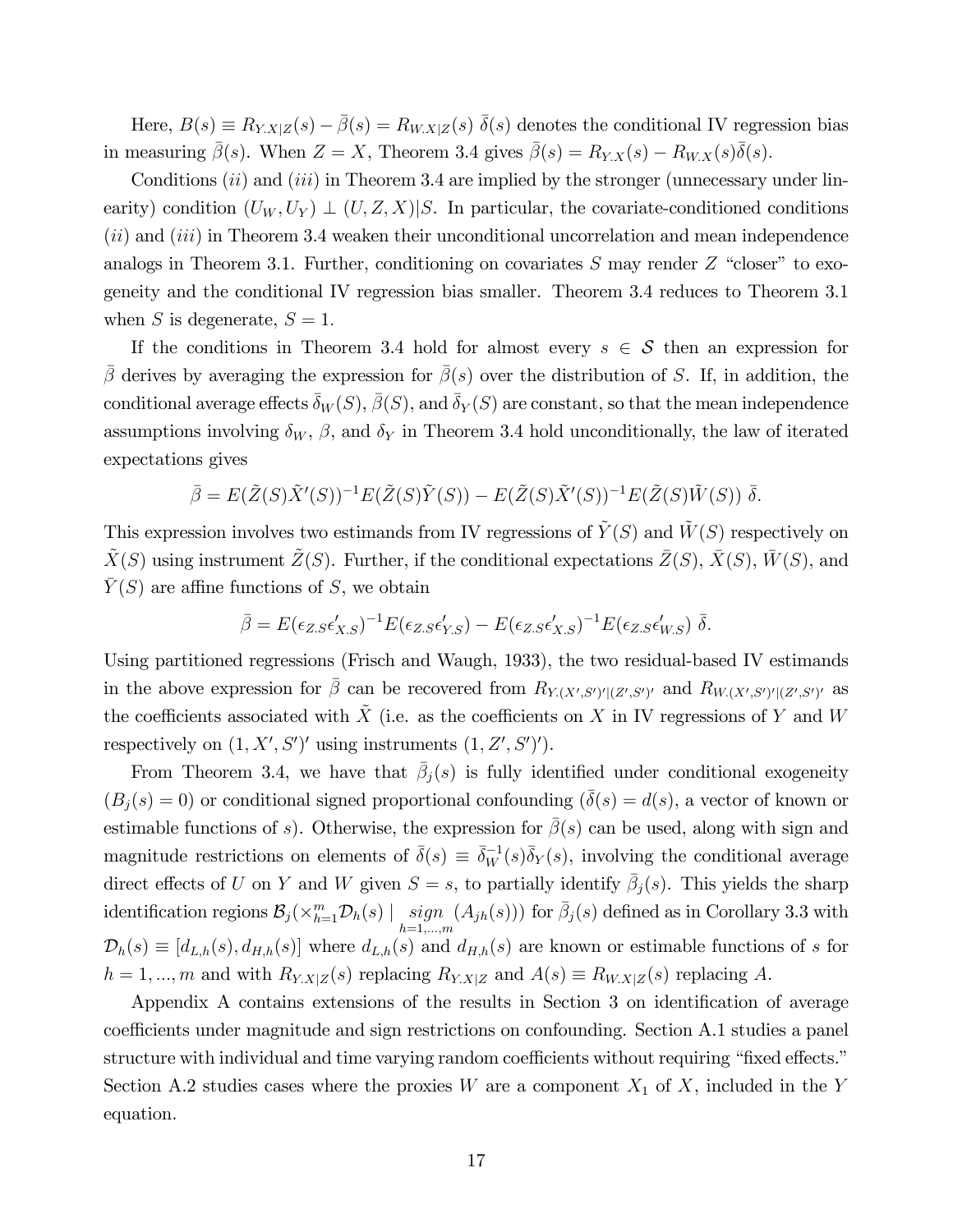## 4 Identification of Average Nonparametric Effects

We extend the analysis in Section 3 by removing the linearity assumption S.2 and studying the identification of average nonparametric effects, with  $Y = r(X, S, U, U_Y)$  as specified in S.1. As discussed in Section 2.2, here we study the identification of the conditional average direct effect of X on Y at  $(x, x^*)$  given  $X = x^*$  and  $S = s$ :

$$
\bar{\beta}(x, x^* | x^*, s) \equiv E[r(x^*, s, U, U_Y) - r(x, s, U, U_Y) | X = x^*, S = s],
$$

such as the conditional average effect of the treatment on the treated  $\beta(0,1|1,s)$  as well as the conditional average direct marginal effect X on Y at x given  $X = x$  and  $S = s$ :

$$
\bar{\beta}(x|x,s) \equiv E\left[\frac{\partial}{\partial x}r(x,s,U,U_Y)|X=x,S=s\right],
$$

where we set  $k = 1$  to label the cause of interest by X. We also study the identification of averages of  $\bar{\beta}(x, x^*|x^*, s)$  and  $\bar{\beta}(x|x, s)$  such as the average direct effect of X on Y at  $(x, x^*)$ given  $X = x^*$ ,  $\bar{\beta}(x, x^*|x^*) = E[\bar{\beta}(x, x^*|x^*, S)|X = x^*]$ , and the conditional average marginal effect  $\bar{\beta}(s) = E[\bar{\beta}(X|X,s)|S=s].$ 

In studying the identification of  $\bar{\beta}(x, x^* | x^*, s)$  and  $\bar{\beta}(x | x, s)$ , we find it useful to employ the following notation for the difference and derivative of a nonparametric regression. Specifically, for generic random vectors A and B with  $E(A)$  finite and b and b<sup>\*</sup> in the support of B given covariates  $S = s$ , we let

$$
R_{A,B}^{N}(b,b^{*};s) \equiv E(A'|B=b^{*},S=s) - E(A'|B=b,S=s).
$$

Further, when  $B$  is a scalar and the derivative exists, we define

$$
R_{A,B}^N(b;s) \equiv \frac{\partial}{\partial b} E(A'|B=b, S=s).
$$

### 4.1 Additive Separability

We begin our analysis by studying the case in which  $U$  enters  $r$  separably. In particular, we impose the following assumption. We remove separability in Section 4.2.

Assumption 3 (S.3) Additive Separability: Assume S.1 with

$$
Y = r(X, S, U, U_Y) = \ddot{r}(X, S, U_Y) + \sum_{g=1}^{l} U_g \breve{r}_g(S, U_Y) \equiv \ddot{r}(X, S, U_Y) + U'\delta_Y,
$$

and W generated as in S.2:

$$
W' = \alpha_W + U' \delta_W,
$$

and adjust the random coefficients  $\theta \equiv \left(\alpha_W\right)^{m \times 1}$  $', vec(\delta_W$  $l \times m$ )',  $\delta_Y$  $l \times 1$  $\prime$  or  $($  correspondingly.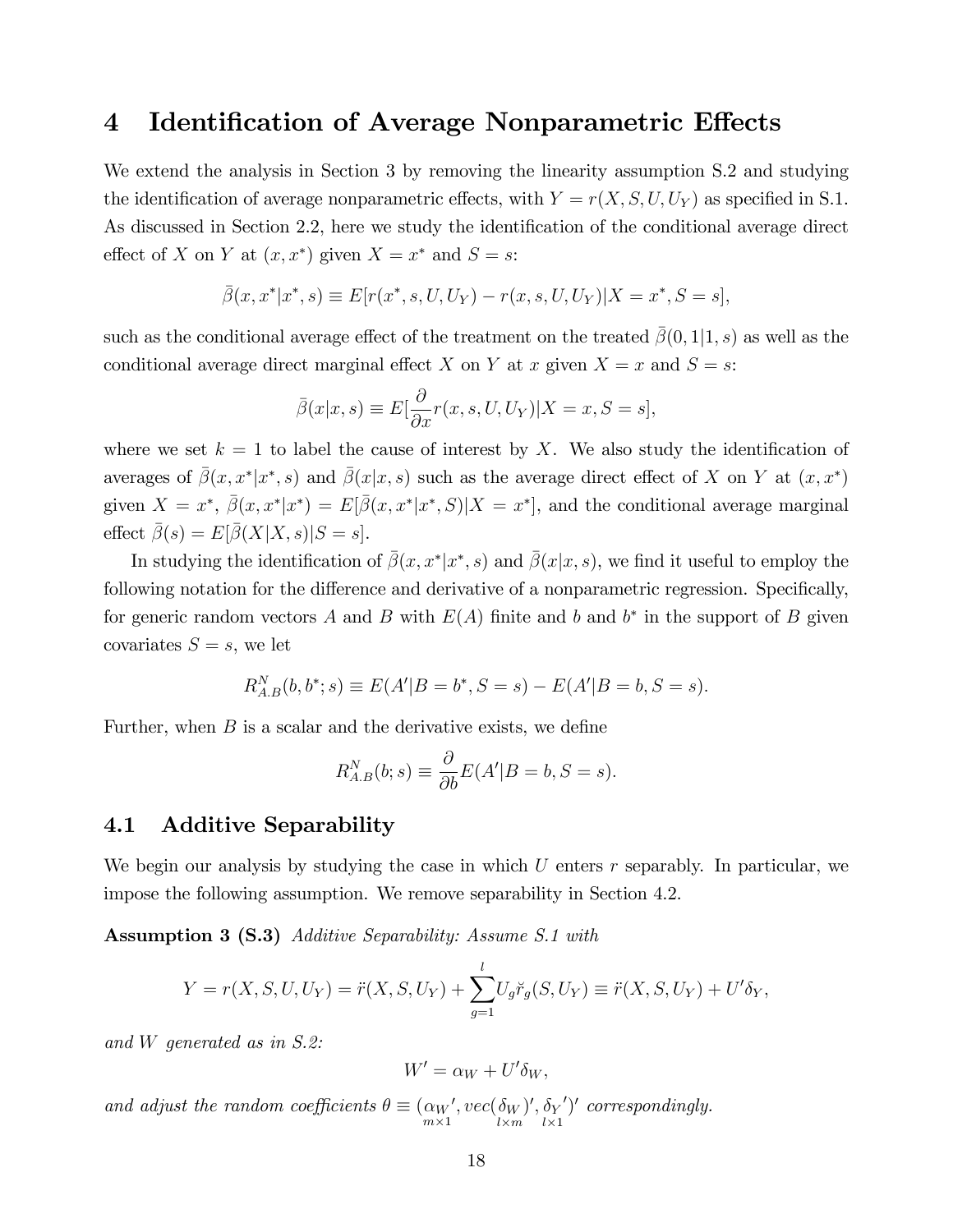Under S.3, when  $\delta_Y = 0$  and  $U_Y \perp X|S$ , we obtain the nonparametric specification for the Y equation, imposed e.g. in Altonji and Matzkin (2005), Hoderlein and Mammen (2007), and Imbens and Newey<sup>10</sup> (2009), in which case certain average effects of X on Y are point identified. Next, we maintain that  $U_Y \perp X|S = s$  but allow U to freely (conditionally) depend on X, with  $\delta_Y$  possibly nonzero. We then employ proxies to fully or partially identify average effects of  $X$  on  $Y$  under magnitude and sign restrictions on confounding.

For  $s \in \mathcal{S}$  and  $x, x^* \in \mathcal{X}$ , note that S.3 and  $U_Y \perp X|S = s$  give that

$$
\bar{\beta}(x, x^*|x^*, s) = E[\ddot{r}(x^*, s, U_Y) - \ddot{r}(x, s, U_Y)|S = s] \equiv \bar{\beta}(x, x^*|s).
$$

and

$$
\bar{\beta}(x|x,s) = E[\frac{\partial}{\partial x}\ddot{r}(x,s,U_Y)|S=s] \equiv \bar{\beta}(x|s).
$$

Theorem 4.1 gives conditions under which  $\bar{\beta}(x, x^*|s)$  and  $\bar{\beta}(x|s)$  depend on the unknown  $\bar{\delta}(s) \equiv$  $\bar{\delta}_W^{-1}(s)\bar{\delta}_Y(s)$ , involving the conditional average direct effects of U on Y and W.

**Theorem 4.1** Assume S.3 with  $m = l$  and that, for  $s \in S$ ,

(i)  $\bar{\delta}_W(s)$  is nonsingular, (ii)  $U_Y \perp X|S = s$  and  $E(\tilde{\delta}_Y(S)|U, X, S = s) = 0$ , (iii)  $E(\tilde{\alpha}_W(S)|X, S = s) = 0$  and  $E(\tilde{\delta}_W(S)|U, X, S = s) = 0$ . Let  $\bar{\delta}(s) \equiv \bar{\delta}_W^{-1}(s)\bar{\delta}_Y(s)$ . Then for  $x, x^* \in \mathcal{X}$ ,

$$
\bar{\beta}(x, x^*|s) = R_{Y.X}^N(x, x^*; s) - R_{W.X}^N(x, x^*; s)\bar{\delta}(s).
$$

 $Set\ k = 1\ and\ suppose\ further\ that$ 

(iv.a)  $\frac{\partial}{\partial x} E(W'|X=x, S=s)$  exists and is finite and (iv.b) for all  $x^{\dagger} \in \mathcal{N}(x) \subseteq \mathcal{X}$ , a nonempty open neighborhood of x,  $\frac{\partial}{\partial x}\ddot{r}(x^{\dagger}, s, u_y)$  exists for a.e.<sup>11</sup> u<sub>y</sub>, and there is a function  $\Delta_s(U_Y)$  with  $E(\Delta_s(U_Y)|S=s)<\infty$  such that  $\left|\frac{\partial}{\partial x}\ddot{r}(x^\dagger,s,u_y)\right|<\Delta_s(u_y)$  for a.e.  $u_y$ . Then

$$
\bar{\beta}(x|s) = R_{Y.X}^N(x;s) - R_{W.X}^N(x;s)\bar{\delta}(s).
$$

Conditions *(ii)* and *(iii)* of Theorem 4.1 strengthen their counterparts in Theorem 3.4 with  $Z = X$ . They are implied by the stronger condition  $(U_W, U_Y) \perp (U, X)|S$ . Note that (ii) allows for nonzero  $\delta_Y$  and thus weakens the assumption  $U_Y \perp X|S$  with  $\delta_Y = 0$  often employed in the literature. Condition  $(iii)$  ensures that W is an informative proxy so that the

<sup>&</sup>lt;sup>10</sup>Similar to Imbens and Newey (2009), one can consider covariates  $S_2$  and a scalar unobserved  $S_1$  recoverable from the choice equation  $X = \ddot{q}(Z, S_2, S_1)$  with  $\ddot{q}$  monotonic in  $S_1$ , such that  $(U_Y, S_1) \perp Z | S_2$ , yielding  $U_Y \perp X \mid S$  with  $S = (S_1, S_2')'$ . We allow but do not require this possibility.

<sup>&</sup>lt;sup>11</sup>In this context, the qualifier "almost every" (a.e.) means that the condition can fail for  $u_y$  belonging to a measurable set V having  $P[U_Y \in V | S = s] = 0$  (see e.g. White and Chalak, 2013).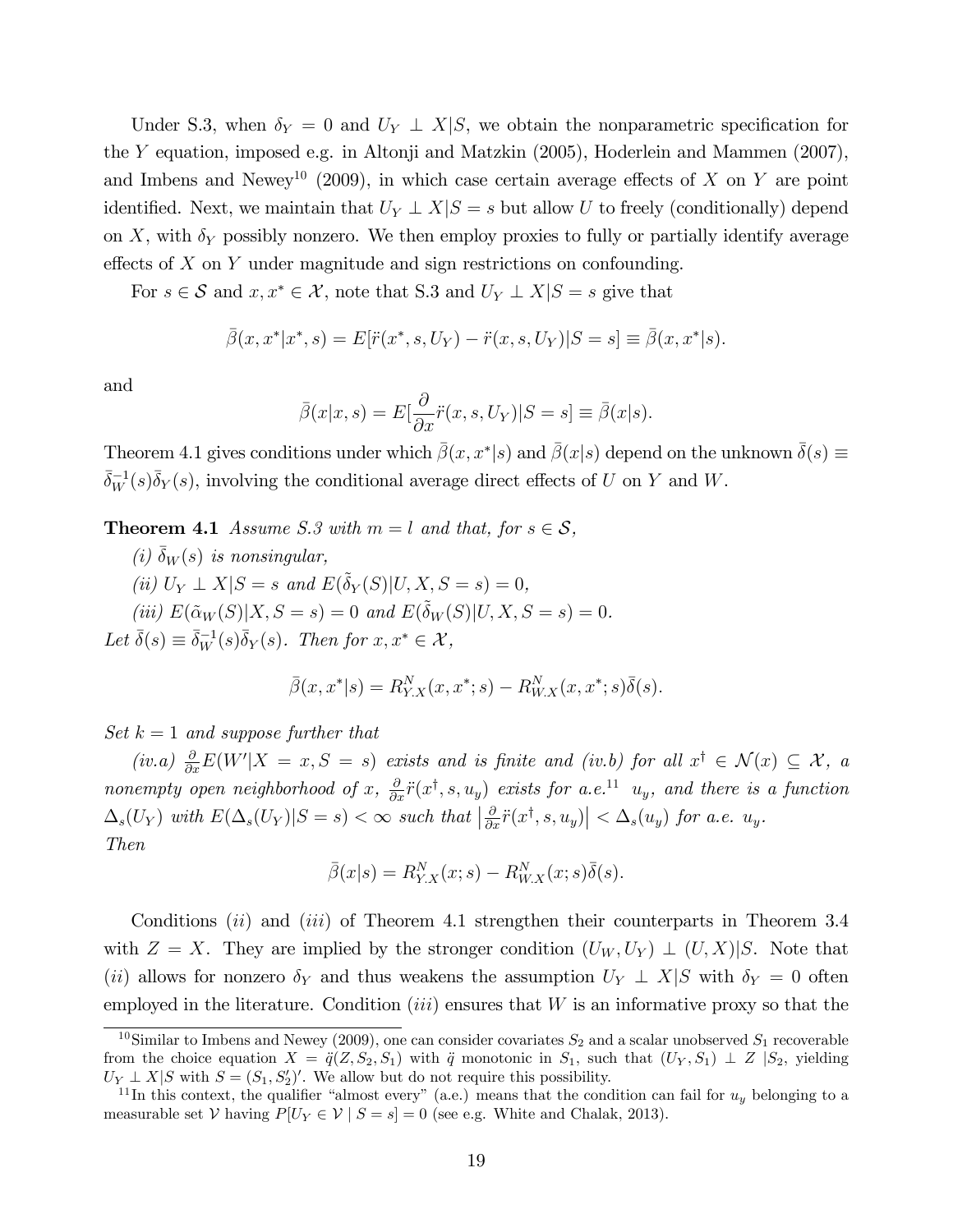mean dependence of W on X given  $S = s$  arises solely due to U. Condition (iv) ensures that derivatives exist and that  $\frac{\partial}{\partial x}E[\ddot{r}(x,s,U_Y)|S=s]=E[\frac{\partial}{\partial x}\ddot{r}(x,s,U_Y)|S=s]$  (see e.g. White and Chalak, 2013).

The conditional nonparametric regression biases for  $\bar{\beta}(x, x^*|s)$  and  $\bar{\beta}(x|s)$  are

$$
B(x, x^*|s) \equiv R_{W.X}^N(x, x^*; s) \overline{\delta}(s) \text{ and } B(x|s) \equiv R_{W.X}^N(x; s) \overline{\delta}(s).
$$

As in the linear case,  $\bar{\beta}(x, x^*|s)$  and  $\bar{\beta}(x|s)$  are fully identified under conditional exogeneity or signed proportional confounding. In particular, if  $B(x, x^*|s) = 0$  or  $B(x|s) = 0$  (conditional exogeneity) then  $\bar{\beta}(x, x^*|s) = R_{Y,X}^N(x, x^*; s)$  or  $\bar{\beta}(x|s) = R_{Y,X}^N(x; s)$ . This obtains e.g. if  $\bar{\delta}_Y(s) = 0$  or U is conditionally mean independent of X,  $E(\tilde{U}(S)|X, S = s) = 0$ . Alternatively, if  $\bar{\delta}(s) = d(s)$  with  $d_h(s)$ ,  $h = 1, ..., m$ , known or estimable (conditional signed proportional confounding) then

$$
\bar{\beta}(x, x^*|s) = R_{Y.X}^N(x, x^*; s) - \sum_{h=1}^m R_{W_h.X}^N(x, x^*; s) d_h(s)
$$
 and  

$$
\bar{\beta}(x|s) = R_{Y.X}^N(x; s) - \sum_{h=1}^m R_{W_h.X}^N(x; s) d_h(s).
$$

From Theorem 4.1, observe that another avenue for full identification of  $\bar{\beta}(x, x^*|s)$  or  $\bar{\beta}(x|s)$ is to impose m restrictions on  $\bar{\beta}(\cdot, \cdot | s)$  or  $\bar{\beta}(\cdot | s)$ . For example, if  $m = l = 1$  and one assumes that  $\bar{\beta}(x^{\dagger}, x^{\ddagger}|s) = 0$  for  $x^{\dagger}, x^{\ddagger} \in \mathcal{X}$ , as occurs e.g. if a nondegenerate component of X is excluded from r and thus the Y equation, with  $R_{W,X}^N(x^{\dagger}, x^{\ddagger}; s) \neq 0$  then  $\bar{\delta}(s) = \frac{R_{Y,X}^N(x^{\dagger}, x^{\ddagger}; s)}{R_{W,X}^N(x^{\dagger}, x^{\ddagger}; s)}$  $R^N_{W.X}(x^\dagger,x^\ddagger;s)$ and  $\bar{\beta}(x, x^*|s)$  is thus fully identified. Analogous restrictions fully identify  $\bar{\beta}(x|s)$ . We don't require such restrictions.

In the absence of assumptions yielding full identification, restrictions on the magnitude and sign of confounding,  $\bar{\delta}_h(s) \in \mathcal{D}_h(s) \equiv [d_{L,h}(s), d_{H,h}(s)]$ , partially identify  $\bar{\beta}(x, x^*|s)$  or  $\bar{\beta}(x|s)$ . Specifically, we obtain that  $\bar{\beta}(x, x^*|s) \in \mathcal{B}(\times_{h=1}^m \mathcal{D}_h(s) \mid \text{sign}_{h=1,\dots,m}$  $(A_h(x, x^*; s)))$  and  $\bar{\beta}(x|s) \in \mathcal{B}(\times_{h=1}^m \mathcal{D}_h(s) \mid \underset{h=1,...,m}{sign}$  $(A_h(x; s)))$ , where these sharp identification regions are defined analogously to Corollary 3.3 with  $R_{Y.X}^N(x, x^*; s)$  or  $R_{Y.X}^N(x; s)$  replacing  $R_{Y.X|Z}$  and  $A(x, x^*; s) \equiv$  $R_{W.X}^N(x, x^*; s)$  or  $A(x; s) \equiv R_{W.X}^N(x; s)$  replacing A.

#### 4.2 Nonseparability

Next, we remove the separability assumption in S.3 and let Y and W be generated as in S.1:

$$
Y = r(X, S, U, U_Y) \quad \text{and} \quad W = q(S, U, U_W).
$$

Theorem 4.2 characterizes the nonparametric bias of  $R_{Y,X}^N(x, x^*; s)$  and  $R_{Y,X}^N(x; s)$  in recovering  $\bar{\beta}(x,x^*|x^*,s)$  and  $\bar{\beta}(x|x,s)$  in this case. For brevity, we state the results in the case of a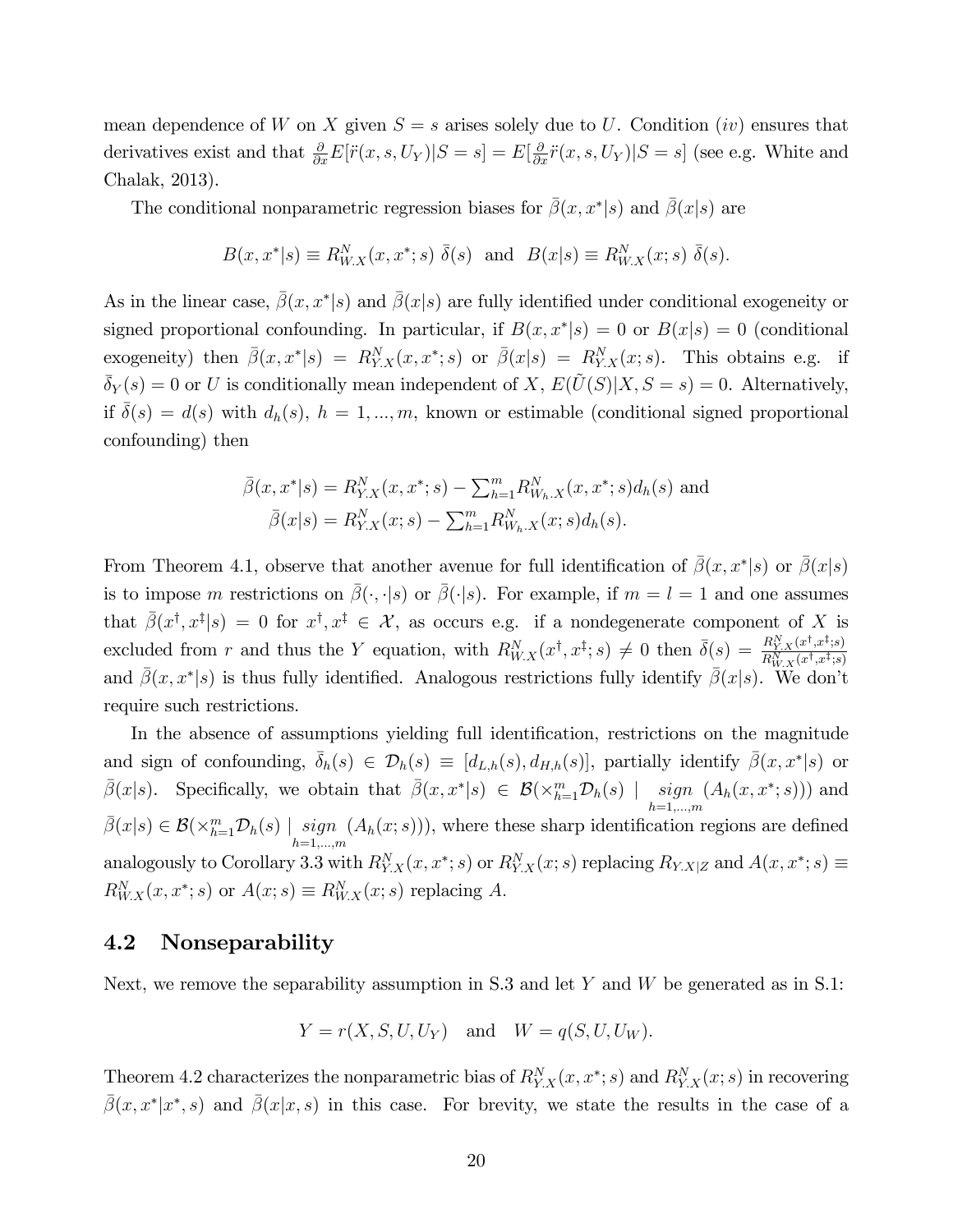continuous scalar U with r and q differentiable in u. Theorem B.1 in Appendix B gives analogous results for discrete  $U$ , with sums replacing integrals. As in Theorem 4.1(*iv*), we impose regularity conditions to ensure that derivatives exist and justify interchanging the order of integral and derivative in expressions such  $as<sup>12</sup>$ 

$$
R_{Y,X}^N(x;s) = \frac{\partial}{\partial x} E\{ E[r(x,s,U,U_Y)|X=x,U,S=s] | X=x,S=s \}
$$
  

$$
= \frac{\partial}{\partial x} \int_{\mathcal{U}_{x,s}} E[r(x,s,u,U_Y)|S=s] f_{U|X,S}(u|x,s) du,
$$

where we make use of  $U_Y \perp (U, X)|S = s$  in the last equality. We collect these regularity conditions in Assumption B.1 of Appendix B. Recall the notation

$$
\bar{\delta}_Y(u;x|s) \equiv E[\frac{\partial}{\partial u}r(x,s,u,U_Y)|S=s] \text{ and } \bar{\delta}_W(u|s) \equiv E[\frac{\partial}{\partial u}q(s,u,U_W)|S=s].
$$

**Theorem 4.2** Assume S.1 with  $m = l = 1$ ,  $s \in S$ , and  $x, x^* \in \mathcal{X}$ . Suppose that  $(U_W, U_Y) \perp$  $(U, X)|S = s$  and that  $F_{U|X,S}(\cdot|x^*, s)$  and  $F_{U|X,S}(\cdot|x, s)$  are absolutely continuous.  $(i.a)$  If  $B.1.i(a,b)$  hold then

$$
\bar{\beta}(x, x^*|x^*, s) = R_{Y.X}^N(x, x^*; s) - B(x, x^*|x^*, s),
$$

where

$$
B(x, x^*|x^*, s) = -\int_{\mathcal{U}_s} \bar{\delta}_Y(u; x|s) [F_{U|X,S}(u|x^*, s) - F_{U|X,S}(u|x, s)] du.
$$

 $(i.b)$  If  $B.1.i(c,d)$  hold then

$$
R_{W.X}^N(x, x^*; s) = -\int_{\mathcal{U}_s} \bar{\delta}_W(u|s) [F_{U|X,S}(u|x^*, s) - F_{U|X,S}(u|x, s)] du.
$$

(ii) Set  $k = 1$ . (ii.a) If, in addition to the conditions in (i.a), B.1.ii(a,b,c,d) hold then

$$
\bar{\beta}(x|x,s) = R_{Y.X}^N(x;s) - B(x|x,s),
$$

where

$$
B(x|x,s) = -\int_{\mathcal{U}_{x,s}} \bar{\delta}_Y(u;x|s) \frac{\partial}{\partial x} F_{U|X,S}(u|x,s) du.
$$

(ii.b) If, in addition to the conditions in (i.b),  $B.1.ii(a,d,e)$  hold then

$$
R_{W.X}^N(x;s) = -\int_{\mathcal{U}_{x,s}} \bar{\delta}_W(u|s) \frac{\partial}{\partial x} F_{U|X,S}(u|x,s) du.
$$

<sup>&</sup>lt;sup>12</sup>Throughout, for generic random vectors A and B, we denote the cumulative distribution function (cdf) for A and the cdf for A conditional on  $B = b$  by  $F_A(\cdot)$  and  $F_{A|B}(\cdot|b)$  respectively. We denote the corresponding probability density or mass functions by  $f_A(\cdot)$  and  $f_{A|B}(\cdot|b)$ .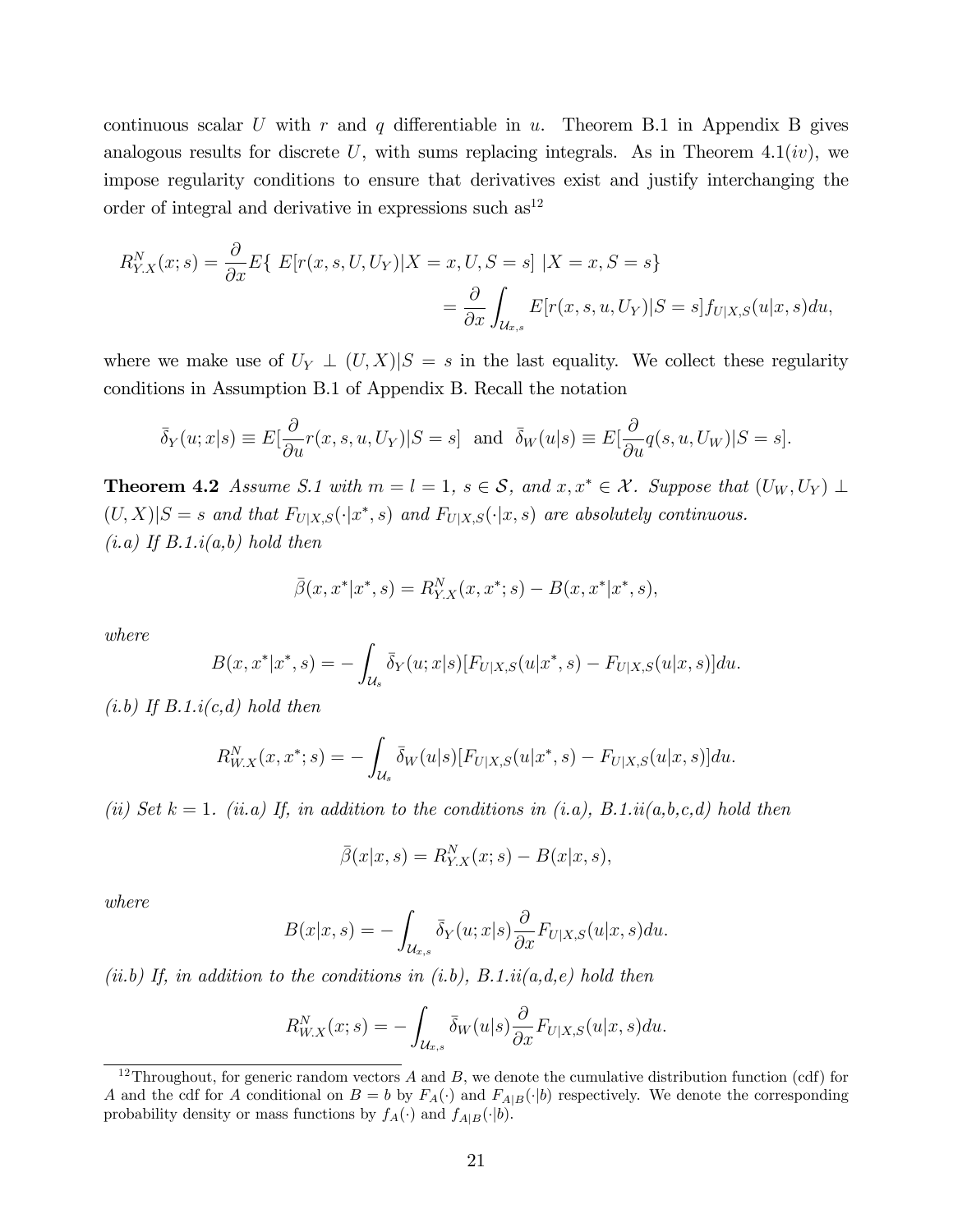Theorem 4.2 characterizes the nonparametric regression omitted variable biases  $B(x, x^* | x^*, s)$ and  $B(x|x, s)$  for the identification of  $\bar{\beta}(x, x^*|x^*, s)$  and  $\bar{\beta}(x|x, s)$  and demonstrates how these biases depend on the average marginal effect  $\delta_Y(u; x|s)$  of U on Y as well as on the conditional distribution of U given X and S. This generalizes the classic linear regression omitted variable bias representation and provides insight into the signs of these biases. For instance, if we assume that  $\delta_Y(u; x|s)$  is nonnegative for a.e.  $u \in \mathcal{U}_s$  (e.g. the average marginal effect of ability on wage is nonnegative) and that the stochastic dominance relation  $F_{U|X,S}(u|x^*,s) \leq F_{U|X,S}(u|x,s)$  for a.e.  $u \in \mathcal{U}_s$  holds (e.g. the probability of low ability U weakly decreases when education is large  $(x < x^*)$  then  $B(x, x^*|x^*, s)$  is nonnegative.

Under conditional exogeneity,  $B(x, x^*|x^*, s) = 0$  and  $R_{Y,X}^N(x, x^*; s)$  fully identifies  $\bar{\beta}(x, x^*|x^*, s)$ . This occurs e.g. if  $U \perp X|S = s$  or if  $\bar{\delta}_Y(\cdot; x|s) = 0$  for a.e.  $u \in \mathcal{U}_s$ . Alternatively, under conditional proportional confounding,  $\bar{\delta}_Y(u; x|s) = d(x, s)\bar{\delta}_W(u|s)$  for a.e.  $u \in \mathcal{U}_s$ , with  $d(x, s)$ known or estimable. In this case,  $\bar{\beta}(x, x^* | x^*, s) = R_{Y,X}^N(x, x^*; s) - d(x, s)R_{W,X}^N(x, x^*; s)$ . Analogous results obtain for  $\beta(x|x,s)$ .

In the absence of conditions sufficient for point identification, magnitude and sign restrictions on confounding yield sharp bounds.

**Corollary 4.3** Suppose that, for a.e.  $u \in \mathcal{U}_s$ ,  $\bar{\delta}_Y(u; x|s) = d(u, x, s)\bar{\delta}_W(u|s)$  with  $d(u, x, s) \in$  $\mathcal{D}(x,s) \equiv [d_L(x,s), d_H(x,s)]$ . (i) Under the conditions of Theorem 4.2(i), if  $\bar{\delta}_W(u|s)$   $[F_{U|X,S}(u|x^*,s) F_{U|X,S}(u|x,s)]$  is either nonpositive for a.e.  $u \in \mathcal{U}_s$  or nonnegative for a.e.  $u \in \mathcal{U}_s$  then

$$
\bar{\beta}(x, x^*|x^*, s) \in \mathcal{B}(\mathcal{D}(x, s) \mid sign(R_{W.X}^N(x, x^*; s)),
$$

defined analogously to Corollary 3.3 with  $R_{Y,X}^N(x, x^*; s)$  replacing  $R_{Y,X|Z}$ . This bound is sharp. (ii) Under the conditions of Theorem 4.2(ii), if  $\bar{\delta}_W(u|s)$   $\frac{\partial}{\partial x}F_{U|X,S}(u|x,s)$  is either nonpositive for a.e.  $u \in \mathcal{U}_{x,s}$  or nonnegative for a.e.  $u \in \mathcal{U}_{x,s}$  then

 $\bar{\beta}(x|x,s) \in \mathcal{B}(\mathcal{D}(x,s) \mid sign(R_{W.X}^N(x;s)),$ 

defined analogously to Corollary 3.3 with  $R_{Y,X}^N(x; s)$  replacing  $R_{Y,X|Z}$ . This bound is sharp.

For example, the conditions of Theorem 4.3 hold if the average equation  $E[q(s, u, U_W)]S =$ s] for the proxy W is monotonic in u and the stochastic dominance relation  $F_{U|X,S}(u|x^*,s) \leq$  $F_{U|X,S}(u|x,s)$  for a.e. u, discussed above, holds<sup>13</sup>. Given these identification results for  $\bar{\beta}(x, x^* | x^*, s)$  and  $\bar{\beta}(x | x, s)$ , full or partial identification results for various average effects (e.g.  $\bar{\beta}(s) = E[\bar{\beta}(X|X,s)|S = s]$  or  $\bar{\beta} = E[\bar{\beta}(X|X,S)]$  obtain by averaging the bounds over the relevant distributions.

<sup>&</sup>lt;sup>13</sup>Manski and Pepper (2009) use similar conditions in lemma 3.1 where they show that if r is monotonic in u and  $F_{U|W}(u|w') \leq F_{U|W}(u|w)$  for  $w \leq w'$  and all u then W is a monotone IV. We impose neither of these assumptions here.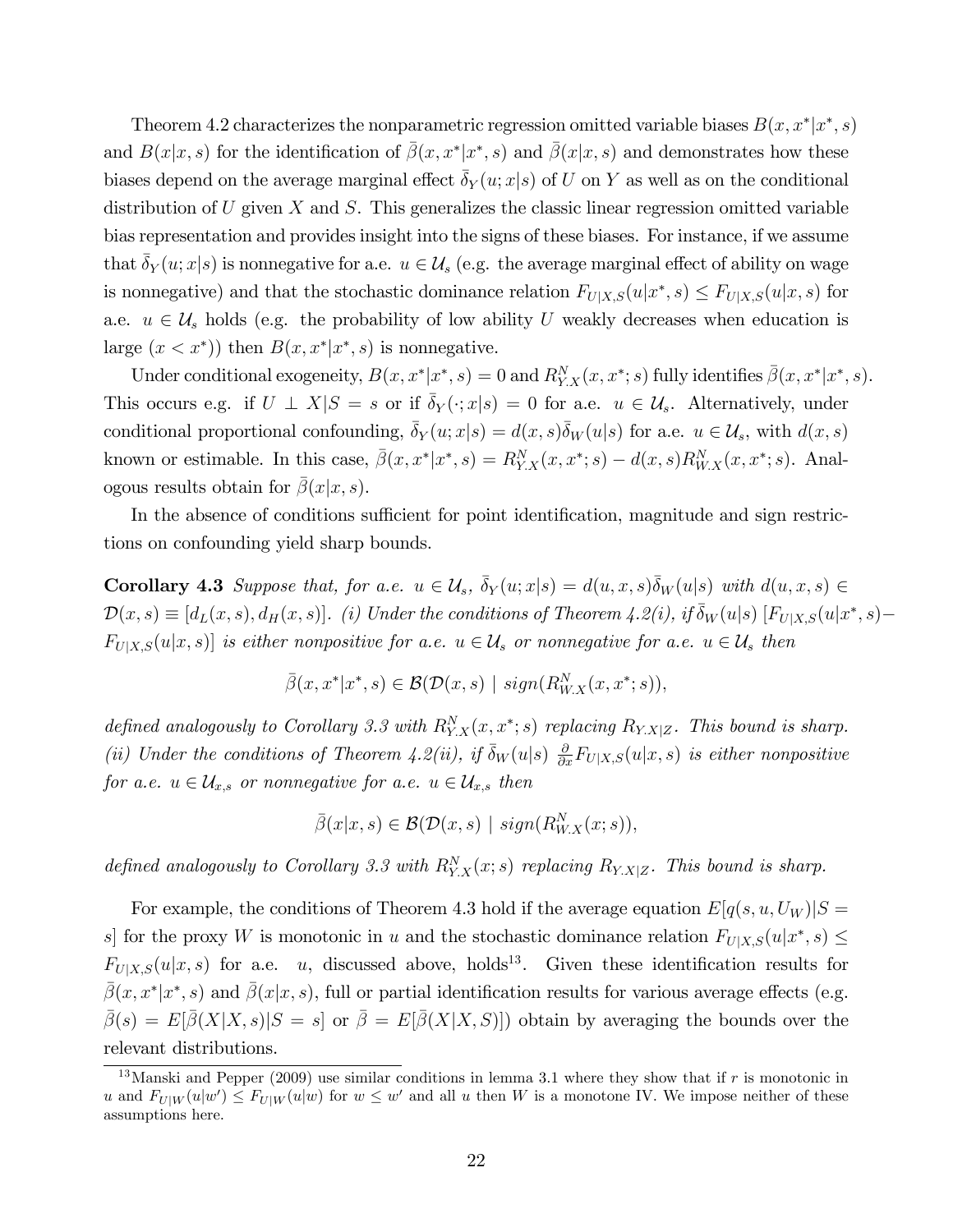# 5 Identification of Local, Marginal, and Average Treatment Effects

This section studies the identification of local and marginal treatment effects, as well as average treatment effects for the population, treated, and untreated, in a discrete choice structural system under magnitude and sign restrictions on confounding. Recall that, under assumption S.1, Y and W are generated by:

$$
Y = r(X, S, U, U_Y) \quad \text{and} \quad W = q(U, U_W).
$$

Next, we follow e.g. Imbens and Angrist (1994) and Heckman and Vytlacil (2005) in considering a binary treatment generated according to the following choice or selection structural equation.

**Assumption 4 (S.4)** Assume S.1 and suppose further that S generates X such that<sup>14</sup>

$$
X=\mathbf{1}\{U_X\leq \nu(Z,S)\},\
$$

where  $\nu$  is an unknown real-valued measurable function and  $U_X$  is an unobserved random variable with  $F_{U_X|S}(\cdot|s)$  absolutely continuous. We augment  $L \equiv (U'_X, U'_W, U'_Y, U')'$  with  $U_X$ accordingly.

Thus, an individual *i* selects into treatment  $(x_i = 1)$  if and only if  $u_{x,i} \le \nu(z_i, s_i)$  realizes. As for r,  $\nu$  may but need not depend on covariates S. When interest attaches to a particular potential instrument, we set  $\ell = 1$  to denote it by Z and we subsume, without loss of generality, into S the remaining potential instruments. As shown in Vytlacil (2002), the threshold crossing specification in S.4 ensures (and, under conditional exogeneity of  $Z$ , is equivalent to) the monotonicity assumption imposed e.g. in Imbens and Angrist (1994). In particular, consider the additively separable case in which  $Y = \ddot{r}(X, S, U_Y) + U' \delta_Y$ . When  $\delta_Y = 0$  and  $(U_X, U_Y) \perp$  $Z\vert S$ , we obtain the specification for the X and Y equations studied in e.g. Imbens and Angrist (1994) and Heckman and Vytlacil (2005). In Section 5.2, we maintain that the vector of potential instruments Z satisfies  $(U_X, U_Y) \perp Z|S = s$  (in contrast to  $U_Y \perp X|S = s$  in Section 4) but allow U to freely depend on Z, with the random vector  $\delta_Y$  possibly nonzero. We remove additive separability in Section 5.3 and study identification of average treatment effects under S.4. Last, to simplify the exposition, we let  $F_{U_X|S}(\cdot|s)$  be absolutely continuous and thus strictly increasing, enabling the second equality in

 $X = \mathbf{1}{U_X \leq \nu(Z, S)} = \mathbf{1}{F_{U_X|S}(U_X|s) \leq F_{U_X|S}(\nu(Z, S)|s)} = \mathbf{1}{V \leq P(Z, s)}$ 

where  $V \backsim Unif[0,1]$  and  $P(Z,s)$  is the propensity score  $Pr(X = 1|Z, S = s)$  since  $U_X \perp$  $Z|S = s$ . It is sometimes convenient to employ the representation  $X = \mathbf{1}{V \leq P}$  with scalar potential instrument  $P \equiv P(Z, s)$ .

<sup>&</sup>lt;sup>14</sup>**1**{ $A$ } = 1 if  $A$  is true and equals 0 otherwise.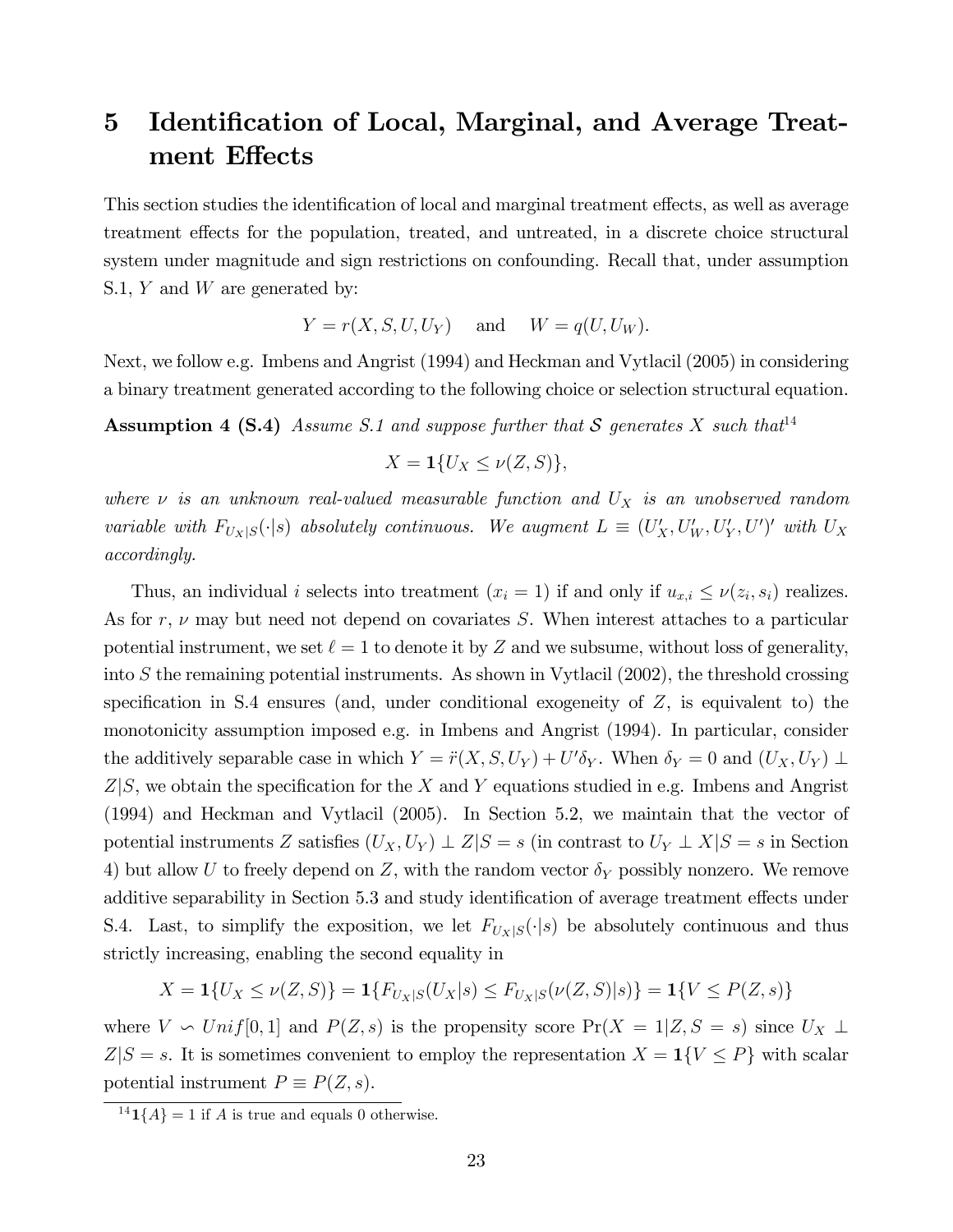#### 5.1 Local and Marginal Treatment Effects

Following the literature (e.g. lmbens and Angrist, 1994; Heckman and Vytlacil, 2005), for  $s \in S$  and  $z, z^* \in \mathcal{Z}$ , we define the conditional local average treatment effect (LATE)

$$
\bar{\beta}(0,1|\nu(z,s) < U_X \leq \nu(z^*,s), z^*,s) \\
 \equiv E[r(1,s,U,V_Y) - r(0,s,U,V_Y)|\nu(z,s) < U_X \leq \nu(z^*,s), Z = z^*, S = s].
$$

This is the average direct effect of the treatment for the subpopulation with covariates  $S = s$ and instruments  $Z = z$  and for whom  $X = 0$  if  $Z = z$  whereas  $X = 1$  if  $Z = z^*$ . Given  $U_X \perp Z \mid S = s$ , averaging this local effect over the distribution of Z given  $S = s$  recovers LATE given by

$$
\bar{\beta}(0,1|\nu(z,s) < U_X \le \nu(z^*,s),s) \equiv E[r(1,s,U,U_Y) - r(0,s,U,U_Y)|\nu(z,s) < U_X \le \nu(z^*,s), S = s].
$$

For example, when Z is binary,  $\bar{\beta}(0,1|\nu(0,s) < U_X \leq \nu(1,s),s)$  denotes the average direct treatment effect for the conditional "compliers" who, given  $S = s$ , receive the treatment  $(X = 1)$  if and only if  $Z = 1$  (see e.g. Angrist, Imbens, and Rubin, 1996).

Similarly, define the conditional marginal treatment effect (MTE) where we condition on Z in addition to S:

$$
\bar{\beta}(0,1|\nu(z,s),z,s) \equiv E[r(1,s,U,U_Y) - r(0,s,U,U_Y)|U_X = \nu(z,s), Z = z, S = s],
$$

Given  $U_X \perp Z|S = s$ , averaging this marginal effect over the distribution of Z given  $S = s$ recovers the MTE given by

$$
\bar{\beta}(0,1|\nu(z,s),s) \equiv E[r(1,s,U,U_Y) - r(0,s,U,U_Y)|U_X = \nu(z,s), S = s],
$$

denoting the average direct effect of the treatment for individuals with  $S = s$  who are indifferent toward receiving the treatment if  $Z = z$ . Using the representation  $X = \mathbf{1}{V \leq P}$  with  $p = (z, s)$ , we can rewrite this marginal effect as

$$
\bar{\beta}(0,1|p,s) \equiv E[r(1,s,U,U_Y) - r(0,s,U,U_Y)|V = p, S = s].
$$

In what follows, we study the identification of these various local and marginal effects as well as weighted averages of MTEs, such as  $\beta(0,1|s)$ , under magnitude and sign restrictions on confounding. To facilitate this study, we find it useful to define the following notation for the conditional Wald (1940) and local instrumental variable (LIV) estimands. In particular, for generic random variable B and vectors A and C with  $E(A, B)$  finite, let c and  $c^*$  be in the support of C given covariates  $S = s$ , and, provided the denominator is nonzero, define

$$
R_{A.B|C}^{Wald}(c, c^*; s) \equiv \frac{R_{A.C}^N(c, c^*; s)}{R_{B.C}^N(c, c^*; s)} \equiv \frac{E(A'|C = c^*, S = s) - E(A'|C = c, S = s)}{E(B|C = c^*, S = s) - E(B|C = c, S = s)}.
$$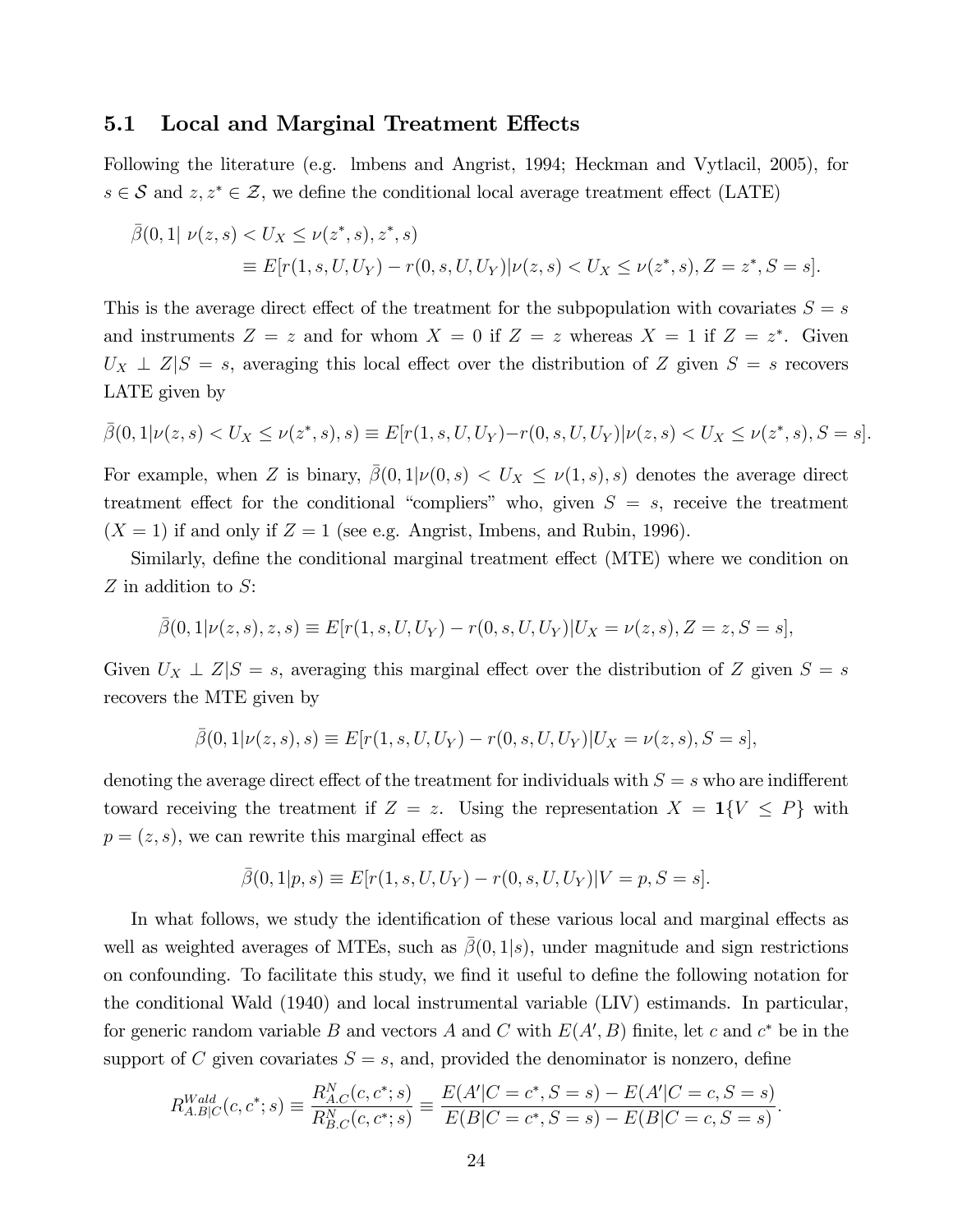Further, when  $C$  is a scalar and the following derivatives exist with nonzero denominator, let

$$
R_{A,B|C}^{LIV}(c;s) \equiv \frac{R_{A,C}^N(c;s)}{R_{B,C}^N(c;s)} \equiv \frac{\frac{\partial}{\partial c}E(A'|C=c, S=s)}{\frac{\partial}{\partial c}E(B|C=c, S=s)}.
$$

#### 5.2 Additive Separability

We begin our analysis by studying the additively separable specification for the  $Y$  and  $W$ equations given in  $S.3$ . Thus, in this subsection, we let

$$
Y = \ddot{r}(X, S, U_Y) + U'\delta_Y
$$
,  $X = \mathbf{1}\{U_X \le \nu(Z, S)\}$ , and  $W' = \alpha_W + U'\delta_W$ .

Section 5.3 removes the separability assumption. Note that, under S.3 and  $(U_X, U_Y) \perp Z \mid S =$ s, we have

$$
\bar{\beta}(0,1|\nu(z,s) < U_X \le \nu(z^*,s),z^*,s) = E[\ddot{r}(1,s,U_Y) - \ddot{r}(0,s,U_Y)|\nu(z,s) < U_X \le \nu(z^*,s),S = s] \\
= \bar{\beta}(0,1|\nu(z,s) < U_X \le \nu(z^*,s),s),
$$

Similarly, S.3 and  $(U_X, U_Y) \perp Z|S = s$  give

$$
\bar{\beta}(0,1|\nu(z,s),z,s) = E[\ddot{r}(1,s,U_Y) - \ddot{r}(0,s,U_Y)|U_X = \nu(z,s), S = s] = \bar{\beta}(0,1|\nu(z,s),s).
$$

Theorem 5.1 extends the results in Imbens and Angrist (1994) and Heckman and Vytlacil (2005) by characterizing  $\bar{\beta}(0,1|\nu(z,s)) < U_X \leq \nu(z^*,s),s)$  and  $\bar{\beta}(0,1|\nu(z,s),s)$  under confounding and showing that the biases of the Wald and LIV methods for recovering these effects depend on the unknown  $\bar{\delta}(s) \equiv \bar{\delta}_W^{-1}(s) \bar{\delta}_Y(s)$  which involves the conditional average direct effects of  $U$  on  $Y$  and  $W$ .

**Theorem 5.1** Assume S.3 and S.4 with  $m = l$  and that, for  $s \in S$ ,

- (i)  $\bar{\delta}_W(s)$  is nonsingular,
- (ii)  $(U_X, U_Y) \perp Z \mid S = s \text{ and } E(\tilde{\delta}_Y(S) \mid U, Z, S = s) = 0,$
- (iii)  $E(\tilde{\alpha}_W(S)|Z, S = s) = 0$  and  $E(\tilde{\delta}_W(S)|U, Z, S = s) = 0$ .

Let  $\bar{\delta}(s) \equiv \bar{\delta}_W^{-1}(s)\bar{\delta}_Y(s)$ . Then, for  $z, z^* \in \mathcal{Z}$  with  $\Pr[\nu(z, s) < U_X \leq \nu(z^*, s) | S = s] > 0$ , we have

$$
\bar{\beta}(0,1|\nu(z,s) \le U_X < \nu(z^*,s),s) = R_{Y.X|Z}^{Wald}(z,z^*;s) - R_{W.X|Z}^{Wald}(z,z^*;s) \ \bar{\delta}(s).
$$

Set  $\ell = 1$  and suppose further that

(iv.a)  $\frac{\partial}{\partial z} E(W'|Z=z, S=s)$  exists and (iv.b)  $\nu(\cdot, s)$  is differentiable at z with  $\frac{\partial}{\partial z}\nu(z, s) \neq 0$ and that  $\bar{\beta}(0,1|\cdot,s)$  and  $f_{U_X|S}(\cdot|s)$  are continuous at  $\nu(z,s)$  with  $f_{U_X|S}(\nu(z,s)|s) > 0$ . Then

$$
\bar{\beta}(0,1|\nu(z,s),s) = R_{Y.X|Z}^{LIV}(z;s) - R_{W.X|Z}^{LIV}(z;s) \ \bar{\delta}(s).
$$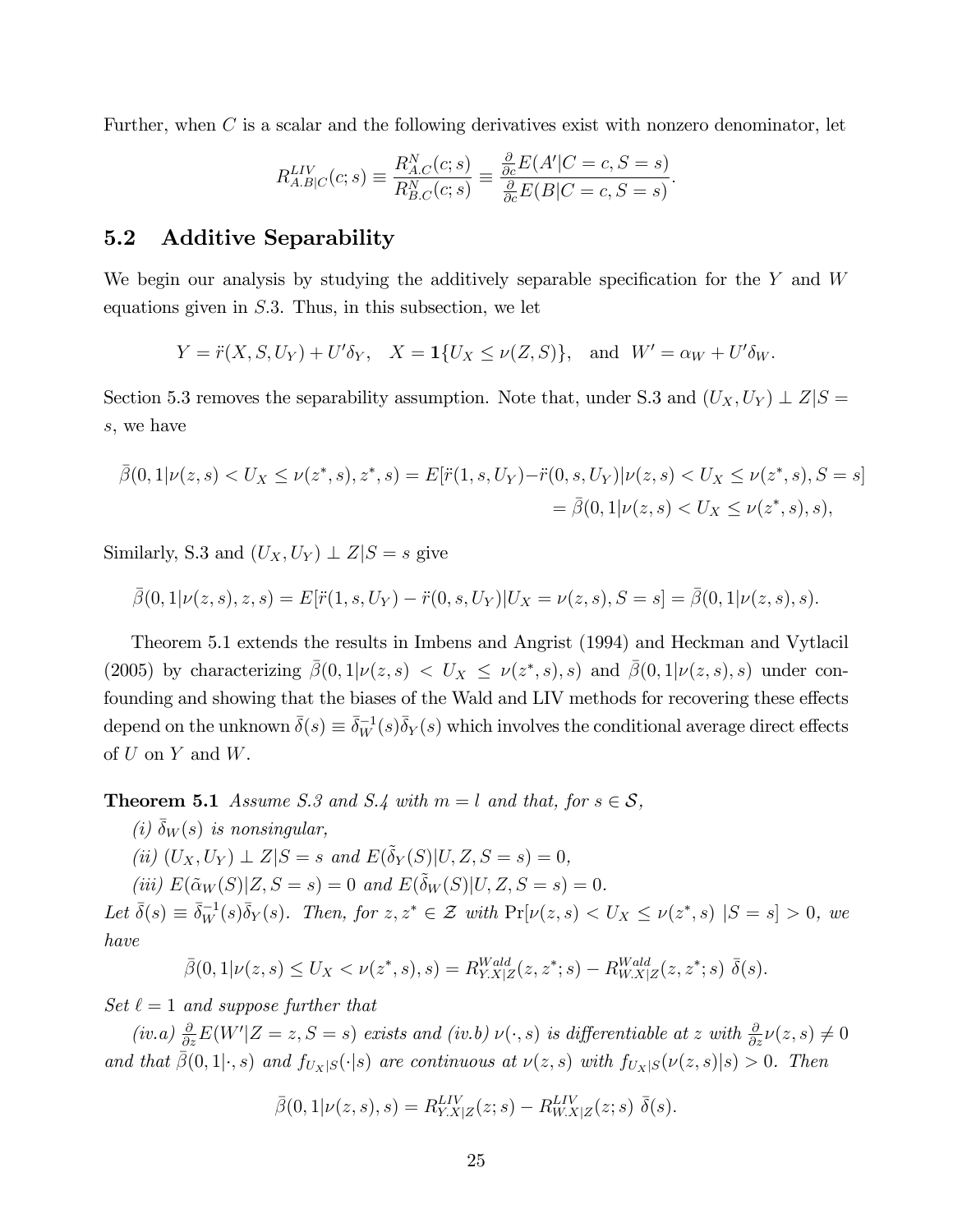Conditions (ii) and (iii) of Theorem 5.1 are implied by the stronger condition  $(U_X, U_W, U_Y) \perp$  $(U, Z)|S$ . As discussed above, condition (ii) weakens the restriction  $(U_X, U_Y) \perp Z|S$  with  $\delta_Y = 0$ . Condition *(iii)* ensures that W is an informative proxy so that, given  $S = s$ , the conditional mean dependence of  $W$  on  $Z$  arises solely due to  $U$ . The regularity conditions in (iv) enable applying theorems for the derivative of an integral. The conditional Wald and LIV biases for  $\bar{\beta}(0,1|\nu(z,s) \leq U_X \lt \nu(z^*,s),s)$  and  $\bar{\beta}(0,1|\nu(z,s),s)$  are given by

$$
B(0,1|\nu(z,s) \le U_X < \nu(z^*,s),s) \equiv R_{W.X|Z}^{Wald}(z,z^*;s) \, \bar{\delta}(s) \, \text{ and}
$$
\n
$$
B(0,1|\nu(z,s),s) \equiv R_{W.X|Z}^{LIV}(z;s) \, \bar{\delta}(s).
$$

These biases vanish under conditional exogeneity, which occurs for example if  $\bar{\delta}_Y = 0$  or U is conditionally mean independent of Z,  $E(\tilde{U}(S)|Z, S = s) = 0$ . In this case, we obtain the results in e.g. Imbens and Angrist (1994) and Heckman and Vytlacil (2005) for point identification of LATE and MTE:

$$
\bar{\beta}(0,1|\nu(z,s) \le U_X < \nu(z^*,s),s) = R_{Y.X|Z}^{Wald}(z,z^*;s) \text{ and}
$$
\n
$$
\bar{\beta}(0,1|\nu(z,s),s) = R_{Y.X|Z}^{LIV}(z;s).
$$

Moreover, conditional signed proportional confounding,  $\overline{\delta}(s) = d(s)$  with  $d_h(s)$ ,  $h = 1, ..., m$ , known or estimable, also yields point identification:

$$
\bar{\beta}(0,1|\nu(z,s) \le U_X < \nu(z^*,s),s) = R_{Y.X|Z}^{Wald}(z,z^*;s) - \sum_{h=1}^m R_{W_h.X|Z}^{Wald}(z,z^*;s) d_h(s), \text{ and}
$$
\n
$$
\bar{\beta}(0,1|\nu(z,s),s) = R_{Y.X|Z}^{LIV}(z;s) - \sum_{h=1}^m R_{W_h.X|Z}^{LIV}(z;s) d_h(s).
$$

Last, from Theorem 5.1, observe that another avenue for full identification of  $\bar{\beta}(0,1|\nu(z,s) \leq$  $U_X < \nu(z^*, s), s)$  or  $\bar{\beta}(0, 1 | \nu(z, s), s)$  is to assume m restrictions involving this local or marginal effect. For example, if  $m = l = 1$  and one assumes that  $\bar{\beta}(0, 1 | \nu(z^{\dagger}, s) \leq U_X < \nu(z^{\ddagger}, s), s) =$  $\bar{\beta}(0,1|\nu(\dot{z},s) \leq U_X < \nu(\ddot{z},s),s)$  for  $z^{\dagger}, z^{\dagger}, \dot{z}, \ddot{z} \in \mathcal{Z}$ , as occurs e.g. if a nondegenerate component of Z is excluded from  $\nu$  and thus the X equation, then  $\bar{\delta}(s) = \frac{R_{Y,X|Z}^{Wald}(z,\bar{z};s) - R_{Y,X|Z}^{Wald}(z^{\dagger},z^{\dagger};s)}{R_{Wald}(z,\bar{z};s) - R_{YX|Z}^{Wald}(z^{\dagger},z^{\dagger};s)}$  $\frac{N_{Y,X|Z}(z,z,s)-N_{Y,X|Z}(z,z,s)}{R_{W,X|Z}^{Wald}(z,\ddot{z};s)-R_{W,X|Z}^{Wald}(z^{\dagger},z^{\ddagger};s)},$ provided  $R_{W.X|Z}^{Wald}(z^{\dagger}, z^{\ddagger}; s) \neq R_{W.X|Z}^{Wald}(z, \ddot{z}; s)$ , and  $\bar{\beta}(0, 1 | \nu(z, s) \leq U_X < \nu(z^*, s), s)$  is fully identified. Analogous restrictions fully identify the local effect  $\bar{\beta}(0, 1 | \nu(z, s), s)$ . We don't require such assumptions.

When the conditions for point identification do not hold, magnitude and sign restrictions on confounding partially identify LATE and MTE:

$$
\bar{\beta}(0,1|\nu(z,s) \le U_X < \nu(z^*,s),s) \in \mathcal{B}(\times_{h=1}^m \mathcal{D}_h(s) \mid \underset{h=1,\dots,m}{sign}(A_h(z,z^*;s))),
$$

and

$$
\bar{\beta}(0,1|\nu(z,s),s) \in \mathcal{B}(\times_{h=1}^m \mathcal{D}_h(s) \mid \underset{h=1,\dots,m}{sign}(A_h(z;s))),
$$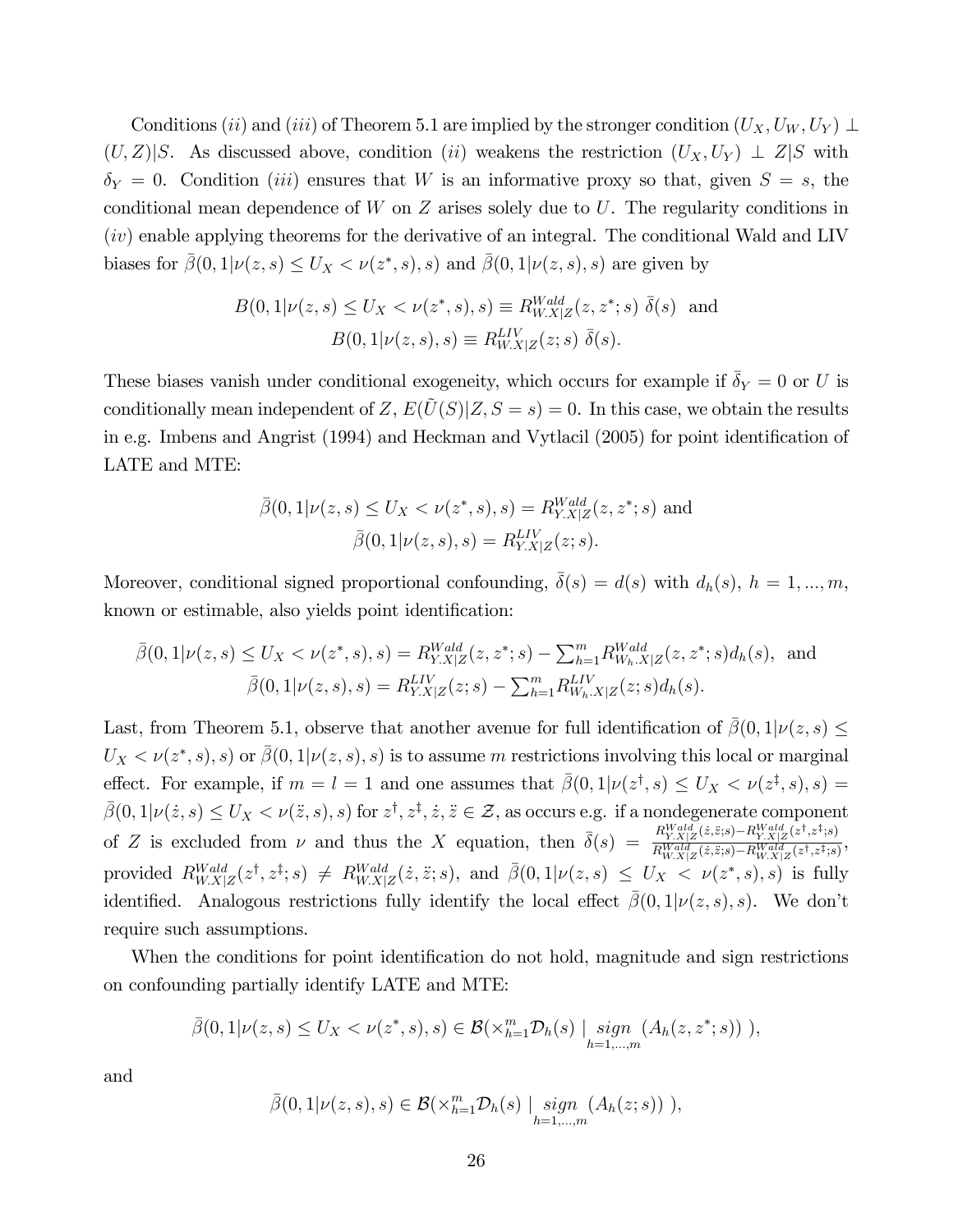where these sharp identification regions are defined analogously to Corollary 3.3 with  $R_{Y,X|Z}^{Wald}(z, z^*; s)$ or  $R_{Y.X|Z}^{LIV}(z; s)$  replacing  $R_{Y.X|Z}$  and with  $A(z, z^*; s) \equiv R_{WX|Z}^{Wald}(z, z^*; s)$  or  $A(z; s) \equiv R_{WX|Z}^{LIV}(z; s)$ replacing A.

Building on the results in Heckman and Vytlacil (2005), we also fully or partially identify the average treatment effects for the population, treated, and untreated under restrictions on confounding. In particular, applying Theorem 5.1 using  $X = 1\{V \leq P\}$  with potential instrument P, gives that  $\bar{\beta}(0,1|p,s) = R_{Y,X|P}^{LIV}(p,s) - R_{W,X|P}^{LIV}(p,s) \bar{\delta}(s)$  for almost every p. If P has the unit interval for support given  $S = s$ , we have that the conditional average treatment effect is characterized by:

$$
\bar{\beta}(0,1|s) = \int_0^1 \bar{\beta}(0,1|p,s)dp = \int_0^1 \left[ R_{Y.X|P}^{LIV}(p,s) - \sum_{h=1}^m R_{W_h.X|P}^{LIV}(p,s)\bar{\delta}_h(s) \right] dp.
$$

Similarly, the conditional average treatment effects for the treated and untreated are characterized respectively by

$$
\bar{\beta}(0,1|X=1,s) = \int_0^1 \left[ R_{Y,X|P}^{LIV}(p;s) - \sum_{h=1}^m R_{W_h.X|P}^{LIV}(p;s) \bar{\delta}_h(s) \right] \frac{(1 - F_{P|S}(p|s))}{E(P(Z,S)|S=s)} dp,
$$

and

$$
\bar{\beta}(0,1|X=0,s) = \int_0^1 \left[ R_{Y,X|P}^{LIV}(p;s) - \sum_{h=1}^m R_{W_h,X|P}^{LIV}(p;s) \bar{\delta}_h(s) \right] \frac{F_{P|S}(p|s)}{E(1 - P(Z,S)|S=s)} dp,
$$

where  $F_{P|S}(\cdot|s)$  denotes the conditional distribution of P given  $S = s$ . As these expressions show, these effects are fully identified under conditional exogeneity, e.g.  $B(0, 1|p, s) = 0$ , or conditional signed proportional confounding with  $\delta(s) = d(s)$ . Otherwise, sharp identification regions obtain under sign and magnitude restrictions on confounding analogously to Corollary 3.3.

### 5.3 Nonseparability

Next, we remove the separability assumption S.3 and let Y and W be generated as in S.1:

$$
Y = r(X, S, U, U_Y),
$$
  $X = \mathbf{1}\{U_X \le \nu(Z, S)\},$  and  $W = q(S, U, U_W),$ 

and study the identification of  $\bar{\beta}(0,1|\nu(z,s)) < U_X \leq \nu(z^*,s),z^*,s)$  and  $\bar{\beta}(0,1|\nu(z,s),z,s)$ . Theorem 5.2 characterizes the nonparametric bias of the Wald and LIV estimands for recovering these local and marginal effects. For brevity, we give the results in the case of a continuous scalar U with r and q differentiable in u. Similar results obtain for discrete U, with sums replacing integrals. Assumption B.2 in Appendix B collects regularity conditions justifying interchanging the order of well-defined integral and derivative. Here, recall the notation

$$
\bar{\delta}_Y(u; z|s) \equiv E\left[\frac{\partial}{\partial u}r(\mathbf{1}\{U_X \le \nu(z, s)\}, s, u, U_Y)|S = s\right].
$$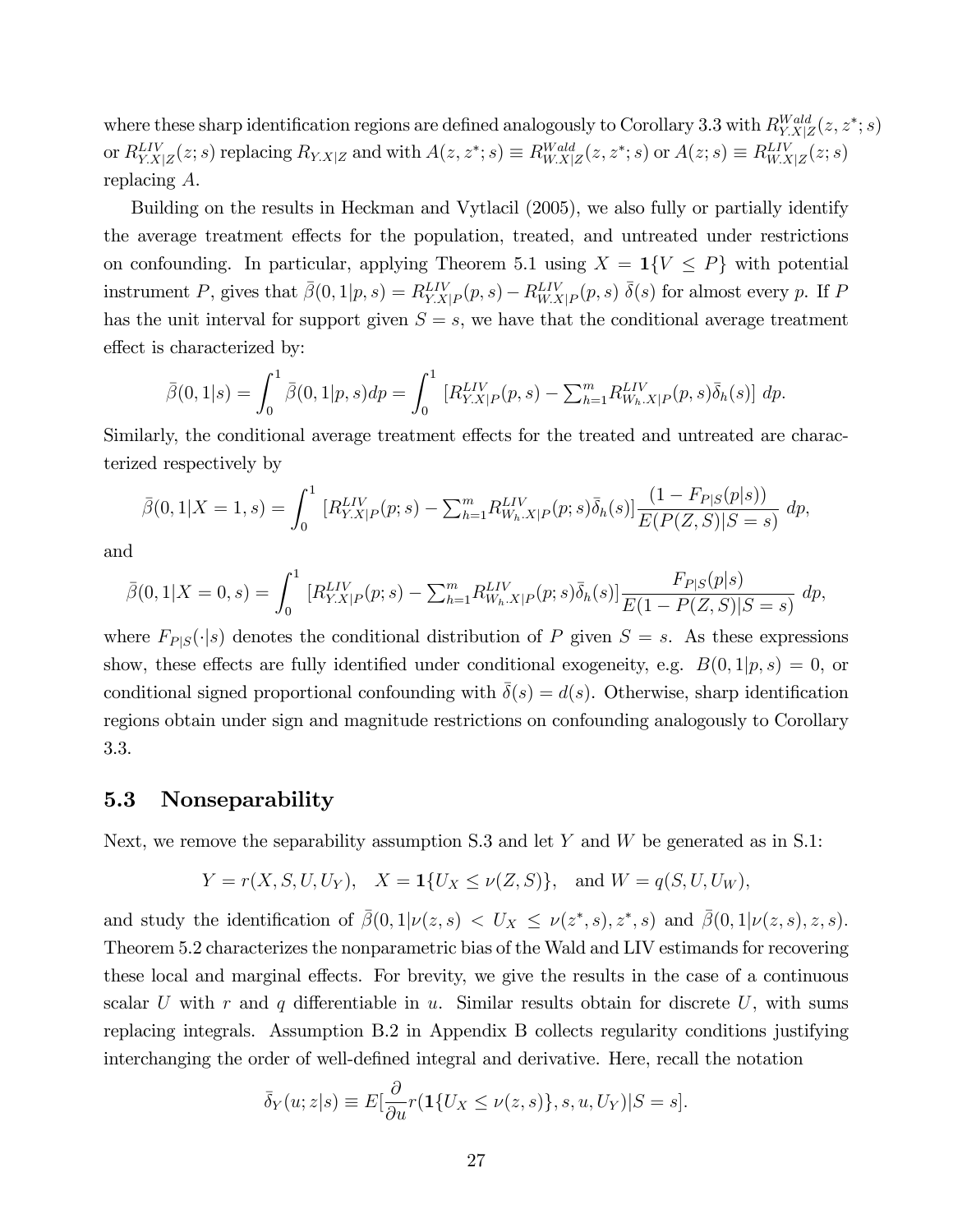**Theorem 5.2** Assume S.1 and S.4 with  $m = l = 1$ ,  $s \in S$ , and  $z, z^* \in \mathcal{Z}$  such that  $Pr[\nu(z, s) \langle U_X \le \nu(z^*, s) | S = s] > 0$ . Suppose that  $(U_X, U_W, U_Y) \perp (U, Z)|S = s$  and that  $F_{U|Z,S}(\cdot|z^*,s)$  and  $F_{U|Z,S}(\cdot|z,s)$  are absolutely continuous.  $(i.a)$  If  $B.2.i(a,b)$  hold then

$$
\overline{\beta}(0,1|\nu(z,s) < U_X \le \nu(z^*,s), z^*,s) \\
= R_{Y.X|Z}^{Wald}(z,z^*;s) - B(0,1|\nu(z,s) < U_X \le \nu(z^*,s), z^*,s),
$$

where

$$
B(0,1|\nu(z,s) < U_X \le \nu(z^*,s), z^*, s) = -\frac{1}{R_{X,Z}^N(z,z^*;s)} \int_{\mathcal{U}_s} \bar{\delta}_Y(u;z|s) [F_{U|Z,S}(u|z^*,s) - F_{U|Z,S}(u|z,s)] du.
$$

 $(i.b)$  If  $B.2.i(c,d)$  hold then

$$
R_{W.X|Z}^{Wald}(z, z^*; s) = -\frac{1}{R_{X.Z}^N(z, z^*; s)} \int_{\mathcal{U}_s} \bar{\delta}_W(u|s) [F_{U|Z,S}(u|z^*, s) - F_{U|Z,S}(u|z, s)] du.
$$

(ii) Set  $\ell = 1$ . (ii.a) If, in addition to the conditions in (i.a), B.2.ii(a,b,c,d) hold then

$$
\bar{\beta}(0,1|\nu(z,s),z,s) = R_{Y.X|Z}^{LIV}(z;s) - B(0,1|\nu(z,s),z,s),
$$

where

$$
B(0,1|\nu(z,s),z,s) = -\frac{1}{R_{X.Z}^N(z;s)} \int_{\mathcal{U}_{z,s}} \bar{\delta}_Y(u;z|s) \frac{\partial}{\partial z} F_{U|Z,S}(u|z,s) du.
$$

(ii.b) If, in addition to the conditions in (i.b),  $B.2.ii(a,d,e)$  hold then

$$
R_{W.X|Z}^{LIV}(z;s) = -\frac{1}{R_{X.Z}^N(z;s)} \int_{\mathcal{U}_{z,s}} \bar{\delta}_W(u|s) \frac{\partial}{\partial z} F_{U|Z,S}(u|z,s) du.
$$

Theorem 5.2 characterizes the nonparametric omitted variable bias of the of Wald and LIV methods for the identification of local and marginal treatment effects. It demonstrates how these biases depend on the average marginal effect of  $U$  on  $Y$  as well as on the conditional distribution of U given Z and S. For example, if we assume that  $\delta_Y(u; z|s)$  is nonnegative for a.e.  $u \in \mathcal{U}_s$  (e.g. the average marginal effect of ability on wage is nonnegative) and that the stochastic dominance relation  $F_{U|Z,S}(u|z^*,s) \leq F_{U|Z,S}(u|z,s)$  for a.e.  $u \in \mathcal{U}_s$  holds (e.g. the probability of low ability  $U$  weakly decreases with proximity to a college) then  $B(0,1|\nu(z,s) < U_X \leq \nu(z^*,s), z^*, s)$  is nonnegative.

Under conditional exogeneity, we have  $B(0, 1 | \nu(z, s), z, s) = 0$  and thus  $R_{Y.X|Z}^{LIV}(z; s)$  identifies  $\bar{\beta}(0,1|\nu(z,s),z,s)$ . This occurs e.g. if  $U \perp Z|S = s$  or if  $\bar{\delta}_Y(u;z|s) = 0$  for a.e.  $u \in \mathcal{U}_{z,s}$ . Alternatively, under conditional proportional confounding,  $\bar{\delta}_Y(u; z|s) = d(z, s)\bar{\delta}_W(u|s)$  for a.e.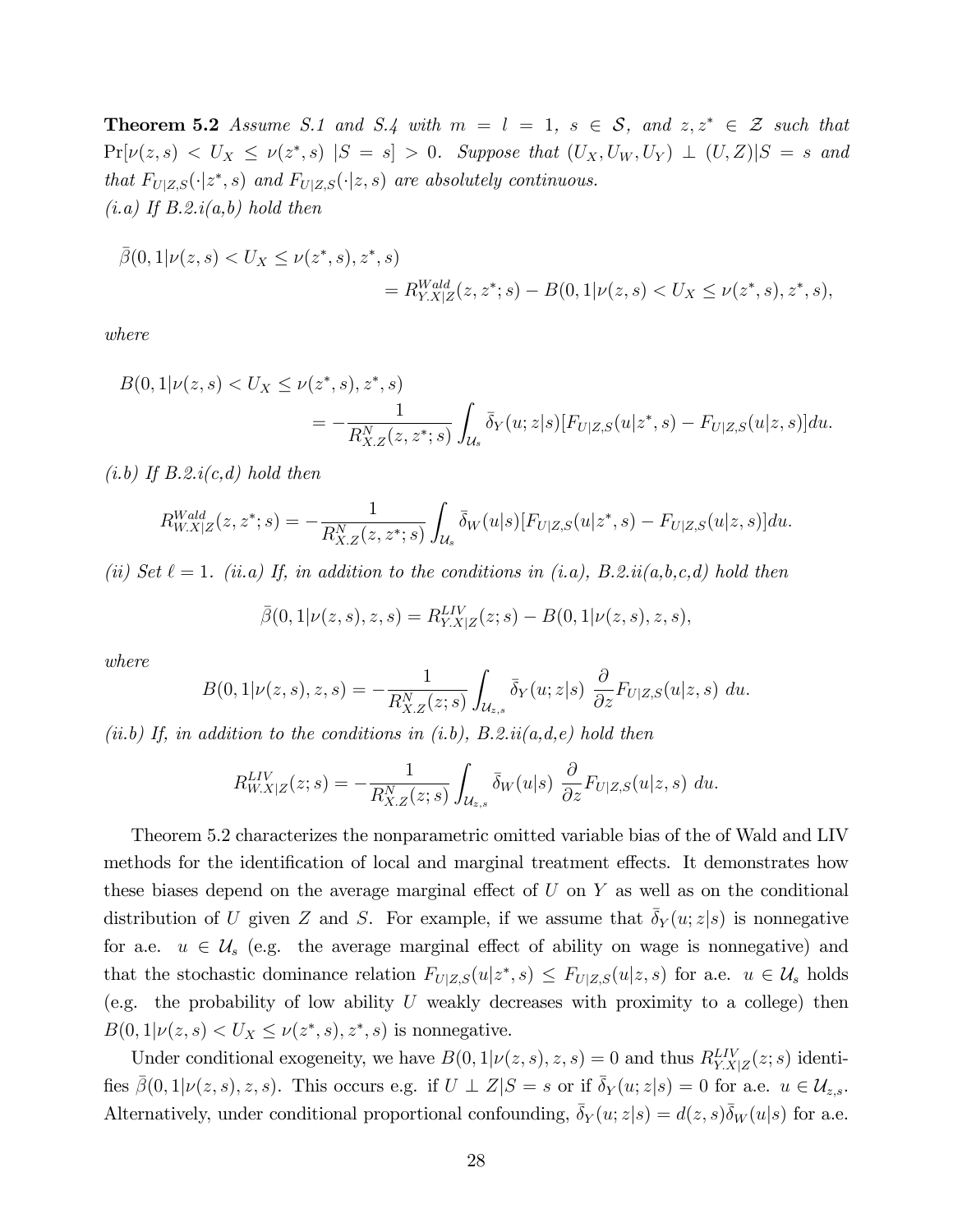$u \in \mathcal{U}_{z,s}$ , with  $d(z, s)$  known or estimable. In this case,  $\bar{\beta}(0, 1 | \nu(z, s), z, s) = R_{Y.X|Z}^{LIV}(z; s)$  –  $d(z, s) R_{W.X|Z}^{LIV}(z; s)$ . Analogous results obtain for  $\bar{\beta}(0, 1 | \nu(z, s) < U_X \leq \nu(z^*, s), z^*, s)$ .

In the absence of conditions sufficient for point identification, magnitude and sign restrictions on confounding yield sharp bounds.

**Corollary 5.3** Suppose that, for a.e.  $u \in \mathcal{U}_s$ ,  $\bar{\delta}_Y(u; z|s) = d(u, z, s)\bar{\delta}_W(u|s)$  with  $d(u, z, s) \in$  $\mathcal{D}(z,s) \equiv [d_L(z,s), d_H(z,s)]$ . (i) Under the conditions of Theorem 5.2(i), if  $\bar{\delta}_W(u|s)$   $[F_{U|X,S}(u|z^*,s) F_{U|X,S}(u|z,s)]$  is either nonpositive for a.e.  $u \in \mathcal{U}_s$  or nonnegative for a.e.  $u \in \mathcal{U}_s$  then

 $\bar{\beta}(0,1|\nu(z,s) < U_X \leq \nu(z^*,s),z^*,s) \in \mathcal{B}(\mathcal{D}(z,s) \mid sign(R_{W.X|Z}^{Wald}(z,z^*;s)),$ 

defined analogously to Corollary 3.3 with  $R_{Y,X|Z}^{Wald}(z, z^*; s)$  replacing  $R_{Y,X|Z}$ . This bound is sharp. (ii) Under the conditions of Theorem 5.2(ii), if  $\bar{\delta}_W(u|s) \frac{\partial}{\partial z} F_{U|Z,S}(u|z,s)$  is either nonpositive for a.e.  $u \in \mathcal{U}_{z,s}$  or nonnegative for a.e.  $u \in \mathcal{U}_{z,s}$  then

$$
\bar{\beta}(0,1|\nu(z,s),z^*,s) \in \mathcal{B}(\mathcal{D}(z,s) \mid sign(R_{W.X|Z}^{LIV}(z;s)),
$$

defined analogously to Corollary 3.3 with  $R_{Y.X|Z}^{LIV}$  replacing  $R_{Y.X|Z}$ . This bound is sharp.

Using Corollary 5.3, full or partial identification of various average effects obtain by averaging over the relevant distributions. For example, averaging the bounds for  $\bar{\beta}(0,1|\nu(z,s),z^*,s)$ over the distribution of Z given  $S = s$  (recall  $U_X \perp Z \mid S = s$ ) yields bounds for  $\beta(0, 1 | \nu(z, s), s)$ . In turn, the latter bounds can be used to fully or partial identify e.g the average treatment effects for the population, treated, and untreated, as discussed in Section 5.2.

To conclude this section, we remark that one can build on these nonparametric IV results to study the identification of various average effects under restrictions on confounding in structural systems with discrete or continuous  $X$  and possibly mismeasured potential instruments (see e.g. Schennach, White, and Chalak, 2012; Chalak, 2013). We omit the details of these extensions for brevity.

## 6 Estimation and Inference

### 6.1 Asymptotic Normality

We obtain a uniformly consistent set estimator  $\hat{\mathcal{B}}_j$  for an identification region  $\mathcal{B}_j$  by using uniformly consistent estimators for its bounds. In particular, consider the sharp identification regions under restrictions on confounding of the form  $[b_{L,j}, b_{H,j}]$ , a bounded interval of finite width. As discussed below,  $b_{L,j}$  and  $b_{H,j}$  are linear combinations of covariate-conditioned  $(IV)$  regression estimands of Y and W on X (using instruments Z). Thus, one can construct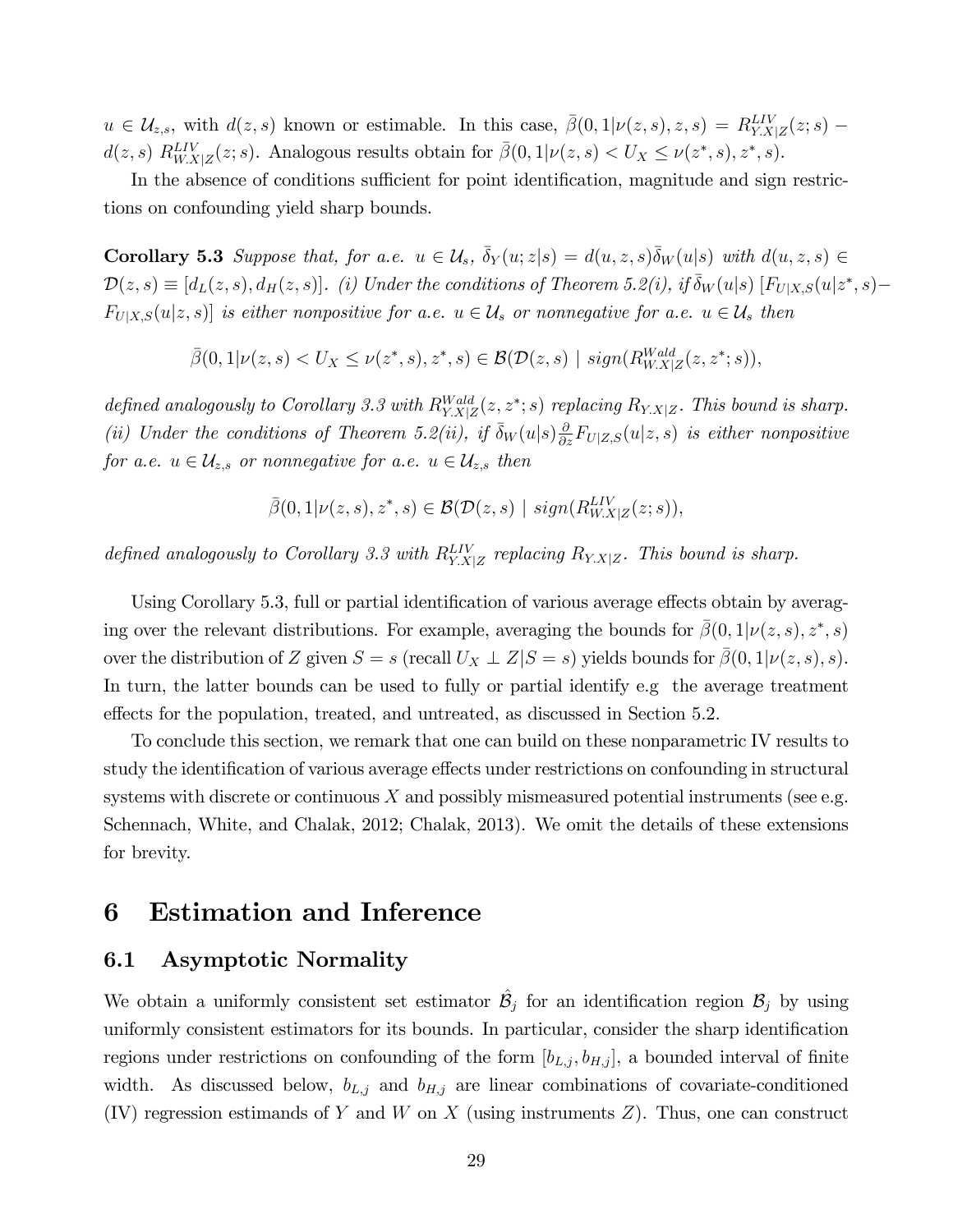estimators  $(\hat{b}'_{L,j}, \hat{b}'_{H,j})'$  for  $(b'_{L,j}, b'_{H,j})'$  as a linear combination of uniformly consistent and jointly asymptotically normal parametric, semiparametric, or nonparametric (e.g. kernel) estimators for the underlying (IV) regression estimands.

To illustrate, consider our empirical application studying the wage equation. There, the vector  $(X', S')'$  of causes X (e.g. education) and covariates S (e.g. family background) is a high-dimensional vector of binary and discrete variables. For example, here we're interested in the identification regions  $\mathcal{B}([0,1] | sign(R_{W,X}^N(x,x^*; s))$  and  $\mathcal{B}([-1,1])$  for effects such as  $\bar{\beta}(x, x^* | x^*, s)$ . The bounds in these identification regions are  $R_{Y.X}^N(x, x^*; s)$ ,  $R_{Y-W.X}^N(x, x^*; s)$ , or  $R_{Y+W,X}^N(x, x^*; s)$ , and are therefore linear transformation of  $E(Y|X, S)$  and  $E(W|X, S)$ evaluated at  $(x^*, s)$  and  $(x, s)$ . One can estimate these conditional means using nonparametric (e.g. kernel) regression that can "smooth" discrete regressors since, for high-dimensional  $(X', S')'$ , there may be cells with few or no data points in a given sample. Alternatively, it's convenient in this case to employ a flexible specification, which can be made fairly general given that  $(X', S')'$  is discrete. In particular, consider the specification that we employ in the empirical application with e.g. scalar  $U$  (ability) and  $W$  (logarithm of test score) and vectors  $G_X \equiv g_X(X)$  and  $G_S \equiv g_S(S)$  of known functions of X and S such that

$$
Y = \alpha_Y + g_X(X)'\gamma + U\delta_Y \quad \text{and} \quad W = \alpha_W + U\delta_W,\tag{5}
$$

where we subsume  $G_S$  into the random coefficients  $\alpha_Y$  and  $\alpha_W$ . Provided that  $\bar{\delta}_W(G_S)$ ,  $\bar{\gamma}(G_S)$ , and  $\bar{\delta}_Y(G_S)$  are constant and  $\bar{G}_X(G_S)$ ,  $\bar{W}(G_S)$ , and  $\bar{Y}(G_S)$  are affine functions of  $G_S$ , applying Theorem 3.4 with  $G_X$  and  $G_S$  replacing X and S respectively yields  $\bar{\gamma} = R_{Y,G} - R_{W,G} \bar{\delta}$ where we put  $G \equiv (G'_X, G'_S)'$ . More generally, we need not set  $Z = X$  in this case, and letting  $H_Z = h_Z(Z)$  with  $\bar{H}_Z(G_S)$  affine in  $G_S$  yields  $\bar{\gamma}_j = R_{Y.G|H,j} - R_{W.G|H,j}\bar{\delta}$  where  $H =$  $(H'_Z, G'_S)'$ . The average effects of X on Y at  $(x, x^*)$  are then encoded by linear transformations  $[g_X(x^*) - g_X(x)]'$ <sup>7</sup> of  $\bar{\gamma}$ . For instance, if  $X_j$  is the j<sup>th</sup> component of  $G_X$  and the effect of  $X_j$  on Y is linear then  $\bar{\beta}_j = \bar{\gamma}_j$  and the bounds  $R_{Y.G|H,j}$ ,  $R_{Y-W.G|H,j}$ , or  $R_{Y+W.G|H,j}$  in the identification regions  $\mathcal{B}_j([0,1] \mid sign(R_{W.G|H,j}))$  and  $\mathcal{B}_j([-1,1])$  for  $\bar{\beta}_j$  are linear transformations of  $(R'_{Y,G|H}, R'_{W,G|H})'$ . We thus derive the joint distribution of the plug-in estimators  $(\hat{R}^{\prime}_{Y.G|H}, \hat{R}^{\prime}_{W.G|H})^{\prime}$  for  $(R^{\prime}_{Y.G|H}, R^{\prime}_{W.G|H})^{\prime}$ ; this encompasses the case in which  $H = G$ .

We stack the observations  $\{A_i\}_{i=1}^n$  of a generic  $d \times 1$  vector A into the  $n \times d$  matrix **A**. Also, we let  $\tilde{A}_i \equiv A_i - \frac{1}{n}$  $\frac{1}{n}\sum_{i=1}^{n} A_i$ . Further, for generic observations  $\{A_i, B_i, C_i\}_{i=1}^{n}$  corresponding to A and the random vectors B and C of equal dimension, we let

$$
\hat{R}_{A,B|C} \equiv (\tilde{\mathbf{C}}'\tilde{\mathbf{B}})^{-1}(\tilde{\mathbf{C}}'\tilde{\mathbf{A}}) = (\frac{1}{n}\sum_{i=1}^{n}\tilde{C}_{i}\tilde{B}_{i}')^{-1}(\frac{1}{n}\sum_{i=1}^{n}\tilde{C}_{i}\tilde{A}_{i}') \text{ and } \hat{\epsilon}'_{A,B|C,i} \equiv \tilde{A}_{i}' - \tilde{B}_{i}'\hat{R}_{A,B|C}
$$

denote the linear IV regression estimator and sample residuals respectively.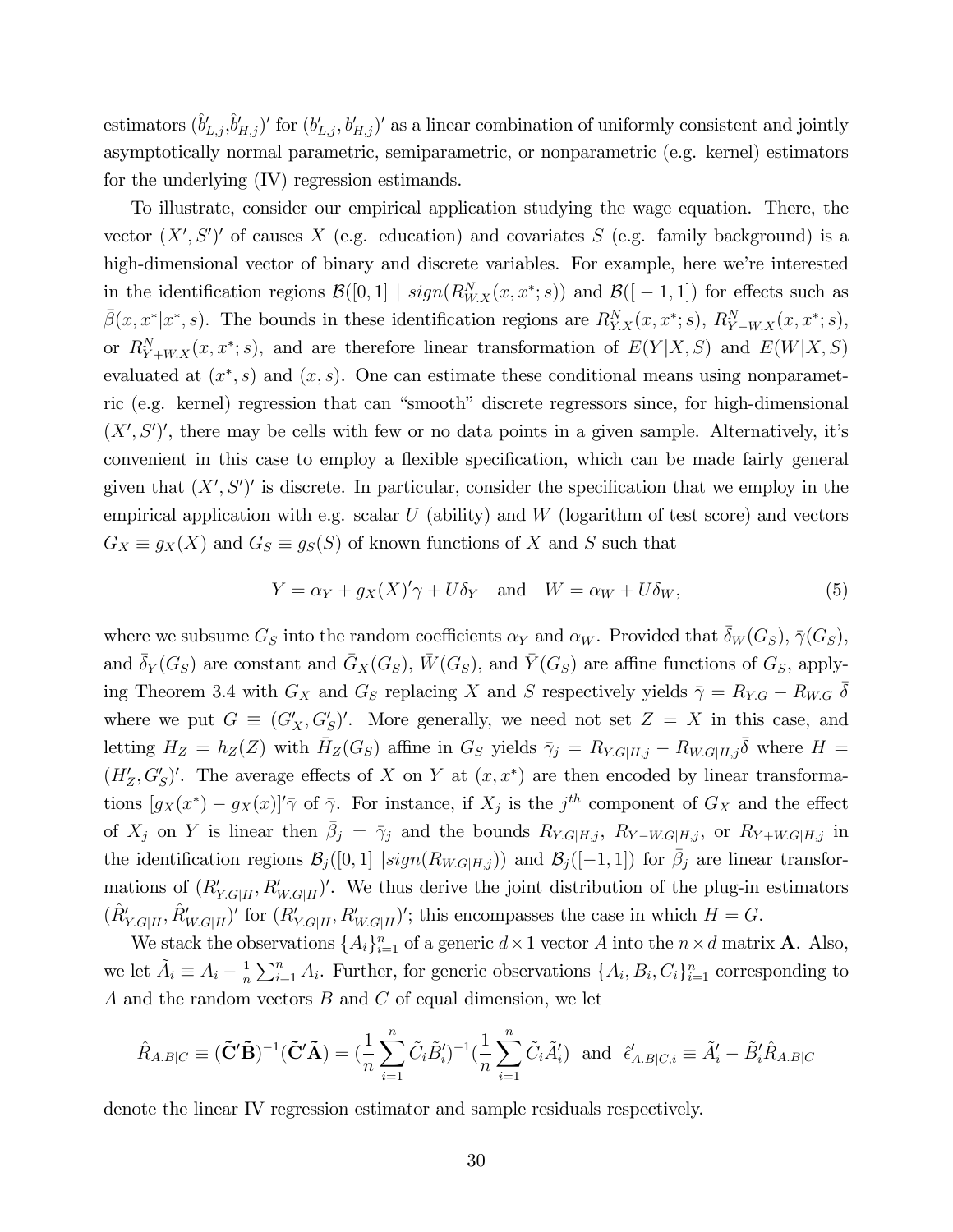The next theorem employs standard arguments to derive the asymptotic distribution of  $\sqrt{n}((\hat{R}_{Y,G|H}',\hat{R}_{W,G|H}') - (R_{Y,G|H}',R_{W,G|H}')')$ . For this, we let  $Q \equiv diag(E(\tilde{H}\tilde{G}'),E(\tilde{H}\tilde{G}'))$ . We let W be scalar here to simplify the notation.

**Theorem 6.1** Assume S.1(i) with  $m = 1$  and that, uniformly in  $P \in \mathcal{P}$ ,  $E[\tilde{H}(\tilde{W}', \tilde{G}', \tilde{Y})]$  is finite and  $E(\tilde{H}\tilde{G}')$  non-singular. Suppose further that

(i) 1 n P<sup>n</sup> <sup>i</sup>=1 <sup>H</sup><sup>~</sup> iG~0 i p!E(H~G~<sup>0</sup> ) uniformly in P 2 P; and (ii) n 1=<sup>2</sup> P<sup>n</sup> i=1(H<sup>~</sup> <sup>0</sup> i Y:GjH;i; <sup>H</sup><sup>~</sup> <sup>0</sup> i W:GjH;i) 0 <sup>d</sup>! <sup>N</sup>(0; ) uniformly in <sup>P</sup> 2 P; where #

$$
\Xi = \left[ \begin{array}{cc} E(\tilde{H}\epsilon_{Y.G|H}^2\tilde{H}') & E(\tilde{H}\epsilon_{Y.G|H}\epsilon_{W.G|H}\tilde{H}')\\ E(\tilde{H}\epsilon_{W.G|H}\epsilon_{Y.G|H}\tilde{H}') & E(\tilde{H}\epsilon_{W.G|H}^2\tilde{H}') \end{array} \right]
$$

is finite and positive definite uniformly in  $P \in \mathcal{P}$ .

Then  $\Lambda \equiv Q^{-1} \Xi Q'^{-1}$  is finite and positive definite uniformly in  $P \in \mathcal{P}$ , and uniformly in  $P \in \mathcal{P}$ 

$$
\sqrt{n}((\hat{R}'_{Y.G|H}, \hat{R}'_{W.G|H})' - (R'_{Y.G|H}, R'_{W.X|Z})')^{\{d\}} N(0, \Lambda).
$$

We refer the reader to e.g. Shorack (2000) and Imbens and Manski (2004, lemma 5) for primitive conditions ensuring the uniform law of large numbers and central limit theorem in assumptions  $(i, ii)$  of Theorem 6.1.

As discussed above, the joint asymptotic distribution of the estimators for the bounds on the average effects of X on Y at  $(x, x^*)$  under restrictions on confounding obtains in this case as a linear transformations of that of  $\sqrt{n}(\hat{R}^{\prime}_{Y.G|H}, \hat{R}^{\prime}_{W.G|H})'$ . For example, consider the linear effect  $\bar{\beta}_j = \bar{\gamma}_j = R_{Y,G|H,j} - R_{W,G|H,j} \bar{\delta}$  in equations (5) and include in  $R_1 \equiv (R'_{Y,G|H}, R'_{Y-W,G|H})'$ the bounds of the identification region  $\mathcal{B}_{j}([0,1] \mid sign(R_{W.G|H,j})$  and in  $R_2 \equiv (R'_{Y-W.G|H},$  $R_{Y+W,G|H}'$  those of  $\mathcal{B}_{j}([-1,1])$ . Since the corresponding IV plug-in estimators  $\hat{R}_1$  and  $\hat{R}_2$ are linear transformations of  $(\hat{R}^{\prime}_{Y.G|H}, \hat{R}^{\prime}_{W.G|H})^{\prime}$ , it follows from Theorem 6.1 that, uniformly in  $P \in \mathcal{P},$ 

$$
\sqrt{n}(\hat{R}_1 - R_1) \stackrel{d}{\rightarrow} N(0, \Sigma_1)
$$
 and  $\sqrt{n}(\hat{R}_2 - R_2) \stackrel{d}{\rightarrow} N(0, \Sigma_2)$ ,

with  $\Sigma_1$  and  $\Sigma_2$  finite and positive definite uniformly in  $P \in \mathcal{P}$ , and given by

$$
\Sigma_1 = \begin{bmatrix} \sigma_{11}^2 & \sigma_{12}^2 \\ \sigma_{21}^2 & \sigma_{22}^2 \end{bmatrix}, \ \ \Sigma_2 = \begin{bmatrix} \sigma_{22}^2 & \sigma_{23}^2 \\ \sigma_{32}^2 & \sigma_{33}^2 \end{bmatrix}
$$
  
with  $\sigma_{ab}^2 \equiv E(\tilde{H}\tilde{G}')^{-1}E(\tilde{H}\epsilon_a\epsilon_b\tilde{H}')E(\tilde{G}\tilde{H}')^{-1}$  and  $(\epsilon_1, \epsilon_2, \epsilon_3) \equiv (\epsilon_{Y.G|H}, \epsilon_{Y-W.G|H}, \epsilon_{Y+W.G|H}).$ 

Under regularity conditions (e.g. White, 1980, 2001), a uniformly in  $P \in \mathcal{P}$  consistent heteroskedasticity robust estimator for a block  $\sigma_{ab}^2$  of an asymptotic covariance matrix is given by  $\hat{\sigma}_{ab}^2 \equiv (\frac{1}{n}\tilde{\mathbf{H}}'\tilde{\mathbf{G}})^{-1}(\frac{1}{n}$  $\frac{1}{n}\sum_{i=1}^n \tilde{H}_i \hat{\epsilon}_{a,i}\hat{\epsilon}_{b,i}\tilde{H}') (\frac{1}{n}\tilde{\mathbf{G}}'\tilde{\mathbf{H}})^{-1}.$ 

Uniformly consistent and jointly asymptotically normal parametric, semiparametric, or nonparametric estimators  $(\hat{b}'_{L,j}, \hat{b}'_{H,j})'$  for  $(b'_{L,j}, b'_{H,j})'$  can be derived analogously.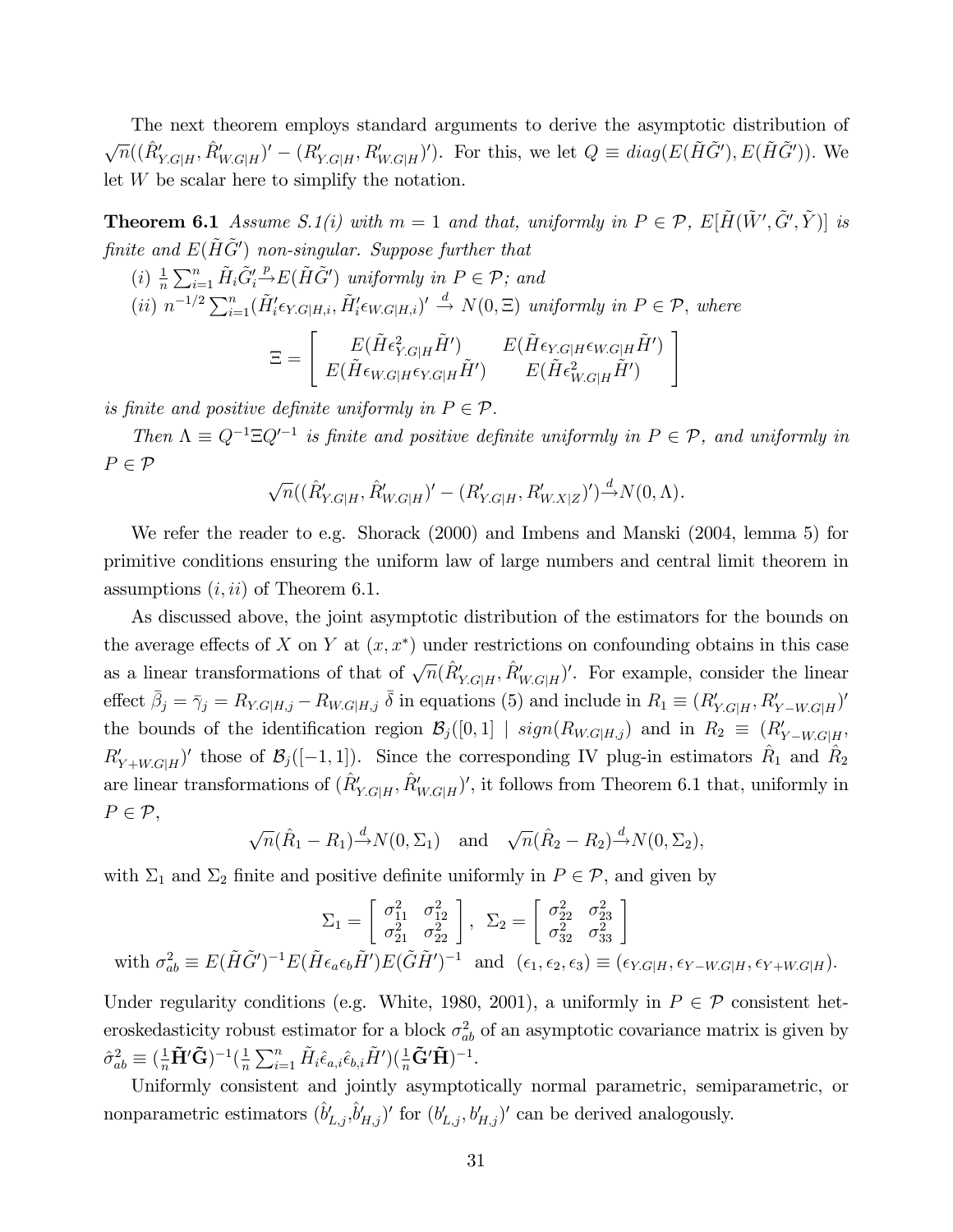#### 6.2 Confidence Intervals

This subsection discusses constructing a  $1 - \alpha$  confidence interval (CI) for an average effect that is partially identified in sharp bounded interval  $[b_{L,j}, b_{H,j}]$  of finite width, such as when  $\bar{\beta}_j = \bar{\gamma}_j$  and  $\bar{\beta}_j \in \mathcal{B}_j([0,1] \mid sign(R_{WG|H,j}))$  and  $\mathcal{B}_j([-1,1])$  with scalar U and W as considered in the empirical application. Let  $(\hat{b}'_{L,j}, \hat{b}'_{H,j})'$  denote estimators for  $(b'_{L,j}, b'_{H,j})'$  that are jointly asymptotically normally distributed uniformly in  $P \in \mathcal{P}$ , as in Theorem 6.1. Let  $\hat{\sigma}_{L,j}^2$  denote the uniformly in  $P \in \mathcal{P}$  consistent estimator for  $\sigma_{L,j}^2 \equiv Avar(\sqrt{n}(\hat{b}_{L,j} - b_{L,j}))$  and define  $\hat{\sigma}_{H,j}^2$ similarly. We construct<sup>15</sup> a  $1 - \alpha$  CI for  $\bar{\beta}_j$  using:

$$
[\hat{b}_{L,j} - c_{\alpha} \frac{\hat{\sigma}_{L,j}}{\sqrt{n}}, \ \hat{b}_{H,j} + c_{\alpha} \frac{\hat{\sigma}_{H,j}}{\sqrt{n}}],
$$

with the critical value  $c_{\alpha}$  chosen appropriately as we discuss next.

Consider a  $1 - \alpha$  CI for the average effect  $\bar{\beta}_j \in \mathcal{B}_j([-1,1])$  from equations (5) and suppose that this effect is linear,  $\bar{\beta}_j = \bar{\gamma}_j$ , so that  $[b_{L,j}, b_{H,j}] = [R_{Y.G|H,j} - |R_{W.G|H,j}|$ ,  $R_{Y.G|H,j} +$  $|R_{W,G|H,j}|$ . Picking  $c_{\alpha} = c_{1,\alpha}$  with  $\Phi(c_{1,\alpha}) - \Phi(-c_{1,\alpha}) = 1 - \alpha$ , where  $\Phi$  denotes the standard normal cumulative density function, (e.g.  $c_{1,0.05} = 1.96$ ) yields a  $1 - \alpha$  confidence interval  $CI_{\mathcal{B}_j,1-\alpha}$  for the identification region  $\mathcal{B}_j([-1,1])$ . However,  $CI_{\mathcal{B}_j,1-\alpha}$  is a conservative CI for  $\bar{\beta}_j \in \mathcal{B}_j$  since when  $\mathcal{B}_j$  has positive width,  $\bar{\beta}_j$  can be close to at most  $b_{L,j}$  or  $b_{H,j}$ . Further, as discussed in Imbens and Manski (2004), picking  $c_{\alpha} = c_{2,\alpha}$  with  $\Phi(c_{2,\alpha}) - \Phi(-c_{2,\alpha}) = 1-2\alpha$  (e.g.  $c_{2,0.05} = 1.645$ ) yields a CI whose coverage probabilities do not converge to  $1 - \alpha$  uniformly across different widths of  $\mathcal{B}_j([-1, 1])$ , e.g. for  $R_{W.G|H,j} = 0$  with point identification. Instead, to account for the estimated width of the identification interval, we construct the uniformly valid confidence interval  $CI_{\bar{\beta}_j,1-\alpha}$  for  $\bar{\beta}_j \in \mathcal{B}_j$  by setting  $c_{\alpha} = c_{3,\alpha}$  with

$$
\Phi(c_{3,\alpha} + \frac{\sqrt{n}(\hat{b}_{H,j} - \hat{b}_{L,j})}{\max{\hat{\sigma}_{L,j}, \hat{\sigma}_{H,j}}}) - \Phi(-c_{3,\alpha}) = 1 - \alpha.
$$

For  $\mathcal{B}_j([-1, 1])$ , by construction,  $\hat{b}_{H,j} - \hat{b}_{L,j} = 2 |R_{W.G|H,j}| \ge 0$  and it follows from lemma 4 in Imbens and Manski  $(2004)$  and lemma 3 and proposition 1 in Stoye  $(2009)$  that the confidence interval  $CI_{\bar{\beta}_j,1-\alpha}$  is uniformly valid for  $\bar{\beta}_j$  in  $\mathcal{B}_j([-1,1])$ .

In the empirical application, in addition to  $\hat{\mathcal{B}}_j([-1, 1])$ , we also report an estimate of the half as large sharp identification region  $\mathcal{B}_j([0,1] \mid sign(R_{W.G|H,j}))$  and a CI for  $\bar{\beta}_j$  that is partially identified in this set. Note that, unlike for  $\mathcal{B}_j([-1, 1])$ , this identification region depends on  $sign(R_{W.G|H,j})$  which can be estimated. We leave studying the consequences of estimating  $R_{W.G|H,j}$  to other work to keep the scope of this paper manageable. Here, we

<sup>&</sup>lt;sup>15</sup>An alternative method considers the union over confidence intervals for  $\bar{\beta}_j(\bar{\delta})$  generated for each  $\bar{\delta} \in [-1, 1]$ or  $\overline{\delta} \in [0, 1]$  as in Chernozhukov, Rigobon, and Stoker (2010).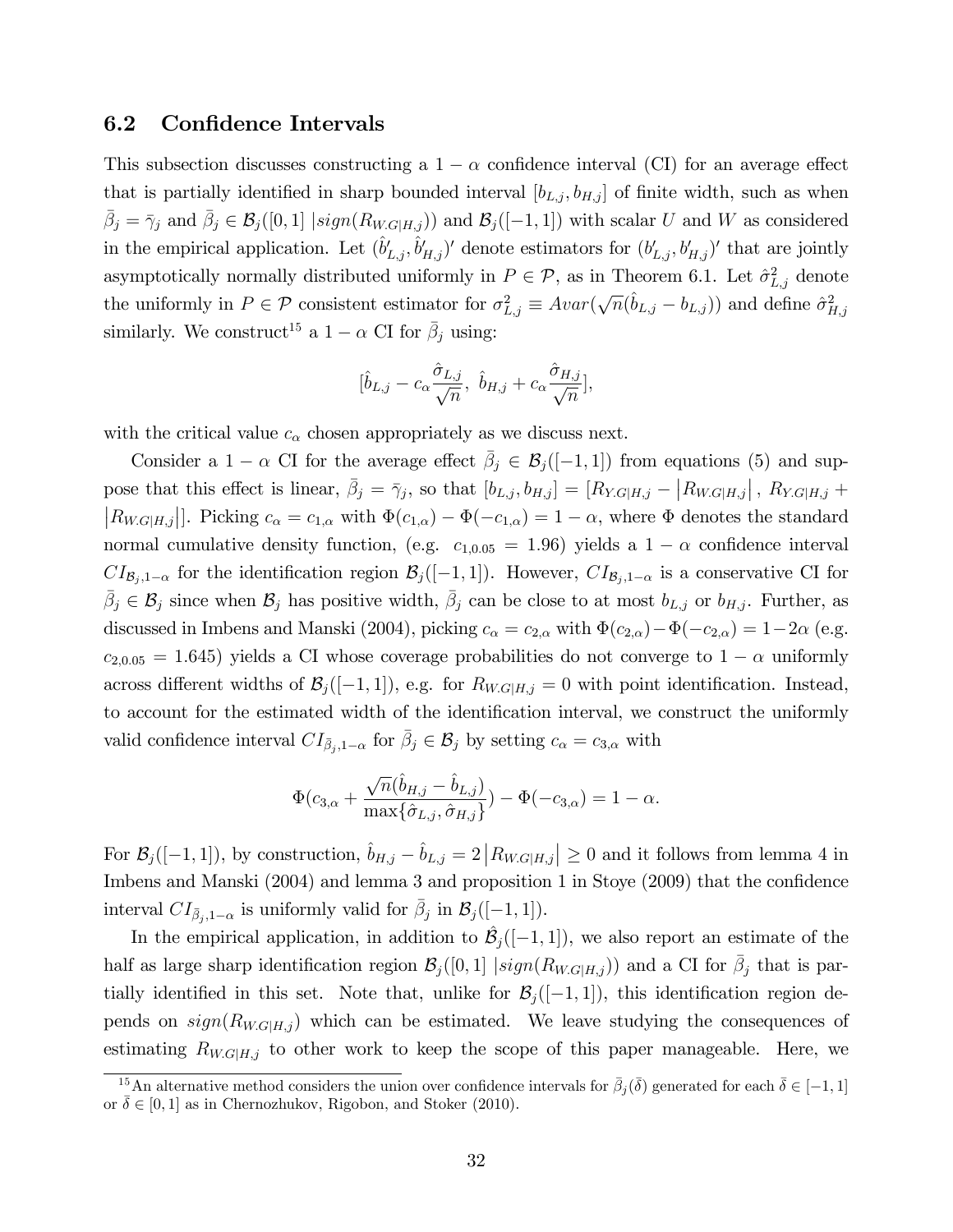follow the literature (e.g. Reinhold and Woutersen, 2009; Nevo and Rosen, 2012) and report the estimated identification interval  $\hat{\mathcal{B}}_j([0,1] \mid sign(R_{WG|H,j}) = sign(\hat{R}_{WG|H,j}))$  for  $\bar{\beta}_j$  and the confidence interval  $CI_{\bar{\beta}_j,1-\alpha}(sign(R_{W.G|H,j}) = sign(\hat{R}_{W.G|H,j}))$  under the assumption that  $sign(R_{WG|H,j}) = sign(\hat{R}_{WG|H,j})$ . In addition, we indicate the p-value for a t-test for the null hypothesis  $R_{W,G|H,j} = 0$  against the alternative hypothesis  $sign(R_{W,G|H,j}) = sign(R_{W,G|H,j})$ . When the *p*-value for this one-sided test is larger than  $\frac{1}{2}\alpha$ , one cannot reject the null hypothesis  $R_{W.G|H,j} = 0$  against the alternative  $R_{W.G|H,j} \neq 0$  at the  $\alpha$  significance level, or that, under the maintained assumptions,  $R_{Y.G|H,j}$  identifies  $\bar{\beta}_j$ .

# 7 Return to Education and the Black-White Wage Gap

We apply this paper's method to study the financial return to education and the black-white wage gap. Card (1999) surveys several studies measuring the causal effect of education on earning. Among these, studies using institutional features as instruments for education report estimates for the return to a year of education ranging from 6% to 15:3%. Although these IV estimates are higher than the surveyed regression estimates (which range from 5:2% to 8:5%), they are less precise with standard errors sometimes as large as nearly half the IV point estimates. On the other hand, the surveyed twins studies report smaller within-family differenced estimates for the return to education, with regression estimates ranging from  $2.2\%$ to 7:8% and IV estimates to correct for measurement error ranging from 2:4% to 11%. See Card (1999, section 4 and tables 4 and 6) for a detailed account. Many studies document a black-white wage gap and try to understand its causes. For example, Neal and Johnson (1996) employ a test score to control for unobserved skill and argue that the black-white wage gap primarily reáects a skill gap rather than labor market discrimination. Lang and Manove (2011) provide a model which suggests that one should control for test scores as well as education when comparing the earnings of blacks and whites and document a substantial black-white wage gap in this case. See also Carneiro, Heckman, and Masterov (2005) and Fryer (2011) for studies of the black-white wage gap and its causes.

We consider the wage and proxy equations

$$
Y = r(X, S, U, U_Y) \quad \text{and} \quad W = q(S, U, U_W),
$$

where Y denotes the logarithm of hourly wage and  $X$  consists of completed years of education, years of experience, and a binary variable taking the value 1 if a person is black and 0 otherwise. The confounder  $U$  denotes unobserved skill or "ability" and is potentially correlated with elements of X given the covariates S discussed below. The proxy  $W$  for U denotes the logarithm of the Knowledge of the World of Work (KWW) test score, a test of occupational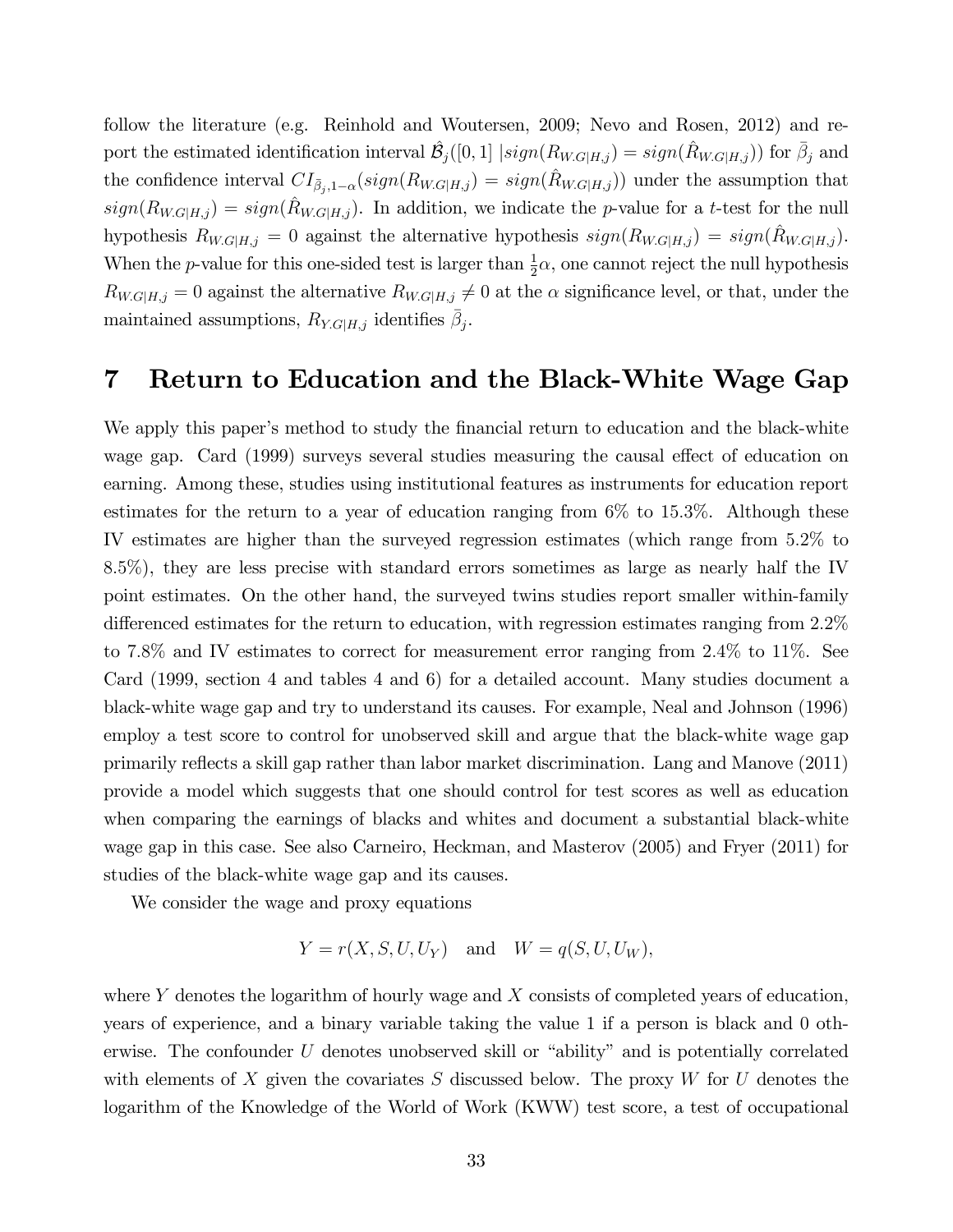information. We use data drawn from the 1976 subset of the National Longitudinal Survey of Young Men (NLSYM), described in Card (1995). The sample<sup>16</sup> used in Card (1995) contains 3010 observations on individuals who reported valid wage and education. We drop 47 observations  $(1.56\%$  of the total observations) with missing KWW score<sup>17</sup>, as in some results in Card (1995), leading to a sample size of 2963. As in Card (1995), the covariates  $S$  consist of an indicator for living in the South and another for living in a metropolitan area (SMSA), 8 indicators for region of residence in 1966 and 1 for residence in SMSA in 1966, imputed<sup>18</sup> father and mother education plus 2 indicators for missing father and mother education respectively, 1 indicator for the presence of the father and mother at age 14 and another for having a single mother at age 14. In addition to  $S, X, W$ , and  $Y$ , the sample contains data on potential instruments Z discussed below.

The identification regions under magnitude and sign restrictions on confounding for average effects such as  $\bar{\beta}(x, x^* | x^*, s)$ , corresponding e.g. to the return to education and black-white wage gap, have bounds that are linear transformations of  $E(Y|X, S)$  and  $E(W|X, S)$  evaluated at  $(x^*, s)$  and  $(x, s)$  where  $(X', S')'$  is a high-dimensional vector of binary or discrete variables. It's convenient in this case to employ the specification in equations (5) discussed in Section 6. In particular, let  $G \equiv (G'_X, G'_S)'$  where  $G_X = g_X(X)$  and  $G_S = g_S(S)$  be vectors of functions of  $X$  and  $S$  and consider the wage and proxy equations

$$
Y = \alpha_Y + G'_X \gamma + U \delta_Y \quad \text{and} \quad W = \alpha_W + U \delta_W,
$$

where we subsume into  $\alpha_Y$  and  $\alpha_W$  the vector  $G_S$ . In addition to S, we let  $G_S$  contain 8 binary indicators for interacted mother and father high school, college, or post graduate education. For example, when  $G_X$  consists of education, experience, experience squared, and the black binary indicator, we obtain the specification in Card (1995, e.g. table 2, column 5). Note that this assumes a linear return to education  $\beta_1$  encoded in the components  $\gamma_1$  of  $\gamma$  whereas  $\gamma_4$ encodes the black-white wage gap  $\beta_3$ . Here, the average financial return to education is  $100\bar{\gamma}_1\%$ and the average black-white wage gap is  $100\bar{\gamma}_4\%$ . More generally, we allow below for nonlinear  $\epsilon$  effects in equations (5). Further, this parsimonious specification facilitates comparing the slope coefficients on the unobserved confounder  $U$  in the  $Y$  and  $W$  equations while maintaining the commonly used (e.g. Card, 1995) log-level specification of the wage equation. Thus,  $100\bar{\delta}_Y\%$ 

<sup>&</sup>lt;sup>16</sup>This sample is reported at http://davidcard.berkeley.edu/data\_sets.html and in Wooldridge (2008).

<sup>&</sup>lt;sup>17</sup>The sample also contains IQ score. However, we do not employ IQ as a proxy here since  $949$  observations (31:5% of the total observations) report missing IQ score. Using the available observations, the sample correlation between IQ and KWW is 0.43 and is strongly significant. Further, using the available observations, employing  $\log(IQ)$  instead of  $\log(KWW)$  as proxy often leads to tighter bounds and confidence intervals. This, however, could be partly due to sample selection.

 $18$  From the 2963 observations,  $11.68\%$  report missing mother's education and 22.78% report missing father's education. We follow Card (1995) and impute these missing values using the averages of the reported observations.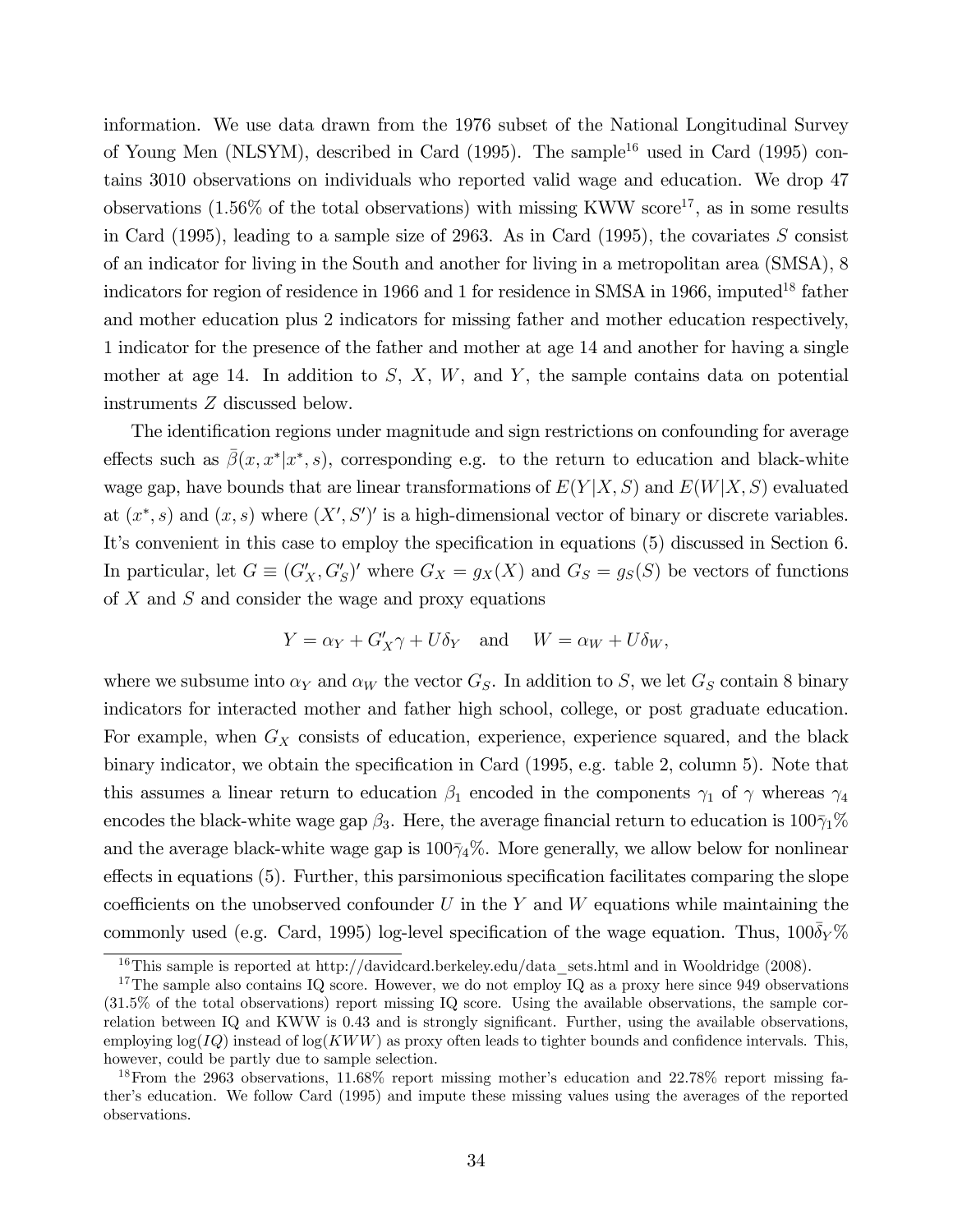and  $100\delta_W\%$  denote semi-elasticities, i.e. the ceteris paribus average approximate percentage changes in wage and KWW respectively due to a unit or percentile increase in U.

While our identification results do not require the specification in equations  $(5)$ , it's useful to employ these equations in what follows as they encompass specifications common in the literature and generalize these to allow for unobserved confounders and nonlinear random effects, thereby facilitating comparing our findings to the literature.

We apply Theorem 3.4 to equations (5) with  $G_X$ , a vector of instruments  $H_Z = h_Z(Z)$ , and  $G_S$  replacing X, Z, and S respectively, and maintain that  $\delta_W(G_S)$ ,  $\bar{\gamma}(G_S)$ , and  $\delta_Y(G_S)$ are constants, and  $\bar{H}_Z(G_S)$ ,  $\bar{G}_X(G_S)$ ,  $\bar{W}(G_S)$ , and  $\bar{Y}(G_S)$  are affine functions of  $G_S$ . Putting  $H = (H'_Z, G'_S)'$ , this characterizes  $\bar{\gamma} = R_{Y,G|H} - R_{W,G|H} \bar{\delta}$ , and therefore the effects  $\bar{\beta}$ . In addition, we maintain two assumptions. First, we assume that KWW is, on average, at least as directly elastic or sensitive to ability as wage is,  $|\bar{\delta}_Y| \leq |\bar{\delta}_W|$ . Thus, a change in U leads, on average, to a direct percentage change in KWW that is at least as large as that in wage. This is a weakening of exogeneity, which would require  $\delta_Y = 0$  when U depends freely on X (or Z) given S. As discussed in the Introduction, the assumption  $|\bar{\delta}_Y| \leq |\bar{\delta}_W|$  is in accord with several theoretical and empirical findings that suggest that the average direct effects of  $U$  on Y may be modest. One may further weaken this assumption by assuming  $|\bar{\delta}_Y| \le d |\bar{\delta}_W|$  for known  $d > 1$ , leading to qualitatively similar but larger identification regions. Nevertheless, the empirical findings in this paper corroborate the assumption  $|\bar{\delta}_Y| \leq |\bar{\delta}_W|$  since allowing  $|\bar{\delta}_Y|$ to be larger than  $\left|\bar{\delta}_W\right|$  often extends the estimated identification regions to include negative average returns to education and a black-white wage gap in favor of blacks, which is inconsistent with the general findings in the literature. Second, we sometimes assume that, on average, ability directly affects KWW and wage in the same direction,  $0 \leq \frac{\bar{\delta}_Y}{\delta_W}$ . Alone, this sign restriction determines the direction of the (IV) regression bias. For example, it implies that a regression estimand gives an upper bound on the average return to education when the conditional correlation between  $log(KWW)$  and education is positive, which often holds.

Table 1 reports results applying the methods discussed in Section 3 and 4.1, using  $G_X \equiv$  $g_X(X)$  and conditioning on  $G_S \equiv g_S(S)$ . In particular, following Card (1995, table 2, column 5), we begin by letting  $G_X$  consist of education, experience, experience squared, and the black indicator, with  $G_S$  as described above. Thus, under this specification the components  $\gamma_1$  and  $\gamma_4$ of  $\gamma$  encode the return to education and black-white wage gap respectively. Column 1 reports regression estimates using  $\hat{R}_{Y,G,j}$  (which consistently estimates  $\bar{\gamma}_j$  under conditional exogeneity) along with heteroskedasticity-robust standard errors (s.e.) and 95% confidence intervals (denoted by  $CI_{0.95}$ ). The regression estimates for the return to education and the black-white wage gap<sup>19</sup>, with robust s.e. in parentheses, are 7.2%,  $(0.4\%)$ , and  $-18.7\%$ ,  $(2.0\%)$ , respectively.

 $19$  In all tables, we also report point and interval estimates for the coefficients associated with experience and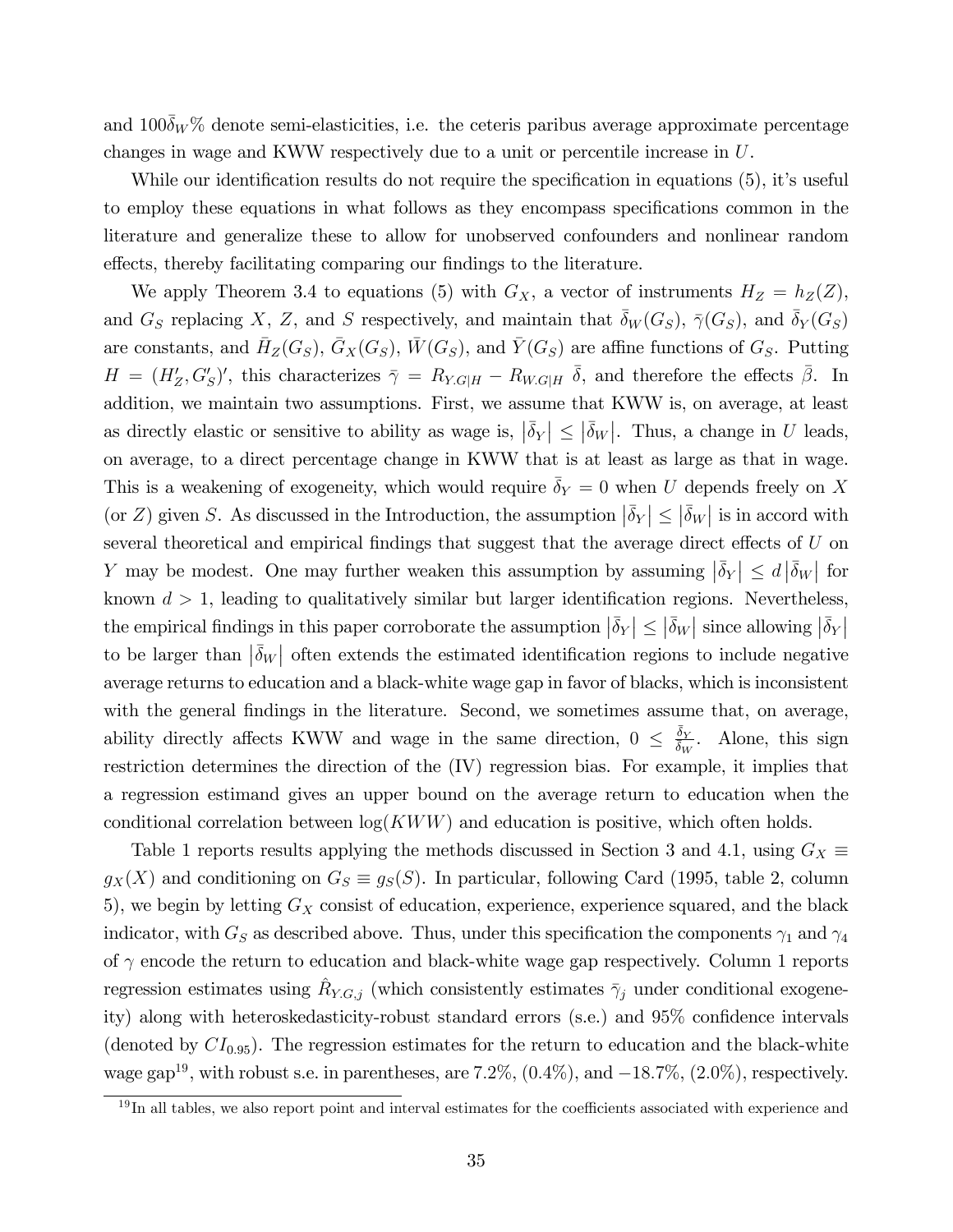Column 2 reports estimates  $\widehat{\mathcal{G}}_j([0,1] | sign(R_{W,G,j}) = sign(\widehat{R}_{W,G,j})$  of the sharp identification region for  $\bar{\gamma}_j$  obtained under sign and magnitude restrictions on confounding,  $0 \leq \frac{\bar{\delta}_Y}{\bar{\delta}_W} \leq 1$ , along with the uniformly valid 95% confidence interval  $CI_{\tilde{\gamma}_j,0.95}(sign(R_{W,G,j}) = sign(\hat{R}_{W,G,j}))$ for  $\bar{\gamma}_j$ . The estimated identification region for the return to education is [0.1%, 7.2%] with  $CI_{\bar{\beta}_1,0.95}$  [-0.6%, 7.8%] and that for the black-white wage gap is [-18.7%, 1.5%] with  $CI_{\bar{\beta}_3,0.95}$  $[-21.9\%, 5.0\%]$ . We also report  $\hat{R}_{W,G,j}$ , whose magnitude is the estimated width of the identification region, along with its robust standard error and indicate whether a t-test rejects the null hypothesis  $R_{W,G,j} = 0$  against the alternative hypothesis  $sign(R_{W,G,j}) = sign(\hat{R}_{W,G,j})$  at the 10%, 5%, or 1% level. Last, column 4 reports estimates  $\hat{\mathcal{G}}_j([-1, 1])$  of the twice as large identification region  $\mathcal{G}_i([-1, 1])$  for  $\bar{\gamma}_i$  obtained under magnitude restrictions only, along with the uniformly valid 95% confidence intervals  $CI_{\bar{\gamma}_i,0.95}$ . Note that weakening the assumptions  $\delta \in [0, 1]$  or  $\delta \in [-1, 1]$  to  $\delta \in [0, d]$  or  $\delta \in [-d, d]$  for  $d > 1$ , thereby allowing wage to be on average more sensitive to ability than the test score is, would extend the estimated identification regions to include negative average returns to education and a black-white wage gap in favor of blacks. Specifically, in this case and subject to rounding error, the estimated identification regions for the average return to education and black-wage gap under sign and magnitude restrictions are respectively:

$$
\hat{\mathcal{B}}_1([0, d] \mid sign(R_{W.G, 1}) = sign(\hat{R}_{W.G, 1})) \approx [7.2\% - d \times 7\%, 7.2\%], \text{ and}
$$
  

$$
\hat{\mathcal{B}}_3([0, d] \mid sign(R_{W.G, 4}) = sign(\hat{R}_{W.G, 4})) \approx [-18.7\%, -18.7\% + d \times 20.1\%].
$$

Last, we note that similar results (with slightly wider bounds for the average black-white wage gap) obtain when we let  $G_S = S_1$ , a subset of S consisting of two indicators for living in the South and SMSA respectively, as in Card (1995, table 2, column 1). In sum, we find that regression estimates provide an upper bound for the average (assumed linear for now) return to education as well as for the average black-white wage gap given the observables such as education.

As discussed above, conditioning on the proxy  $W$  for the confounder  $U$ , as is commonly done, does not generally ensure recovering  $\bar{\beta}$  from a regression of Y on  $(1, X', W, S')'$  except in special cases such as when W is a perfect rescaling<sup>20</sup> of U given S. Nevertheless, this may attenuate the regression bias (see e.g. Wickens, 1972; Battistin and Chesher, 2009; and Ogburna and VanderWeele, 2012). Table 2 reports estimates from a linear regression of Y on  $(1, G', W')'$ . Conditioning on KWW, instead of  $W = \log(KWW)$ , yields very similar estimates of  $\bar{\gamma}$ . These estimates and the corresponding confidence intervals lie respectively within the

experience squared. For brevity, we don't discuss these in detail.

<sup>&</sup>lt;sup>20</sup>For example, it suffices in equations (5) that  $\delta_W$ ,  $\gamma$ , and  $\delta_Y$  are constants,  $Cov(\alpha_Y, (G'_X, W)'|G_S) = 0$ , and  $\alpha_W$  is a deterministic function of  $G_S$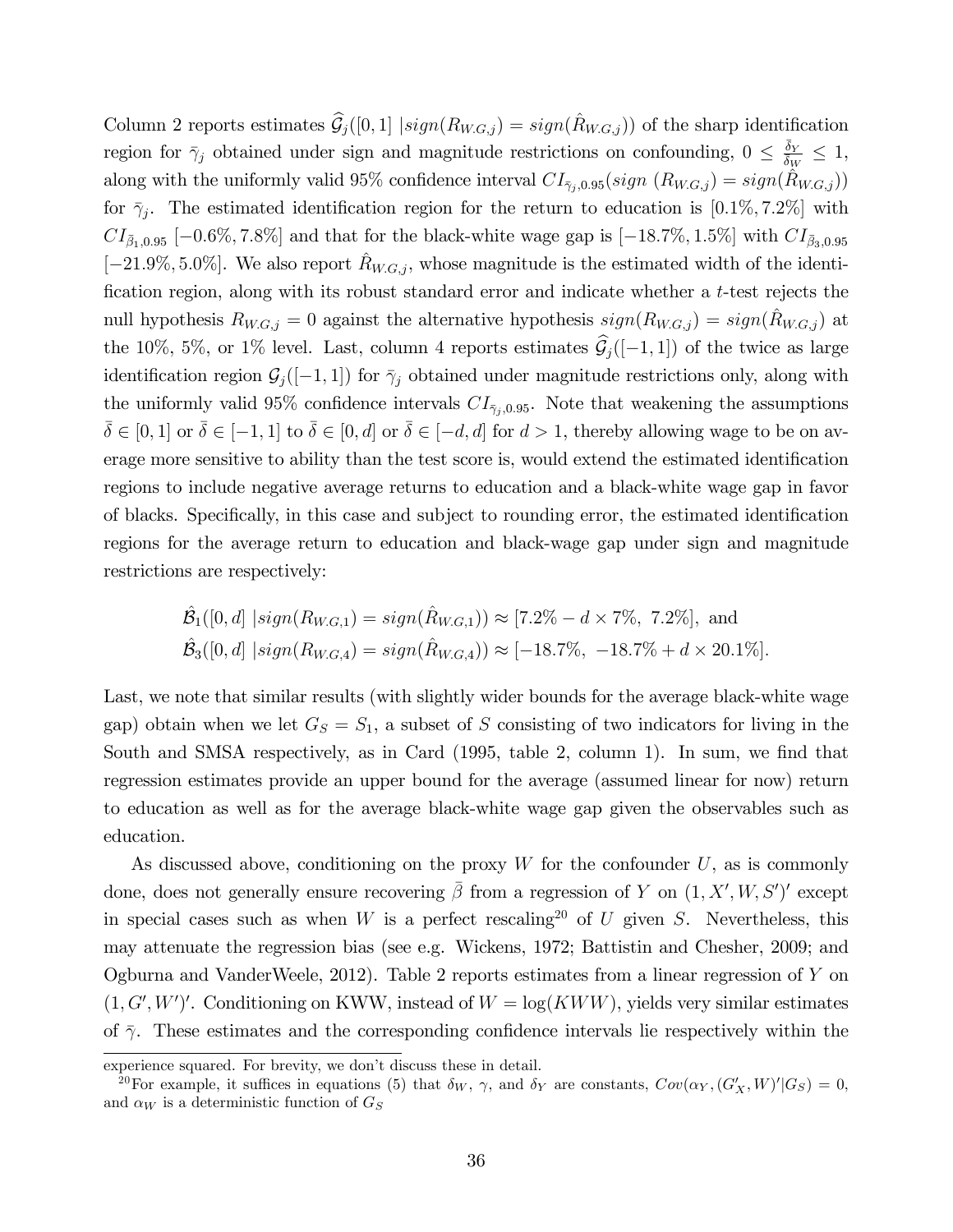identification regions and  $CI_{\bar{\gamma}_i,0.95}$  reported in Table 1. In particular, this regression's estimates of the average return to education and black-white wage gap, with robust s.e. in parentheses, are 5.7%,  $(0.4\%)$ , and  $-14.6\%$ ,  $(2.1\%)$ , respectively. The estimate of the coefficient on W (which, as discussed above, estimates  $\frac{\bar{\delta}_Y}{\delta_W}$  consistently in the special case when W is a perfect rescaling of U given  $S$ ) is 0.2 with robust s.e. 0.03. We also consider excluding parental education variables (e.g. mother or father education) from  $G<sub>S</sub>$  and using these as instruments for W. However, this yields unstable (e.g. varying depending on whether the mother's or father's education is used as instrument) and imprecise estimates.

We also augment  $G_X$  to include, as its second component, an interaction term (*Education* –  $12 \times Black$  which multiplies the black binary indicator with years of education minus 12. Table 3 reports<sup>21</sup> the conditional on  $G_S$  results. Under sign and magnitude restrictions on confounding, the estimates for the sharp identification region for the average return to education for non-blacks is  $[0.4\%, 6.8\%]$  with  $CI_{\bar{\gamma}_1,0.95}$  [-0.4\%, 7.5\%], that for the average black-white return to education differential is  $[-1.2\%, 1.7\%]$  with  $CI_{\bar{7}2,0.95}$   $[-2.4\%, 2.8\%]$ , and that for the average black-white wage gap, corresponding to individuals with 12 years of education, is  $[-19.3\%, 1.8\%]$  with  $CI_{75,0.95}$   $[-22.5\%, 5.5\%]$ . Thus, the average return to education for the black subpopulation may differ slightly from the nonblack subpopulation, if at all. We follow Card (1995) and maintain that these average returns are equal.

When  $Z = X$ , Theorem 3.4 assumes that education is conditionally uncorrelated with unobserved determinants of wage and KWW other than ability. This assumption can fail if e.g. test taking skills drive KWW and are correlated with education given the covariates. As in Card (1995), we also employ an indicator for the presence of a four year college in the local labor market, age, and age squared as potential instruments<sup>22</sup> for education, experience, and experience squared in the specification from Table 1 with covariates  $S$ . For this paper's method, this assumes for example that proximity to a college is conditionally uncorrelated with unobserved determinants of wage and KWW other than ability. This can fail if e.g. access to counseling drives KWW and is correlated with proximity to a college given the covariates. Note, however, that this paper's method does not require  $Z$  to be conditionally uncorrelated with ability (for example, Carneiro and Heckman (2002) provide evidence suggesting that distance to college may be endogenous). As reported in Table 4, under sign and magnitude restrictions on confounding, the conditional on S IV-based identification region estimate  $[2.9\%, 13.4\%]$  for the average return to education is wider than the regression-based one, with wider  $CI_{\bar{\gamma}_1,0.95}$  $[-6.1\%$ ,  $22\%]$ . Similarly, the estimated identification region for the average black-white wage

<sup>&</sup>lt;sup>21</sup>Similar results obtain when we let  $G_S = S_1$  only.

<sup>&</sup>lt;sup>22</sup>Specifically, we let  $H = (H'_Z, G'_S)'$  here where  $H_Z = h_Z(Z)$  consists of the proximity to college indicator, age, age squared, and the black indicator.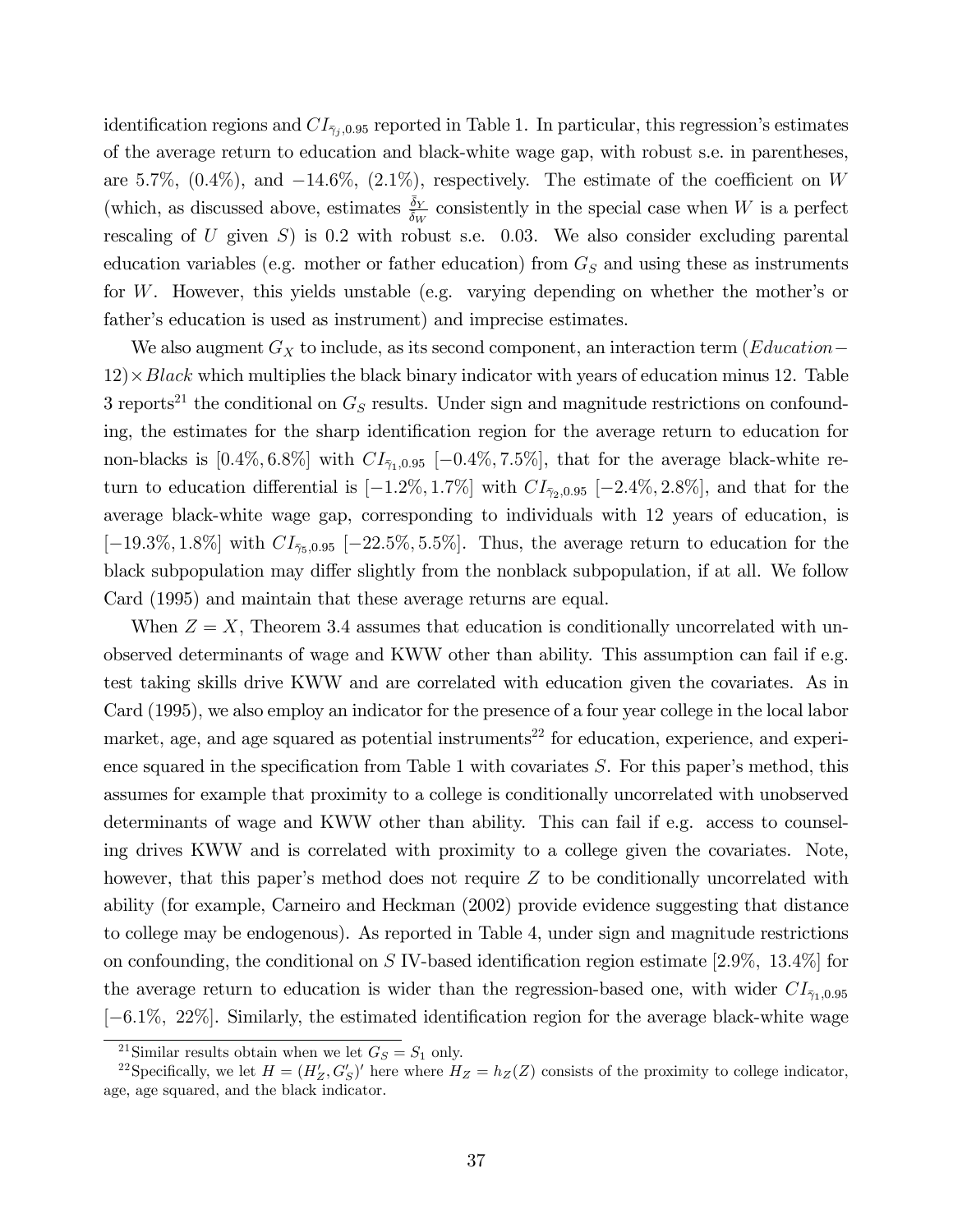gap is  $[-16.2\%, 2.6\%]$ , which is slightly tighter than the regression-based estimate albeit with comparable  $CI_{\bar{7}4,0.95}$  [-20.9%, 7.6%]. Further, similar results obtain when, as in Card (1995), we augment  $G<sub>S</sub>$  with an indicator for a four year college in the local labor market and employ the product of this indicator with an indicator for low parental education<sup>23</sup>, age, and age squared as potential instruments for education, experience, and experience squared. Last, in both IV specifications, conditioning on  $S_1$  only yields generally similar results. However, in some cases, this leads to tighter identification regions albeit with wider confidence intervals at times (e.g.  $[-10.1\%, 2.4\%]$  with  $CI_{\bar{7}4,0.95}$   $[-22.4\%, 15\%]$  for the average black-white wage gap in the first IV specification and  $[-0.6\%, 8.1\%]$  with  $CI_{\bar{\gamma}_1,0.95}$   $[-2.6\%, 9.9\%]$  for the average return to education in the second IV specification). In sum, the IV-based estimated identification regions are generally wider than, or comparable to, the above regression-based ones and have especially wider confidence intervals.

Last, this paper's method doesn't require linear or parametric effects of  $X$  on  $Y$  and can accommodate less restrictive specifications. Next, we relax the linearity of the return to education in the previous specification by letting  $G_X$  contain binary indicators for having at least t years of education, where  $t = 2, ..., 18$  as in the sample, instead of the total years of education, thus allowing for year-specific incremental return to education. In particular,  $\gamma_t$ encodes the incremental return  $\beta(t, t + 1)$  to year  $t + 1$  of education. As reported in Table 5, here too regression estimates generally give an upper bound on the average return to education and the average black-white wage  $\text{gap}^{24}$ . We find nonlinearity in the return to education, with the  $12^{th}$ ,  $16^{th}$ , and  $18^{th}$  year, corresponding to obtaining a high school, college, and possibly a graduate degree, yielding a high average return. For example, under sign and magnitude restrictions on confounding, the estimate of the identification region for the average return to the  $12^{th}$  year is [1.6%, 14.6%] with  $CI_{\bar{\gamma}_{11},0.95}$  [-4.2%, 20%] and that for the 16<sup>th</sup> year is [13.3%, 19.5%] with  $CI_{\bar{7}15,0.95}$  [7.5%, 25.1%]. Similarly, the estimated identification region for the return to the 18<sup>th</sup> year is [13.9%, 14.9%] with  $CI_{\bar{\gamma}_{17},0.95}$  [5.5%, 23.3%] and we can't reject at comfortable significance levels the hypothesis that the width of this region is zero or, under the maintained assumptions, that regression consistently estimates this return (the regression estimate is  $14.9\%$  with robust s.e.  $4.5\%$ ). In contrast, the estimated identification region for the return to the 13<sup>th</sup> year is smaller, [0.7%, 7.8%] with  $CI_{\bar{\gamma}_{12},0.95}$  [-3.4%, 11.6%]. Graph 1 illustrates the nonlinearity in the return to education; it plots the estimates of the sharp identification regions and  $CI_{\tilde{\gamma}_j,0.95}$  for the incremental average returns to the  $9^{th}$  up to the  $18^{th}$ year of education, under sign and magnitude restrictions on confounding as well as magnitude restrictions only. Last, the estimate of the sharp identification region for the black-white wage

<sup>&</sup>lt;sup>23</sup>This parental education indicator is 1 if neither parent has 12 or more years of education, and 0 otherwise.

<sup>&</sup>lt;sup>24</sup>Similar results obtain when we let  $G_S = S_1$  only.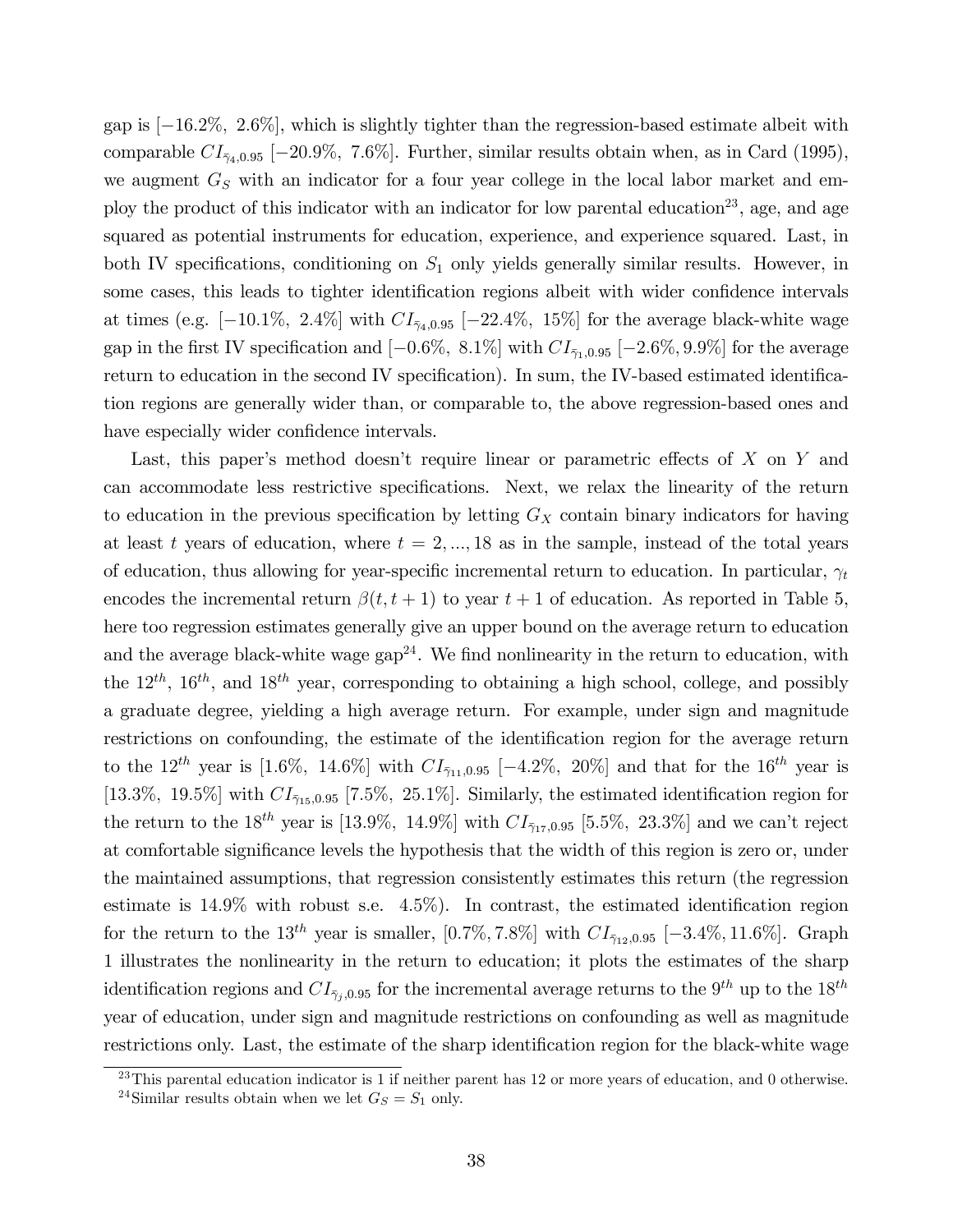gap under sign and magnitude restrictions using this specification is similar to that in Table 1 and given by  $[-17.8\%, 1.9\%]$  with  $CI_{\bar{\gamma}_{20},0.95}$   $[-21\%, 5.4\%]$ .

In sum, the estimated bounds for the black-white wage gap are relatively wide, suggesting that, under the imposed weaker than exogeneity assumptions, this data is inconclusive about the extent of discrimination in the labor market. In contrast, the average return to education for the black subpopulation may differ slightly from the nonblack subpopulation, if at all. Last, we find nonlinearity in the return to education, with graduation years yielding a high average return. This nonlinearity may partly explain why, contrary to the expected direction of ability bias, linear IV estimates of the average return to education often exceed linear regression estimates. In particular, both types of estimates are weighted averages of yearly incremental returns for different subpopulations and the large IV estimates may reflect the relatively high return to graduation years for the subpopulation whose graduation outcomes depend on potential instruments such as proximity to college (see e.g. Card 1995, 1999).

This empirical analysis imposes assumptions including at times linearity or separability among observables and the confounder, restrictions on the random coefficients, the presence of one confounder U denoting "ability" which we proxy using  $log(KWW)$ , and the assumptions  $0 \leq \frac{\bar{\delta}_Y}{\delta_W} \leq 1$  or  $|\bar{\delta}_Y| \leq |\bar{\delta}_W|$ . Of course, one should interpret the results carefully if these assumptions are suspected to fail. In general, if other confounders are present, and strong valid instruments or proxies for these are not available, then additional assumptions are needed to (partially) identify average effects. Nevertheless, this empirical analysis doesn't require several commonly employed assumptions. In particular, (1) it doesn't require regressor or instrument exogeneity or restrict the dependence between X or Z and U (given S), (2) it doesn't require a linear return to education, and (3) it permits test scores to be error-laden proxies for unobserved ability.

## 8 Conclusion

This paper studies measuring average causal effects in structural systems under restrictions on the magnitude and sign of confounding, without conditional exogeneity of causes, treatment, or instruments given covariates. In particular, we study the partial and full identification of covariate-conditioned average random coefficients, average nonparametric discrete and marginal effects, local and marginal treatment effects as well as average treatment effects for the population, treated and untreated. We characterize the omitted variables bias, due to confounders  $U$ , of regression and IV methods for the identification of these various average effects, thereby extending the classic linear omitted variable bias representation. Using proxies  $W$  for the confounders  $U$ , we ask how do the average direct effects of  $U$  on  $Y$  compare in magni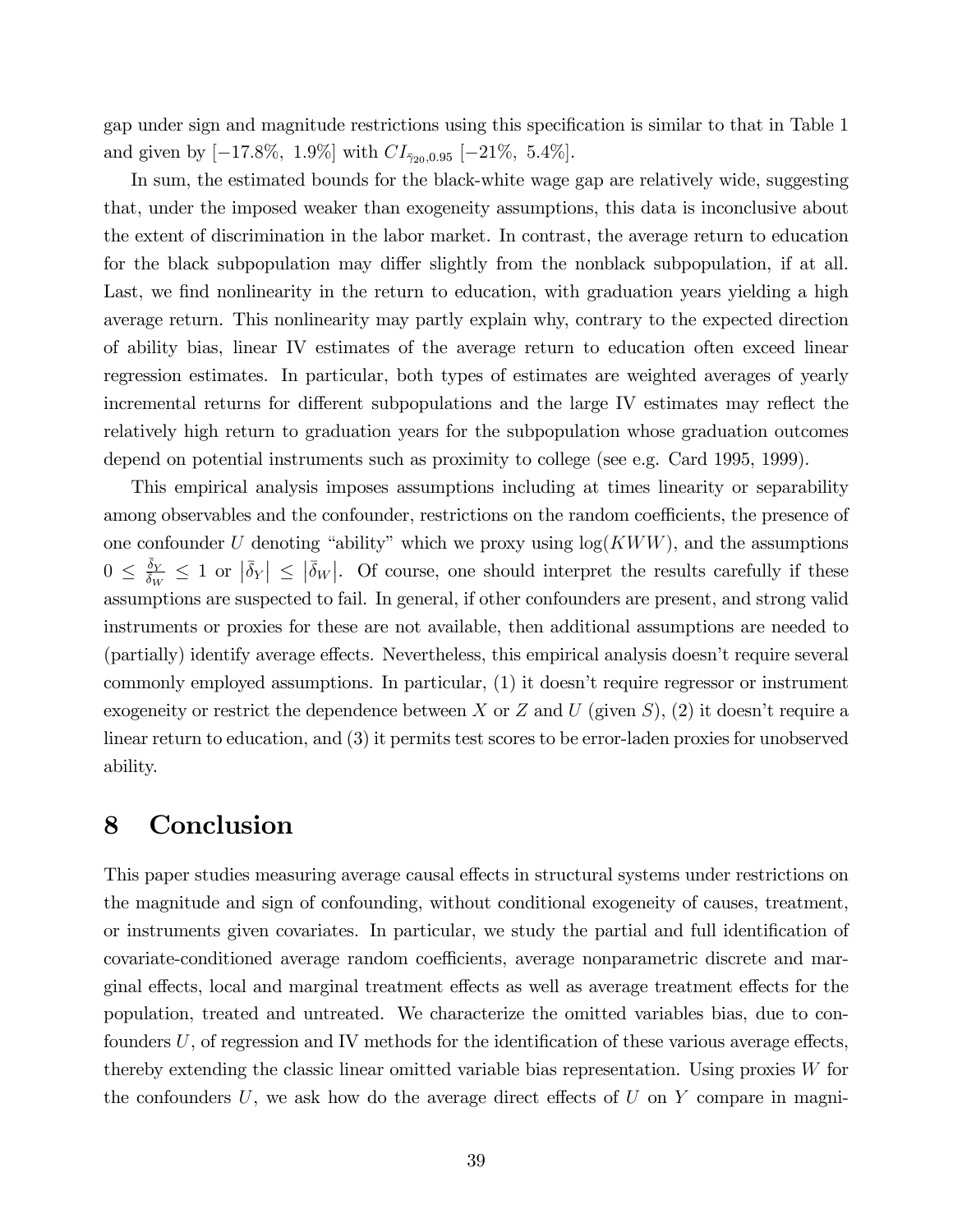tude and sign to those of  $U$  on  $W$ . Exogeneity (zero average direct effect) and proportional confounding (equal to a known proportion direct effects) are limiting cases yielding full identification of the average effects. Alternatively, we partially identify the effects of  $X$  on  $Y$  in sharp bounded intervals when  $W$  is sufficiently sensitive to  $U$ , and may obtain sharp upper or lower bounds otherwise. After studying estimation and confidence intervals, the paper applies its methods to study the return to education and the black-white wage gap using data from the 1976 subset of NLSYM used in Card (1995). Under the imposed weaker than exogeneity restrictions on confounding, we partially identify in sharp bounded intervals the average financial return to education as well as the average black-white wage. We find that regression estimates provide an upper bound on the average return to education and the black-white wage gap. Further, the regression-based bound estimates are generally narrower than the IV-based ones, with especially narrower confidence intervals. In particular, we find nonlinearity in the return to education with the  $12^{th}$ ,  $16^{th}$ , and  $18^{th}$  years, corresponding to obtaining a high school, college, and possibly a graduate degree, yielding a high average return. Also, we find that the average return to education for the black subpopulation may differ slightly from the nonblack subpopulation, if at all, and that, under the imposed assumptions, this data is inconclusive about the extent of discrimination in the labor market. Extensions for future work include employing restrictions on confounding to identify the distribution of the effect of  $X$  on  $Y$  or features of it other than the mean.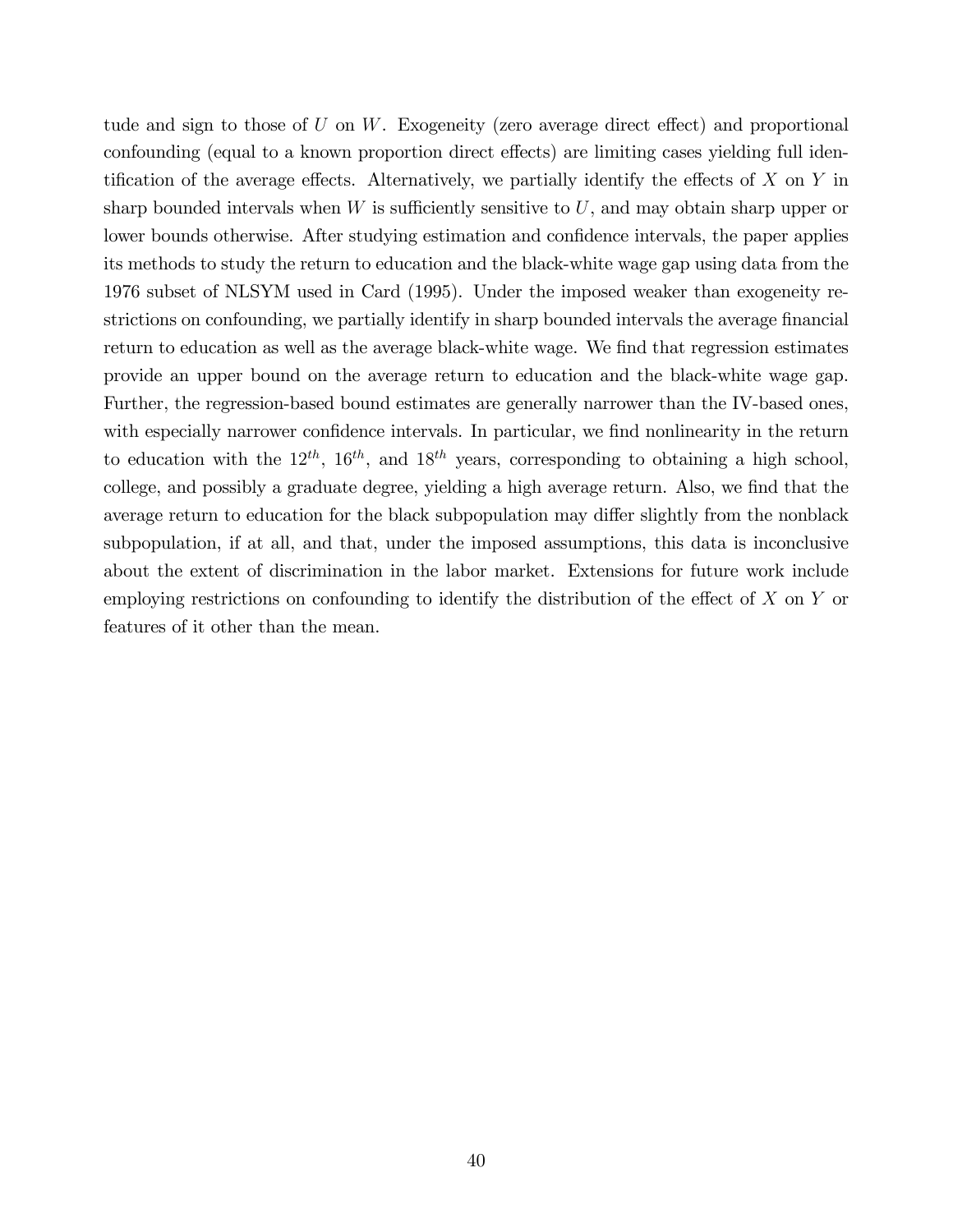## A Appendix A: Extensions

Appendix A extends the results in Section 3 on the identification of average random coefficients under sign and magnitude restrictions to study a panel structure and cases with proxies included in the Y equation. Throughout, we set  $S = 1$  to simplify the exposition.

### A.1 Panel with Individual and Time Varying Random Coefficients

We consider a panel structure whereby we index the variables  $M_t$  and coefficients  $\theta_t$  in S.2 by  $t = 1, 2$ . Here, U may denote time-invariant unobserved individual characteristics. We allow the proxy  $W_t$  for U to be an element  $X_{t1}$  $X_{t1}$  of  $X_t$ . Thus, for  $t = 1, 2$ :<br> $k_1 \times 1$ 

$$
Y_t = \alpha_{Y_t} + X_t'\beta_t + U'\delta_{Y_t} \quad \text{and} \quad X_{t1}' = \alpha'_{X_{t1}} + U'\delta_{X_{t1}}.
$$

This is a panel structure with individual (we omit the index i for succinctness) and time varying random coefficients where we do not require "fixed effects" and thus  $\delta_{Y_t}$  need not equal  $\delta_{Y_{t'}}$ .

For  $t, t' = 1, 2, t \neq t'$ , we apply Theorem 3.1, using  $X_{t'1}$  as proxy, to derive an expression for  $\bar{\beta}_t$ . In this case, the conditions in Theorem 3.1 require that (i)  $E(\tilde{Z}_t \tilde{X}'_t)$  and  $\bar{\delta}_{X_{t'1}}$  are nonsingular, (*ii*)  $Cov(\alpha_{Y_t}, Z_t) = 0$ ,  $E(\tilde{\beta}_t | Z_t, X_t) = 0$ ,  $E(\tilde{\delta}_{Y_t} | U, Z_t) = 0$ , and (*iii*)  $Cov(\tilde{\alpha}_{X_{t/1}}, Z_t) = 0$ ,  $E(\tilde{\delta}_{X_{t'1}}|U, Z_t) = 0.$  Condition *(iii)* restricts the dependence of the random coefficients in the  $X_{t'1}$  equation with U and non-contemporaneous  $Z_t$ . Then, with  $\bar{\delta}_t \equiv \bar{\delta}_{X_{t'1}}^{-1} \bar{\delta}_{Y_t}$ , Theorem 3.1 gives that for  $t, t' = 1, 2, t \neq t'$ ,

$$
\bar{\beta}_t = R_{Y_t.X_t|Z_t} - \bar{\delta}_t R_{X_{t'1}.X_t|Z_t}.
$$

The IV regression bias is  $B_t \equiv R_{Y_t.X_t|Z_t} - \bar{\beta}_t = \bar{\delta}_t R_{X_{t'1}.X_t|Z_t}$ . Thus,  $\bar{\beta}_t$  is fully identified under exogeneity  $(B_t = 0)$  or signed proportional confounding  $(\bar{\delta}_{th} = d_{th}, h = 1, ..., k_1,$  with known  $d_{th}$ ). Applying Corollary 3.3 here with  $A_t \equiv R_{X_{t/1},X_t|Z_t}$  sharply partially identifies  $\bar{\beta}_{tj}$  for  $t = 1, 2 \text{ and } j = 1, ..., k \text{ so that } \bar{\beta}_{tj} \in \mathcal{B}_{tj}(\times_{h=1}^{k_1} \mathcal{D}_{th} \mid \min_{h=1,...,k_1} h_h)$  $(A_{tjh})$ ). The restrictions on the magnitude and sign of the average direct effects of U on  $Y_t$  and  $X_{t'1}$  may be plausible, for example, if one suspects that Y, at time t, is less directly responsive to U than  $X_1$  is at times  $t \text{ and } t'.$ 

#### A.2 Included Proxies

Sometimes, a researcher may want to allow proxies  $W$  to directly impact the response Y. In this case, W is a component  $X_1$  of X. While Theorem 3.1 does not rule out that W and X have common elements, its conditions entail restrictions on Z in this case and Appendix A.2 enables relaxing these. First, when  $W = X_1$ , conditions (i) and (iii) of Theorem 3.1 imply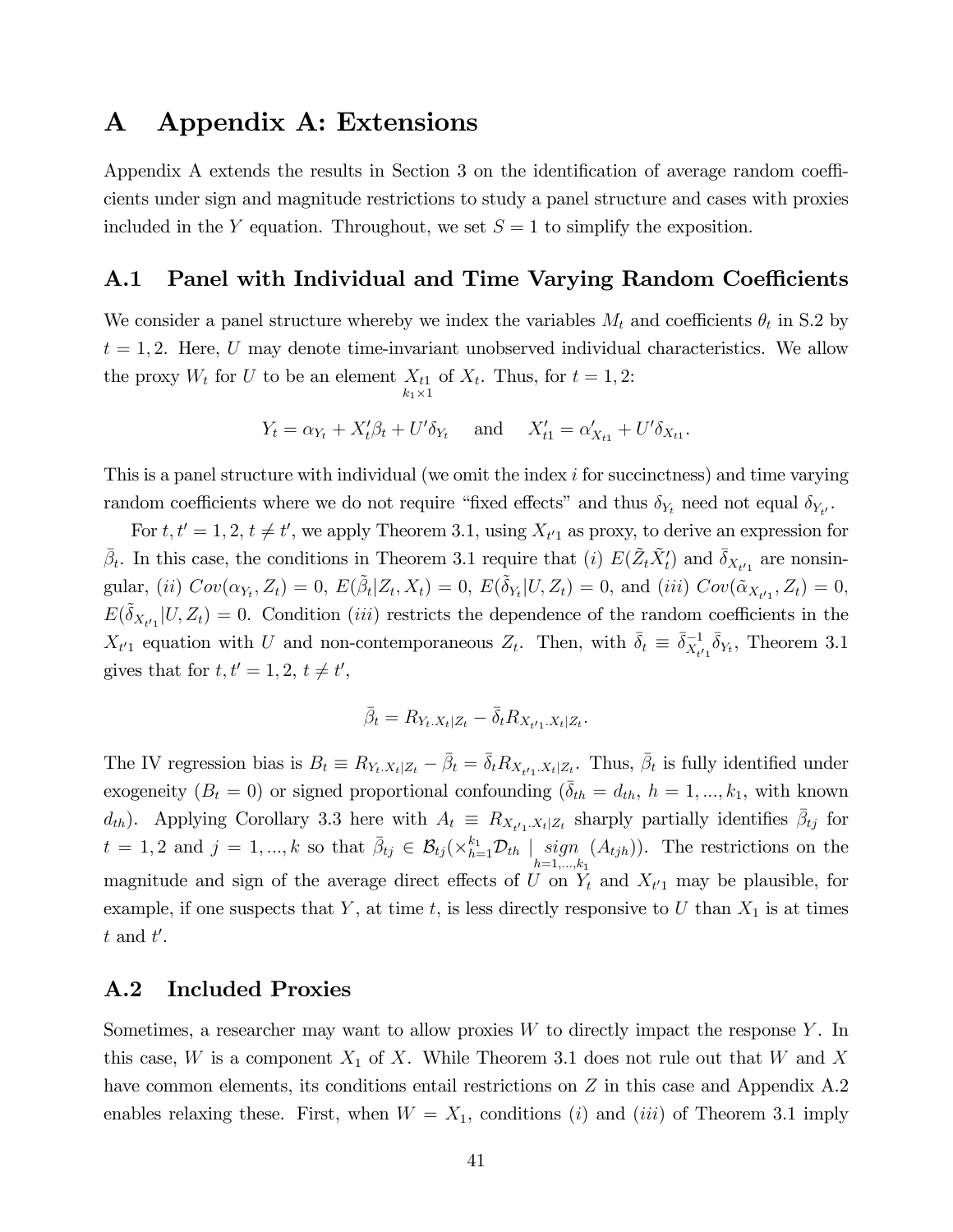that all elements of Z must be endogenous (i.e. correlated with U) since  $E(\tilde{Z}\tilde{X}')$  is singular otherwise. Section A.2.1 relaxes this restriction by studying the "under-identification" case where there are fewer valid instruments than the dimension of X. Second, when  $W = X_1$ , the requirement that  $Cov(\alpha_W, Z) = 0$  in condition *(iii)* generally rules out that Z contains elements of  $X_1$ . Section A.2.2 relaxes this restriction by studying the case of multiple proxies for  $U$  that are included in the  $Y$  equation and allowed to be elements of  $Z$ .

#### A.2.1 **"Under-Identification"** Using Valid Instruments

When  $W = X_1$ , Theorem 3.1 requires all elements of Z to be correlated with U. Sometimes a vector  $Z_1$  of one or a few valid instruments may be available, albeit the dimension of X may exceed that of  $Z_1$ . Nevertheless, a researcher may wish to employ the exogenous instrument  $Z_1$ . The next Theorem allows for this possibility and provides an expression for  $\bar{\beta}$  which depends on the average direct effects of U on Y and  $X_1$ .

**Theorem A.1** Assume S.2 with  $Z$  $Z_{\ell \times 1} \equiv (Z_1$ <sub> $\ell_1 \times 1$ </sub>  $^{\prime},~Z_2$  $\ell_2\times 1$ ')',  $\overline{X}$  $X_{k\times 1} \equiv \begin{pmatrix} X_1 \\ k_1 \times 1 \end{pmatrix}$  $^{\prime},\,X_2$  $k_2\times 1$  $(y', W = X_1, with \ell_1, \ell_2 \geq$ 0,  $\ell = k, k_1 = l, and$ (i)  $E(\tilde{Z}\tilde{X}')$  and  $\bar{\delta}_{X_1}$  are nonsingular, (*ii*)  $Cov(U, Z_1) = 0$ , (iii)  $Cov(\alpha_Y, Z) = 0$ ,  $E(\tilde{\beta}|Z, X) = 0$ , and  $E(\tilde{\delta}_Y|U, Z) = 0$ , (iv)  $Cov(\alpha_{X_1}, Z_2) = 0$  and  $E(\tilde{\delta}_{X_1} | U, Z_2) = 0$ . Let  $A \equiv E(\tilde{Z}\tilde{X}')^{-1} [0', E(\tilde{Z}_2\tilde{X}'_1)']'$  and  $\bar{\delta} \equiv \bar{\delta}_{X_1}^{-1} \bar{\delta}_Y$  then  $\bar{\beta} = R_{YX|Z} - A\bar{\delta}.$ 

The IV regression bias is  $B = R_{Y,X|Z} - \bar{\beta} = A\bar{\delta}$ . The conditions in Theorem A.1 are analogous to those in Theorem 3.1, except that they assume that  $Z_1$  is uncorrelated with U and let  $Z_1$  freely depend on the coefficients in the proxy  $X_1$  equation. Thus, if  $Z = Z_2$ , Theorem A.1 reduces to Theorem 3.1 with  $W = X_1$ . Instead, if  $Z = Z_1$  then exogeneity holds. Here,  $\bar{\beta}_j$  is fully identified under exogeneity  $(B_j = 0)$  or signed proportional confounding  $(\bar{\delta}_h = d_h, h = 1, ..., k_1, \text{ with } d_h \text{ known})$ . Otherwise,  $\bar{\beta}_j$  is sharply partially identified in  $\mathcal{B}_j (\times_{h=1}^{k_1} \mathcal{D}_h \mid \operatorname*{sign}_{h=1,...,k_1}$  $(A_{jh})$  under assumptions on how the average direct effects of U on  $X_1$ compare in magnitude and sign to those of  $U$  on  $Y$ .

#### A.2.2 Multiple Included Proxies

When  $W = X_1$ , the assumption  $Cov(\alpha_W, Z) = 0$  in condition *(iii)* of Theorem 3.1 generally rules out that  $X_1$  is a component of Z and therefore that  $Z = X$ . We relax this requirement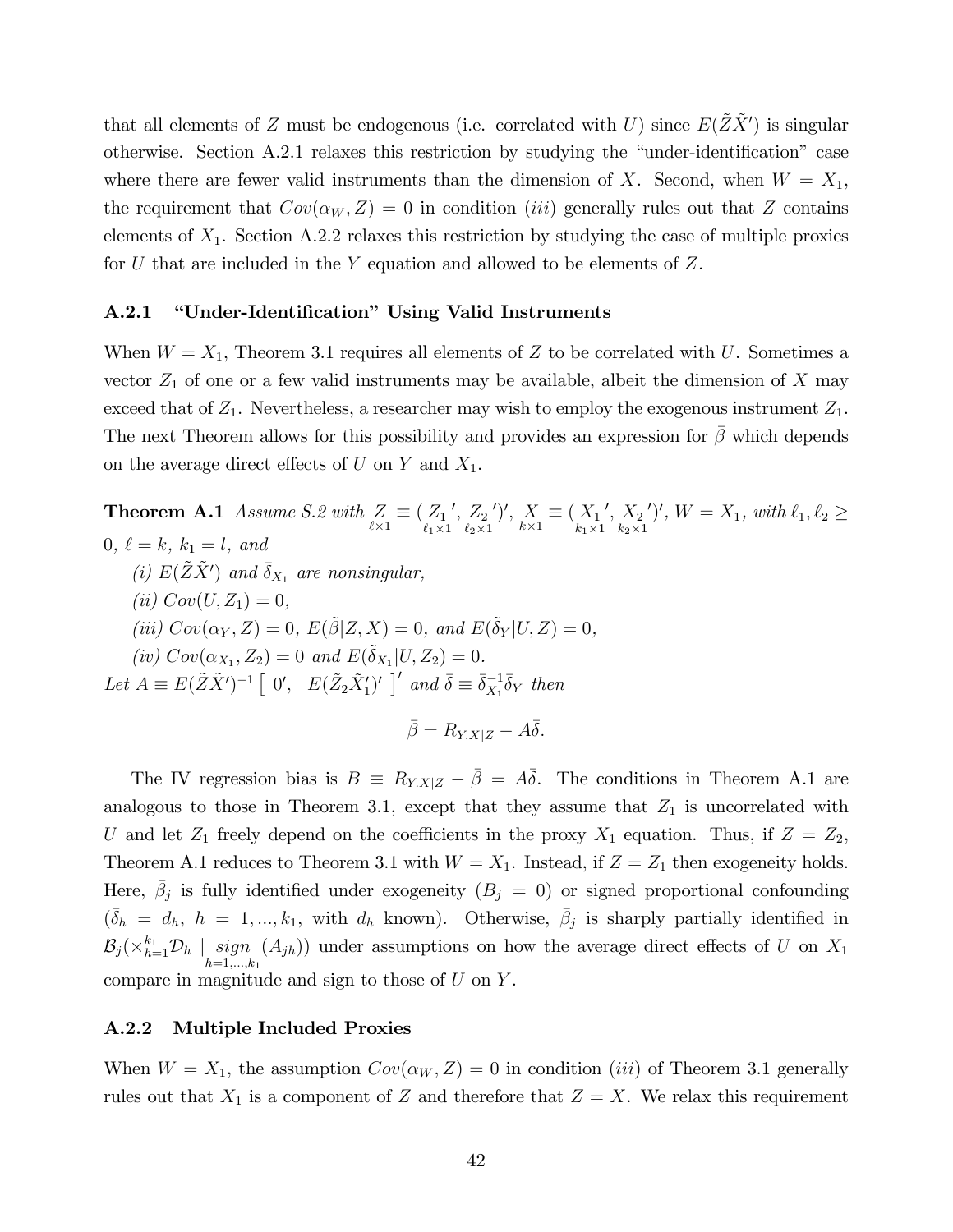and let  $W = (X_1', X_2')'$  with  $X_1$  and  $X_2$  two vectors of proxies included in the equation for Y and where  $X_1$ , and possibly  $X_2$ , is a component of Z.

The next Theorem derives an expression for  $\bar{\beta}$  which depends on the unknowns  $\bar{\delta}_{X_1}^{-1} \bar{\delta}_Y$  and  $\bar{\delta}_{X_2}^{-1}\bar{\delta}_Y$  involving the average direct effects of U on Y and those of U on  $X_1$  and  $X_2$ . Here, we let  $Z_1 = X_1$ , with Z potentially equal to X.

**Theorem A.2** Assume S.2 and let  $W = (X_1)$  $k_1 \times 1$  $^{\prime},\,X_2$  $k_2\times 1$ ')' with  $X'_g = \alpha'_{X_g} + U' \delta_{X_g}$ , for  $g = 1, 2$ , X  $X_{k\times 1} = (W', X_3)_{k_3\times 1}$  $\frac{k_3\times1}{2}$ ')',  $Z_1 = X_1, Z_2$  $Z_{\ell \times 1} \equiv (Z_1$ <sub> $\ell_1 \times 1$ </sub>  $^{\prime},~Z_2$  $\ell_2\times 1$  $\ell'$ ,  $k_1 = k_2 = l, k_3 \geq 0, \ell = k, \text{ and that}$ (i)  $E(\tilde{Z}\tilde{X}')$ ,  $\bar{\delta}_{X_1}$ ,  $\bar{\delta}_{X_2}$  are nonsingular, (ii)  $Cov(\alpha_Y, Z) = 0, E(\tilde{\beta}|Z, X) = 0$ , and  $E(\tilde{\delta}_Y|U, Z) = 0$ , (iii)  $Cov(\alpha_{X_1}, (U', Z'_2, X'_2)') = 0$  and  $E(\tilde{\delta}_{X_1} | U, Z_2, X_2) = 0$ , (iv)  $Cov(\alpha_{X_2}, U) = 0$  and  $E(\tilde{\delta}_{X_2} | U) = 0$ . Let  $\bar{\delta}_1 \equiv \bar{\delta}_{X_1}^{-1} \bar{\delta}_Y$  and  $\bar{\delta}_2 \equiv \bar{\delta}_{X_2}^{-1} \bar{\delta}_Y$  then

$$
\bar{\beta} = R_{Y.X|Z} - E(\tilde{Z}\tilde{X}')^{-1} \left[ \begin{array}{c} E(\tilde{Z}_1 \tilde{X}_2') \bar{\delta}_2 \\ E(\tilde{Z}_2 \tilde{X}_1') \bar{\delta}_1 \end{array} \right].
$$

The IV regression bias is

$$
B \equiv R_{Y.X|Z} - \bar{\beta} = E(\tilde{Z}\tilde{X}')^{-1} \left[ \begin{array}{c} E(\tilde{Z}_1 \tilde{X}_2') \bar{\delta}_2 \\ E(\tilde{Z}_2 \tilde{X}_1') \bar{\delta}_1 \end{array} \right]
$$

:

:

:

The conditions in Theorem A.2 extend those in Theorem 3.1 to allow the proxies  $X_1$  and  $X_2$  to be components of Z but they restrict the dependence between the proxy  $X_2$  and the coefficients  $\alpha_{X_1}$  and  $\delta_{X_1}$  in the equation for the proxy  $X_1$  as well as the dependence between U and  $(\alpha'_{X_1}, \delta'_{X_1}, \alpha'_{X_2}, \delta'_{X_2})'$ . Here too, Z and X may be associated with U.

We use the expression for  $\beta$  in Theorem A.2 to fully or partially identify the elements of  $\beta$ .

**Corollary A.3** Assume the conditions of Theorem A.2 and let  $X_{2,3} \equiv (X_2', X_3')'$  and  $j =$ 1, ..., k. (i) If  $B_j = 0$  (exogeneity) then  $\bar{\beta}_j = R_{Y.X|Z,j}$ . (ii) If  $\bar{\delta}_1 = c_1$  and  $\bar{\delta}_2 = c_2$  (signed proportional confounding) then

$$
\bar{\beta} = R_{Y.X|Z} - E(\tilde{Z}\tilde{X}')^{-1} \left[ \begin{array}{c} \sum_{h=1}^{l} E(\tilde{Z}_1 \tilde{X}'_{2h}) c_{2h} \\ \sum_{h=1}^{l} E(\tilde{Z}_2 \tilde{X}'_{1h}) c_{1h} \end{array} \right]
$$

In particular, let  $d = (c'_1, c'_2)'$ ,  $\bar{\delta} = (\bar{\delta}'_1, \bar{\delta}'_2)'$ ,  $P_1$  $P_1 \equiv E(\epsilon_{Z_1 \ldots Z_2 | X_{2,3}} \tilde{X}'_1), P_2 \atop (k_2 + k_3) \times (k_1 + k_2) }$  $P_2$   $\equiv E(\epsilon_{Z_2 \cdot Z_1 | X_1} \tilde{X}'_{2,3}),$ <br> $(k_2+k_3) \times (k_2+k_3)$ and

$$
A_{k \times (k_1 + k_2)} \equiv \begin{bmatrix} -R_{X_{2,3}, X_1 | Z_1} P_2^{-1} E(\tilde{Z}_2 \tilde{X}_1'), & P_1^{-1} E(\tilde{Z}_1 \tilde{X}_2') \\ P_2^{-1} E(\tilde{Z}_2 \tilde{X}_1'), & -R_{X_1, X_{2,3} | Z_2} P_1^{-1} E(\tilde{Z}_1 \tilde{X}_2') \end{bmatrix}
$$

Then

$$
\bar{\beta} = R_{Y.X|Z} - B = R_{Y.X|Z} - A\bar{\delta},
$$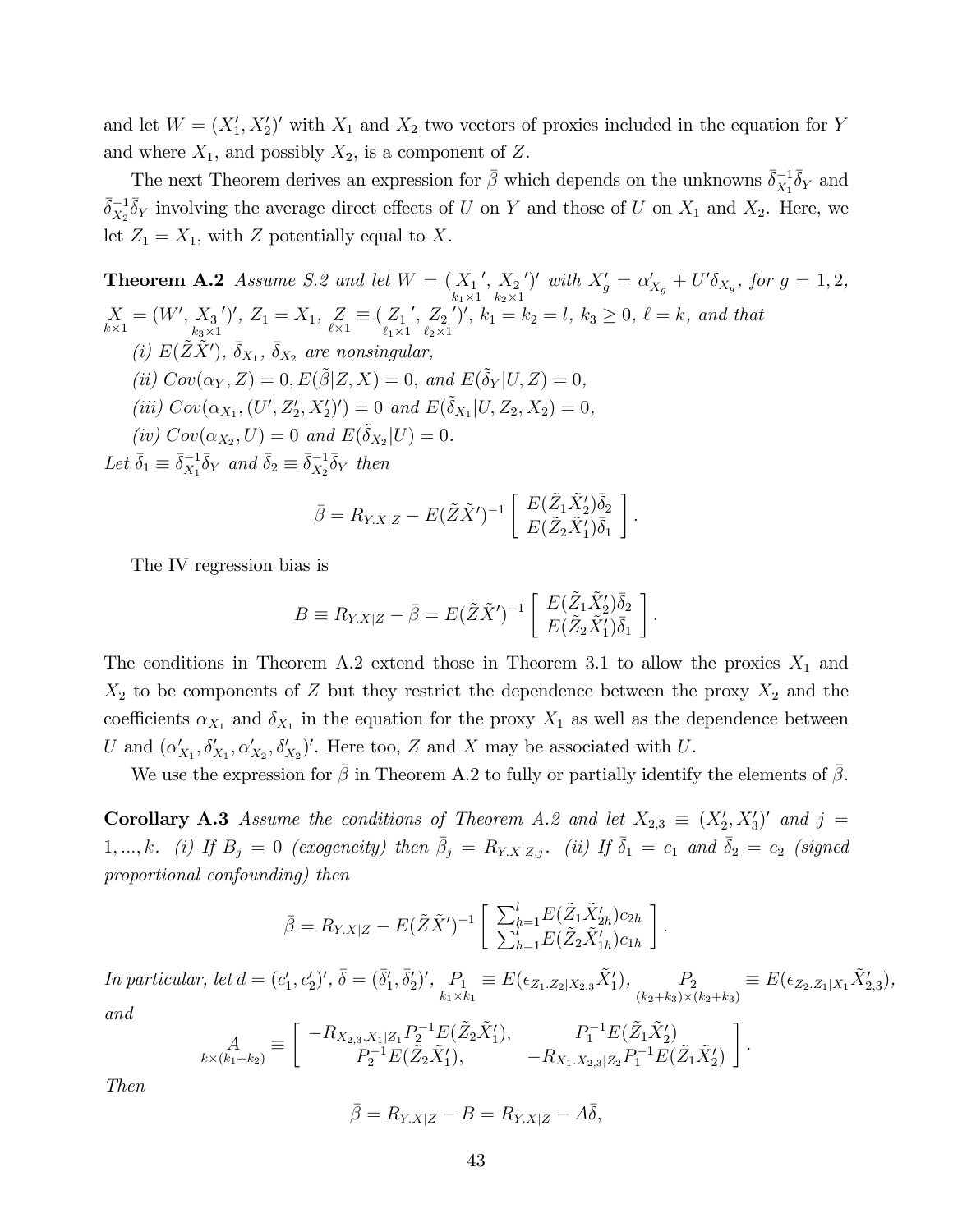and

$$
\bar{\beta}_j = R_{Y.X|Z,j} - \sum_{h=1}^{2l} A_{jh} d_h
$$
 for  $j = 1, ..., k$ .

Thus,  $\bar{\beta}_j$  is fully identified under exogeneity  $(B_j = 0)$  or signed proportional confounding  $(\bar{\delta}_h = d_h, h = 1, ..., 2l, \text{ with } d_h \text{ known})$ . Otherwise,  $\bar{\beta}_j$  is sharply partially identified in  $\mathcal{B}_j (\times_{h=1}^{2l} \mathcal{D}_h \mid \operatornamewithlimits{sign}_{h=1,...,2l}$  $(A_{jh})$ , defined analogously to Corollary 3.3, under assumptions on how the average direct effects of U on  $X_1$  and  $X_2$  compare in magnitude and sign to those of U on Y.

# B Appendix B: Mathematical Proofs

**Proof of Theorem 3.1** Apply Theorem 3.4 with  $S = 1$ .

Proof of Corollary 3.2 The proof is immediate.

**Proof of Corollary 3.3** We have the following bounds for  $h = 1, ..., m$ :

$$
-A_{jh}d_{L,h} \le -A_{jh}\overline{\delta}_h \le -A_{jh}d_{H,h} \quad \text{if } A_{jh} \le 0
$$

$$
-A_{jh}d_{H,h} \le -A_{jh}\overline{\delta}_h \le -A_{jh}d_{L,h} \quad \text{if } 0 \le A_{jh}
$$

The identification regions then follow from  $\bar{\beta}_j = R_{Y,X|Z,j} - \sum_{h=1}^m A_{jh} \bar{\delta}_h$  with  $A_{jh} \leq 0$  for  $h = 1, ..., g$  and  $0 \leq A_{jh}$  for  $h = g + 1, ..., m$ . For sharpness, note that the identification region  $\mathcal{B}_j$  for  $\bar{\beta}_j$  is generated via the linear mapping  $L: \mathcal{D}_1 \times ... \times \mathcal{D}_m \to \mathcal{B}_j$  given by  $b =$  $R_{Y,X|Z,j} - \sum_{h=1}^{m} A_{jh} d_h$ . The region  $\mathcal{B}_j$  is sharp, i.e. for every  $b \in \mathcal{B}_j$  there exists a degenerate vector  $d = d_W^{-1} d_Y \in \times_{h=1}^m \mathcal{D}_h$  where  $d_Y$  and  $d_W$ , being degenerate, satisfy the conditions on  $\delta_Y$  and  $\delta_W$  in Theorem 3.1 respectively; e.g. set  $d_W = I$  so that  $d = d_Y$ . In particular, since  $\mathcal{D}_1 \times ... \times \mathcal{D}_m$  is connected,  $\mathcal{B}_j$  is totally ordered, and L is continuous, the generalized intermediate value theorem gives that for every  $b \in \mathcal{B}_j$  there exists  $d \in \times_{h=1}^m \mathcal{D}_h$  such that  $L(d) = b$  (see e.g. Rudin, 1976, p. 93).

**Proof of Theorem 3.4** By  $(ii)$  we have

$$
E(\tilde{Z}(S)\tilde{Y}(S)|S=s) = E(\tilde{Z}(S)Y|S=s) = E(\tilde{Z}(S)(\alpha_Y + X'\beta + U'\delta_Y)|S=s)
$$
  
= 
$$
E(\tilde{Z}(S)\tilde{X}'(S)|S=s)\bar{\beta}(s) + E(\tilde{Z}(S)U'|S=s)\bar{\delta}_Y(s)
$$

and by  $(iii)$  we have

$$
E(\tilde{Z}(S)\tilde{W}'(S)|S=s) = E(\tilde{Z}(S)W'|S=s) = E(\tilde{Z}(S)(\alpha'_{W} + U'\delta_{W})|S=s) = E(\tilde{Z}(S)U'|S=s)\overline{\delta}_{W}(s).
$$

Since  $E(\tilde{Z}(S)\tilde{X}'(S)|S=s)$  and  $\bar{\delta}_W(s)$  are nonsingular, we have

$$
R_{Y.X|Z}(s) = \bar{\beta}(s) + R_{W.X|Z}(s) \bar{\delta}(s).
$$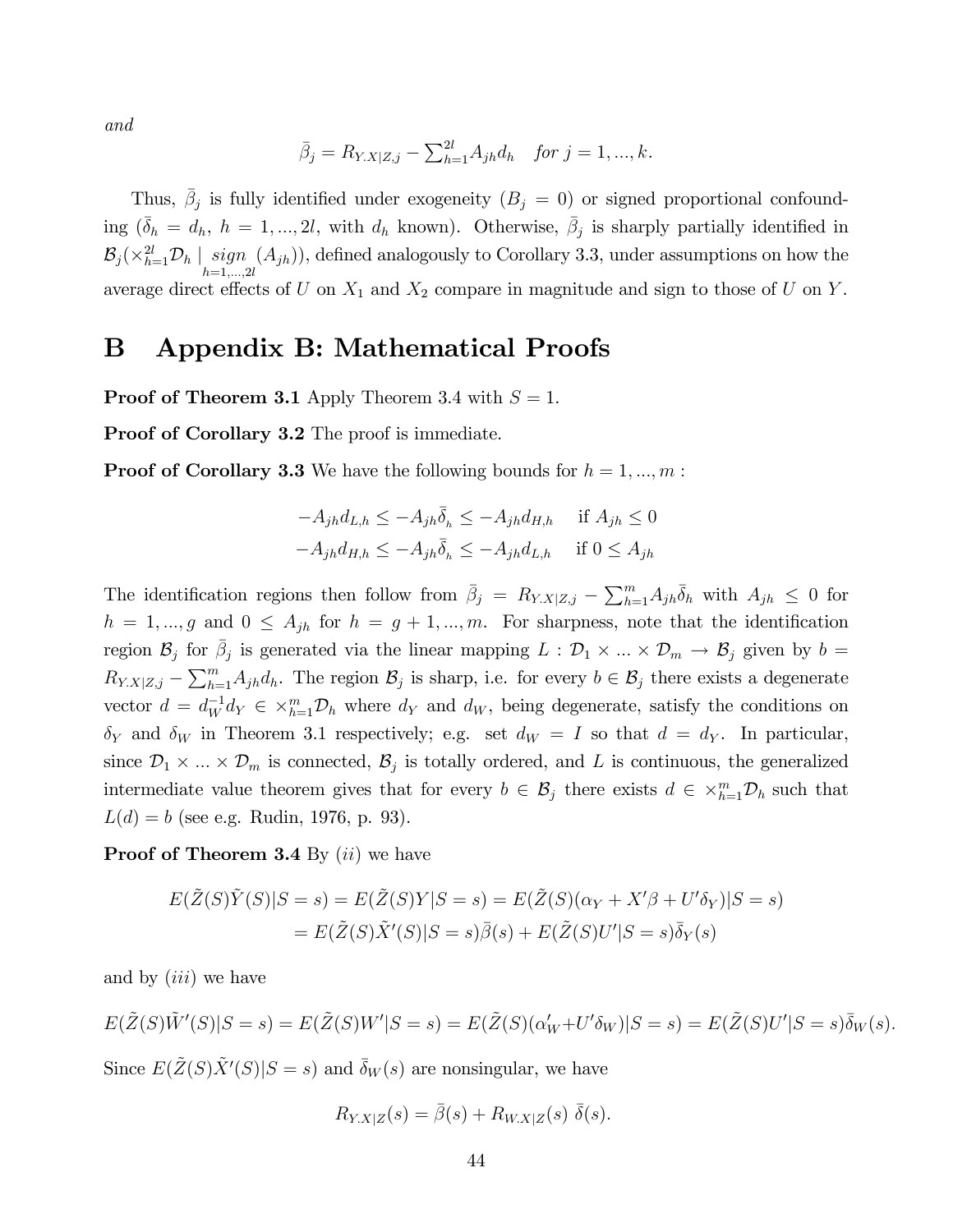**Proof of Theorem 4.1** For  $x \in \mathcal{X}$ , (ii) gives

$$
E(Y|X = x, S = s) = E[\ddot{r}(x, s, U_Y)|X = x, S = s] + E(U'\delta_Y|X = x, S = s)
$$
  
= 
$$
E[\ddot{r}(x, s, U_Y)|S = s] + E(U'|X = x, S = s) \, \bar{\delta}_Y(s)
$$

and by *(iii)* we have

$$
E(W'|X = x, S = s) = E(\alpha'_W|S = s) + E(U'|X = x, S = s) \, \bar{\delta}_W(s).
$$

Since  $\delta_W(s)$  is nonsingular, we have

$$
E(Y|X = x, S = s) = E[\ddot{r}(x, s, U_Y)|S = s] + [E(W'|X = x, S = s) - E(\alpha'_W|S = s)] \, \bar{\delta}_W^{-1}(s) \bar{\delta}_Y(s).
$$

It follows that for  $x, x^* \in \mathcal{X}$ ,

$$
R_{Y.X}^N(x, x^*|s) = \bar{\beta}(x, x^*|s) - R_{W.X}^N(x, x^*|s) \bar{\delta}(s).
$$

Further, by  $(iv)$ ,

$$
\frac{\partial}{\partial x}E(Y|X=x,S=s) = \frac{\partial}{\partial x}E[\ddot{r}(x,s,U_Y)|S=s] + \frac{\partial}{\partial x}E(W'|X=x,S=s) \ \bar{\delta}(s),
$$

and  $\frac{\partial}{\partial x}E[\ddot{r}(x,s,U_Y)|S = s] = E[\frac{\partial}{\partial x}\ddot{r}(x,s,U_Y)|S = s]$  (see e.g. White and Chalak, 2013, Theorem 4.2), yielding

$$
\bar{\beta}(x|s) = \frac{\partial}{\partial x}E(Y|X=x,S=s) - \frac{\partial}{\partial x}E(W'|X=x,S=s)\bar{\delta}(s).
$$

We make use of the following regularity conditions in the proof of Theorem 4.2. For this, we put  $\bar{r}(x, u|s) \equiv E[r(x, s, u, U_Y)|S = s]$  and  $\bar{q}(u|s) \equiv E[q(s, u, U_W)|S = s]$ . It is implicitly assumed that referenced derivatives exist.

**Assumption 5 (B.1)** Let  $s \in \mathcal{S}$ ,  $x \in \mathcal{X}$ , and denote by  $\mathcal{N}(u) \subseteq \mathcal{U}$  and  $\mathcal{N}(x) \subseteq \mathcal{X}$  nonempty open neighborhoods of u and x respectively.

 $(i.a) \bar{r}(x, \cdot | s)$  is absolutely continuous on  $\mathcal{U}_s$ ,

(i.b) for a.e. u there is a function  $\Delta_{1,u}(u_y)$  with  $E_{U_Y|S}[\Delta_{1,u}(U_Y)|S=s]<\infty$  such that for all  $u^{\dagger} \in \mathcal{N}(u)$ ,  $\left| \frac{\partial}{\partial u} r(x, s, u^{\dagger}, u_y) \right| \leq \Delta_{1,u}(u_y)$  for a.e.  $u_y$ ,

(i.c)  $\bar{q}(\cdot|s)$  is absolutely continuous on  $\mathcal{U}_s$ ,

(i.d) for a.e. u there is a function  $\Gamma_{1,u}(u_w)$  with  $E_{U_W|S}[\Gamma_{1,u}(U_W)|S=s]<\infty$  such that for all  $u^{\dagger} \in \mathcal{N}(u)$ ,  $\left| \frac{\partial}{\partial u} q(s, u^{\dagger}, u_w) \right| \leq \Delta_{1,u}(u_w)$  for a.e.  $u_w$ ,

(ii.a) for all  $x^{\dagger} \in \mathcal{N}(x)$ ,  $\mathcal{U}_{x^{\dagger},s} = \mathcal{U}_{x,s}$ ,

(ii.b) there is a function  $\Delta_2(u)$  with  $\int_{\mathcal{U}_{x,s}} \Delta_2(u) du < \infty$  such that for all  $x^{\dagger} \in \mathcal{N}(x)$ ,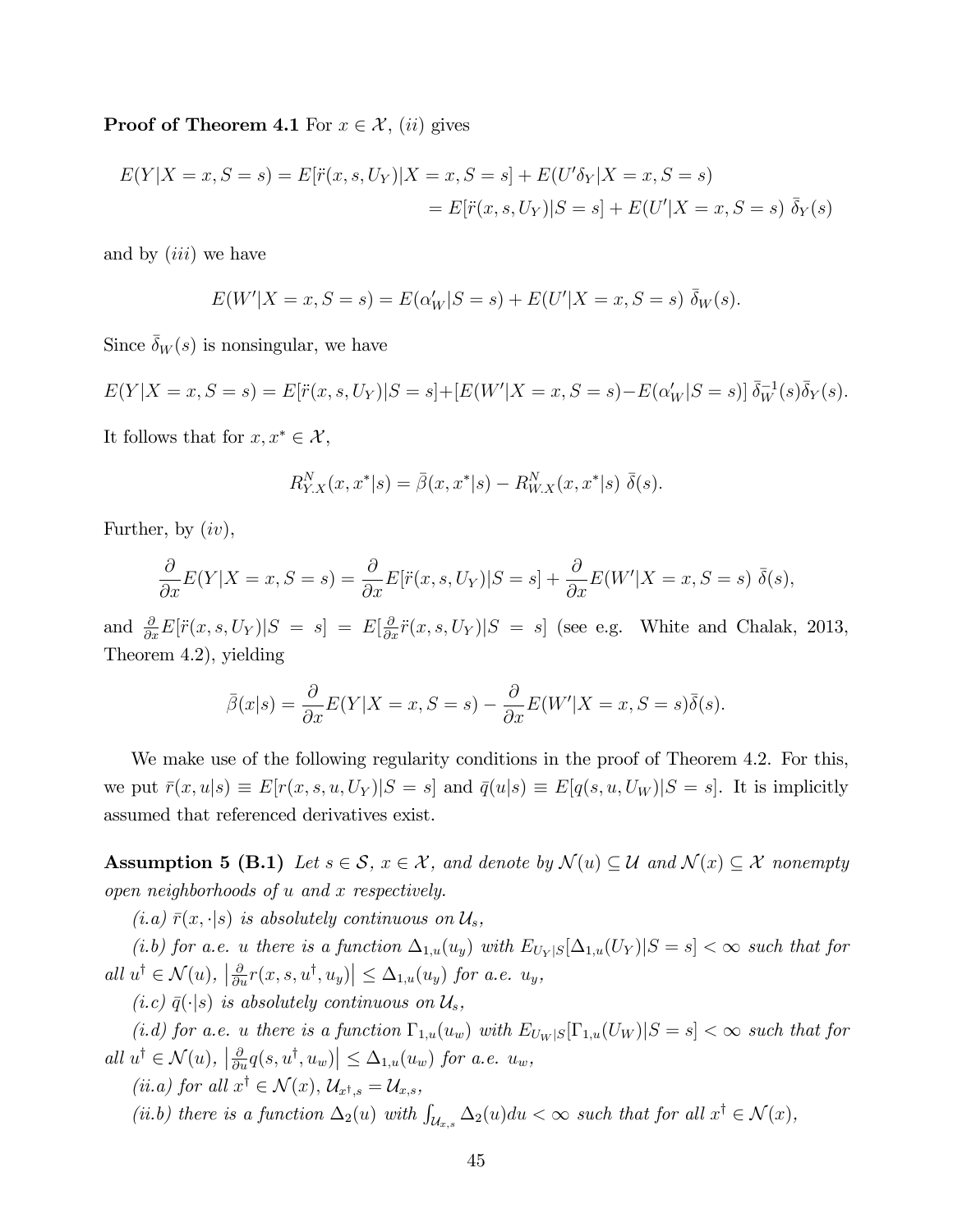$\left|\frac{\partial}{\partial x}\{\bar{r}(x^\dagger,u|s)\ f_{U|X,S}(u|x^\dagger,s)\}\right|\leq \Delta_2(u)$  for a.e. u,

(ii.c) for a.e. u there is a function  $\Delta_{3,u}(u_y)$  with  $E_{U_Y|S}[\Delta_{3,u}(U_Y)|S=s]<\infty$  such that for all  $x^{\dagger} \in \mathcal{N}(x)$ ,  $\left| \frac{\partial}{\partial x} r(x^{\dagger}, s, u, u_y) \right| \leq \Delta_{3,u}(u_y)$  for a.e.  $u_y$ ,

(ii.d) there is a function  $\Delta_4(u)$  with  $\int_{\mathcal{U}_{x,s}} \Delta_4(u) du < \infty$  such that all  $x^{\dagger} \in \mathcal{N}(x)$ ,  $\left|\frac{\partial}{\partial x} f_{U|X,S}(u|x^\dagger,s)\right| \leq \Delta_4(u)$  for a.e. u, (ii.e) there is a function  $\Gamma_2(u)$  with  $\int_{\mathcal{U}_{x,s}} \Gamma_2(u) du < \infty$  such that all  $x^{\dagger} \in \mathcal{N}(x)$ ,  $\left|\bar{q}(u|s) \frac{\partial}{\partial x} f_{U|X,S}(u|x^{\dagger},s)\right| \leq \Gamma_2(u)$  for a.e. u.

The absolute continuity of  $\bar{r}(x, \cdot | s)$  and  $\bar{q}(\cdot | s)$  on  $\mathcal{U}_s$  in B.1 ensures that  $\frac{\partial}{\partial u}\bar{r}(x, \cdot | s)$  and  $\frac{\partial}{\partial u}\bar{q}(\cdot|s)$  exist for a.e. u and are integrable. Assuming that derivatives are bounded almost everywhere by an integrable function justifies the interchange of derivative and integral.

**Proof of Theorem 4.2:** (i) Adding and subtracting  $E[r(x, s, U, U_Y)|X = x, S = s]$ , we have

$$
\bar{\beta}(x, x^* | x^*, s) \equiv E[r(x^*, s, U, U_Y) - r(x, s, U, U_Y)|X = x^*, S = s]
$$
  
=  $R_{Y.X}^N(x, x^*; s) - \{E[r(x, s, U, U_Y)|X = x^*, S = s] - E[r(x, s, U, U_Y)|X = x, S = s]\}$   

$$
\equiv R_{Y.X}^N(x, x^*; s) - B(x, x^* | x^*, s).
$$

Since  $U_Y \perp (U, X)|S = s$ , we have

$$
E[r(x, s, U, U_Y)|X = x^*, S = s] = E\{E[r(x, s, U, U_Y)|X = x^*, U, S = s]|X = x^*, S = s\}
$$

$$
= E_{U|X,S}\{E_{U_Y|S}[r(x, s, U, U_Y)|S = s]|X = x^*, S = s\}.
$$

Since  $F_{U|X,S}(\cdot|x^*,s)$  and  $F_{U|X,S}(\cdot|x,s)$  are absolutely continuous:

$$
B(x, x^*|x^*, s) = \int_{\mathcal{U}_s} \bar{r}(x, u|s) \left[ f_{U|X,S}(u|x^*, s) - f_{U|X,S}(u|x, s) \right] du.
$$

 $B.1(i.a)$  justifies integration by parts, which gives

$$
B(x, x^*|x^*, s) = \bar{r}(x, u|s) [F_{U|X,S}(u|x^*, s) - F_{U|X,S}(u|x, s)]|_{\underline{u}}^{\underline{\bar{u}}} - \int_{\mathcal{U}_s} \frac{\partial}{\partial u} \bar{r}(x, u|s) [F_{U|X,S}(u|x^*, s) - F_{U|X,S}(u|x, s)] du.
$$

with  $\underline{u}$  and  $\overline{u}$  the (possibly infinite) infimum and supremum over  $\mathcal{U}_s$ . The first term vanishes and, by B.1(*i.b*) and  $U_Y \perp (U, X)|S = s$ , we obtain

$$
B(x, x^*|x^*, s) = -\int_{\mathcal{U}_s} \bar{\delta}_Y(u; x|s) [F_{U|X,S}(u|x^*, s) - F_{U|X,S}(u|x, s)] du.
$$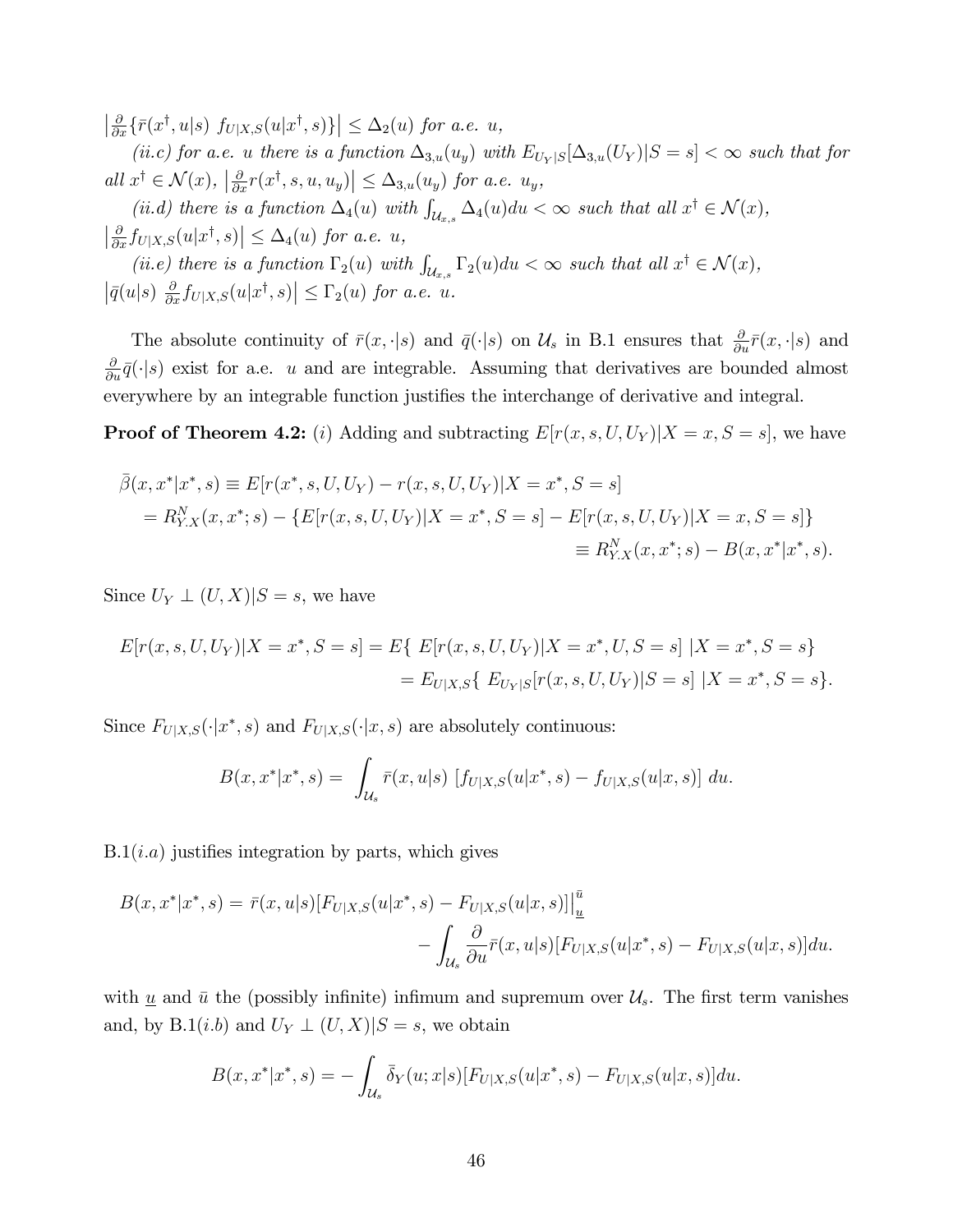Similarly,  $U_W \perp (U, X)|S = s$  and B.1(*i.c, i.d*) give

$$
R_{W.X}^N(x, x^*; s) = \int_{\mathcal{U}_s} \bar{q}(u|s) \left[ f_{U|X,S}(u|x^*, s) - f_{U|X,S}(u|x, s) \right] du
$$
  
= 
$$
- \int_{\mathcal{U}_s} \bar{\delta}_W(u|s) [F_{U|X,S}(u|x^*, s) - F_{U|X,S}(u|x, s)] du.
$$

(*ii*) Using  $U_Y \perp (U, X)|S = s$ , we have

$$
R_{Y.X}^N(x;s) = \frac{\partial}{\partial x} E\{ E[r(x, s, U, U_Y)|X = x, U, S = s] | X = x, S = s \}
$$
  
= 
$$
\frac{\partial}{\partial x} E_{U|X,S} \{ E_{U_Y|S}r(x, s, U, U_Y|S = s) | X = x, S = s \} = \frac{\partial}{\partial x} \int_{\mathcal{U}_{x,s}} \bar{r}(x, u|s) f_{U|X,S}(u|x, s) du
$$

By  $B.1(ii.a)$  and  $(ii.b)$ , we interchange the order of derivative and integral and apply the product rule:

$$
R_{Y,X}^N(x;s) = \int_{\mathcal{U}_{x,s}} \frac{\partial}{\partial x} \bar{r}(x,u|s) f_{U|X,S}(u|x,s) du + \int_{\mathcal{U}_{x,s}} \bar{r}(x,u|s) \frac{\partial}{\partial x} f_{U|X,S}(u|x,s) du \equiv T_1 + T_2.
$$

By  $(ii.c)$  and  $U_Y \perp (U,X)|S = s$ , we have

$$
T_1 = \int_{\mathcal{U}_{x,s}} E\left[\frac{\partial}{\partial x}r(x,s,u,U_Y)|S=s\right] f_{U|X,S}(u|x,s) \, du = \overline{\beta}(x|x,s).
$$

By  $(ii.d)$   $\frac{\partial}{\partial x}F_{U|X,S}(\cdot|x,s)$  is absolutely continuous on  $\mathcal{U}_{x,s}$ . By  $(i.a)$ , integration by parts gives

$$
T_2 = \bar{r}(x, u|s) \frac{\partial}{\partial x} F_{U|X,S}(u|x, s) \Big|_{\underline{u}}^{\underline{\bar{u}}} - \int_{\mathcal{U}_{x,s}} \frac{\partial}{\partial u} \bar{r}(x, u|s) \frac{\partial}{\partial x} F_{U|X,S}(u|x, s) du
$$
  
= 
$$
- \int_{\mathcal{U}_{x,s}} \bar{\delta}_Y(u; x|s) \frac{\partial}{\partial x} F_{U|X,S}(u|x, s) du = B(x|x, s),
$$

where we use  $(i.b)$  and  $U_Y \perp (U, X)|S = s$  in the second to last equality.

Similarly,  $U_W \perp (U, X)|S = s$  and B.1.i(c, d) and B.1.ii(a, d, e) give

$$
R_{W.X}^N(x;s) = \frac{\partial}{\partial x} \int_{\mathcal{U}_{x,s}} \bar{q}(u|s) f_{U|X,S}(u|x,s) du = - \int_{\mathcal{U}_{x,s}} \bar{\delta}_W(u|s) \frac{\partial}{\partial x} F_{U|X,S}(u|x,s) du
$$

The next Theorem characterizes the nonparametric regression bias for  $\bar{\beta}(x, x^* | x^*, s)$  and  $\bar{\beta}(x|x,s)$  in the case of discrete U.

**Theorem B.1** Assume S.1 with  $m = l = 1$ ,  $s \in S$ , and  $x, x^* \in \mathcal{X}$ , and suppose that  $(U_W, U_Y) \perp (U, X)|S = s$ . Suppose that  $\mathcal{U}_s = \{u_0, u_1, ..., u_L\}$  with  $u_{g-1} < u_g$  for  $g = 1, ..., L$ . (i) Then

$$
\bar{\beta}(x, x^*|x^*, s) = R_{Y.X}^N(x, x^*; s) - B(x, x^*|x^*, s),
$$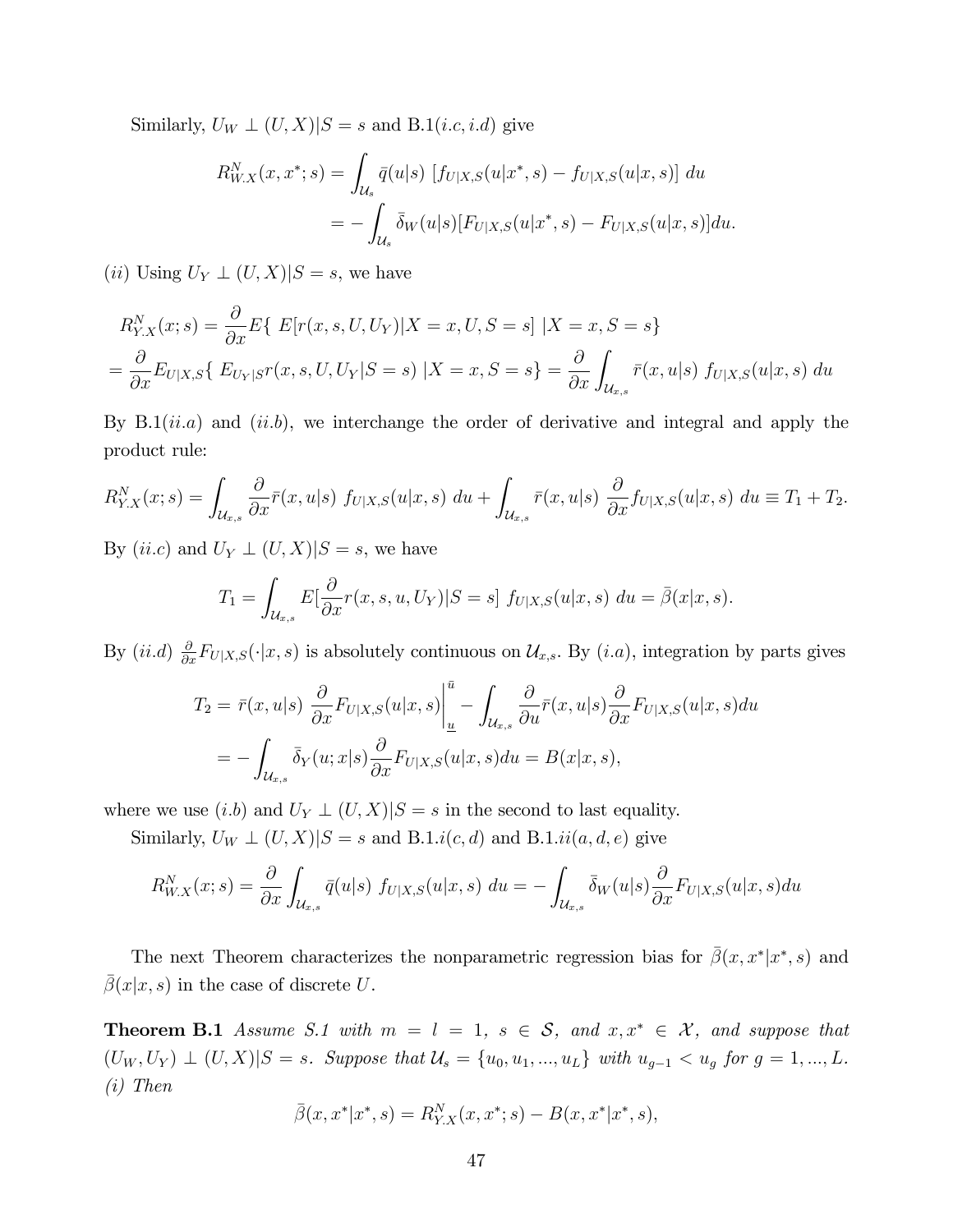where

$$
B(x, x^*|x^*, s) = -\sum_{g=1}^L \bar{\delta}_Y(u_{g-1}, u_g; x|s) \ [F_{U|X,S}(u_{g-1}|x^*, s) - F_{U|X,S}(u_{g-1}|x, s)].
$$

Further, we have

$$
R_{W.X}^N(x, x^*; s) = -\sum_{g=1}^L \bar{\delta}_W(u_{g-1}, u_g | s) [F_{U|X,S}(u | x^*, s) - F_{U|X,S}(u | x, s)].
$$

(ii) Set  $k = 1$  and suppose further that  $\frac{\partial}{\partial x} \bar{r}(x, u_g | s)$  and  $\frac{\partial}{\partial x} f_{U|X,S}(u_g | x, s)$  exist for all  $u_g \in \mathcal{U}_s$ . Then

$$
\bar{\beta}(x|x,s) = R_{Y.X}^N(x;s) - B(x|x,s),
$$

where

$$
B(x|x,s) = -\sum_{g=1}^{L} \overline{\delta}_{Y}(u_{g-1}, u_g; x|s) \frac{\partial}{\partial x} F_{U|X,S}(u_{g-1}|x,s).
$$

Further, we have

$$
R_{W.X}^N(x;s) = -\sum_{g=1}^L \overline{\delta}_W(u_{g-1}, u_g | s) \frac{\partial}{\partial x} F_{U|X,S}(u_{g-1} | x, s).
$$

**Proof of Theorem B.1:** From the proof of Theorem 4.2,  $U_Y \perp (U, X)|S = s$  gives

$$
B(x, x^*|x^*, s) = E_{U|X,S}[\ \bar{r}(x, U|s) \ |X = x^*, S = s] - E_{U|X,S}[\ \bar{r}(x, U|s) \ |X = x, S = s].
$$

The expression for  $B(x, x^*|x^*, s)$  follows from

$$
E_{U|X,S}[\bar{r}(x,U|s) | X = x^*, S = s] = \sum_{h=0}^{L} \bar{r}(x, u_h|s) f_{U|X,S}(u_h|x^*, s)
$$
  
\n
$$
= \bar{r}(x, u_0|s)[1 - \sum_{h=1}^{L} f_{U|X,S}(u_h|x^*, s)] + \sum_{h=1}^{L} \bar{r}(x, u_h|s) f_{U|X,S}(u_h|x^*, s)
$$
  
\n
$$
= \bar{r}(x, u_0|s) + \sum_{h=1}^{L} f_{U|X,S}(u_h|x^*, s)[\bar{r}(x, u_h|s) - \bar{r}(x, u_0|s)]
$$
  
\n
$$
= \bar{r}(x, u_0|s) + \sum_{h=1}^{L} f_{U|X,S}(u_h|x^*, s)[\sum_{g=1}^{h} \bar{r}(x, u_g|s) - \bar{r}(x, u_{g-1}|s)]
$$
  
\n
$$
= \bar{r}(x, u_0|s) + \sum_{g=1}^{L} [\bar{r}(x, u_g|s) - \bar{r}(x, u_{g-1}|s)] \sum_{h=g}^{L} f_{U|X,S}(u_h|x^*, s)
$$
  
\n
$$
= \bar{r}(x, u_0|s) + \sum_{g=1}^{L} [\bar{r}(x, u_g|s) - \bar{r}(x, u_{g-1}|s)][1 - F_{U|X,S}(u_{g-1}|x^*, s)].
$$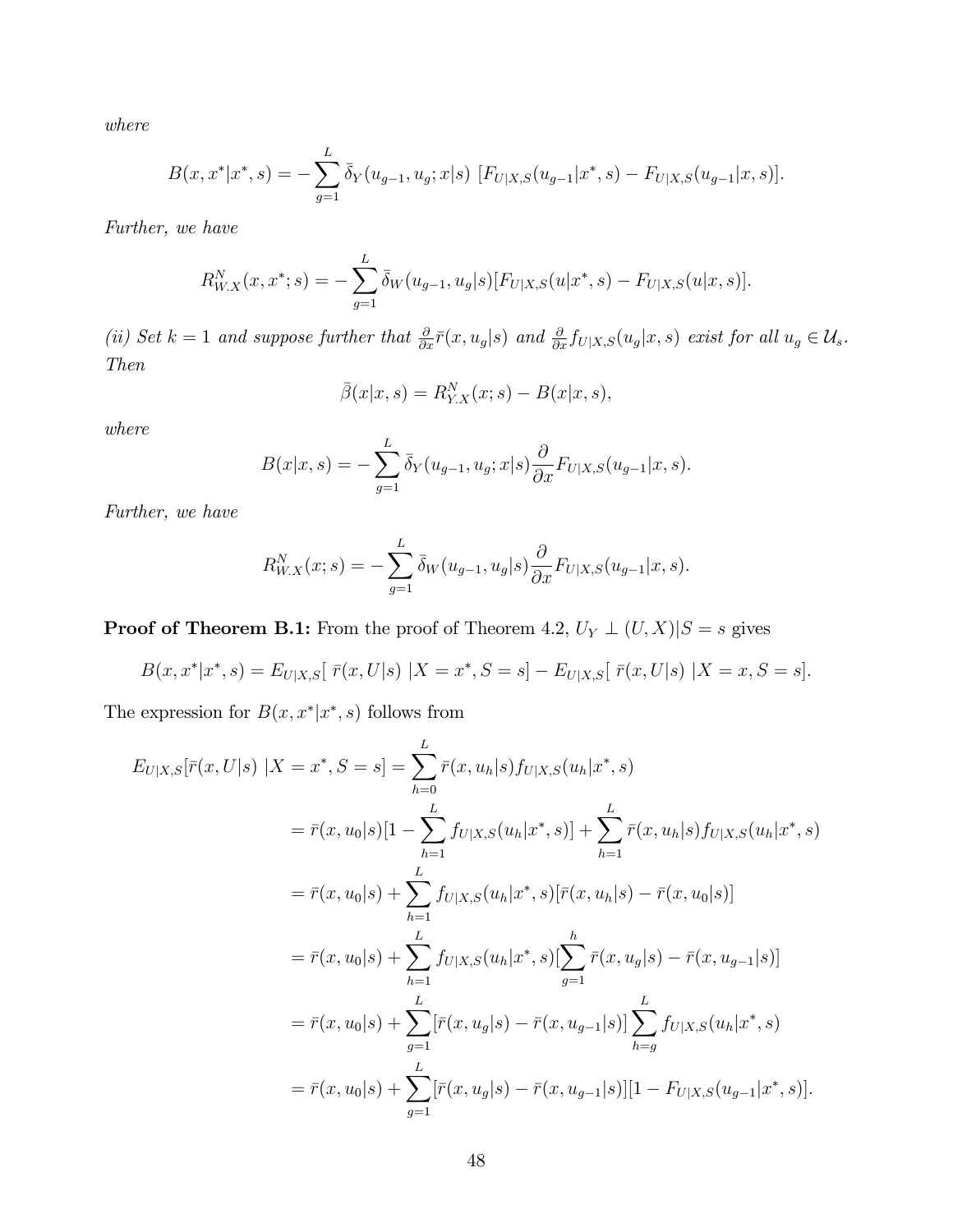A similar derivation gives the expression for  $R_{W|X}^N(x, x^*|x^*, s)$ .

(*ii*) From the proof of Theorem 4.2, we have

$$
R_{Y.X}^N(x;s) = \frac{\partial}{\partial x} E[r(x,s,U,U_Y)|X=x,S=s] = \frac{\partial}{\partial x} E_{U|X,S}[\bar{r}(x,U|s)|X=x,S=s].
$$

Since  $\frac{\partial}{\partial x}\bar{r}(x,u_l|s)$  and  $\frac{\partial}{\partial x}f_{U|X,S}(u_l|x,s)$  exist for for all  $u_l \in \mathcal{U}_s$ ,

$$
R_{Y,X}^N(x;s) = \sum_{g=0}^L \frac{\partial}{\partial x} \bar{r}(x, u_g | s) f_{U|X,S}(u_g | x, s) + \sum_{g=0}^L \bar{r}(x, u_g | s) \frac{\partial}{\partial x} f_{U|X,S}(u_g | x, s) \equiv \bar{\beta}(x | x, s) + B(x | x, s),
$$

where we use  $U_Y \perp (U, X)|S = s$ . Further,

$$
B(x|x,s) = \sum_{h=0}^{L} \bar{r}(x, u_h | s) \frac{\partial}{\partial x} f_{U|X,S}(u_h | x, s)
$$
  
\n
$$
= \bar{r}(x, u_0 | s) \frac{\partial}{\partial x} [1 - \sum_{h=1}^{L} f_{U|X,S}(u_h | x, s)] + \sum_{h=1}^{L} \bar{r}(x, u_h | s) \frac{\partial}{\partial x} f_{U|X,S}(u_h | x, s)
$$
  
\n
$$
= \sum_{h=1}^{L} \frac{\partial}{\partial x} f_{U|X,S}(u_h | x, s) [\bar{r}(x, u_h | s) - \bar{r}(x, u_0 | s)]
$$
  
\n
$$
= \sum_{h=1}^{L} \frac{\partial}{\partial x} f_{U|X,S}(u_h | x, s) [\sum_{g=1}^{h} \bar{r}(x, u_g | s) - \bar{r}(x, u_{g-1} | s)]
$$
  
\n
$$
= \sum_{g=1}^{L} [\bar{r}(x, u_g | s) - \bar{r}(x, u_{g-1} | s)] \sum_{h=g}^{L} \frac{\partial}{\partial x} f_{U|X,S}(u_h | x, s)
$$
  
\n
$$
= - \sum_{g=1}^{L} \bar{\delta}_{Y}(u_{g-1}, u_g; x | s) \frac{\partial}{\partial x} F_{U|X,S}(u_{g-1} | x, s).
$$

A similar derivation gives the expression for  $R_{W|X}^N(x|x,s)$ .

**Proof of Corollary 4.3:** Since  $\bar{\delta}_Y(u; x|s) = d(u, x, s)\bar{\delta}_W(u|s)$  we have

$$
B(x, x^*|x^*, s) = -\int_{\mathcal{U}_s} d(u, x, s) \overline{\delta}_W(u|s) \, [F_{U|X,S}(u|x^*, s) - F_{U|X,S}(u|x, s)] du.
$$

Let  $\omega(u) \equiv \bar{\delta}_W(u|s)$   $[F_{U|X,S}(u|x^*, s) - F_{U|X,S}(u|x, s)]$  then

$$
d_H(x, s)\omega(u) \le d(u, x, s)\omega(u) \le d_L(x, s)\omega(u) \quad \text{if } \omega(u) \le 0, \text{ and}
$$

$$
d_L(x, s)\omega(u) \le d(u, x, s)\omega(u) \le d_H(x, s)\omega(u) \quad \text{if } 0 \le \omega(u).
$$

Since  $\omega(u)$  does not change sign for a.e.  $u \in \mathcal{U}_s$ , its sign is that of  $\int_{\mathcal{U}_s} \omega(u) du = -R_{W.X}^N(x, x^*; s)$ . The result then follows from

$$
-d_{L}(x,s)R_{W.X}^{N}(x,x^{*};s) \leq -B(x,x^{*}|x^{*},s) \leq -d_{H}(x,s)R_{W.X}^{N}(x,x^{*};s) \quad \text{if } R_{W.X}^{N}(x,x^{*};s) \leq 0 \text{ and}
$$
  

$$
-d_{H}(x,s)R_{W.X}^{N}(x,x^{*};s) \leq -B(x,x^{*}|x^{*},s) \leq -d_{L}(x,s)R_{W.X}^{N}(x,x^{*};s) \quad \text{if } 0 \leq R_{W.X}^{N}(x,x^{*};s).
$$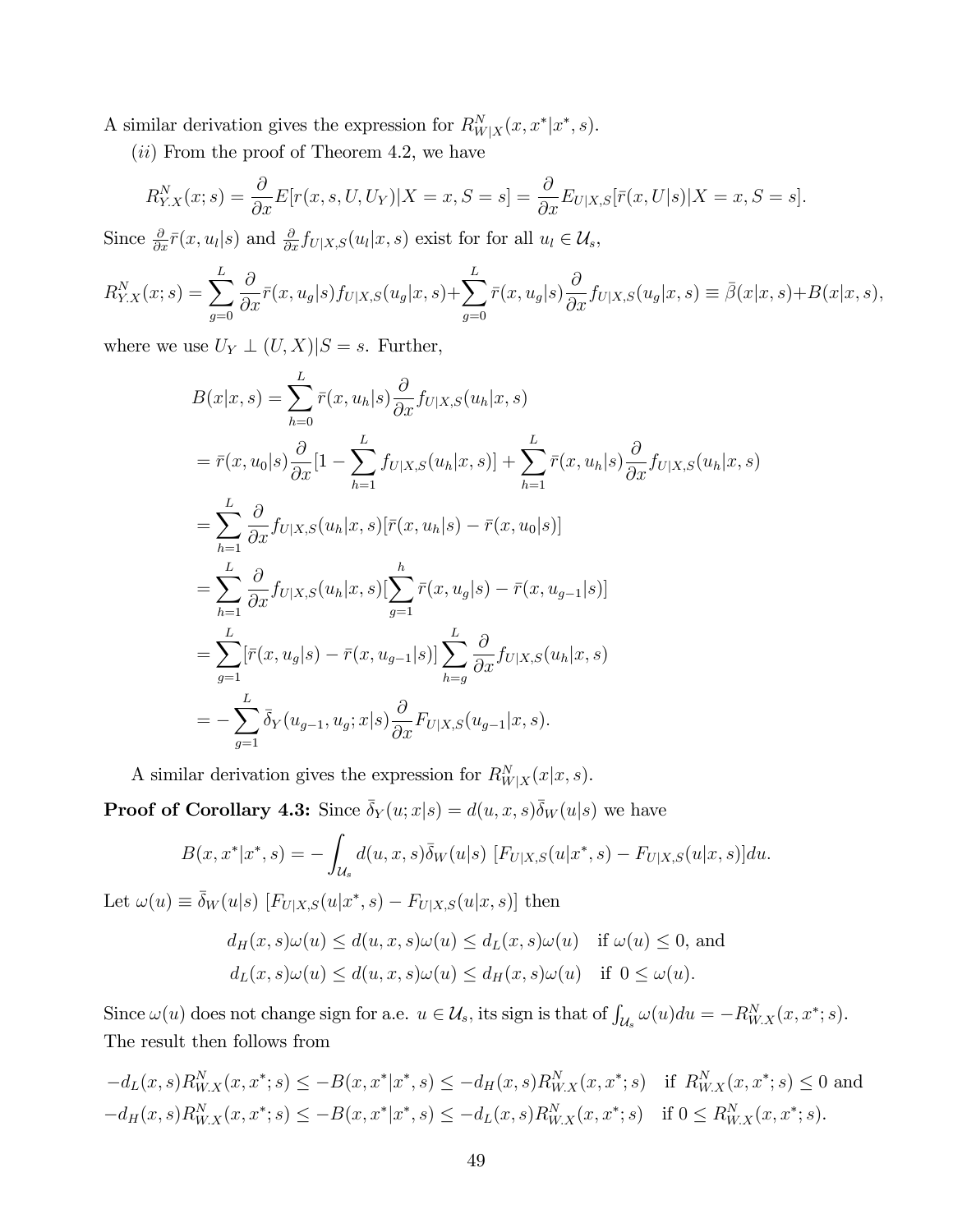For sharpness, for  $R_{W.X}^N(x, x^*; s) \neq 0$  and each  $b \in \mathcal{B}(\mathcal{D}(x, s) \mid sign(R_{W.X}^N(x, x^*; s))$ , one can set  $d(u|x, s)$  equal to  $d(x, s) = \frac{1}{R_{W.X}^N(x, x^*; s)}(R_{Y.X}^N(x, x^*; s) - b) \in \mathcal{D}(x, s)$ .

 $(ii)$  The proof is then analogous to  $(i)$  and omitted.

**Proof of Theorem 5.1:** By  $(ii)$ , we have

$$
R_{Y,Z}^N(z, z^*; s) = E[\ddot{r}(\mathbf{1}\{U_X \le \nu(z^*, s)\}, s, U_Y) - \ddot{r}(\mathbf{1}\{U_X \le \nu(z, s)\}, s, U_Y)|S = s] + \{E[U'|Z = z^*, S = s] - E[U'|Z = z, S = s]\} \bar{\delta}_Y(s).
$$

 $Pr[\nu(z, s) < U_X \le \nu(z^*, s) | S = s] > 0$  and arguments similar to those in the proof of Theorem 5.2 give

$$
E[\ddot{r}(1\{U_X \le \nu(z^*,s)\}, s, U_Y) - \ddot{r}(1\{U_X \le \nu(z,s)\}, s, U_Y)|S = s]
$$
  
=  $\bar{\beta}(0, 1|\nu(z,s) < U_X \le \nu(z^*,s), s) \times R_{X,Z}^N(z, z^*; s).$ 

Further, by  $(iii)$ ,

$$
E(W'|Z=z, S=s) = E(\alpha'_W|S=s) + E(U'|Z=z, S=s) \, \bar{\delta}_W(s),
$$

and  $(i)$  then gives

$$
\{E[U'|Z=z^*,S=s]-E[U'|Z=z,S=s]\}\bar{\delta}_Y(s)=R_{W,Z}^N(z,z^*;s)\bar{\delta}_W^{-1}(s)\bar{\delta}_Y(s).
$$

Dividing by  $R_{X,Z}^N(z, z^*; s) \neq 0$  then yields

$$
R_{Y.X|Z}^{Wald}(z, z^*; s) = \bar{\beta}(0, 1 | \nu(z, s) < U_X \le \nu(z^*, s), s) + R_{W.X|Z}^{Wald}(z, z^*; s) \ \bar{\delta}(s).
$$

To characterize  $\bar{\beta}(0,1|\nu(z,s),s)$ , note that

$$
R_{Y,Z}^N(z;s) = \frac{\partial}{\partial z} E[\ddot{r}(\mathbf{1}\{U_X \le \nu(z,s)\}, s, U_Y)|S = s] + \frac{\partial}{\partial z} E(U'|Z = z, S = s) \ \bar{\delta}_Y(s)
$$

By  $(iv.b)$ , arguments similar to those in the proof of Theorem 5.2 give

$$
\frac{\partial}{\partial z}E[\ddot{r}(\mathbf{1}\{U_X \leq \nu(z,s)\}, s, U_Y)|S=s] = \bar{\beta}(0, 1|\nu(z,s), s) \times R_{X,Z}^N(z;s).
$$

Further, by  $(iii)$  and  $(iv.a)$ ,

$$
R_{W,Z}^N(z;s) = \frac{\partial}{\partial z} E(U'|Z=z, S=s) \, \bar{\delta}_W(s).
$$

Dividing by  $R_{X,Z}^N(z; s) \neq 0$  and using (*i*) gives

$$
R_{Y.X|Z}^{LIV}(z;s) = \bar{\beta}(0,1|\nu(z,s),s) + R_{W.X|Z}^{LIV}(z;s) \bar{\delta}(s).
$$

For Theorem 5.2, we make use of regularity conditions collected in Assumption B.2. In what follows, we slightly abuse notation and write  $\bar{r}(z, u|s) \equiv E[r(\mathbf{1}\{U_X \le \nu(z, s)\}, s, u, U_Y)|S = s].$ It is implicitly assumed that referenced derivatives exist.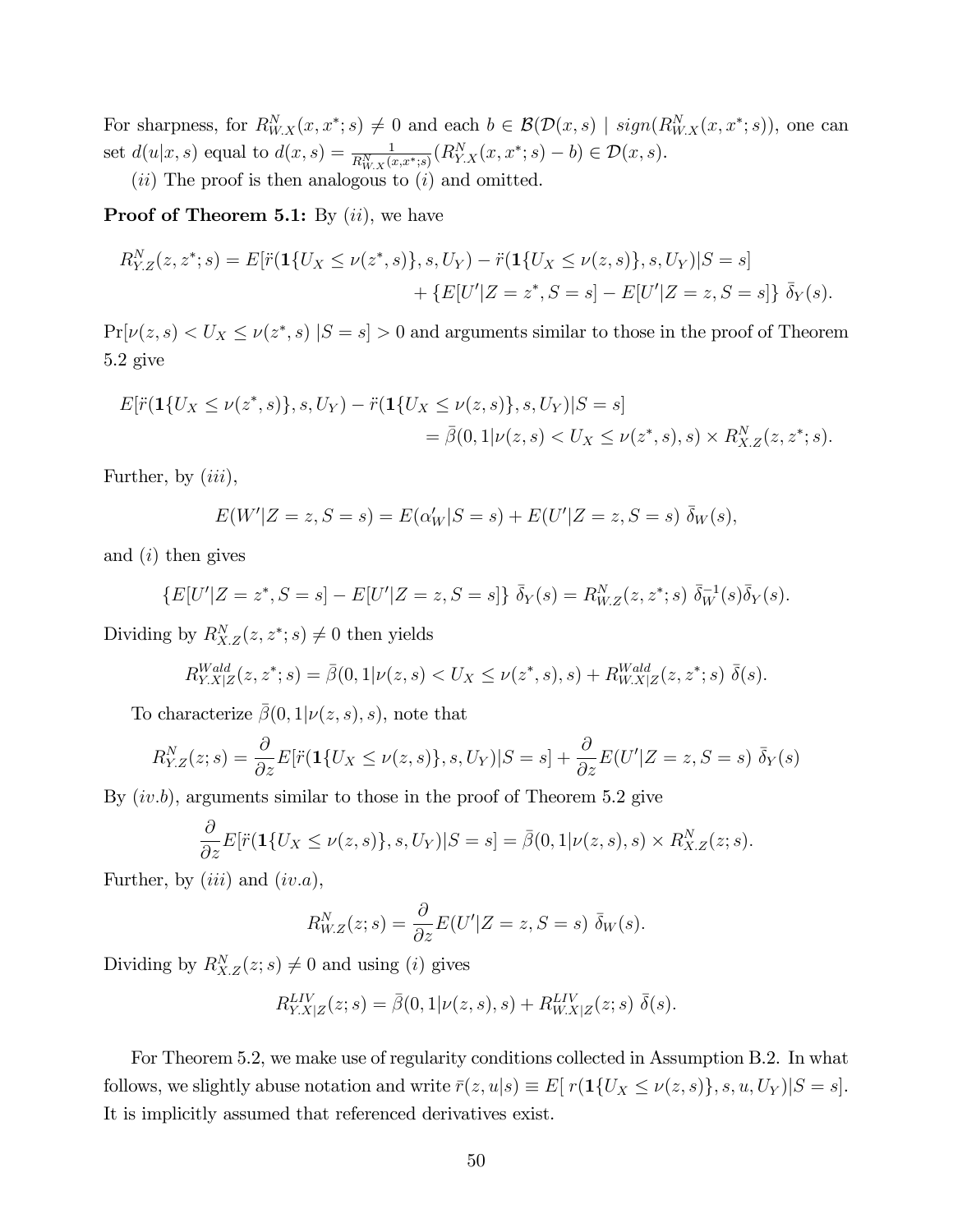**Assumption 6 (B.2)** Let  $s \in \mathcal{S}$ ,  $z \in \mathcal{Z}$ , and denote by  $\mathcal{N}(u) \subseteq \mathcal{U}$  and  $\mathcal{N}(z) \subseteq \mathcal{Z}$  nonempty open neighborhoods of u and z respectively.

 $(i.a) \bar{r}(z, \cdot | s)$  is absolutely continuous on  $\mathcal{U}_s$ ,

(i.b) for a.e. u there is a function  $\Phi_{1,u}(u_x, u_y)$  with  $E_{(U_X, U_Y)|S}[\Phi_{1,u}(U_X, U_Y)|S = s] < \infty$ such that for all  $u^{\dagger} \in \mathcal{N}(u)$ ,  $\left| \frac{\partial}{\partial u} r(\mathbf{1}\{u_x \le \nu(z,s)\}, s, u^{\dagger}, u_y) \right| \le \Phi_{1,u}(u_x, u_y)$  for a.e.  $(u_x, u_y)$ ,

(i.c)  $\bar{q}(\cdot|s)$  is absolutely continuous on  $\mathcal{U}_s$ ,

(i.d) for a.e. u there is a function  $\Upsilon_{1,u}(u_w)$  with  $E_{U_W|S}[\Upsilon_{1,u}(U_W)|S=s]<\infty$  such that for all  $u^{\dagger} \in \mathcal{N}(u)$ ,  $\left| \frac{\partial}{\partial u} q(s, u^{\dagger}, u_w) \right| \leq \Upsilon_{1,u}(u_w)$  for a.e.  $u_w$ ,

(*ii.a*) for all  $z^{\dagger} \in \mathcal{N}(z)$ ,  $\mathcal{U}_{z^{\dagger},s} = \mathcal{U}_{z,s}$ ,

(ii.b) there is a function  $\Phi_2(u)$  with  $\int_{\mathcal{U}_{x,s}} \Phi_2(u) du < \infty$  such that for all  $z^{\dagger} \in \mathcal{N}(z)$ ,  $\left|\frac{\partial}{\partial z}\{\bar{r}(z^\dagger,u|s)\ f_{U|Z,S}(u|z^\dagger,s)\}\right|\leq \Phi_2(u) \ for \ a.e. \ u,$ 

(ii.c)  $\frac{\partial}{\partial z}\nu(z,s) \neq 0$  and  $\bar{\beta}(0,1;u|U_X = \cdot, S = s)$  for a.e. u and  $f_{U_X|S}(\cdot|s)$  are continuous at  $\nu(z, s)$  with  $f_{U_X|S}(\nu(z, s)|s) > 0,$ 

(ii.d) there is a function  $\Phi_3(u)$  with  $\int_{\mathcal{U}_{x,s}} \Phi_3(u) du < \infty$  such that for all  $z^{\dagger} \in \mathcal{N}(z)$ ,  $\left|\frac{\partial}{\partial z} f_{U|Z,S}(u|z^{\dagger},s)\right| \leq \Phi_{3}(u)$  for a.e. u,

(ii.e) there is a function  $\Upsilon_2(u)$  with  $\int_{\mathcal{U}_{x,s}} \Upsilon_2(u) du < \infty$  such that for all  $x^{\dagger} \in \mathcal{N}(x)$ ,  $\left|\bar{q}(u|s) \frac{\partial}{\partial z} f_{U|Z,S}(u|z^{\dagger},s)\right| \leq \Upsilon_2(u)$  for a.e. u.

The absolute continuity of  $\bar{r}(z, \cdot | s)$  and  $\bar{q}(\cdot | s)$  on  $\mathcal{U}_s$  in B.2 ensure that  $\frac{\partial}{\partial u} \bar{r}(z, \cdot | s)$  and  $\frac{\partial}{\partial u} \bar{q}(\cdot | s)$ exist for a.e. u and are integrable. Assuming that derivatives are bounded almost everywhere by an integrable function justifies the interchange of derivative and integral.

**Proof of Theorem 5.2:** Adding and subtracting  $E(Y|Z=z, S=s)$  gives

$$
\gamma(z, z^*|z^*, s) \equiv E[r(\mathbf{1}\{U_X \le \nu(z^*, s)\}, s, U, U_Y) - r(\mathbf{1}\{U_X \le \nu(z, s)\}, s, U, U_Y)|Z = z^*, S = s]
$$
  
=  $R_{Y,Z}^N(z, z^*; s) - B_\gamma(z, z^*|z^*, s),$ 

where

$$
B_{\gamma}(z, z^*|z^*, s)
$$
  
\n
$$
\equiv E[r(\mathbf{1}\{U_X \le \nu(z, s)\}, s, U, U_Y)|Z = z^*, S = s] - E[r(\mathbf{1}\{U_X \le \nu(z, s)\}, s, U, U_Y)|Z = z, S = s].
$$

Further,

$$
E[r(\mathbf{1}\{U_X \le \nu(z,s)\}, s, U, U_Y)|Z = z^*, S = s]
$$
  
=  $E[r(0, s, U, U_Y)|Z = z^*, S = s]$   
+  $E[\mathbf{1}\{U_X \le \nu(z,s)\}[r(1, s, U, U_Y) - r(0, s, U, U_Y)] |Z = z^*, S = s].$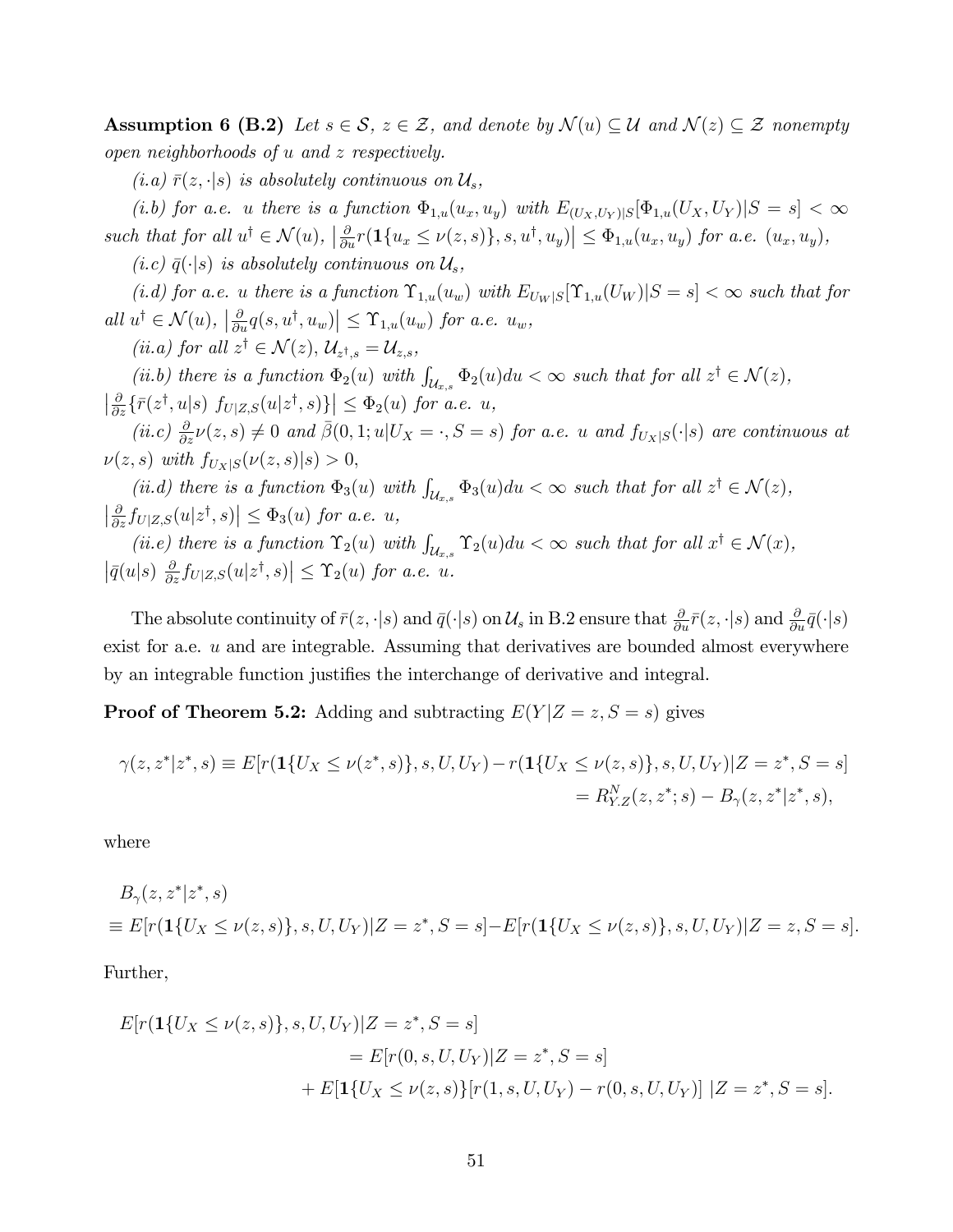$Pr[\nu(z, s) < U_X \le \nu(z^*, s) | S = s] > 0$  gives that  $\nu(z, s) < \nu(z^*, s)$  and thus

$$
\gamma(z, z^*|z^*, s) = E[ \mathbf{1}\{\nu(z, s) < U_X \le \nu(z^*, s)\} \ [r(1, s, U, U_Y) - r(0, s, U, U_Y)] \ |Z = z^*, S = s]
$$
\n
$$
= E[r(1, s, U, U_Y) - r(0, s, U, U_Y) \ | \ \nu(z, s) < U_X \le \nu(z^*, s), Z = z^*, S = s]
$$
\n
$$
\times \Pr[\nu(z, s) < U_X \le \nu(z^*, s) \ |Z = z^*, S = s].
$$

By  $U_X \perp Z \mid S = s$ , we have

$$
E(X|Z = z^*, S = s) - E(X|Z = z, S = s) = E[\mathbf{1}\{\nu(z, s) < U_X \le \nu(z^*, s)\} | S = s]
$$
\n
$$
= \Pr[\nu(z, s) < U_X \le \nu(z^*, s)\} | Z = z^*, S = s] > 0.
$$

Thus, dividing  $\gamma(z, z^*|z^*, s)$  by  $R_{X,Z}^N(z, z^*; s)$  gives

$$
\bar{\beta}(0,1|\nu(z,s) < U_X \le \nu(z^*,s), z^*, s) = R_{Y.X|Z}^{Wald}(z,z^*;s) - \frac{1}{R_{X.Z}^N(z,z^*;s)} B_\gamma(z,z^*|z^*,s)
$$
\n
$$
\equiv R_{Y.X|Z}^{Wald}(z,z^*;s) - B(0,1|\nu(z,s) < U_X \le \nu(z^*,s), z^*, s).
$$

By  $(U_X, U_Y) \perp (U, Z)|S = s$ , we have

$$
E[r(\mathbf{1}\{U_X \le \nu(z,s)\}, s, U, U_Y)|Z = z^*, S = s]
$$
  
=  $E\{E[r(\mathbf{1}\{U_X \le \nu(z,s)\}, s, U, U_Y)|U, Z = z^*, S = s]|Z = z^*, S = s\}$   
=  $E_{U|Z,S}\{E_{(U_X, U_Y)|S}[r(\mathbf{1}\{U_X \le \nu(z,s)\}, s, U, U_Y)|S = s]|Z = z^*, S = s\}.$ 

Since  $F_{U|Z,S}(\cdot|z^*,s)$  and  $F_{U|Z,S}(\cdot|z,s)$  are absolutely continuous then

$$
B_{\gamma}(z, z^*|z^*, s) = \int_{\mathcal{U}_s} \bar{r}(z, u|s) [f_{U|Z,S}(u|z^*, s) - f_{U|X,S}(u|z, s)] du.
$$

By  $B.2(i.a)$ , integration by parts gives

$$
B_{\gamma}(z, z^*|z^*, s) = \bar{r}(z, u|s)[F_{U|Z,S}(u|z^*, s) - F_{U|X,S}(u|z, s)]\Big|_{u}^{u} - \int_{\mathcal{U}_s} \frac{\partial}{\partial u} \bar{r}(z, u|s)[F_{U|Z,S}(u|z^*, s) - F_{U|Z,S}(u|z, s)]du,
$$

with  $\underline{u}$  and  $\overline{u}$  the (possibly infinite) infimum and supremum over  $\mathcal{U}_s$ . The first term vanishes and the result then follows by noting that B.2(*i.b*) and  $(U_X, U_Y) \perp (U, Z)|S = s$  give

$$
B_{\gamma}(z, z^*|z^*, s) = -\int_{\mathcal{U}_s} \bar{\delta}_Y(u; z|s) [F_{U|X,S}(u|z^*, s) - F_{U|X,S}(u|z, s)] du.
$$

Similarly, B.2. $i(c, d)$ , integration by parts, and  $U_W \perp Z|S = s$  give

$$
R_{W.Z}^N(z, z^*; s) = \int_{\mathcal{U}_s} \bar{q}(u|s) [f_{U|Z,S}(u|z^*, s) - f_{U|X,S}(u|z, s) du
$$
  
= 
$$
- \int_{\mathcal{U}_s} \bar{\delta}_W(u|s) [F_{U|Z,S}(u|z^*, s) - F_{U|Z,S}(u|z, s)] du.
$$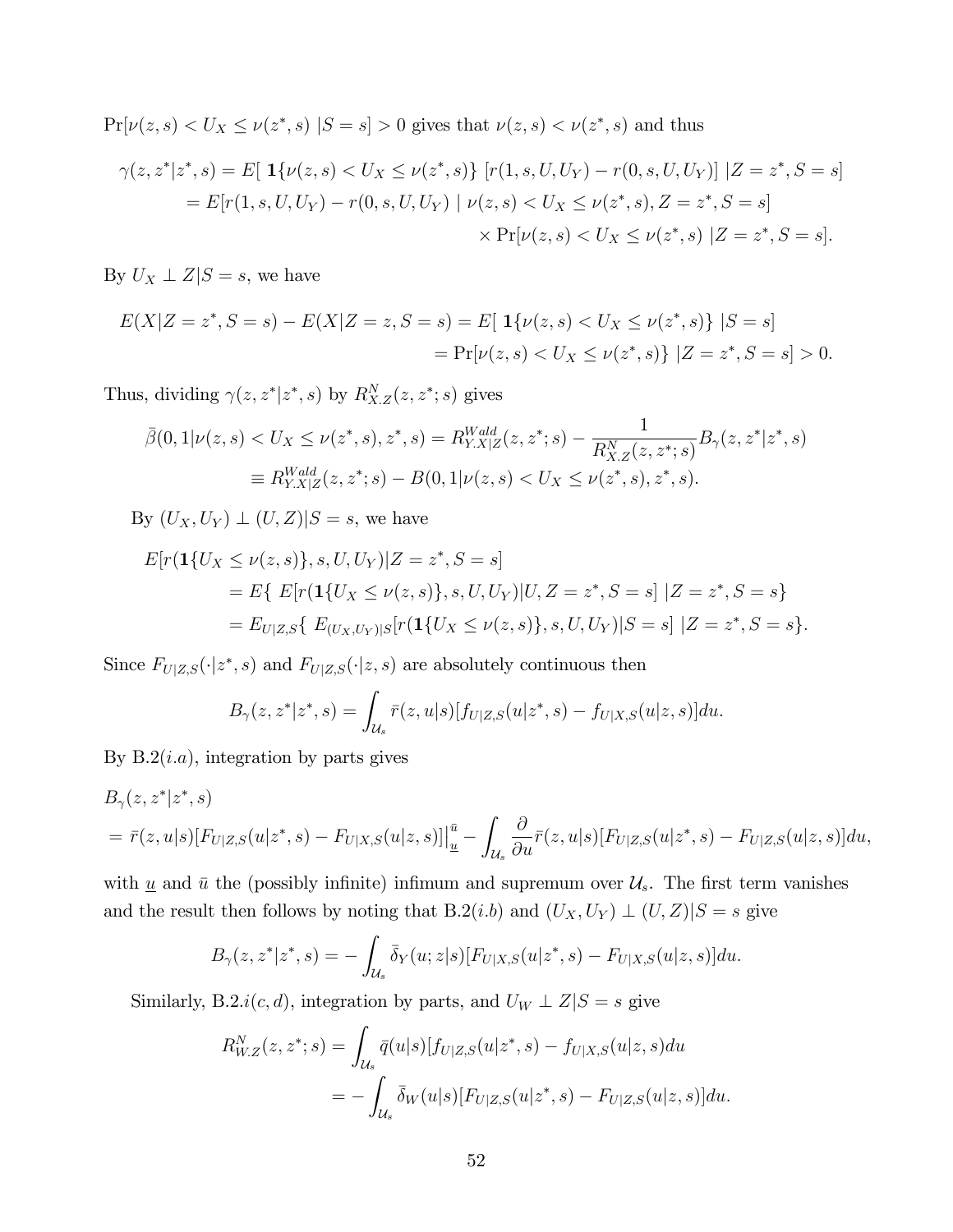(*ii*) By  $(U_X, U_Y) \perp (U, Z)|S = s$ , we have

$$
R_{Y,Z}^N(z;s) = \frac{\partial}{\partial z} E\left[ E[r(\mathbf{1}\{U_X \le \nu(z,s)\}, s, U, U_Y) | U, Z = z, S = s] \ | Z = z, S = s \right]
$$

$$
= \frac{\partial}{\partial z} E_{U|Z,S}[\bar{r}(z, U|s) | Z = z, S = s].
$$

Further, by  $B.2.ii(a, b)$ 

$$
R_{Y,Z}^N(z;s) = \frac{\partial}{\partial z} \int_{\mathcal{U}_{z,s}} \bar{r}(z,u|s) f_{U|Z,S}(u|z,s) du
$$
  
= 
$$
\int_{\mathcal{U}_{z,s}} \frac{\partial}{\partial z} \bar{r}(z,u|s) f_{U|Z,S}(u|z,s) du + \int_{\mathcal{U}_{z,s}} \bar{r}(z,u|s) \frac{\partial}{\partial z} f_{U|Z,S}(u|z,s) du.
$$

Note that

$$
\bar{r}(z, u|s) \equiv E[r(\mathbf{1}\{U_X \le \nu(z, s)\}, s, u, U_Y)|S = s] = E[r(0, s, u, U_Y)|S = s]
$$
  
+ 
$$
E\{E[\mathbf{1}\{U_X \le \nu(z, s)\}\ [r(1, s, u, U_Y) - r(0, s, u, U_Y)]\ |U_X, S = s]\ |S = s\}
$$
  
= 
$$
E[r(0, s, u, U_Y)|S = s] + \int_{-\infty}^{\nu(z, s)} E[r(1, s, u, U_Y) - r(0, s, u, U_Y)]U_X = t, S = s]f_{U_X|S}(t|s)dt.
$$

 $B.2(ii.c)$ , the Lebesgue differentiation theorem, and the chain rule give

$$
\int_{\mathcal{U}_{z,s}} \frac{\partial}{\partial z} \bar{r}(z, u|s) f_{U|Z,S}(u|z, s) du
$$
\n
$$
= f_{U_X|S}(\nu(z, s)|s) \frac{\partial}{\partial z} \nu(z, s) \int_{\mathcal{U}_{z,s}} E[r(1, s, u, U_Y) - r(0, s, u, U_Y)] U_X = \nu(z, s), S = s] f_{U|Z,S}(u|z, s) du
$$
\n
$$
= f_{U_X|S}(\nu(z, s)|s) \frac{\partial}{\partial z} \nu(z, s) \bar{\beta}(0, 1 | \nu(z, s), z, s),
$$

where we make use of  $(U_X, U_Y) \perp (U, Z)|S = s$  in the last equality.

Similarly, using  $\mathrm{B.2}(ii.c)$ 

$$
R_{X,Z}^N(z;s) \equiv \frac{\partial}{\partial z} E(X|Z=z, S=s) = \frac{\partial}{\partial z} \Pr(U_X \le \nu(z,s)|S=s)
$$
  
= 
$$
\frac{\partial}{\partial z} \int_{-\infty}^{\nu(z,s)} f_{U_X|S}(t|s)dt = f_{U_X|S}(\nu(z,s)|s) \frac{\partial}{\partial z} \nu(z,s) \ne 0.
$$

B.2(*ii.d*) gives that  $\frac{\partial}{\partial z}F_{U|Z,S}(\cdot|z,s)$  is absolutely continuous on  $\mathcal{U}_{z,s}$ . B.2(*i.a*) enables integration by parts which gives

$$
\int_{\mathcal{U}_{z,s}} \bar{r}(z, u|s) \frac{\partial}{\partial z} f_{U|Z,S}(u|z, s) du
$$
\n
$$
= \bar{r}(z, u|s) \frac{\partial}{\partial z} F_{U|Z,S}(u|z, s) \Big|_{\underline{u}}^{\underline{\bar{u}}} - \int_{\mathcal{U}_{z,s}} \frac{\partial}{\partial u} \bar{r}(z, u|s) \frac{\partial}{\partial z} F_{U|Z,S}(u|z, s) du
$$
\n
$$
= - \int_{\mathcal{U}_{z,s}} \bar{\delta}_Y(u|z, s) \frac{\partial}{\partial z} F_{U|Z,S}(u|z, s) du,
$$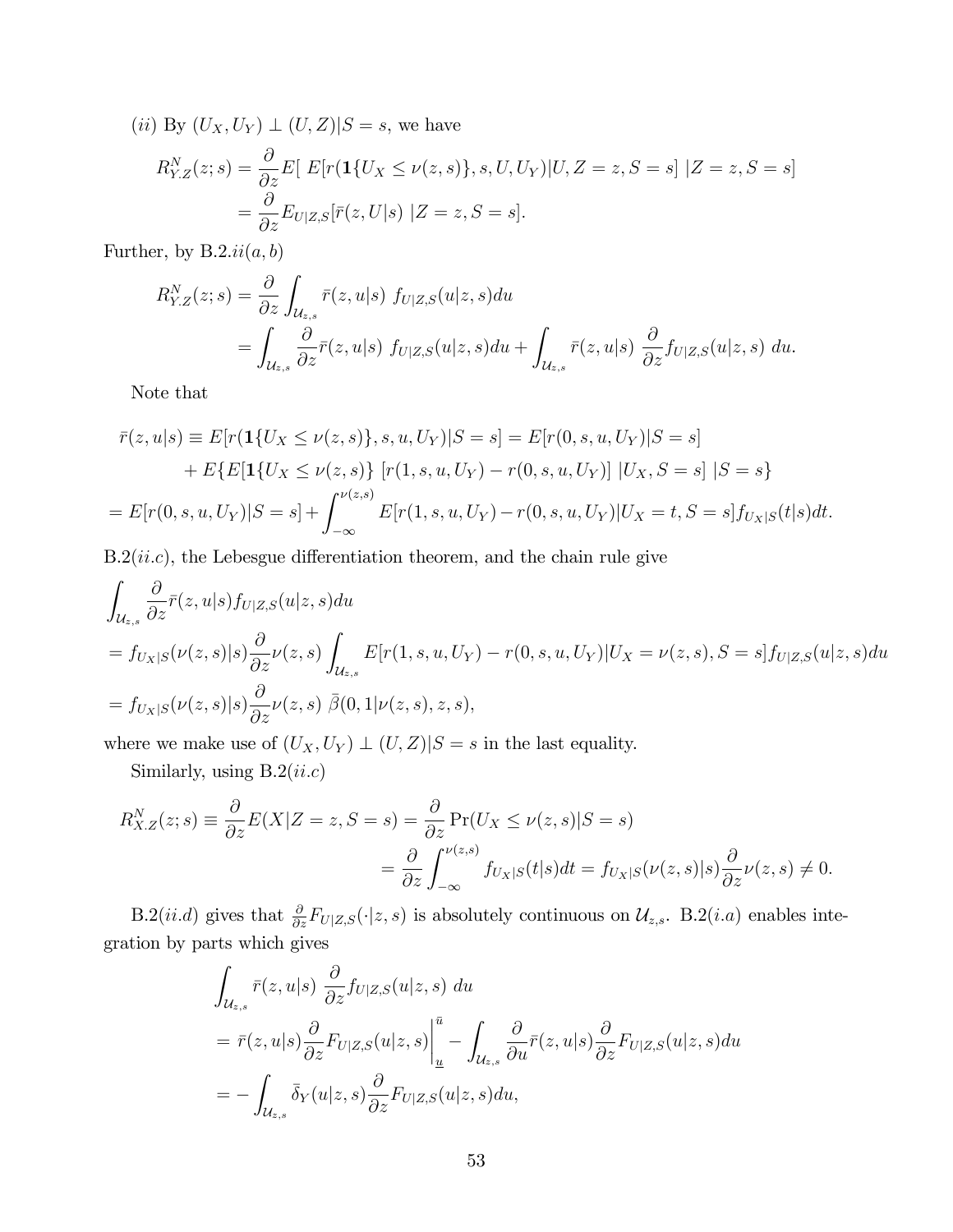where we use B.2(*i.b*) in the last equality. Dividing  $R_{Y,Z}^N(z; s)$  by  $R_{X,Z}^N(z; s)$  gives

$$
\bar{\beta}(0,1|\nu(z,s),z,s) = R_{Y.X|Z}^{LIV}(z;s) - \frac{1}{R_{X.Z}^N(z;s)} \int_{\mathcal{U}_s} \bar{\delta}_Y(u|z,s) \frac{\partial}{\partial z} F_{U|Z,S}(u|z,s) du \n\equiv R_{Y.X|Z}^{LIV}(z;s) + B(0,1|\nu(z,s),z,s).
$$

Similarly, B.2.i(c, d) and B.2.ii(a, d, e), integration by parts, and  $U_W \perp Z|S = s$  give

$$
R_{W.Z}^{LIV}(z;s) = \int_{\mathcal{U}_s} \bar{q}(u|s) \frac{\partial}{\partial z} f_{U|Z,S}(u|z,s) du = -\int_{\mathcal{U}_s} \bar{\delta}_W(u|s) \frac{\partial}{\partial z} F_{U|Z,S}(u|z,s) du.
$$

**Proof of Corollary 5.3:** The proof is analogous to that of Corollary 4.3 and omitted.

 ${\bf Proof of Theorem 6.1}$  Let  $\hat{Q}\equiv diag(\frac{1}{n}$  $\frac{1}{n}\sum_{i=1}^n \tilde{H}_i \tilde{G}'_i, \frac{1}{n}$  $\frac{1}{n}\sum_{i=1}^n \tilde{H}_i \tilde{G}'_i$  and  $\hat{M} = \frac{1}{n}$  $\frac{1}{n}\sum_{i=1}^n(\tilde{H}'_i\epsilon_{Y.G|H,i},\tilde{H}'_i\epsilon_{W.G|H,i})'.$ By (*i*) and since  $E(\tilde{H}\tilde{G}')$ , and thus  $Q$ , is finite and nonsingular uniformly in  $P \in \mathcal{P}$ ,

$$
\sqrt{n}((\hat{R}_{Y,G|H}',\hat{R}_{W,G|H}')' - (R_{Y,G|H}',R_{W,G|H}')') = \hat{Q}^{-1}\sqrt{n}\hat{M} = (\hat{Q}^{-1} - Q^{-1})\sqrt{n}\hat{M} + Q^{-1}\sqrt{n}\hat{M},
$$

exists in probability for all n sufficiently large uniformly in  $P \in \mathcal{P}$ . The result then obtains since, by (*i*),  $\hat{Q}^{-1} - Q^{-1} = o_p(1)$  uniformly in  $P \in \mathcal{P}$  and, by (*ii*),  $\sqrt{n}\hat{M} \stackrel{d}{\rightarrow} N(0,\Xi)$ , with  $\Xi$ finite and positive definite, uniformly in  $P \in \mathcal{P}$ .

**Proof of Theorem A.1** S.2 ensures finiteness of moments. By  $(iii)$ , we have

$$
E(\tilde{Z}\tilde{Y}) = E[\tilde{Z}(\alpha_Y + X'\beta + U'\delta_Y)] = E(\tilde{Z}\tilde{X}')\bar{\beta} + E(\tilde{Z}U')\bar{\delta}_Y.
$$

By  $(ii)$  and since  $E(\tilde{Z}\tilde{X}')$  is nonsingular, we have

$$
\bar{\beta} = R_{Y.X|Z} - E(\tilde{Z}\tilde{X}')^{-1}E(\tilde{Z}U')\bar{\delta}_Y = R_{Y.X|Z} - E(\tilde{Z}\tilde{X}')^{-1} \left[ 0', E(\tilde{Z}_2U')' \right]'\bar{\delta}_Y.
$$

By  $(iv)$ , we have

$$
E(\tilde{Z}_2 \tilde{X}'_1) = E(\tilde{Z}_2 X'_1) = E[\tilde{Z}_2(\alpha'_{X_1} + U'\delta_{X_1})] = E(\tilde{Z}_2 U')\overline{\delta}_{X_1},
$$

so that by  $(i)$ 

$$
E(\tilde{Z}_2 U') = E(\tilde{Z}_2 \tilde{X}'_1) \bar{\delta}_{X_1}^{-1}.
$$

It follows that

$$
\bar{\beta} = R_{Y.X|Z} - E(\tilde{Z}\tilde{X}')^{-1} \left[ 0', E(\tilde{Z}_2\tilde{X}'_1)'\right]'\bar{\delta}_{X_1}^{-1}\bar{\delta}_Y.
$$

**Proof of Theorem A.2** S.2 ensures finiteness of moments. By  $(ii)$ , we have

$$
E(\tilde{Z}\tilde{Y})=E(\tilde{Z}Y)=E(\tilde{Z}\tilde{X}')\bar{\beta}+E(\tilde{Z}U')\bar{\delta}_Y
$$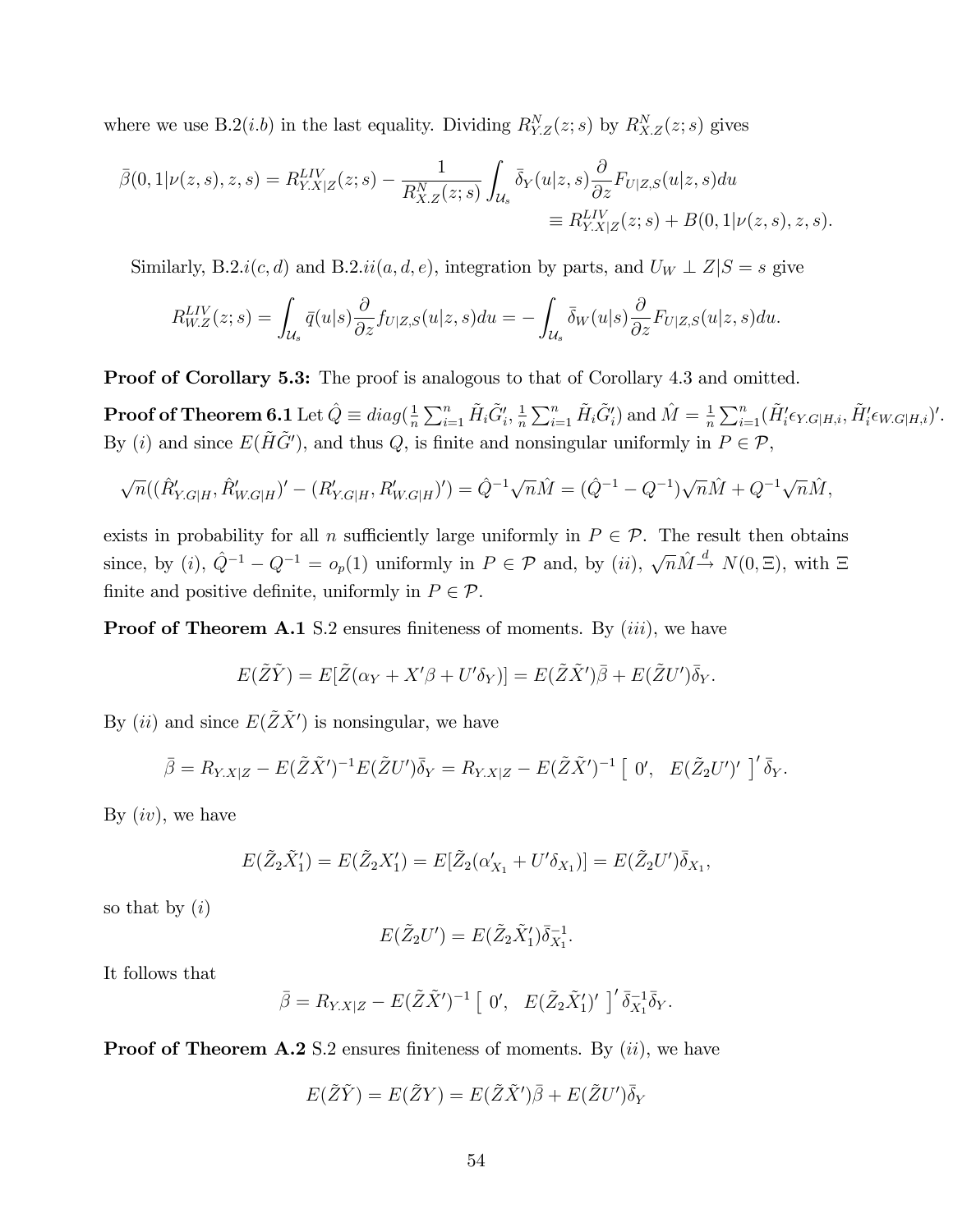Further,  $(iii)$  gives

$$
E(\tilde{Z}_2\tilde{X}_1') = E[\tilde{Z}_2(\alpha'_{X_1} + U'\delta_{X_1})] = E(\tilde{Z}_2U')\overline{\delta}_{X_1},
$$

and  $Z_1 = X_1$ , (iii), and (iv) give

$$
E(\tilde{Z}_1 \tilde{X}_2') = \bar{\delta}_{X_1}' E(U \tilde{X}_2') = \bar{\delta}_{X_1}' E[\tilde{U}(\alpha_{X_2}' + U' \delta_{X_2})] = \bar{\delta}_{X_1}' E(\tilde{U} \tilde{U}') \bar{\delta}_{X_2}, \text{ and}
$$
  

$$
E(\tilde{Z}_1 U') = E[(\alpha_{X_1} + \delta_{X_1}' U) \tilde{U}'] = \bar{\delta}_{X_1}' E(\tilde{U} \tilde{U}').
$$

Since  $E(\tilde{Z}\tilde{X}')$ ,  $\bar{\delta}_{X_1}$ , and  $\bar{\delta}_{X_2}$  are nonsingular, we have

$$
\bar{\beta} = R_{Y.X|Z} - E(\tilde{Z}\tilde{X}')^{-1} \left[ \begin{array}{c} E(\tilde{Z}_1 \tilde{X}_2') \bar{\delta}_{X_2}^{-1} \bar{\delta}_Y \\ E(\tilde{Z}_2 \tilde{X}_1') \bar{\delta}_{X_1}^{-1} \bar{\delta}_Y \end{array} \right].
$$

**Proof of Corollary A.3** The result follows from the expression for  $\bar{\beta}$  in Theorem A.2. For the expression for  $\bar{\beta}_j$ , recall that  $E(\tilde{Z}\tilde{X}')^{-1}$  is given by (e.g. Baltagi, 1999, p. 185):

$$
E(\tilde{Z}\tilde{X}')^{-1} = \begin{bmatrix} E(\tilde{Z}_1\tilde{X}'_1), & E(\tilde{Z}_1\tilde{X}'_{2,3}) \\ E(\tilde{Z}_2\tilde{X}'_1), & E(\tilde{Z}_2\tilde{X}'_{2,3}) \end{bmatrix}^{-1} = \begin{bmatrix} P_1^{-1}, & -R_{X_{2,3},X_1|Z_1}P_2^{-1} \\ -R_{X_{1},X_{2,3}|Z_2}P_1^{-1}, & P_2^{-1} \end{bmatrix},
$$

where

$$
P_1 \equiv E(\tilde{Z}_1 \tilde{X}_1') - E(\tilde{Z}_1 \tilde{X}_{2,3}') E(\tilde{Z}_2 \tilde{X}_{2,3}')^{-1} E(\tilde{Z}_2 \tilde{X}_1') = E(\epsilon_{Z_1, Z_2 | X_2,3} \tilde{X}_1')
$$
  
\n
$$
P_2 \equiv E(\tilde{Z}_2 \tilde{X}_{2,3}') - E(\tilde{Z}_2 \tilde{X}_1') E(\tilde{Z}_1 \tilde{X}_1')^{-1} E(\tilde{Z}_1 \tilde{X}_{2,3}') = E(\epsilon_{Z_2, Z_1 | X_1} \tilde{X}_{2,3}').
$$

The result then follows from

$$
\bar{\beta} = R_{Y.X|Z} - \begin{bmatrix} P_1^{-1}E(\tilde{Z}_1 \tilde{X}_2')\bar{\delta}_2 - R_{X_{2,3}.X_1|Z_1}P_2^{-1}E(\tilde{Z}_2 \tilde{X}_1')\bar{\delta}_1 \\ -R_{X_1.X_{2,3}|Z_2}P_1^{-1}E(\tilde{Z}_1 \tilde{X}_2')\bar{\delta}_2 + P_2^{-1}E(\tilde{Z}_2 \tilde{X}_1')\bar{\delta}_1 \end{bmatrix}.
$$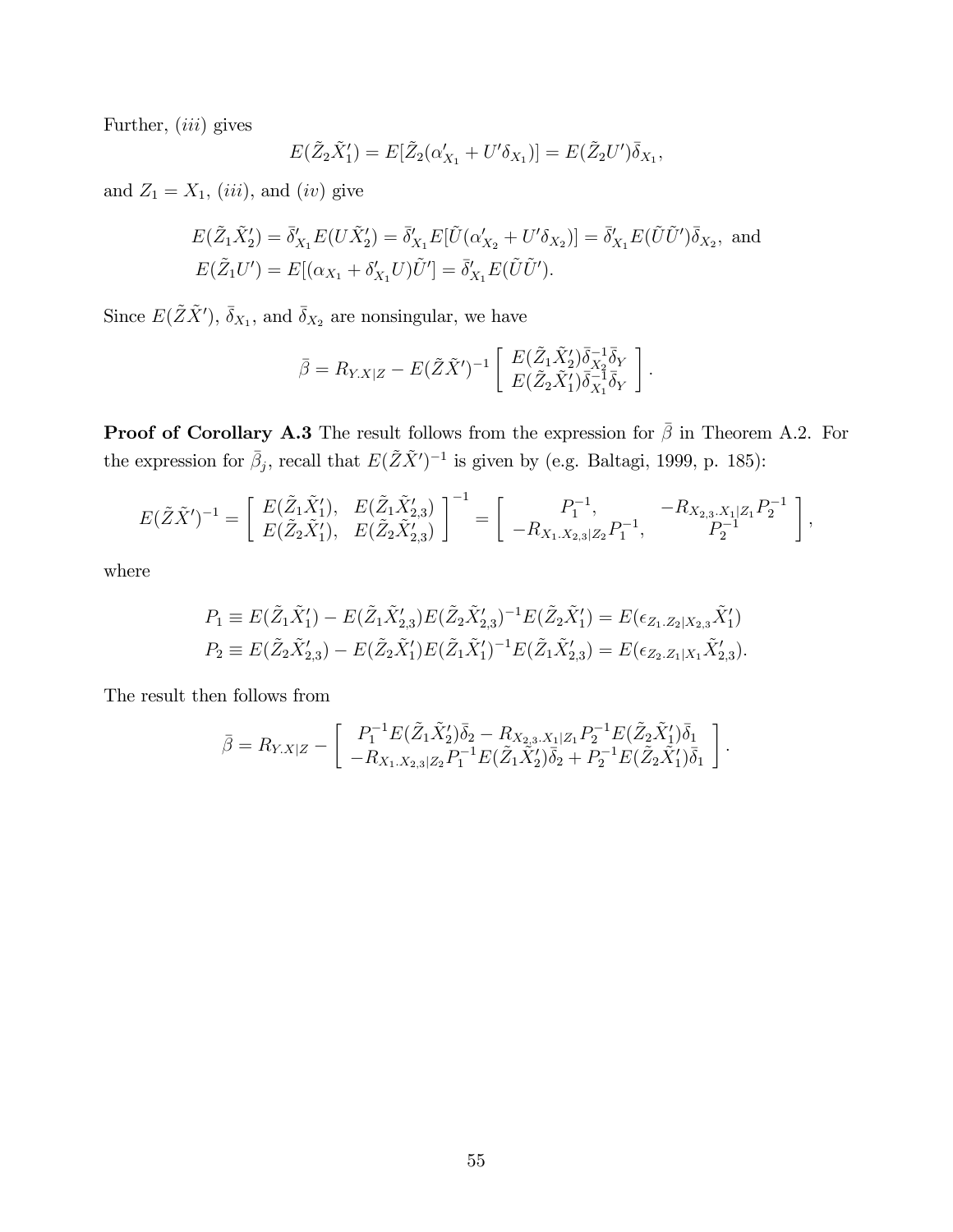|                |                                           | $R_{Y.G,j}$        | $\hat{\mathcal{G}}_j([0,1])$ | $R_{W.G,j}$ | $\hat{\mathcal{G}}_i([-1,1])$ |
|----------------|-------------------------------------------|--------------------|------------------------------|-------------|-------------------------------|
|                | Education                                 | 0.072              | [0.001, 0.072]               | $0.070***$  | [0.001, 0.142]                |
|                | Robust s.e.                               | (0.004)            |                              | (0.002)     |                               |
|                | $CI_{.95}$ and $CI_{\bar{\gamma}_i, .95}$ | [0.064, 0.079]     | $[-0.006, 0.078]$            |             | $[-0.006, 0.150]$             |
| $\overline{2}$ | Experience                                | 0.083              | [0.035, 0.083]               | $0.048***$  | [0.035, 0.131]                |
|                | Robust s.e.                               | (0.007)            |                              | (0.004)     |                               |
|                | $CI_{.95}$ and $CI_{\bar{\gamma}_i, .95}$ | [0.070, 0.096]     | [0.022, 0.094]               |             | [0.022, 0.145]                |
| 3 <sup>2</sup> | $\frac{1}{100}$ Experience <sup>2</sup>   | $-0.220$           | $[-0.220,-0.133]$            | $-0.087***$ | $[-0.307, -0.133]$            |
|                | Robust s.e.                               | (0.032)            |                              | (0.023)     |                               |
|                | $CI_{.95}$ and $CI_{\bar{\gamma}_i, .95}$ | $[-0.283, -0.156]$ | $[-0.273, -0.070]$           |             | $[-0.374,-0.070]$             |
| $\overline{4}$ | Black indicator                           | $-0.187$           | $[-0.187, 0.015]$            | $-0.201***$ | $[-0.388, 0.015]$             |
|                | Robust s.e.                               | (0.020)            |                              | (0.013)     |                               |
|                | $CI_{.95}$ and $CI_{\bar{\gamma}_i, .95}$ | $[-0.226, -0.148]$ | $[-0.219, 0.050]$            |             | $[-0.430, 0.050]$             |

Table 1: Regression-Based Estimates of Log Wage Equation Conditioning on Covariates under Restrictions on Confounding

Notes: Y denotes the logarithm of hourly wage and log(KWW) is used as predictive proxy W.  $G =$  $(G'_X, G'_S)'$  where  $G_X$  consists of education, experience, experience squared, and a binary indicator taking the value 1 if a person is black.  $G<sub>S</sub>$  consist of two binary indicators taking the value 1 if a person lives in the South and in a metropolitan area (SMSA) respectively, 8 indicators for region of residence in 1966, an indicator for residence in SMSA in 1966, imputed father and mother education plus 2 indicators for missing father and mother education respectively, 8 binary indicators for interacted parental high school, college, or post graduate education, an indicator for father and mother being present at age 14, and an indicator for a single mother at age 14. The sample size is 2963. It's a subset of the 3010 observations used in Card (1995) and drawn from the 1976 subset of NLSYM. The estimates  $\hat{\mathcal{G}}_j([0,1])$  and the corresponding  $CI_{\tilde{\gamma}_j,95}$  obtain under the assumption  $sign(R_{W,G,j}) = sign(\hat{R}_{W,G,j})$ . The \*, \*\*, or \*\*\* next to  $\hat{R}_{W,G,j}$  indicate that the p-value associated with a t-test for the null hypothesis  $R_{W,G,j} = 0$  against the alternative hypothesis  $sign(R_{W,G,j}) = sign(R_{W,G,j} )$  is less than 0.1, 0.05, or 0.01 respectively.

Table 2: Regression Estimates of Log Wage Equation Conditioning on Covariates and log(KWW)

|                    | Education      | Experience     |                    | $\frac{1}{100}$ Experience <sup>2</sup> Black indicator | log(KWW)       |
|--------------------|----------------|----------------|--------------------|---------------------------------------------------------|----------------|
| $R_{Y,(G',W')',j}$ | 0.057          | 0.073          | $-0.202$           | $-0.146$                                                | 0.203          |
| Robust s.e.        | (0.004)        | (0.007)        | (0.032)            | (0.021)                                                 | (0.031)        |
| $CI_{.95}$         | [0.049, 0.066] | [0.060, 0.087] | $[-0.266, -0.139]$ | $[-0.187, -0.104]$                                      | [0.141, 0.264] |

Notes: This table reports estimates  $\hat{R}_{Y,(G',W')',j}$  from a linear regression of Y on  $G_X$  and covariates  $(G'_{\mathcal{S}}, W')'$  with Y, W, and  $G = (G'_{X}, G'_{\mathcal{S}})'$  defined as in Table 1.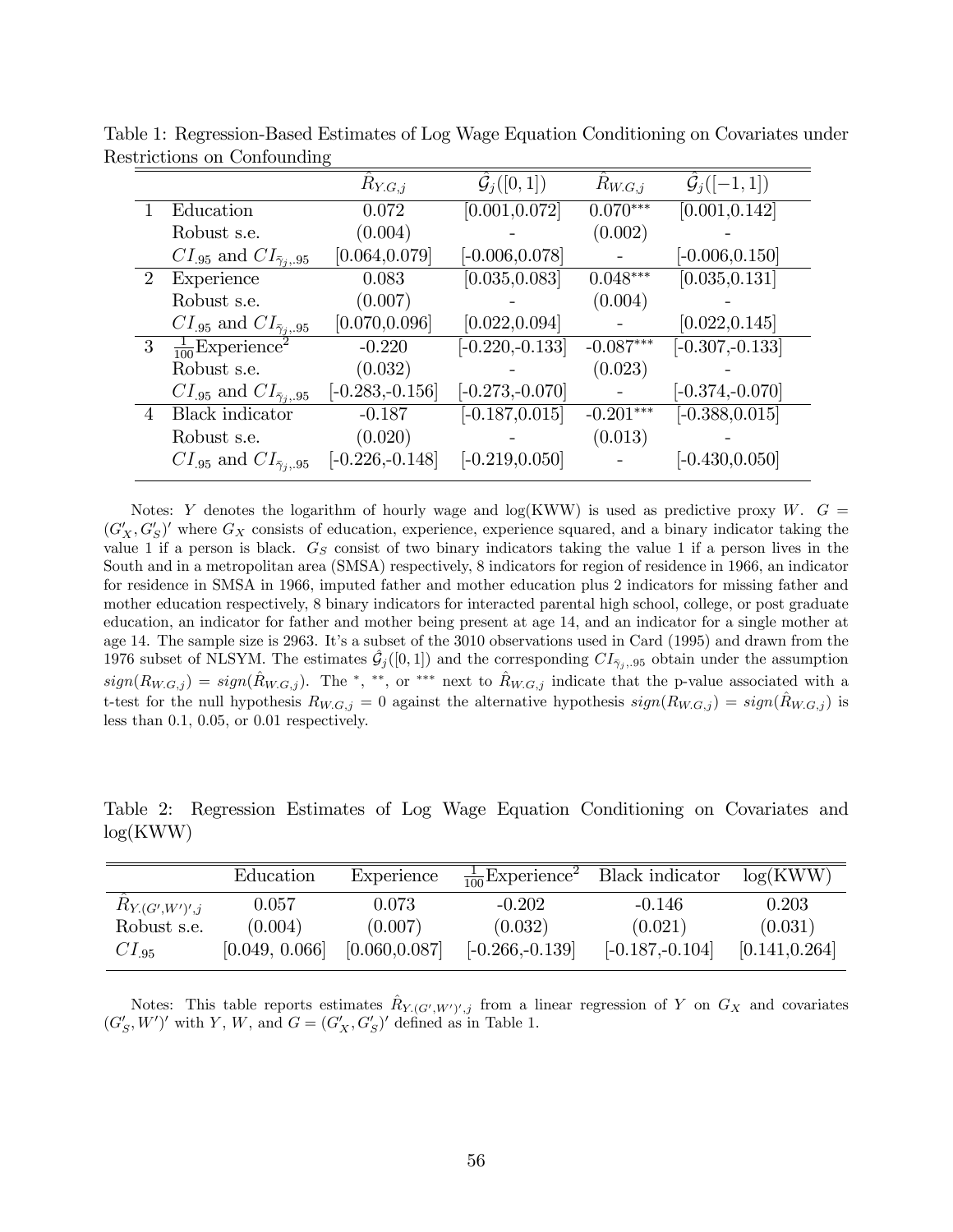|                |                                           | $R_{Y,G,j}$        | $\mathcal{G}_j([0,1])$ | $R_{W.G,j}$ | $G_i([-1,1])$      |
|----------------|-------------------------------------------|--------------------|------------------------|-------------|--------------------|
|                | Education                                 | 0.068              | [0.004, 0.068]         | $0.064***$  | [0.004, 0.131]     |
|                | Robust s.e.                               | (0.004)            |                        | (0.003)     |                    |
|                | $CI_{.95}$ and $CI_{\bar{\gamma}_i, .95}$ | [0.060, 0.076]     | $[-0.004, 0.075]$      |             | $[-0.004, 0.140]$  |
| $\overline{2}$ | $(Education-12) \times Black$             | 0.017              | $[-0.012, 0.017]$      | $0.029***$  | $[-0.012, 0.046]$  |
|                | Robust s.e.                               | (0.006)            |                        | (0.005)     |                    |
|                | $CI_{.95}$ and $CI_{\bar{\gamma}_i, .95}$ | [0.005, 0.030]     | $[-0.024, 0.028]$      |             | $[-0.024, 0.060]$  |
| 3              | Experience                                | 0.081              | [0.036, 0.081]         | $0.045***$  | [0.036, 0.127]     |
|                | Robust s.e.                               | (0.007)            |                        | (0.005)     |                    |
|                | $CI_{.95}$ and $CI_{\bar{\gamma}_i, .95}$ | [0.068, 0.095]     | [0.023, 0.093]         |             | [0.023, 0.140]     |
| $\overline{4}$ | $\frac{1}{100}$ Experience <sup>2</sup>   | $-0.210$           | $[-0.210,-0.139]$      | $-0.070***$ | $[-0.280, -0.139]$ |
|                | Robust s.e.                               | (0.033)            |                        | (0.023)     |                    |
|                | $CI_{.95}$ and $CI_{\bar{\gamma}_i, .95}$ | $[-0.273, -0.146]$ | $[-0.263, -0.075]$     |             | $[-0.347,-0.075]$  |
| $\overline{5}$ | <b>Black</b> indicator                    | $-0.193$           | $[-0.193, 0.018]$      | $-0.211***$ | $[-0.403, 0.018]$  |
|                | Robust s.e.                               | (0.020)            |                        | (0.013)     |                    |
|                | $CI_{.95}$ and $CI_{\bar{\gamma}_i, .95}$ | $[-0.231, -0.154]$ | $[-0.225, 0.055]$      |             | $[-0.445, 0.055]$  |
|                |                                           |                    |                        |             |                    |

Table 3: Regression-Based Estimates of Log Wage Equation with an Education and Race Interaction Term Conditioning on Covariates under Restrictions on Confounding

Notes: The results obtain using the specification in Table 1 after including in  $G_X$  an interaction term multiplying years of education minus 12 with a black binay indicator. The remaining notes in Table 1 apply analogously here.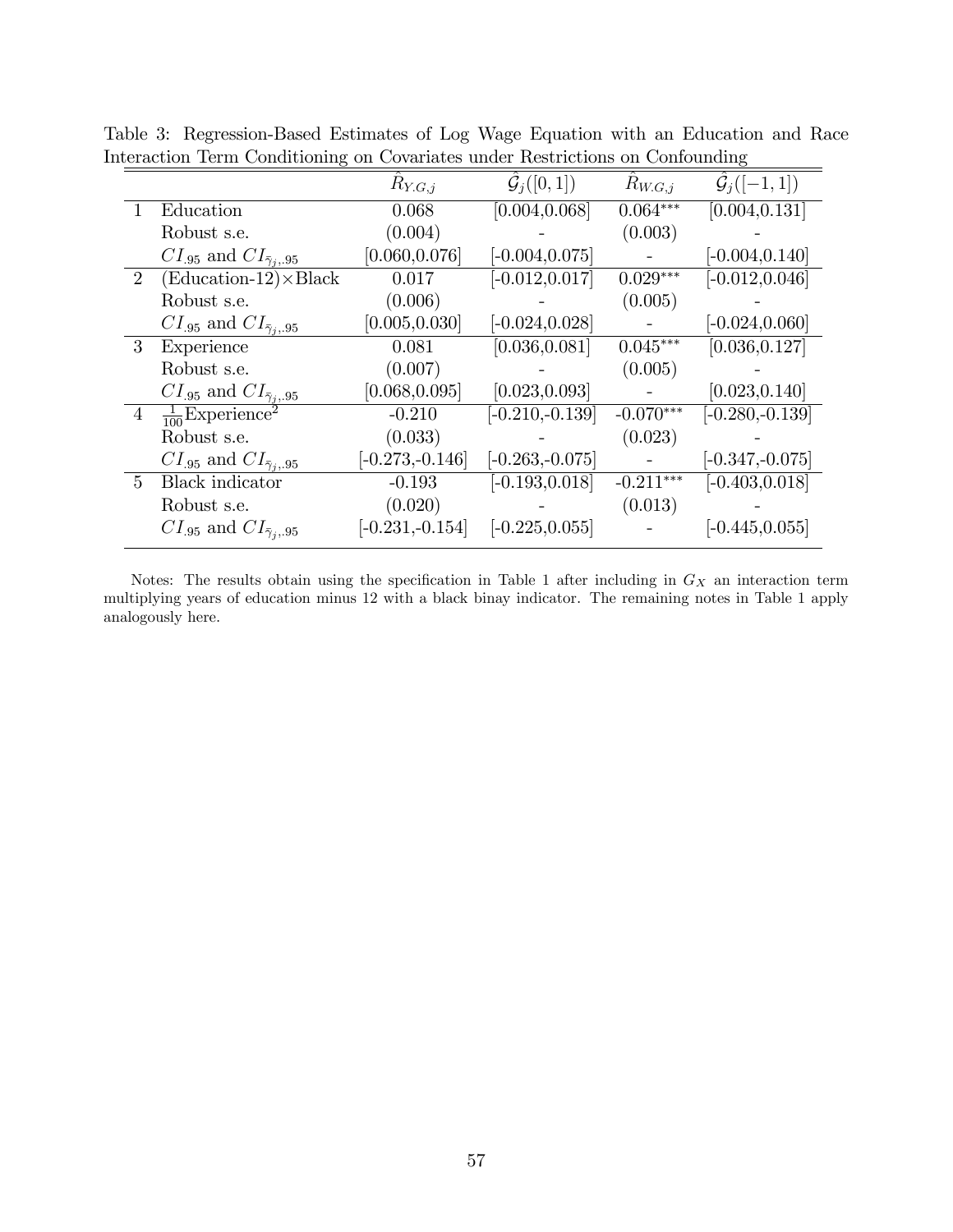|                |                                           | $R_{Y.G H,j}$     | $\mathcal{G}_j([0,1])$ | $R_{W.G H,j}$ | $\mathcal{G}_i([-1,1])$ |
|----------------|-------------------------------------------|-------------------|------------------------|---------------|-------------------------|
|                | Education                                 | 0.134             | [0.029, 0.134]         | $0.106***$    | [0.029, 0.240]          |
|                | Robust s.e.                               | (0.052)           |                        | (0.032)       |                         |
|                | $CI_{.95}$ and $CI_{\bar{\gamma}_i, .95}$ | [0.032, 0.237]    | $[-0.061, 0.220]$      |               | $[-0.061, 0.351]$       |
| $\overline{2}$ | Experience                                | 0.061             | [0.006, 0.061]         | $0.054***$    | [0.006, 0.115]          |
|                | Robust s.e.                               | (0.025)           |                        | (0.015)       |                         |
|                | $CI_{.95}$ and $CI_{\bar{\gamma}_i, .95}$ | [0.011, 0.110]    | $[-0.036, 0.102]$      |               | $[-0.036, 0.168]$       |
| 3 <sup>1</sup> | $\frac{1}{100}$ Experience <sup>2</sup>   | $-0.113$          | $[-0.113, 0.009]$      | $-0.122**$    | $[-0.235, 0.009]$       |
|                | Robust s.e.                               | (0.123)           |                        | (0.072)       |                         |
|                | $CI_{.95}$ and $CI_{\bar{\gamma}_i, .95}$ | $[-0.354, 0.129]$ | $[-0.316, 0.216]$      |               | $[-0.495, 0.216]$       |
| 4              | Black indicator                           | $-0.162$          | $[-0.162, 0.026]$      | $-0.189***$   | $[-0.351, 0.026]$       |
|                | Robust s.e.                               | (0.029)           |                        | (0.018)       |                         |
|                | $CI_{.95}$ and $CI_{i,.95}$               | $[-0.218,-0.107]$ | $[-0.209, 0.076]$      |               | $[-0.412, 0.076]$       |

Table 4: IV Regression-Based Estimates of Log Wage Equation Conditioning on Covariates under Restrictions on Confounding

Notes: The results obtain by employing the specification in Table 1 and using an indicator for whether there is a four year college in the local labor market, age, and age squared as instruments  $H_Z$  for education, experience, and experience squared with  $H = (H'_Z, G'_S)'$ . The remaining notes in Table 1 apply analogously for the IV-based results here.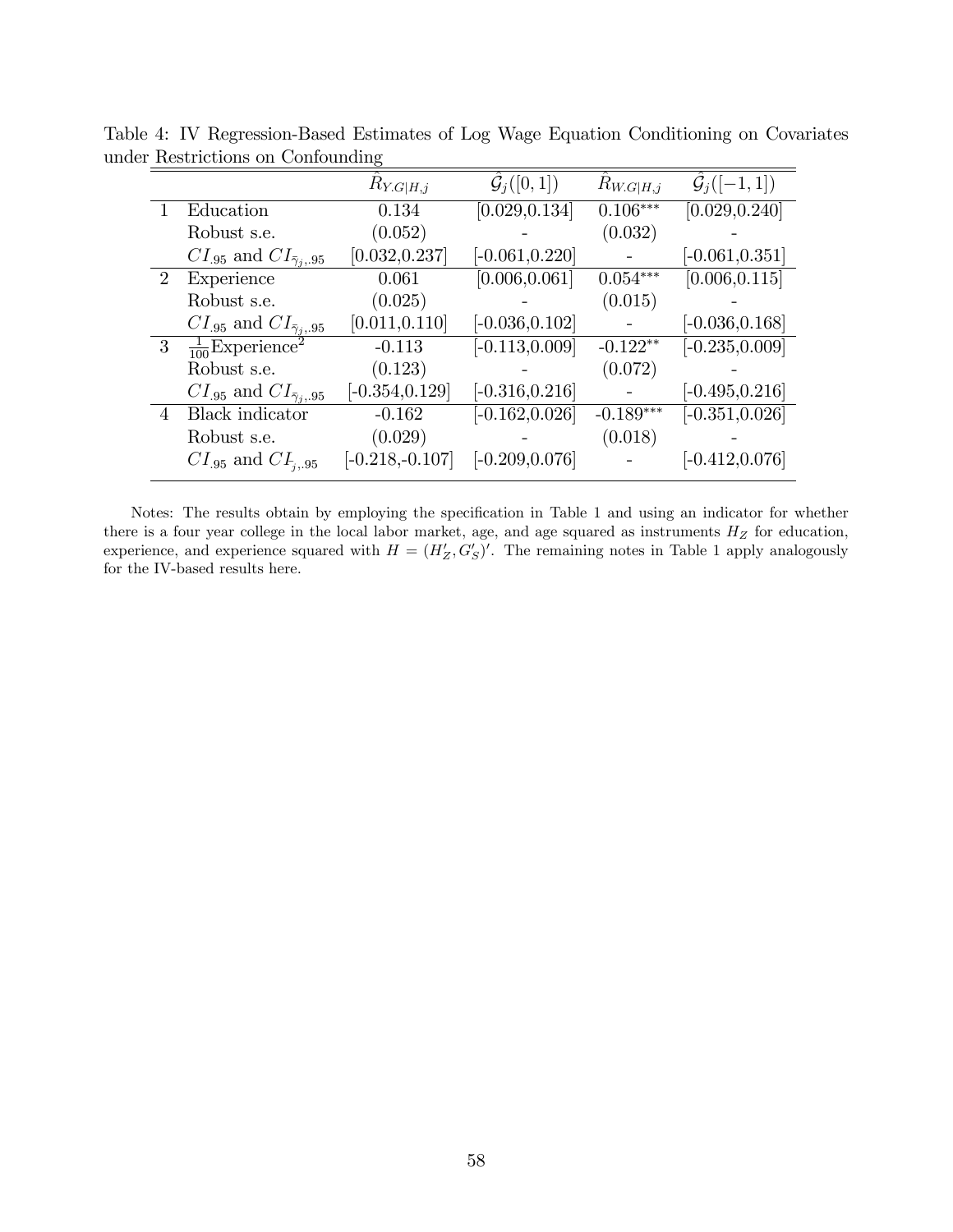|                 |                                                | $R_{Y,G,j}$        | $\hat{\mathcal{G}}_j([0,1])$ | $R_{W.G,j}$ | $\hat{\mathcal{G}}_j([-1,1])$ |
|-----------------|------------------------------------------------|--------------------|------------------------------|-------------|-------------------------------|
| $\mathbf{1}$    | Educ $\geq 11$ years                           | 0.118              | [0.039, 0.118]               | $0.080***$  | [0.039, 0.198]                |
|                 | Robust s.e.                                    | (0.042)            |                              | (0.031)     |                               |
|                 | $CI_{.95}$ and $CI_{\bar{\gamma}_i, .95}$      | [0.036, 0.201]     | $[-0.042, 0.188]$            |             | $[-0.042, 0.291]$             |
| $\overline{2}$  | Educ $\geq$ 12 years                           | 0.146              | [0.016, 0.146]               | $0.130***$  | [0.016, 0.276]                |
|                 | Robust s.e.                                    | (0.033)            |                              | (0.021)     |                               |
|                 | $CI_{.95}$ and $CI_{\bar{\gamma}_i, .95}$      | [0.082, 0.210]     | $[-0.042, 0.200]$            |             | $[-0.042, 0.346]$             |
| 3               | Educ $\geq 13$ years                           | 0.078              | [0.007, 0.078]               | $0.070***$  | [0.007, 0.148]                |
|                 | Robust s.e.                                    | (0.024)            |                              | (0.014)     |                               |
|                 | $CI_{.95}$ and $CI_{\bar{\gamma}_i, .95}$      | [0.032, 0.124]     | $[-0.034, 0.116]$            |             | $[-0.034, 0.196]$             |
| $\overline{4}$  | $\overline{\text{Educ}} \geq 14 \text{ years}$ | 0.034              | $[-0.035, 0.034]$            | $0.069***$  | $[-0.035, 0.103]$             |
|                 | Robust s.e.                                    | (0.032)            |                              | (0.016)     |                               |
|                 | $CI_{.95}$ and $CI_{\bar{\gamma}_i, .95}$      | $[-0.029, 0.096]$  | $[-0.090, 0.086]$            |             | $[-0.090, 0.165]$             |
| $\overline{5}$  | Educ $\geq 15$ years                           | $-0.020$           | $[-0.056,-0.020]$            | $0.036**$   | $[-0.056, 0.015]$             |
|                 | Robust s.e.                                    | (0.038)            |                              | (0.018)     |                               |
|                 | $CI_{.95}$ and $CI_{\bar{\gamma}_i, .95}$      | $[-0.095, 0.054]$  | $[-0.123, 0.044]$            |             | $[-0.123, 0.090]$             |
| 6               | Educ $\geq 16$ years                           | 0.195              | [0.133, 0.195]               | $0.062***$  | [0.133, 0.258]                |
|                 | Robust s.e.                                    | (0.034)            |                              | (0.016)     |                               |
|                 | $CI_{.95}$ and $CI_{\bar{\gamma}_i, .95}$      | [0.129, 0.262]     | [0.075, 0.251]               |             | [0.075, 0.323]                |
| $\overline{7}$  | Educ $\geq$ 17 years                           | 0.012              | $[-0.070, 0.012]$            | $0.082***$  | $[-0.070, 0.093]$             |
|                 | Robust s.e.                                    | (0.039)            |                              | (0.014)     |                               |
|                 | $CI_{.95}$ and $CI_{\bar{\gamma}_i, .95}$      | $[-0.065, 0.088]$  | $[-0.135, 0.076]$            |             | $[-0.135, 0.165]$             |
| 8               | Educ $\geq$ 18 years                           | 0.149              | $\overline{[0.139, 0.149]}$  | 0.010       | $\overline{[0.139, 0.159]}$   |
|                 | Robust s.e.                                    | (0.045)            |                              | (0.016)     |                               |
|                 | $CI_{.95}$ and $CI_{\bar{\gamma}_i, .95}$      | [0.061, 0.237]     | [0.055, 0.233]               |             | [0.055, 0.252]                |
| $9\phantom{.0}$ | Experience                                     | 0.087              | [0.052, 0.087]               | $0.035***$  | [0.052, 0.122]                |
|                 | Robust s.e.                                    | (0.008)            |                              | (0.005)     |                               |
|                 | $CI_{.95}$ and $CI_{\bar{\gamma}_i, .95}$      | [0.072, 0.102]     | [0.038, 0.099]               |             | [0.038, 0.137]                |
| 10              | $\frac{1}{100}$ Experience <sup>2</sup>        | $-0.241$           | $[-0.241, -0.227]$           | $-0.014$    | $[-0.256, -0.227]$            |
|                 | Robust s.e.                                    | (0.037)            |                              | (0.025)     |                               |
|                 | $CI_{.95}$ and $CI_{\bar{\gamma}_i, .95}$      | $[-0.314,-0.169]$  | $[-0.309,-0.150]$            |             | $[-0.341, -0.150]$            |
| 11              | <b>Black</b> indicator                         | $-0.178$           | $[-0.178, 0.019]$            | $-0.196***$ | $[-0.374, 0.019]$             |
|                 | Robust s.e.                                    | (0.020)            |                              | (0.013)     |                               |
|                 | $CI_{.95}$ and $CI_{\bar{\gamma}_i, .95}$      | $[-0.216, -0.139]$ | $[-0.210, 0.054]$            |             | $[-0.415, 0.054]$             |

Table 5: Regression-Based Estimates of Log Wage Equation with Year-Specific Education Indicators Conditioning on Covariates under Restrictions on Confounding

Notes: The results obtain by extending the specification in Table 1 to include in  $G_X$  indicators for having at least t years of education, where  $t = 2, \ldots, 18$  as in the sample, instead of total years of education. For brevity, we don't report in Table 5 the estimated identification regions for the average return to education for  $t < 11$ ; these are often relatively imprecise with wide  $CI_{\bar{\gamma}_j,95}$ . The remaining notes in Table 1 apply analogously here.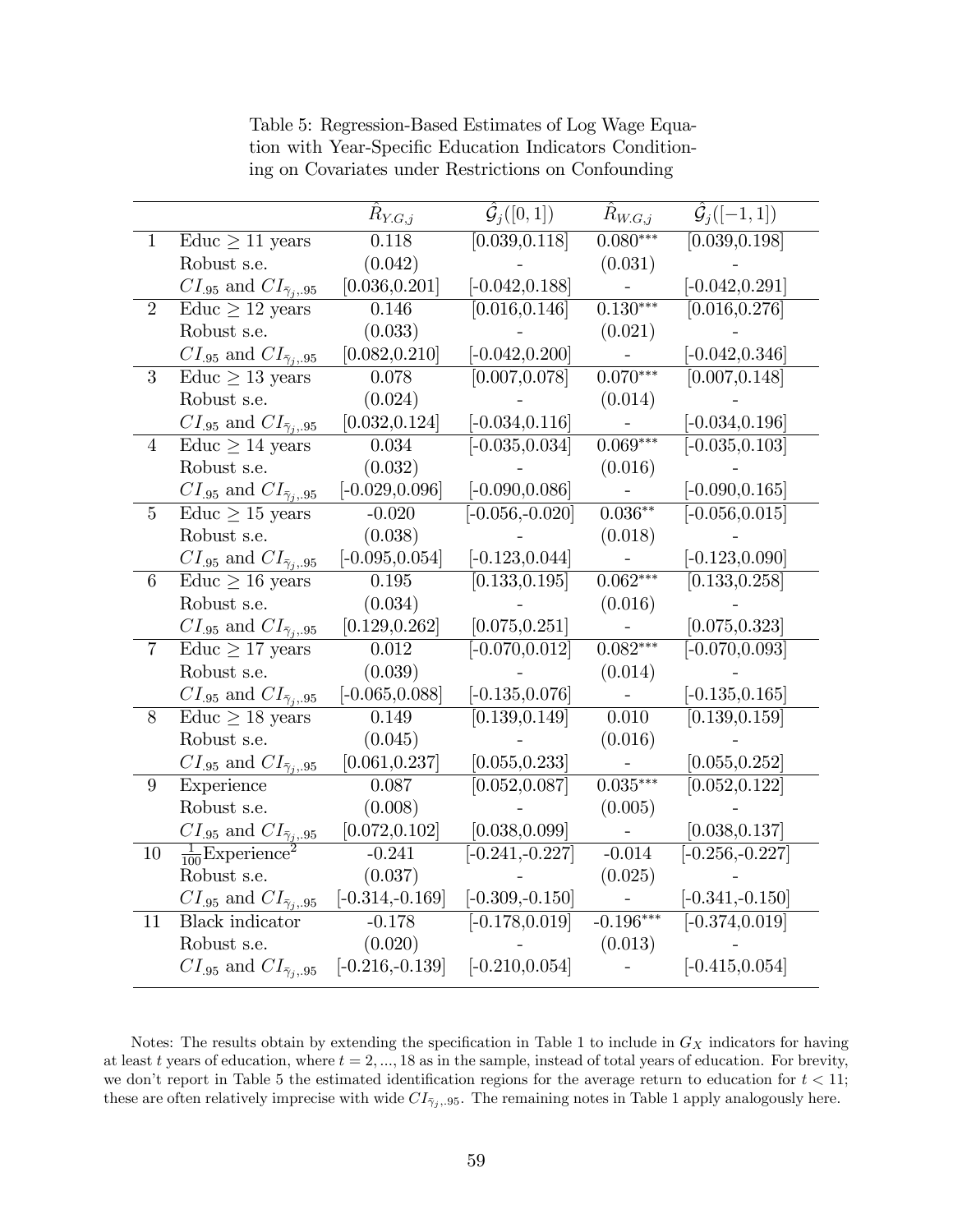

60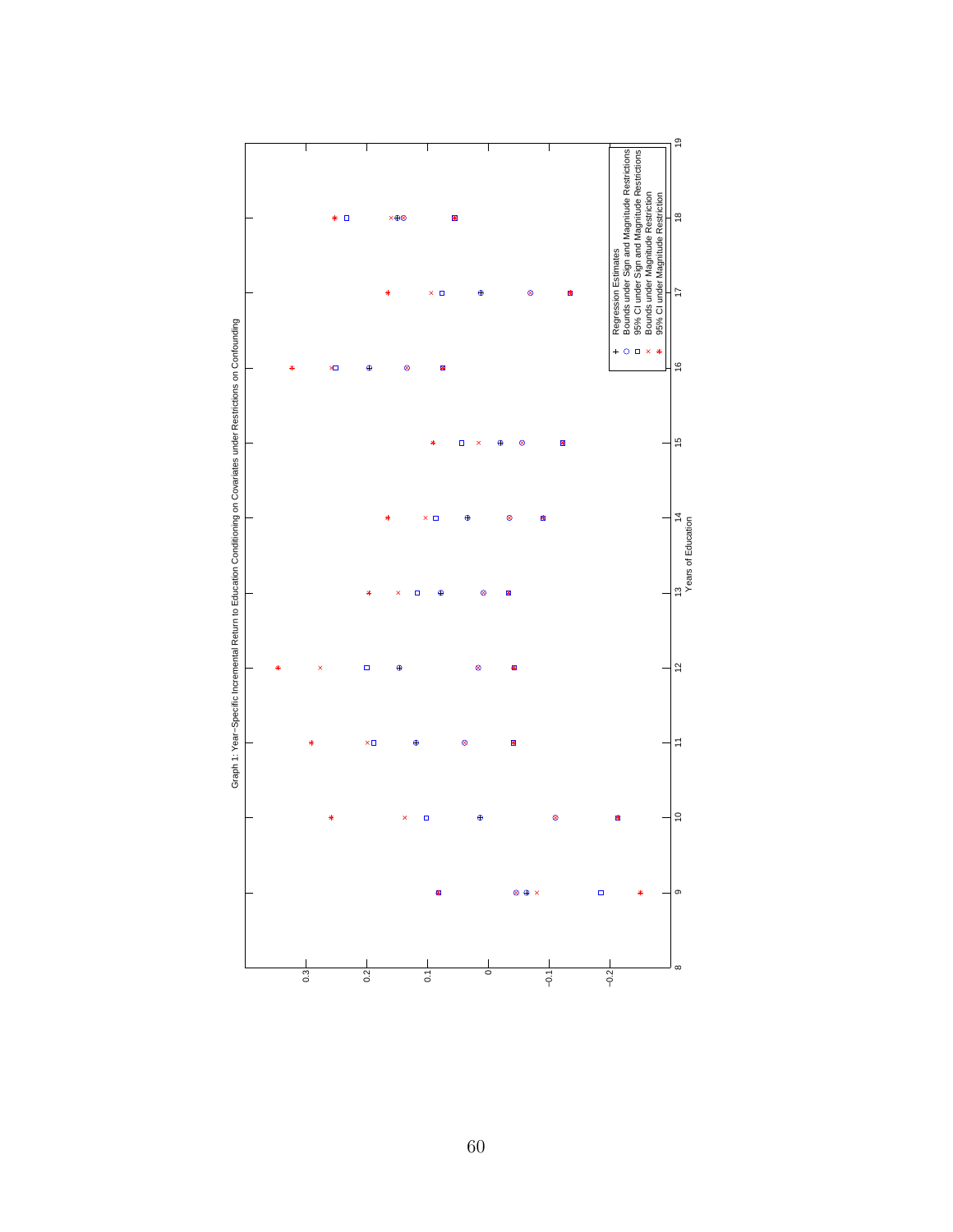#### References

Altonji, J. and R. Matzkin (2005), "Cross Section and Panel Data Estimators for Nonseparable Models with Endogenous Regressors," Econometrica, 73, 1053-1102.

Altonji, J. and C. Pierret  $(2001)$ , "Employer Learning and Statistical Discrimination," The Quarterly Journal of Economics, 116, 313-350.

Altonji, J., T. Conley, T. Elder, and C. Taber (2011), "Methods for Using Selection on Observed Variables to Address Selection on Unobserved Variables," Yale University Department of Economics Working Paper.

Angrist, J., G. Imbens, and D. Rubin (1996), "Identification of Causal Effects Using Instrumental Variables," (with Discussion), *Journal of the American Statistical Association*, 91, 444-455.

Arcidiacono, P., P. Bayer, and A. Hizmo (2010), "Beyond Signaling and Human Capital: Education and the Revelation of Ability," American Economic Journal: Applied Economics,  $2,76-104.$ 

Baltagi, B. (1999). Econometrics, 2nd Edition. Springer-Verlag, Berlin.

Battistin, E. and A. Chesher (2009), "Treatment Effect Estimation with Covariate Measurement Error," cemmap working paper  $CWP25/09$ .

Blackburn, M. and D. Neumark (1992), "Unobserved Ability, Efficiency Wages, and Interindustry Wage Differentials," The Quarterly Journal of Economics, 107, 1421-1436.

Bontemps, C., T. Magnac, and E. Maurin (2012), "Set Identified Linear Models," *Econo*metrica, 80, 1129-1155.

Card, D. (1995), "Using Geographic Variation in College Proximity to Estimate the Return to Schooling," In L.N. Christofides, E.K. Grant, and R. Swidinsky, editors, Aspects of Labor Market Behaviour: Essays in Honour of John Vanderkamp. Toronto: University of Toronto Press.

Card, D. (1999), "The Causal Effect of Education on Earnings," in Ashenfelter, O. and Card, D. eds., Handbook of Labor Economics, vol. 3, Part A, Elsevier.

Carneiro, P. and J. Heckman (2002), "The Evidence on Credit Constraints in Post Secondary Schooling," The Economic Journal, 112, 705-734.

Carneiro, P., J. Heckman, and D. Masterov (2005), "Understanding the Sources of Ethnic and Racial Wage Gaps and Their Implications for Policy." In: Nelson, R and Nielsen, L, (eds.) Handbook of Employment Discrimination Research: Rights and Realities. Springer: Amsterdam, pp.  $99 - 136$ .

Cawley J., J. Heckman, and E. Vytlacil (2001), "Three Observations on Wages and Measured Cognitive Ability," Labour Economics, 8, 419–442.

Chalak, K. (2012), "Identification without Exogeneity under Equiconfounding in Linear Recursive Structural Systems," in X. Chen and N. Swanson (eds.), Causality, Prediction, and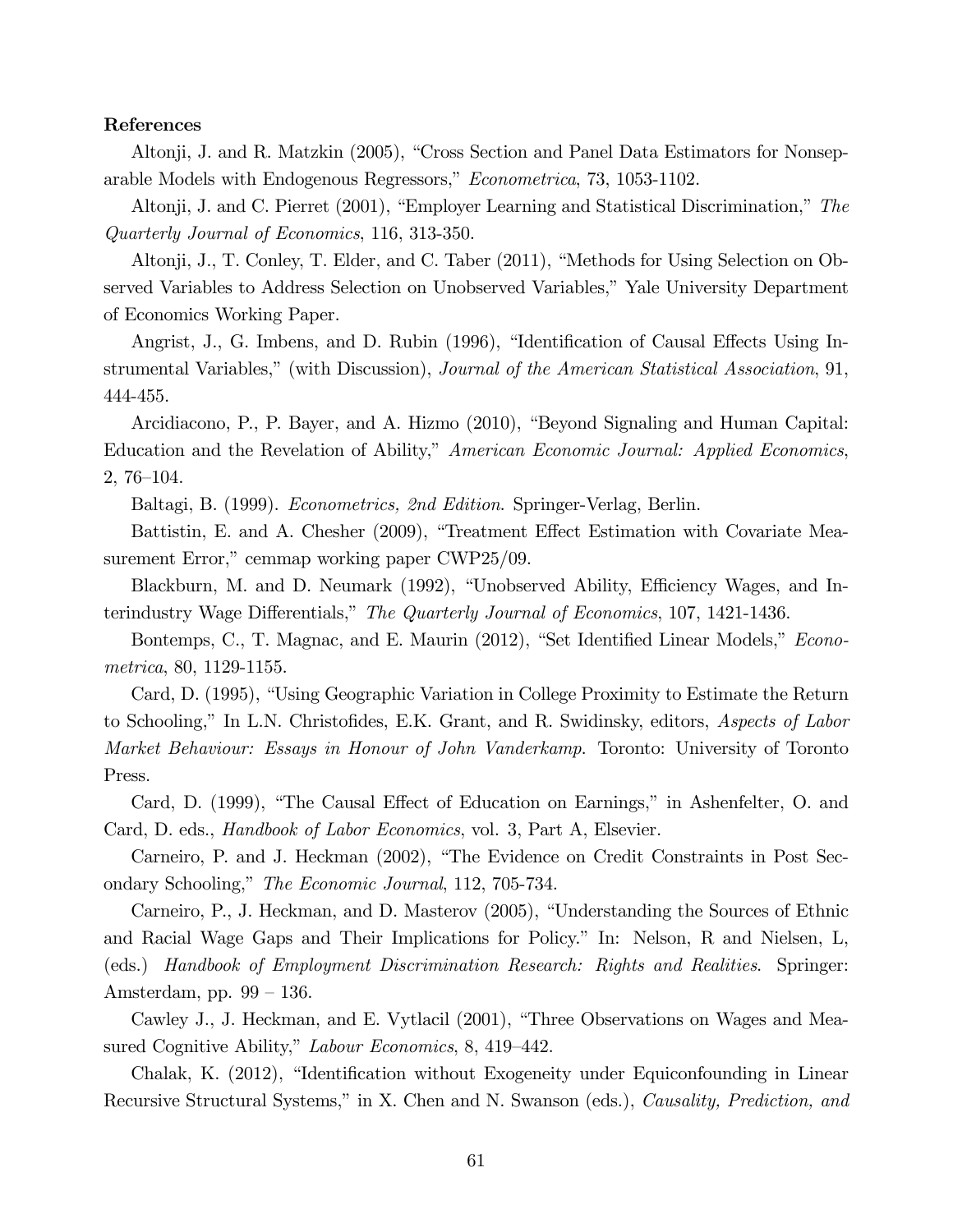Specification Analysis: Recent Advances and Future Directions - Essays in Honor of Halbert L. White, Jr., Springer, pp. 27-55.

Chalak, K. (2013), "Instrumental Variables Methods with Heterogeneity and Mismeasured Instruments," Boston College Department of Economics Working Paper.

Chernozhukov, V., R. Rigobon, and T. M. Stoker  $(2010)$ , "Set Identification and Sensitivity Analysis with Tobin Regressors," Quantitative Economics, 1, 255–277.

Dawid, A.P. (1979), "Conditional Independence in Statistical Theory" (with Discussion), Journal of the Royal Statistical Society, Series B, 41, 1-31.

Frisch, R. and F. Waugh  $(1933)$ , "Partial Regressions as Compared with Individual Trends," Econometrica, 1, 939-953.

Fryer, R.  $(2011)$ , "Racial Inequality in the 21st Century: The Declining Significance of Discrimination." In O. Ashenfelter and D. Card (eds.). Handbook of Labor Economics. Elsevier, 4B, pp.  $855-971$ .

Heckman, J. and E. Vytlacil (1998), "Instrumental Variables Methods for the Correlated Random Coefficient Model: Estimating the Average Rate of Return to Schooling When the Return is Correlated with Schooling," The Journal of Human Resources, 33, 974-987.

Heckman, J. and E. Vytlacil (2005), "Structural Equations, Treatment Effects, and Econometric Policy Evaluation," *Econometrica*, 73, 669-738.

Hoderlein, S. and E. Mammen (2007), "Identification of Marginal Effects in Nonseparable Models without Monotonicity," Econometrica, 75, 1513-1518.

Imbens, G. and J. Angrist (1994), "Identification and Estimation of Local Average Treatment Effects," Econometrica, 62, 467-476.

Imbens, G. and C. Manski (2004), "Confidence Intervals for Partially Identified Parameters,"  $Econometrica$ , 72, 1845–1857.

Imbens, G. and W. Newey (2009), "Identification and Estimation of Triangular Simultaneous Equations Models Without Additivity," Econometrica, 77, 1481-1512.

Lang, K. and M. Manove  $(2011)$ , "Education and Labor Market Discrimination," American  $Economic$  Review, 101, 1467–1496.

Lewbel, A. (2012), "Using Heteroscedasticity to Identify and Estimate Mismeasured and Endogenous Regressor Models," Journal of Business and Economic Statistics, 30, 67-80.

Manski, C. and J. Pepper (2000), "Monotone Instrumental Variables: With an Application to the Returns to Schooling," Econometrica, 68, 997-1010.

Manski, C. and J. Pepper (2009), "More on Monotone Instrumental Variables," *Economet*rics Journal, 12, S200–S216.

Mincer, J., (1974). Schooling, Experience, and Earning. New York: National Bureau of Economic Research.

Neal, D. and W. R. Johnson (1996), "The Role of Premarket Factors in Black-White Wage